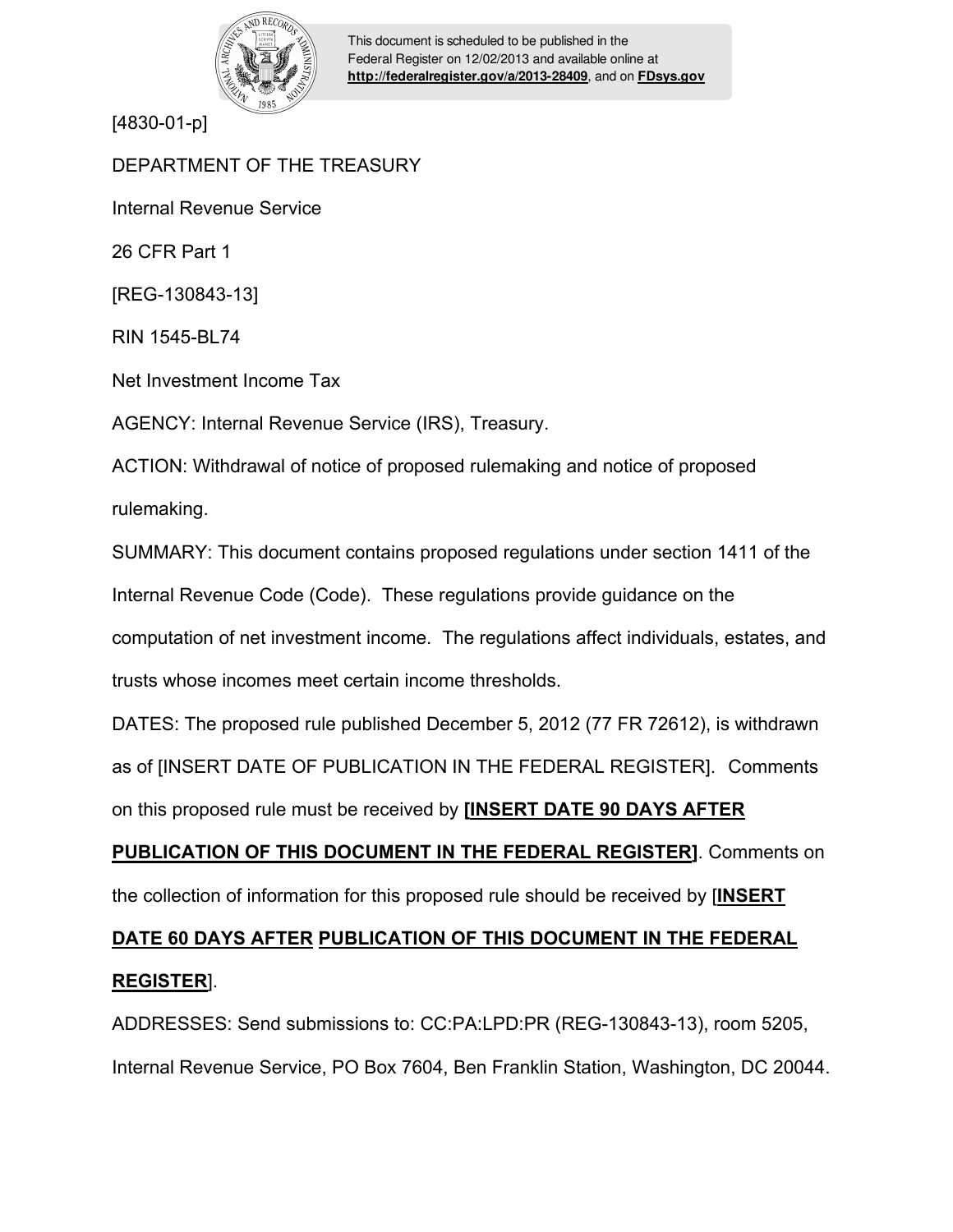Submissions may be hand-delivered Monday through Friday between the hours of 8 a.m. and 4 p.m. to CC:PA:LPD:PR (REG-130843-13), Courier's Desk, Internal Revenue Service, 1111 Constitution Avenue, NW., Washington, DC, or sent electronically, via the Federal eRulemaking portal at www.regulations.gov (IRS REG-130843-13).

FOR FURTHER INFORMATION CONTACT: Concerning the proposed regulations, David H. Kirk or Adrienne M. Mikolashek at (202) 317-6852; concerning submissions of comments or to request a hearing, Oluwafunmilayo Taylor, (202) 317-6901 (not toll-free numbers).

SUPPLEMENTARY INFORMATION:

#### **Paperwork Reduction Act**

The collection of information contained in this notice of proposed rulemaking has been submitted to the Office of Management and Budget for review in accordance with the Paperwork Reduction Act of 1995 (44 U.S.C. 3507(d)) under control number 1545- 2227. Comments on the collection of information should be sent to the **Office of Management and Budget**, Attn: Desk Officer for the Department of the Treasury, Office of Information and Regulatory Affairs, Washington, DC 20503, with copies to the **Internal Revenue Service**, Attn: IRS Reports Clearance Officer, SE:W:CAR:MP:T:T:SP, Washington, DC 20224. Comments on the collection of information should be received by [**INSERT DATE 60 DAYS AFTER PUBLICATION** 

**OF THIS DOCUMENT IN THE FEDERAL REGISTER**]. Comments are specifically requested concerning:

-2-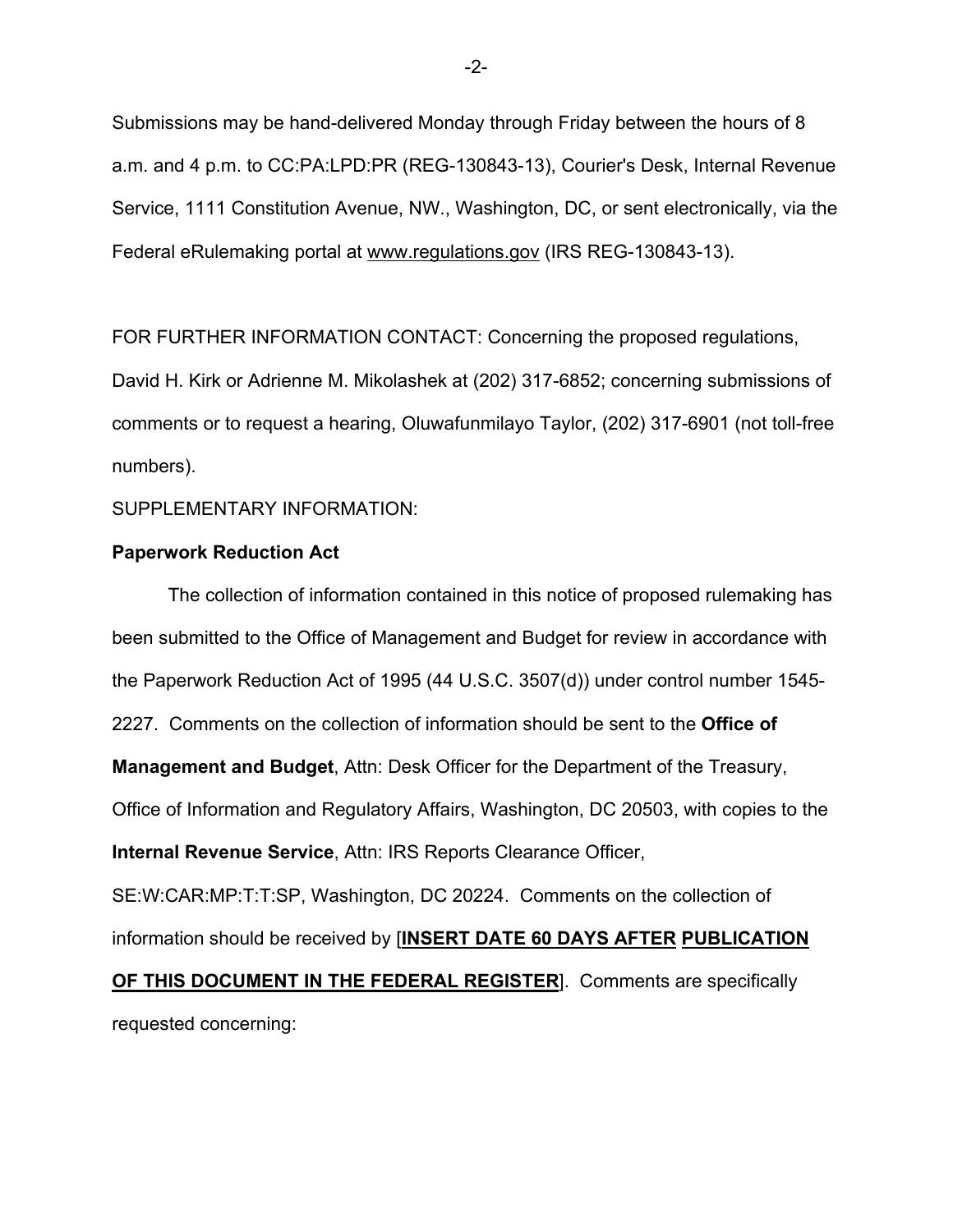Whether the proposed collection of information is necessary for the proper performance of the functions of the IRS, including whether the information will have practical utility;

The accuracy of the estimated burden associated with the proposed collection of information; and

Estimates of capital or start-up costs and costs of operation, maintenance, and purchase of services to provide information.

The collection of information in these proposed regulations is in §1.1411-7(g).

The information collected in proposed §1.1411-7(g) is required by the IRS to verify the taxpayer's reported adjustment under section 1411(c)(4). This information will be used to determine whether the amount of tax has been reported and calculated correctly. The likely respondents are owners of interests in partnerships and S corporations.

The burden for the collection of information contained in these proposed regulations will be reflected in the burden on Form 8960 or another form that the IRS designates, which will request the information in the proposed regulations.

An agency may not conduct or sponsor, and a person is not required to respond to, a collection of information unless it displays a valid control number assigned by the Office of Management and Budget.

Books or records relating to a collection of information must be retained as long as their contents may become material in the administration of any internal revenue law. Generally, tax returns and tax return information are confidential, as required by section 6103.

-3-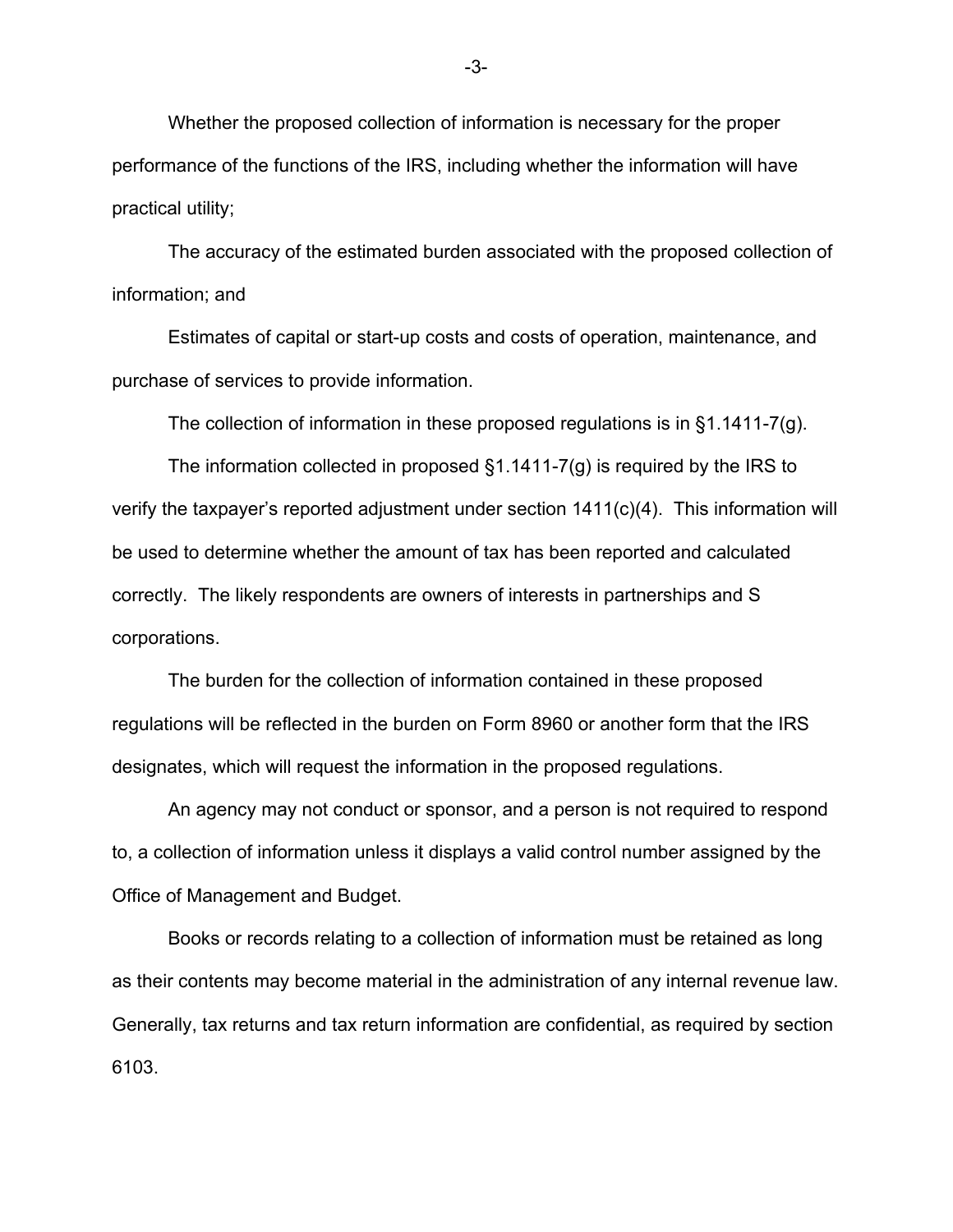#### **Background**

#### I. Statutory Background

Section 1402(a)(1) of the Health Care and Education Reconciliation Act of 2010 (Public Law 111-152, 124 Stat. 1029) added section 1411 to a new chapter 2A of subtitle A (Income Taxes) of the Code effective for taxable years beginning after December 31, 2012. Section 1411 imposes a 3.8 percent tax on certain individuals, estates, and trusts.

In the case of an individual, section 1411(a)(1) imposes a tax (in addition to any other tax imposed by subtitle A) for each taxable year equal to 3.8 percent of the lesser of: (A) the individual's net investment income for such taxable year, or (B) the excess (if any) of: (i) the individual's modified adjusted gross income for such taxable year, over (ii) the threshold amount. Section 1411(b) provides that the threshold amount is: (1) in the case of a taxpayer making a joint return under section 6013 or a surviving spouse (as defined in section 2(a)), \$250,000; (2) in the case of a married taxpayer (as defined in section 7703) filing a separate return, \$125,000; and (3) in the case of any other individual, \$200,000. Section 1411(d) defines modified adjusted gross income as adjusted gross income increased by the excess of: (1) the amount excluded from gross income under section 911(a)(1), over (2) the amount of any deductions (taken into account in computing adjusted gross income) or exclusions disallowed under section 911(d)(6) with respect to the amount excluded from gross income under section 911(a)(1).

In the case of an estate or trust, section 1411(a)(2) imposes a tax (in addition to any other tax imposed by subtitle A) for each taxable year equal to 3.8 percent of the

-4-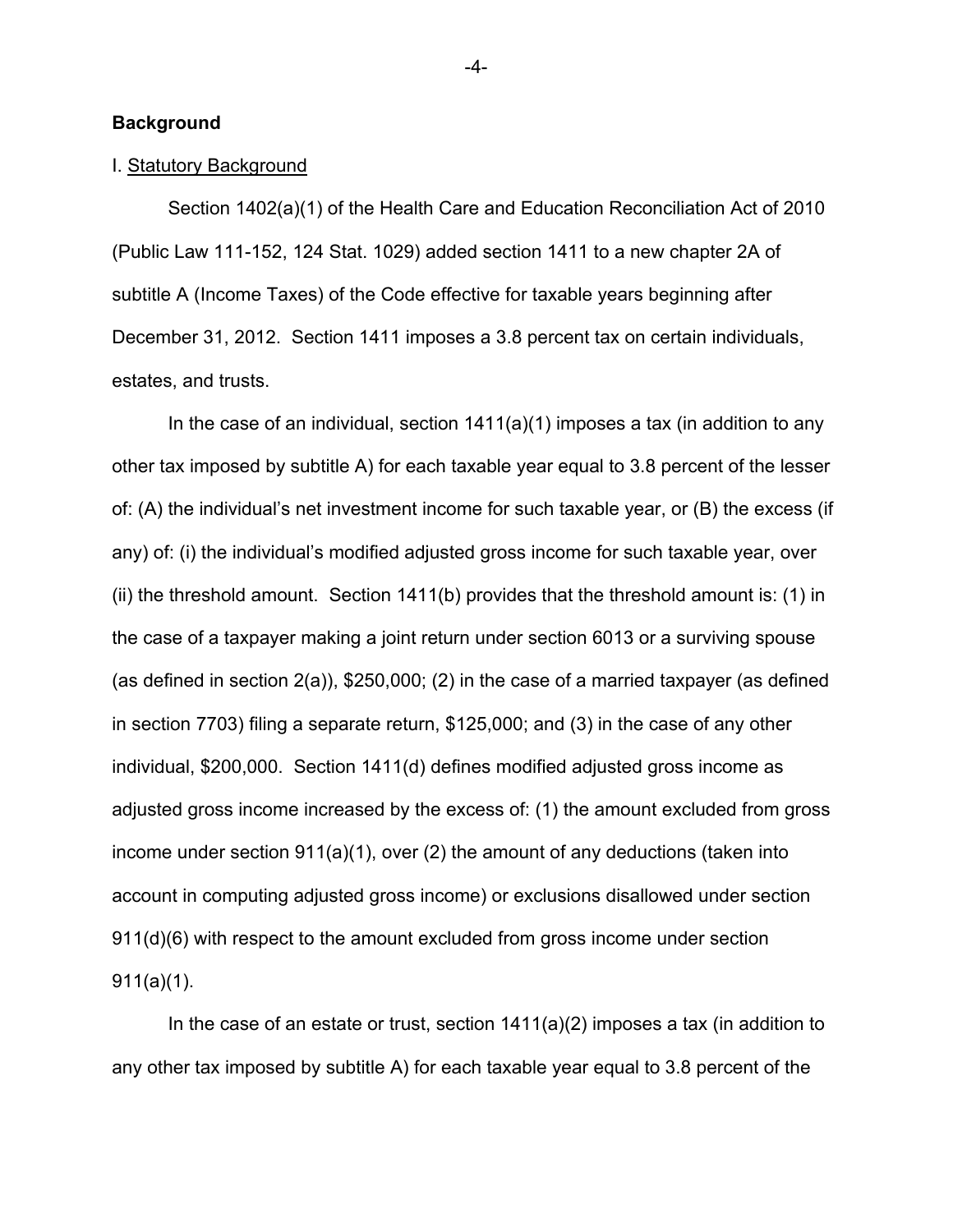lesser of: (A) the estate's or trust's undistributed net investment income, or (B) the excess (if any) of (i) the estate's or trust's adjusted gross income (as defined in section 67(e)) for such taxable year, over (ii) the dollar amount at which the highest tax bracket in section 1(e) begins for such taxable year.

Section 1411(c)(1) provides that net investment income means the excess (if any) of: (A) the sum of (i) gross income from interest, dividends, annuities, royalties, and rents, other than such income derived in the ordinary course of a trade or business to which the tax does not apply, (ii) other gross income derived from a trade or business to which the tax applies, and (iii) net gain (to the extent taken into account in computing taxable income) attributable to the disposition of property other than property held in a trade or business to which the tax does not apply; over (B) the deductions allowed by subtitle A that are properly allocable to such gross income or net gain.

#### II. Regulatory Background

This document contains proposed amendments to 26 CFR part 1 under section 1411 of the Code. On December 5, 2012, the Treasury Department and the IRS published a notice of proposed rulemaking in the **Federal Register** (REG-130507-11; 77 FR 72612) relating to the Net Investment Income Tax. On January 31, 2013, corrections to the proposed regulations were published in the **Federal Register** (78 FR 6781) (collectively, the "2012 Proposed Regulations"). Final regulations, issued contemporaneously with these proposed regulations in the Rules and Regulations section of this issue of the **Federal Register**, contain amendments to the Income Tax Regulations (26 CFR Part 1), which finalize the 2012 Proposed Regulations (the "2013 Final Regulations"). However, the Treasury Department and the IRS also are proposing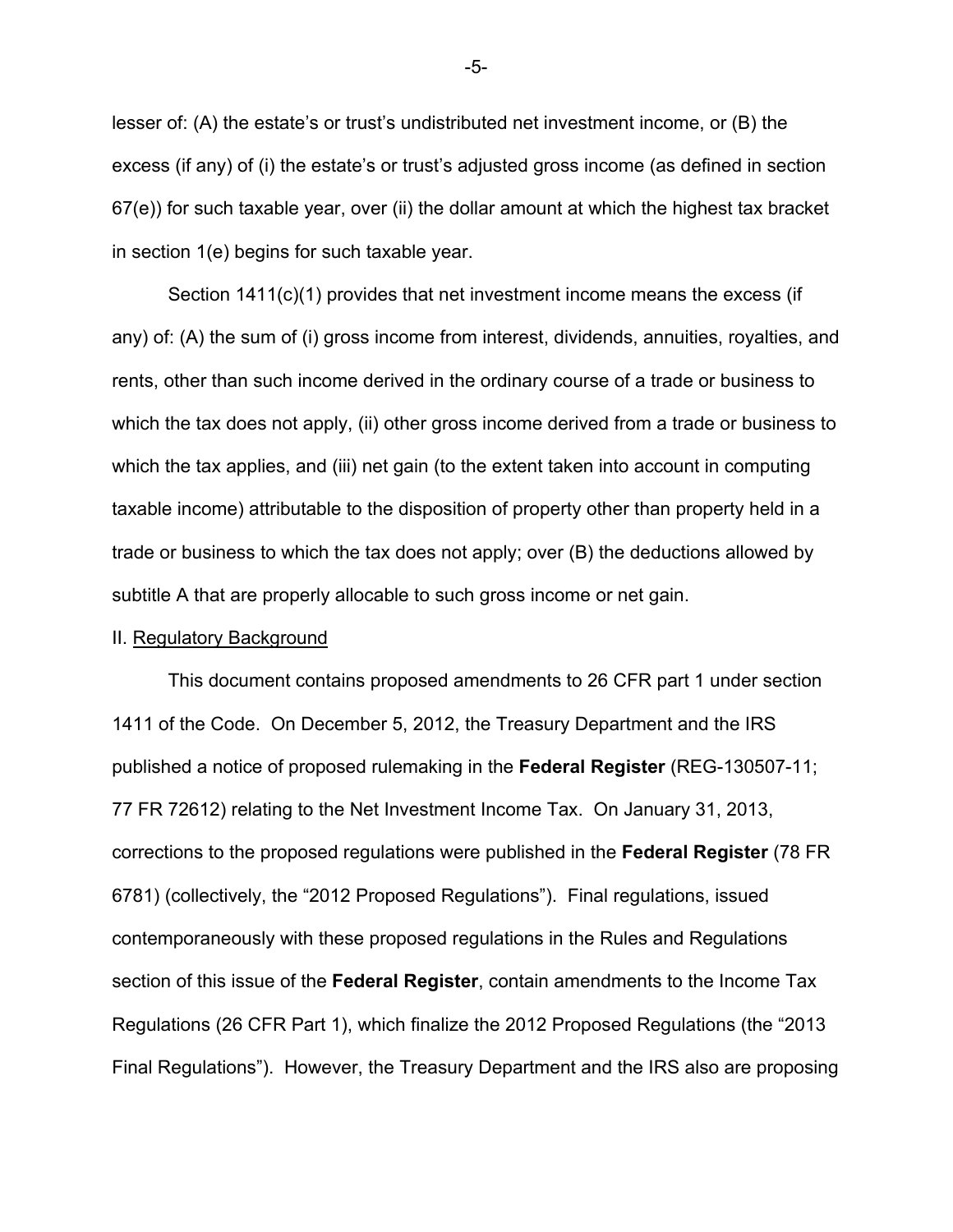amendments to the 2013 Final Regulations to provide additional clarification and guidance with respect to the application of section 1411 to certain specific types of property. Furthermore, the Treasury Department and the IRS are also interested in receiving comments about other aspects of section 1411 that are not addressed in the 2013 Final Regulations or these proposed regulations. If such comments are received, the Treasury Department and the IRS will consider them for inclusion on future Guidance Priority Lists.

The Treasury Department and the IRS received comments on the 2012 Proposed Regulations requesting that they address the treatment of section 707(c) guaranteed payments for capital, section 736 payments to retiring or deceased partners for section 1411 purposes, and certain capital loss carryovers. After consideration of all comments received, the Treasury Department and the IRS believe that it is appropriate to address the treatment of these items in regulations. Because such guidance had not been proposed in the 2012 Proposed Regulations, it is being issued for notice and comment in these new proposed regulations.

The Treasury Department and the IRS also received comments on the simplified method for applying section 1411 to income recipients of charitable remainder trusts (CRTs) that was proposed in the 2012 Proposed Regulations. The comments recommended that the section 1411 classification incorporate the existing category and class system under section 664. These proposed regulations provide special rules for the application of the section 664 system to CRTs that derive income from controlled foreign corporations (CFCs) or passive foreign investment companies (PFICs) with respect to which an election under  $\S1.1411-10(g)$  is not in place. Specifically, these

-6-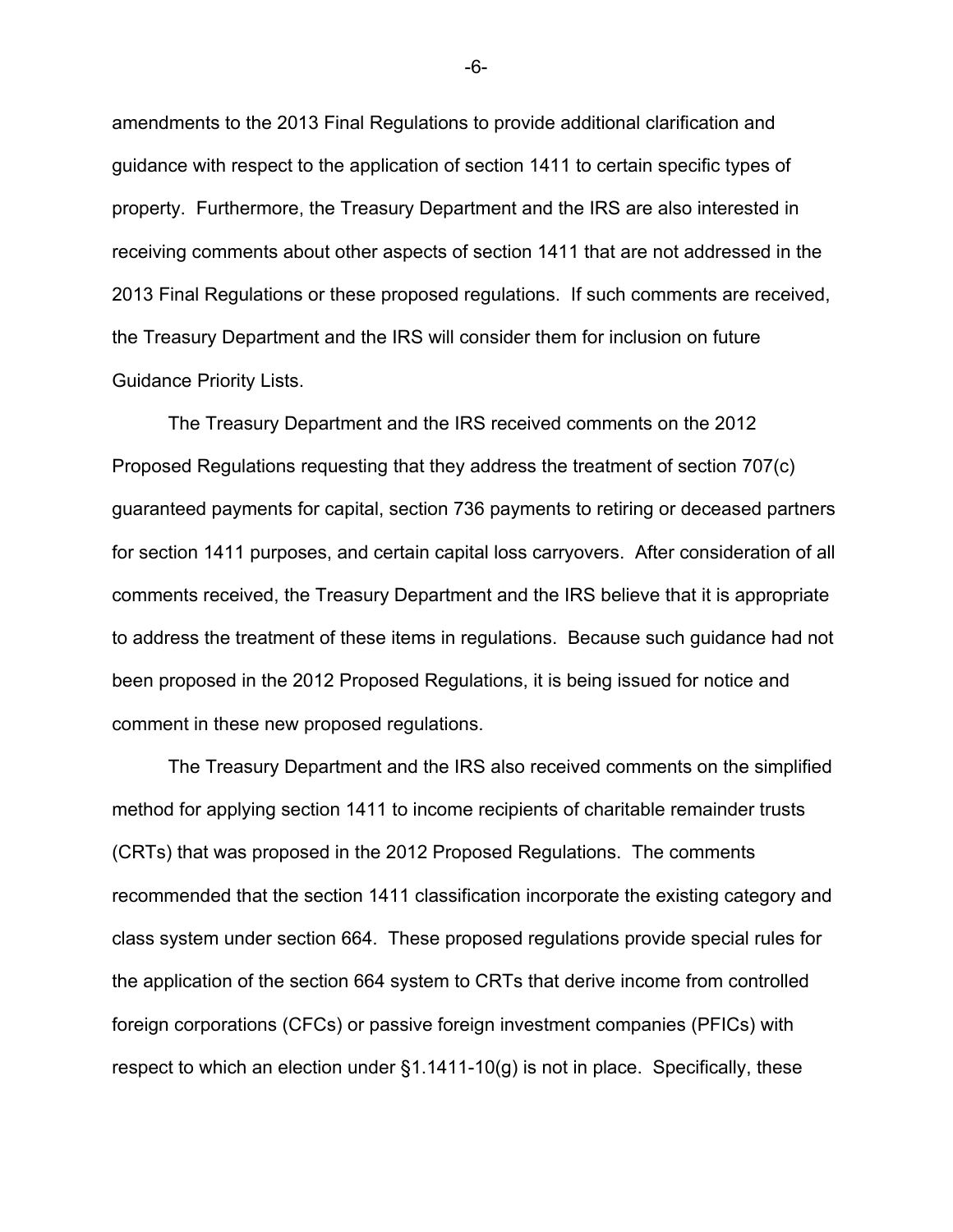proposed regulations coordinate the application of the rules applicable to shareholders of CFCs and PFICs in §1.1411-10 with the section 664 category and class system adopted in §1.1411-3(d)(2) of the 2013 Final Regulations.

Furthermore, these proposed regulations allow CRTs to elect to apply the section 664 system adopted in the 2013 Final Regulations or the simplified method set forth in the 2012 Proposed Regulations. Some comments responding to the 2012 Proposed Regulations requested that we provide an election. The Treasury Department and the IRS request comments with regard to whether or not taxpayers believe this election is preferable to the section 664 system adopted in the 2013 Final Regulations. If it appears that there is no significant interest in having the election, the Treasury Department and the IRS may omit it from the regulations when finalized, and the simplified method contained in the 2012 Proposed Regulations would no longer be an option.

These proposed regulations also address the net investment income tax characterization of income and deductions attributable to common trust funds (CTFs), residual interests in real estate mortgage investment conduits (REMICs), and certain notional principal contracts.

 The Treasury Department and the IRS also received comments on the 2012 Proposed Regulations questioning the proposed regulation's methodology for adjusting a transferor's gain or loss on the disposition of its partnership interest or S corporation stock. In view of these comments, the 2013 Final Regulations removed §1.1411-7 of the 2012 Proposed Regulations and reserved §1.1411-7 in the 2013 Final Regulations. This notice of proposed rulemaking proposes revised rules regarding the calculation of

-7-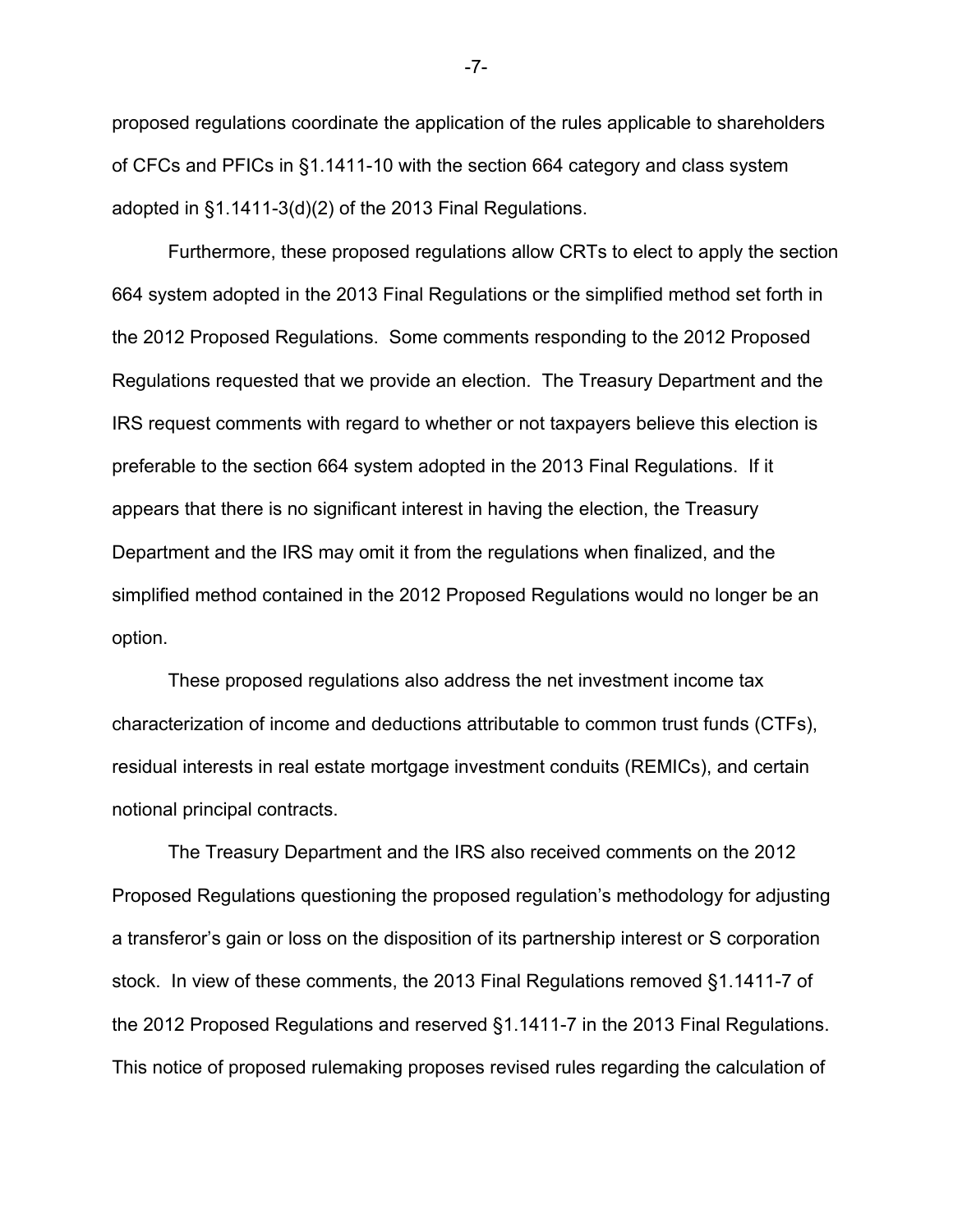net gain from the disposition of a partnership interest or S corporation stock (each a "Passthrough Entity") to which section 1411(c)(4) may apply.

#### **Explanation of Provisions**

#### 1. Overview of Proposed Regulations

These proposed regulations propose additions and modifications to the 2013 Final Regulations, including guidance with respect to certain paragraphs that were reserved in the 2013 Final Regulations.

To coordinate these proposed regulations with the 2013 Final Regulations, the proposed regulations are proposed to have the same effective date as the 2013 Final Regulations. However, any provisions adopted when these proposed regulations are finalized that are more restrictive than these proposed regulations would apply prospectively only. Taxpayers may rely on these proposed regulations for purposes of compliance with section 1411 until the issuance of these regulations as final regulations. See §1.1411-1(f).

#### 2. Special Rules for Certain Partnership Payments

Section 731(a) treats gain from distributions as gain from the sale or exchange of a partnership interest. In general, the section 1411 treatment of gain to a partner under section 731 is governed by the rules of section  $1411(c)(1)(A)(iii)$ . Such gain is thus generally treated as net investment income for purposes of section 1411 (other than as determined under section 1411(c)(4)). However, certain partnership payments to partners are treated as not from the sale or exchange of a partnership interest. These payments include section 707(c) guaranteed payments for services or the use of capital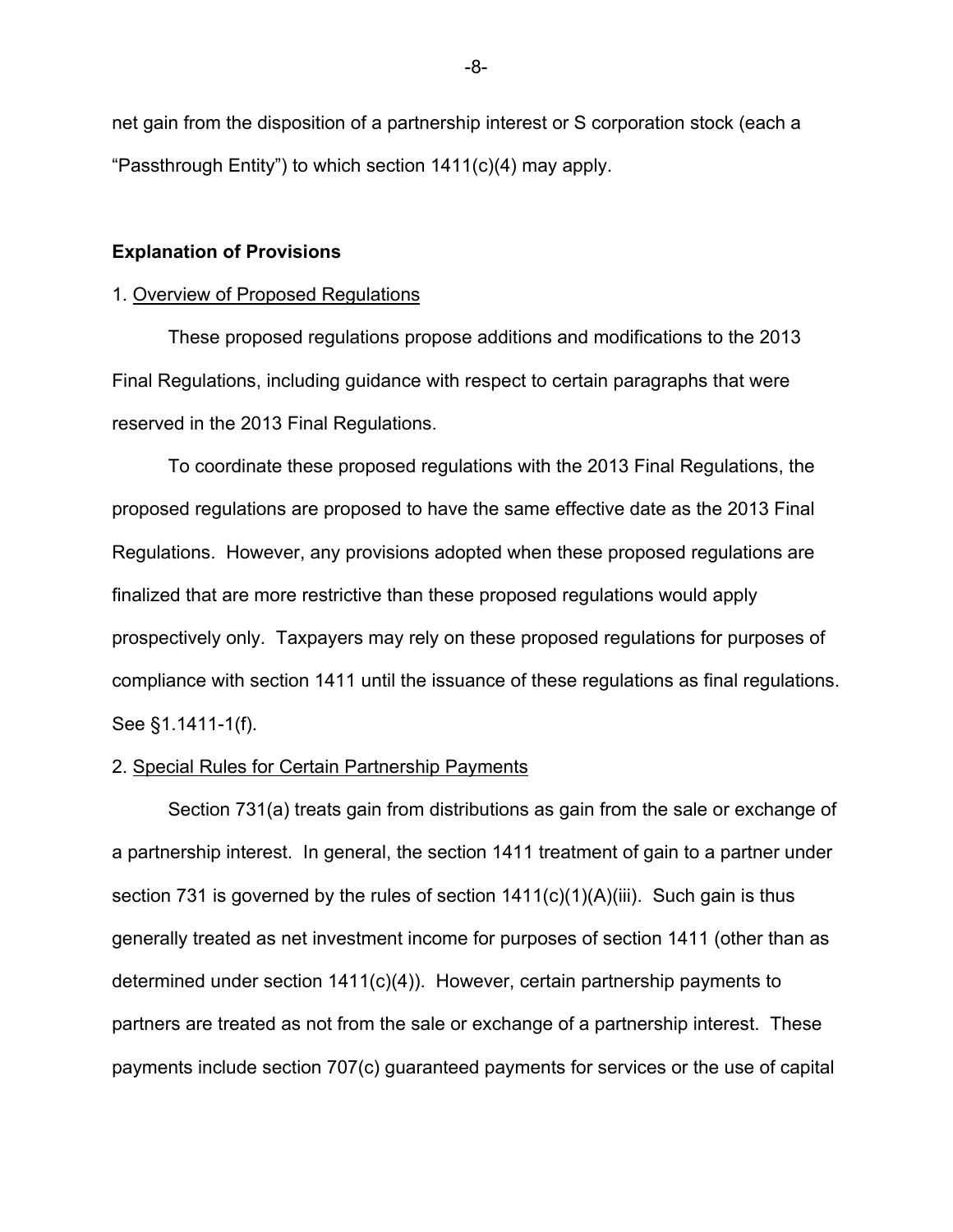and certain section 736 distributions to a partner in liquidation of that partner's partnership interest. Because these payments are not treated as from the sale or exchange of a partnership interest, their treatment under section 1411 may differ from the general rule of section 1411(c)(1)(A)(iii). The proposed regulations therefore provide rules for the section 1411 treatment of these payments.

#### A. Section 707(c) payments

Section 707(c) provides that a partnership payment to a partner is a "guaranteed payment" if the payment is made for services or the use of the capital, and the payment amount does not depend on partnership income. Section 1.707-1(c) provides that guaranteed payments to a partner for services are considered as made to a person who is not a partner, but only for the purposes of section 61(a) (relating to gross income) and, subject to section 263, section 162(a) (relating to trade or business expenses). Section 1.704-1(b)(2)(iv)(o) provides that guaranteed payments are not part of a partner's distributive share for purposes of section 704(b).

The proposed regulations' treatment of section 707(c) guaranteed payments under section 1411 depends on whether the partner receives the payment for services or the use of capital. The proposed regulations exclude all section 707(c) payments received for services from net investment income, regardless of whether these payments are subject to self-employment tax, because payments for services are not included in net investment income.

The Treasury Department and the IRS believe that guaranteed payments for the use of capital share many of the characteristics of substitute interest, and therefore should be included as net investment income. This treatment is consistent with existing

-9-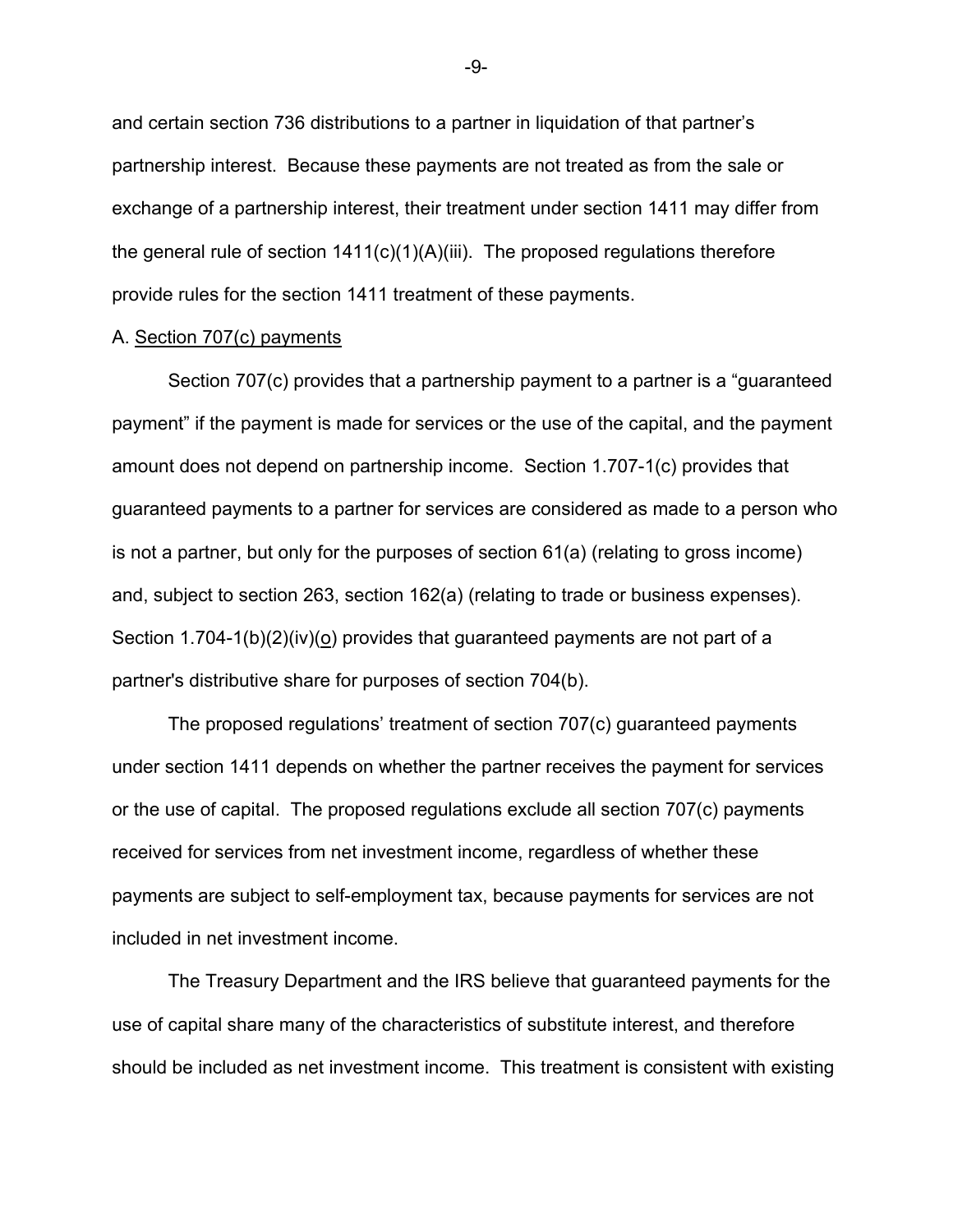guidance under section 707(c) and other sections of the Code in which guaranteed payments for the use of capital are treated as interest. See, for example, §§1.263A-9(c)(2)(iii) and 1.469-2(e)(2)(ii).

#### B. Treatment of section 736 payments

#### i. In General

Section 736 applies to payments made by a partnership to a retiring partner or to a deceased partner's successor in interest in liquidation of the partner's entire interest in the partnership. Section 736 does not apply to distributions made to a continuing partner, distributions made in the course of liquidating a partnership entirely, or to payments received from persons other than the partnership in exchange for the partner's interest. Section 736 categorizes liquidating distributions based on the nature of the payment as in consideration for either the partner's share of partnership property or the partner's share of partnership income. Section 736(b) generally treats a payment in exchange for the retiring partner's share of partnership property as a distribution governed by section 731. Section 736(a) treats payments in exchange for past services or use of capital as either distributive share or a guaranteed payment. Section 736(a) payments also include payments to retiring general partners of service partnerships in exchange for unrealized receivables (other than receivables described in the flush language of section 751(c)) or for goodwill (other than payments for goodwill provided for in the partnership agreement) (collectively, "Section 736(a) Property").

Because the application of section 1411 depends on the underlying nature of the payment received, the section 736 categorization controls whether a liquidating distribution is treated as net investment income for purposes of section 1411. Thus, the

-10-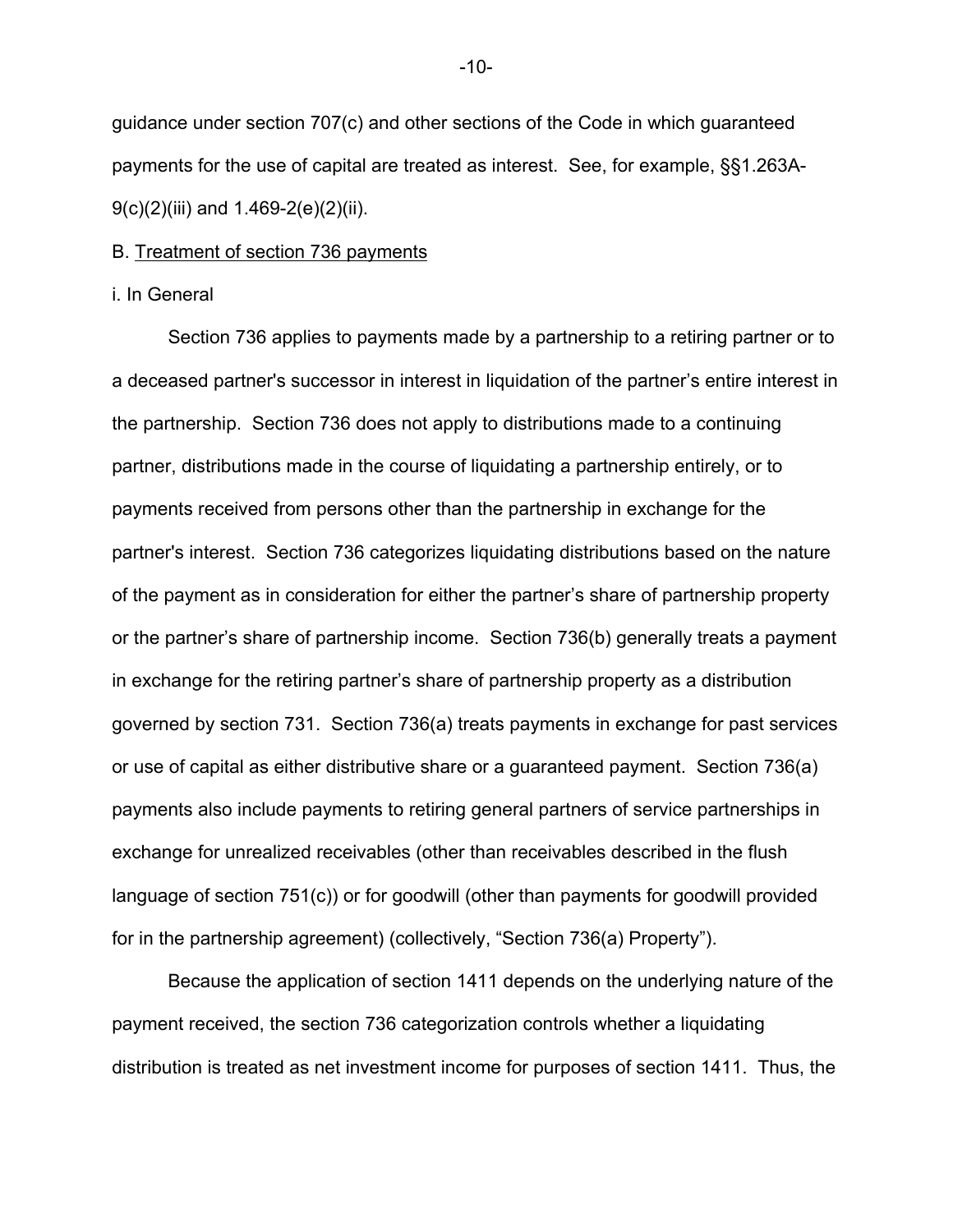treatment of the payment for purposes of section 1411 differs depending on whether the distribution is a section 736(b) distribution in exchange for partnership property or a section 736(a) distribution in exchange for past services, use of capital, or Section 736(a) Property. Among section 736(a) payments, the proposed regulations further differentiate the treatment of payments depending on: (i) whether or not the payment amounts are determined with regard to the income of the partnership and (ii) whether the payment relates to Section 736(a) Property or relates to services or use of capital.

Section 1.469-2(e)(2)(iii) contains rules pertaining to whether section 736 liquidating distributions paid to a partner will be treated as income or loss from a passive activity. Where payments to a retiring partner are made over a period of years, the composition of the assets and the status of the partner as passive or nonpassive may change. Section 1.469-2(e)(2)(iii) contains rules on the extent to which those payments are classified as passive or nonpassive for purposes of section 469. The proposed regulations generally align the section 1411 characterization of section 736 payments with the treatment of the payments as passive or nonpassive under  $\S 1.469-2(e)(2)(iii)$ . ii. Treatment of Section 736(b) Payments

Section 736(b) payments to retiring partners in exchange for partnership property (other than payments to retiring general partners of service partnerships in exchange for Section 736(a) Property) are governed by the rules generally applicable to partnership distributions. Thus, gain or loss recognized on these distributions is treated as gain or loss from the sale or exchange of the distributee partner's partnership interest under section 731(a).

-11-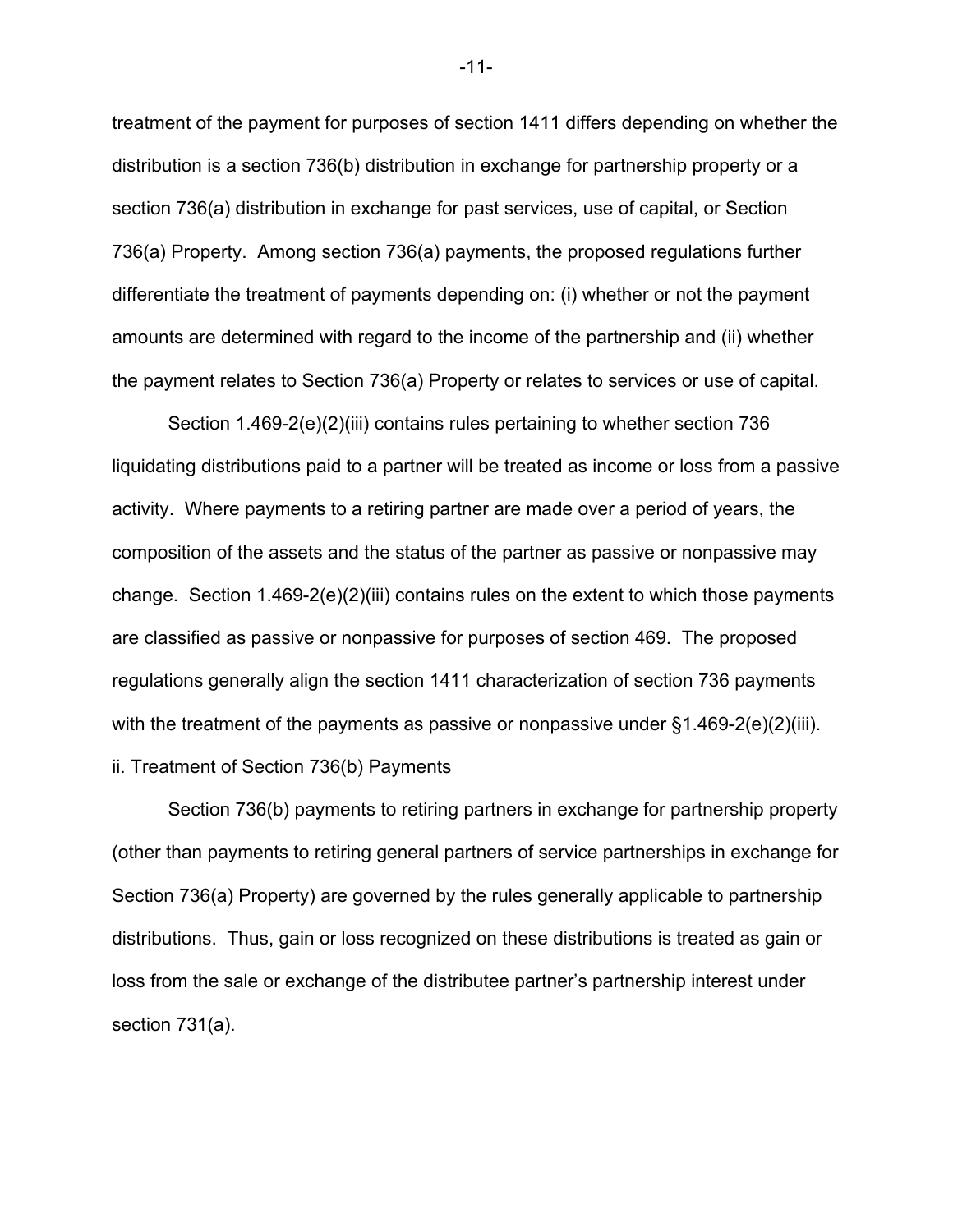The proposed regulations provide that section 736(b) payments will be taken into account as net investment income for section 1411 purposes under section 1411(c)(1)(A)(iii) as net gain or loss from the disposition of property. If the retiring partner materially participates in a partnership trade or business, then the retiring partner must also apply §1.1411-7 of these proposed regulations to reduce appropriately the net investment income under section  $1411(c)(4)$ . Gain or loss relating to section 736(b) payments is included in net investment income under section 1411(c)(1)(A)(iii) regardless of whether the payments are classified as capital gain or ordinary income (for example, by reason of section 751).

In the case of section 736(b) payments that are paid over multiple years, the proposed regulations provide that the characterization of gain or loss as passive or nonpassive is determined for all payments as though all payments were made at the time that the liquidation of the exiting partner's interest commenced and is not retested annually. The proposed regulations thus adopt for section 1411 purposes the section 469 treatment of section 736(b) payments paid over multiple years as set forth in  $§1.469-2(e)(2)(iii)(A).$ 

#### iii. Treatment of Section 736(a) Payments

 As described in part 2.B.i., section 736 provides for several different categories of liquidating distributions under section 736(a). Payments received under section 736(a) may be an amount determined with regard to the income of the partnership taxable as distributive share under section 736(a)(1) or a fixed amount taxable as a guaranteed payment under section 736(a)(2). The categorization of the payment as distributive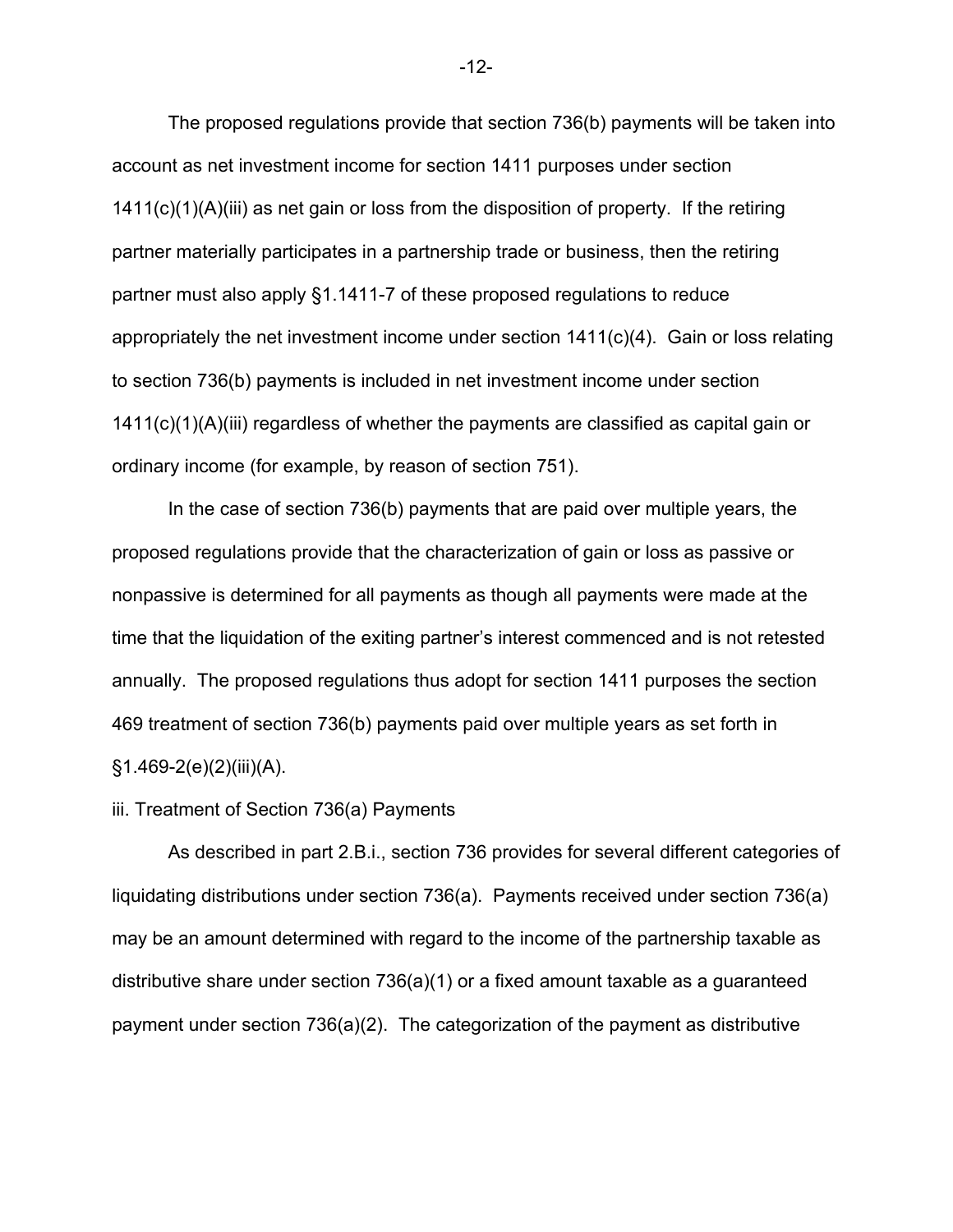share or guaranteed payment will govern the treatment of the payment for purposes of section 1411.

The determination of whether section 736(a) payments received over multiple years are characterized as passive or nonpassive depends on whether the payments are received in exchange for Section 736(a) Property. With respect to section 736(a)(1) payments in exchange for Section 736(a) Property, §1.469-2(e)(2)(iii)(B) provides a special rule that computes a percentage of passive income that would result if the partnership sold the retiring partner's entire share of Section 736(a) Property at the time that the liquidation of the partner's interest commenced. The percentage of passive income is then applied to each payment received. See  $\S1.469-2(e)(2)(iii)(B)(1)$ . These rules apply to section 736(a)(1) and section 736(a)(2) payments for Section 736(a) Property. The proposed regulations adopt this treatment as set forth in section 469 for purposes of section 1411.

#### a. Section 736(a)(1) payments taxable as distributive share

Section 736(a)(1) provides that if the amount of a liquidating distribution (other than a payment for partnership property described in section 736(b)) is determined with regard to the partnership's income, then the payment is treated as a distributive share of income to the retiring partner. For purposes of section 1411, the items of income, gain, loss, and deduction attributable to the distributive share are taken into account in computing net investment income under section 1411(c)(1) in a manner consistent with the item's chapter 1 character and treatment. For example, if the partner's distributive share includes income from a trade or business not described in section 1411(c)(2), that income will be excluded from net investment income. However, if the distributive share

-13-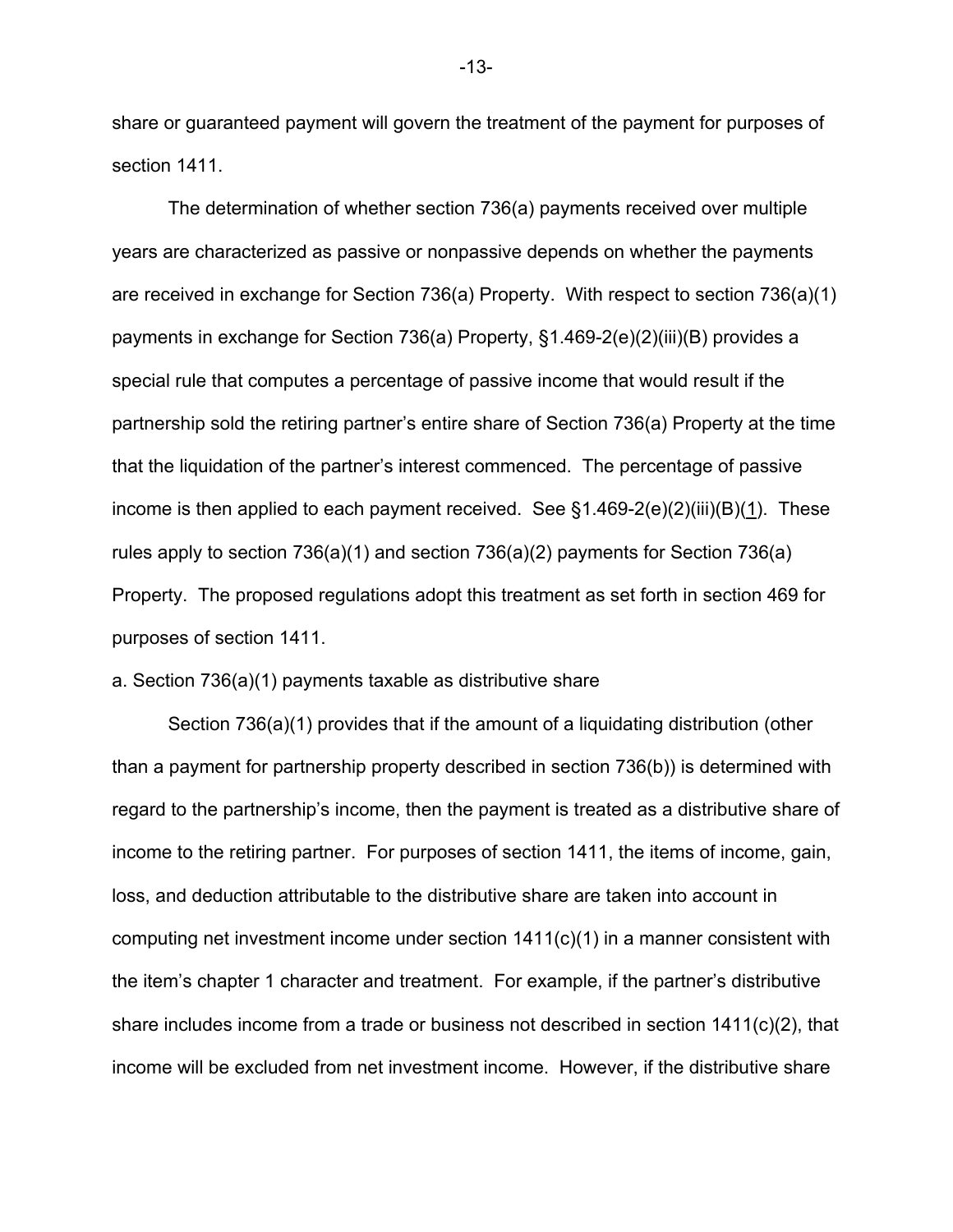includes, for example, interest income from working capital, then that income is net investment income.

The proposed regulations treat section 736(a)(1) payments unrelated to Section 736(a) Property as characterized annually as passive or nonpassive by applying the general rules of section 469 to each payment in the year received. To the extent that any payment under section 736(a)(1) is characterized as passive income under the principles of section 469, that payment also will be characterized as passive income for purposes of section 1411.

#### b. Section 736(a)(2) payments taxable as guaranteed payments

Section 736(a)(2) provides that if the amount of a liquidating distribution (other than a payment for partnership property described in section 736(b)) is determined without regard to the partnership's income, then the payment is treated as a guaranteed payment as described in section 707(c). Payments under section 736(a)(2) might be in exchange for services, use of capital, or Section 736(a) Property. The section 1411 treatment of guaranteed payments for services or the use of capital follows the general rules for guaranteed payments set forth in part 2.A of this preamble. Thus, section 736(a)(2) payments for services are not included as net investment income, and section 736(a)(2) payments for the use of capital are included as net investment income.

Section 736(a)(2) payments in exchange for Section 736 Property are treated as gain or loss from the disposition of a partnership interest, which is generally included in net investment income under section 1411(c)(1)(A)(iii). If the retiring partner materially participates in a partnership trade or business, then the retiring partner must also apply §1.1411-7 of these proposed regulations to reduce appropriately the net investment

-14-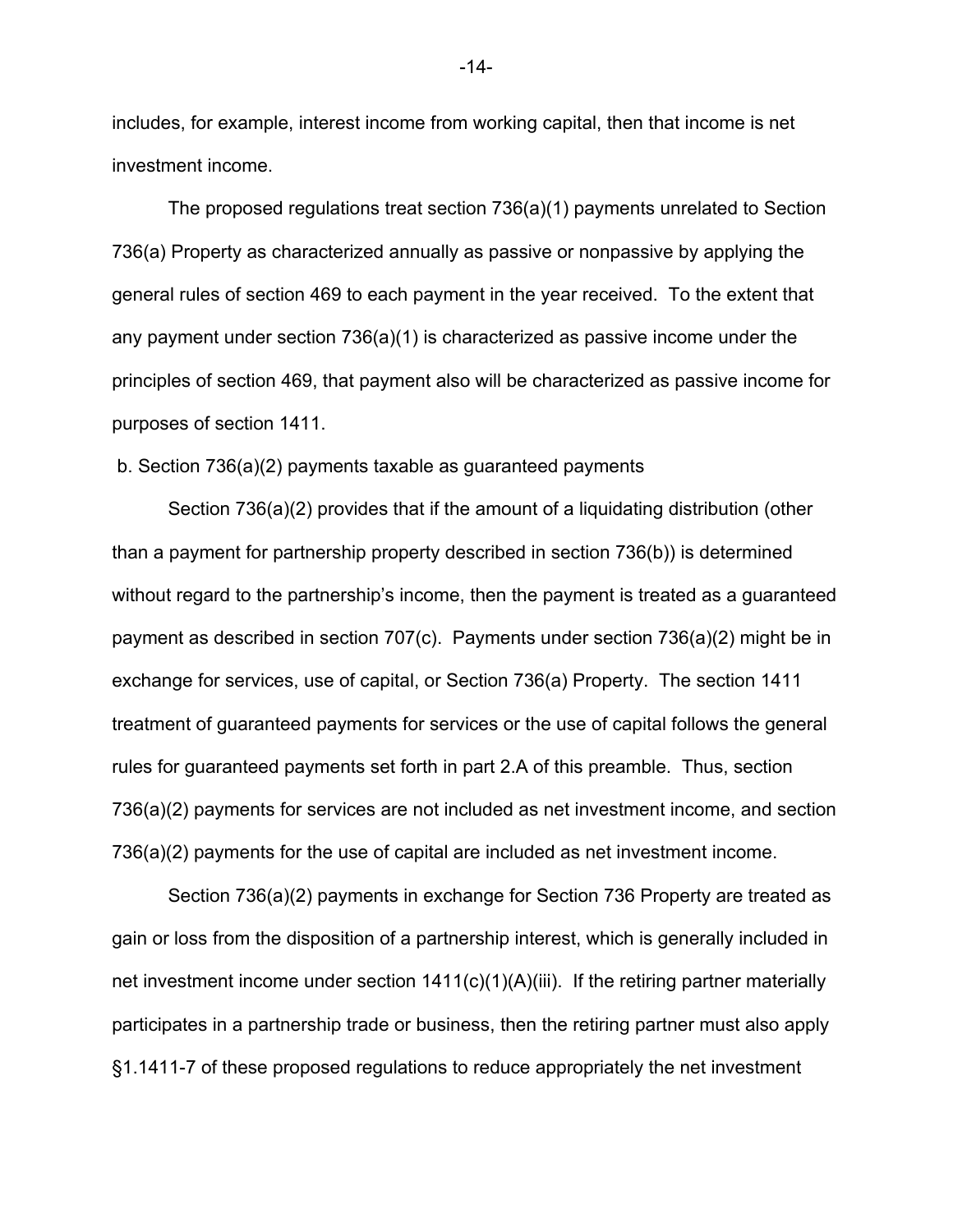income under section  $1411(c)(4)$ . To the extent that section  $736(a)(2)$  payments exceed the fair market value of Section 736(a) Property, the proposed regulations provide that the excess will be treated as either interest income or as income in exchange for services, in a manner consistent with the treatment under §1.469-2(e)(2)(iii). iv. Application of Section 1411(c)(4) to Section 736 Payments

The proposed regulations provide that section  $1411(c)(4)$  applies to section 736(a)(2) and section 736(b) payments. Thus, the inclusion of these payments as net investment income may be limited if the retiring partner materially participated in all or a portion of the partnership's trade or business. The extent of any limitation is determined under the rules of §1.1411-7.

The proposed regulations provide that, when section 736 payments are made over multiple years, the characterization of gain or loss as passive or nonpassive and the values of the partnership assets are computed for all payments as though all payments were made at the time that the liquidation of the exiting partner's interest commenced, similar to the treatment in §1.469-2(e)(2)(iii)(A).

If a partner's net investment income is reduced pursuant to section  $1411(c)(4)$ , then the difference between the amount of gain recognized for chapter 1 and the amount includable in net investment income after the application of section 1411(c)(4) is treated as an addition to basis, in a manner similar to an installment sale for purposes of calculating the partner's net investment income attributable to these payments.

v. Additional Public Comments

Commentators to the 2012 Proposed Regulations requested that the Treasury Department and the IRS issue guidance under section 1411 regarding the treatment of

-15-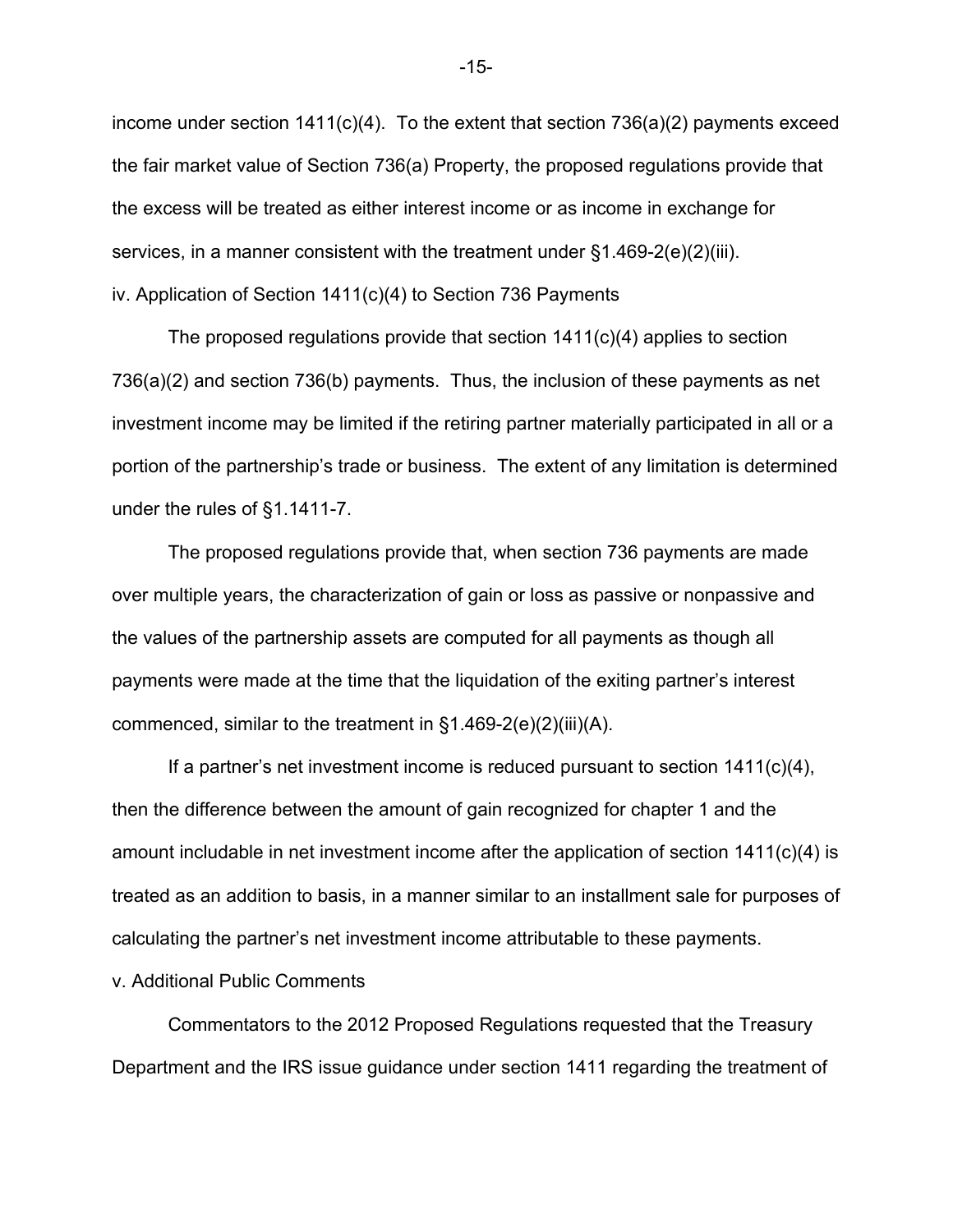section 736 payments to retiring and deceased partners. Some commentators sought clarification regarding the interaction between section 736 payments and the net investment income exclusions in sections 1411(c)(5) and 1411(c)(6).

Section 1411(c)(5) provides that net investment income shall not include certain items of income attributable to distributions from specifically enumerated qualified plans. One commentator suggested that section 736 payments should be excluded from net investment income under section 1411(c)(5) as analogous to qualified plan distributions. The Treasury Department and the IRS believe that section 1411(c)(5) does not apply to section 736 payments because these payments do not originate from a qualified plan described in section  $1411(c)(5)$ . Therefore, section 736 payments are not excluded by reason of section 1411(c)(5).

Section 1411(c)(6) provides that net investment income does not include any item taken into account in determining self-employment income for a taxable year on which a tax is imposed by section 1401(b). In the context of section 1411(c)(6), §1.1411-9(a) of the 2013 Final Regulations provides that the term "taken into account" for self-employment tax purposes does not include amounts excluded from net earnings from self-employment under sections 1402(a)(1)-(17). Commentators suggested that certain section 736 payments are excluded from net earnings from self-employment by reason of section 1402(a)(10) and §1.1402(a)-17, and therefore should be excluded from net investment income under section 1411(c)(6) for similar policy reasons. The Treasury Department and the IRS believe that section 1411(c)(6) does not apply to section 736 payments, except to the extent that such payments are taken into account, within the meaning of §1.1411-9(a), in determining net earnings from self-employment.

-16-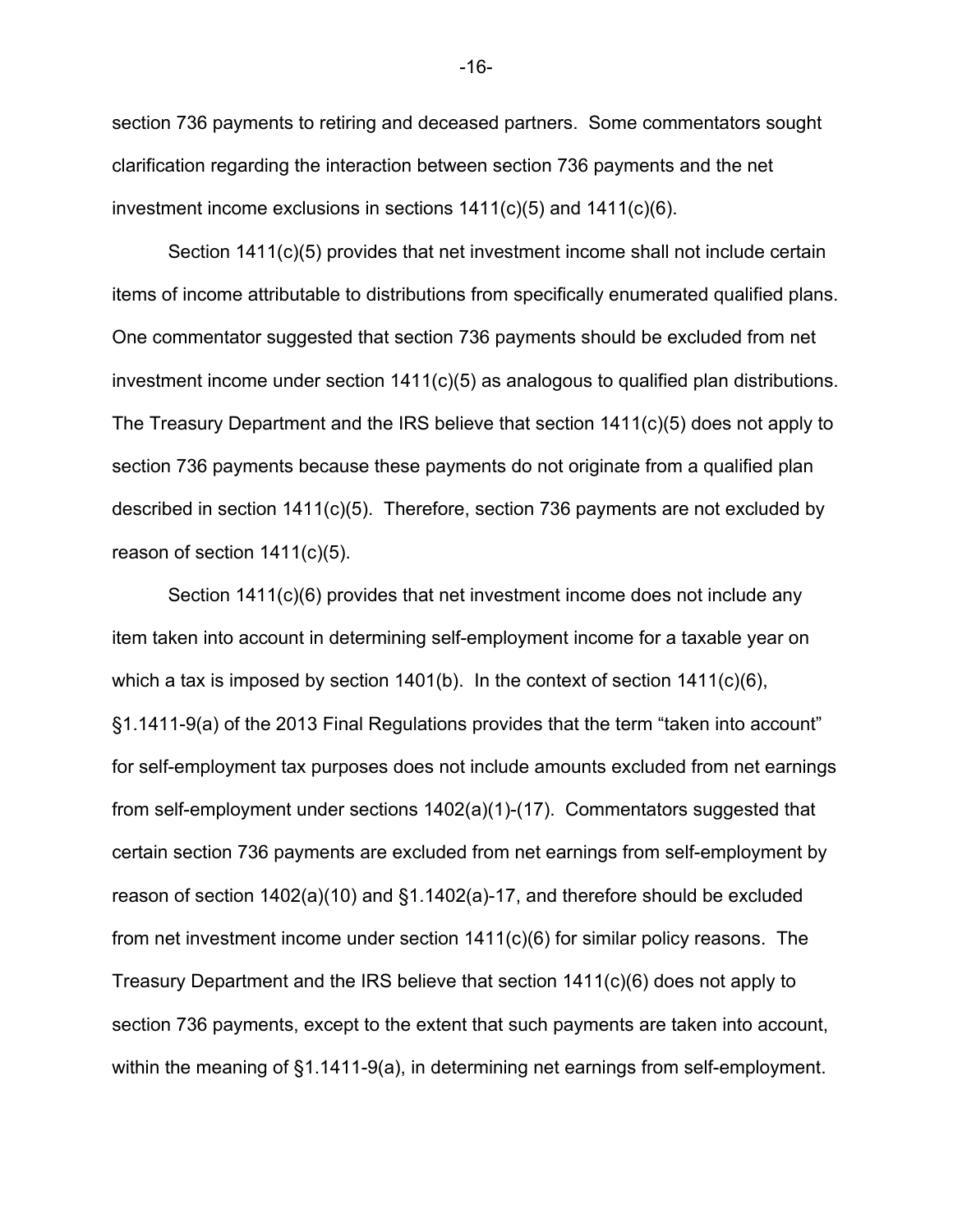In such a case, the section 736 payment would be subject to self-employment tax and therefore is not included in net investment income by reason of section 1411(c)(6) and §1.1411-9(a).

Commentators also recommended special rules for the interaction between section 736 payments and the section 469 material participation rules solely for purposes of section 1411. As discussed in this part of the preamble, the proposed section 1411 rules rely heavily on the chacterization of the section 736 payments under section 469. Therefore, the Treasury Department and the IRS do not believe that special section 469 rules are necessary solely for purposes of section 1411.

#### 3. Treatment of Certain Capital Loss Carryforwards

In general, under chapter 1, capital losses that exceed capital gains are allowed as a deduction against ordinary income only to the extent allowed by section 1211(b). In the case of capital losses in excess of the amounts allowed by section 1211(b), section 1212(b)(1) treats these losses as incurred in the following year. Section 1.1411-4(d) adopts these principles when computing net gain under section 1411(c)(1)(A)(iii). Therefore, capital losses incurred in a year prior to the effective date of section 1411 may be taken into account in the computation of section  $1411(c)(1)(A)(iii)$  net gain by reason of the mechanics of section 1212(b)(1). However, certain capital losses may not be taken into account in determining net investment income within the meaning of section  $1411(c)(1)(A)(iii)$  or by reason of the exception in section  $1411(c)(4)(B)$ (generally, an "excluded capital loss"). In the case of section 1411(c)(1)(A)(iii), §1.1411- 4(d)(4)(i) provides that capital losses attributable to the disposition of property used in a trade or business not described in section 1411(c)(2) and §1.1411-5 are excluded from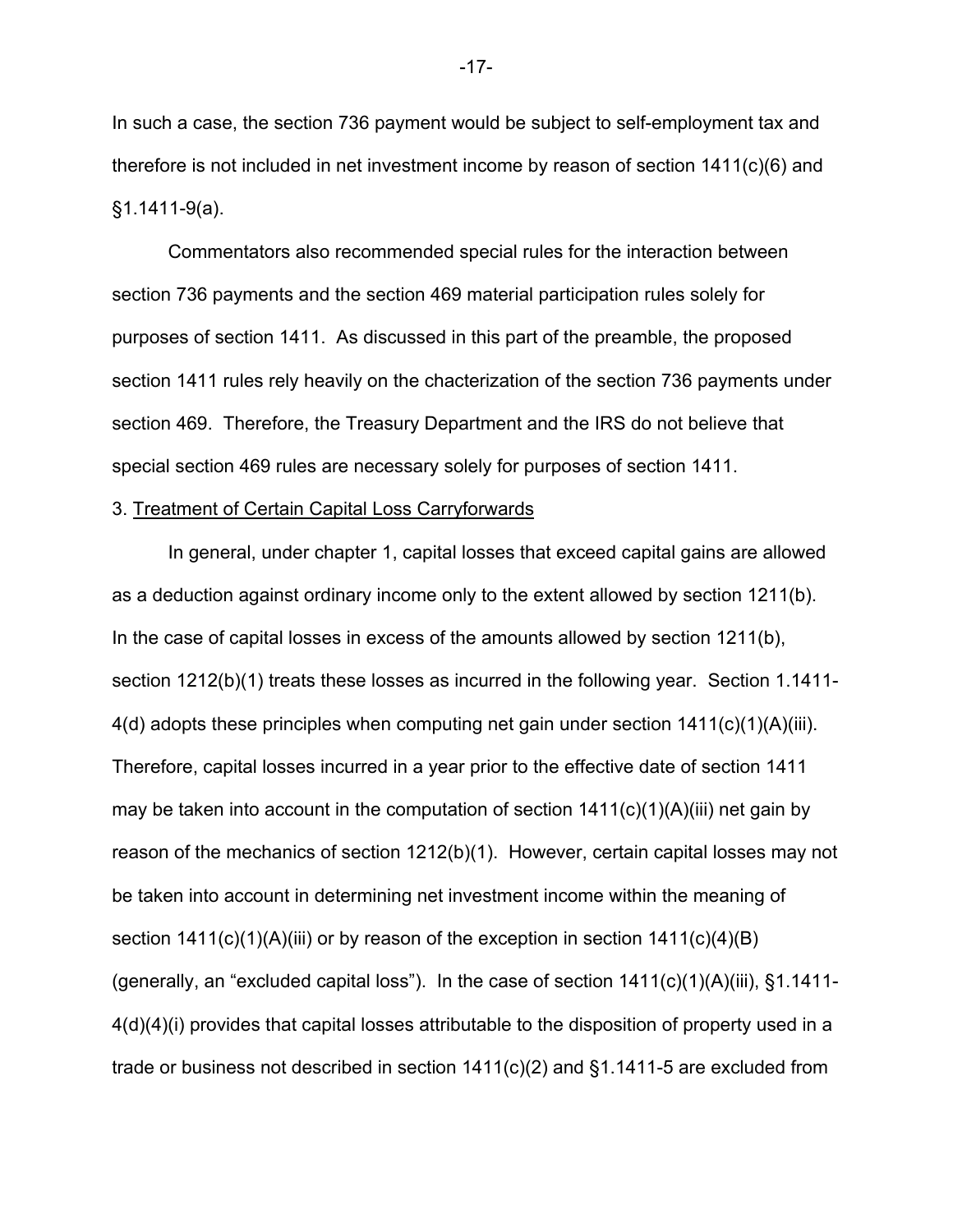the computation of net gain. In the case of section  $1411(c)(4)(B)$ , some or all of a capital loss resulting from the disposition of certain partnerships or S corporations is excluded from the determination of net gain. Although these capital losses are excluded from the calculation of net gain in the year of recognition by reason of §1.1411-4(d)(4), such losses may not be fully offset by capital gains for chapter 1 purposes in the same year. In that case, some (or all) of the capital loss carryforward will constitute excluded capital losses in the subsequent year(s) by reason of the mechanics of section 1212(b)(1). Several commentators identified this issue and requested that the Treasury Department and the IRS provide guidance on the identification, tracking, and use of embedded, excluded capital losses within a capital loss carryforward.

In response to these comments, proposed §1.1411-4(d)(4)(iii) creates an annual adjustment to capital loss carryforwards to prevent capital losses excluded from the net investment income calculation in the year of recognition from becoming deductible losses in future years. The annual adjustment in §1.1411-4(d)(4)(iii) provides a method of identification and an ordering rule that eliminate the need for taxpayers to maintain a separate set of books and records for this item to comply with section 1411. However, the rule requires that taxpayers perform the calculation annually, regardless of whether they have a section 1411 tax liability in a particular year, to maintain the integrity of the rule's carryforward adjustment amounts for a subsequent year in which they are subject to liability under section 1411.

The rule provides that, for purposes of computing net gain in §1.1411-4(d) and any properly allocable deduction for excess losses in §1.1411-4(f)(4) (if any), the

-18-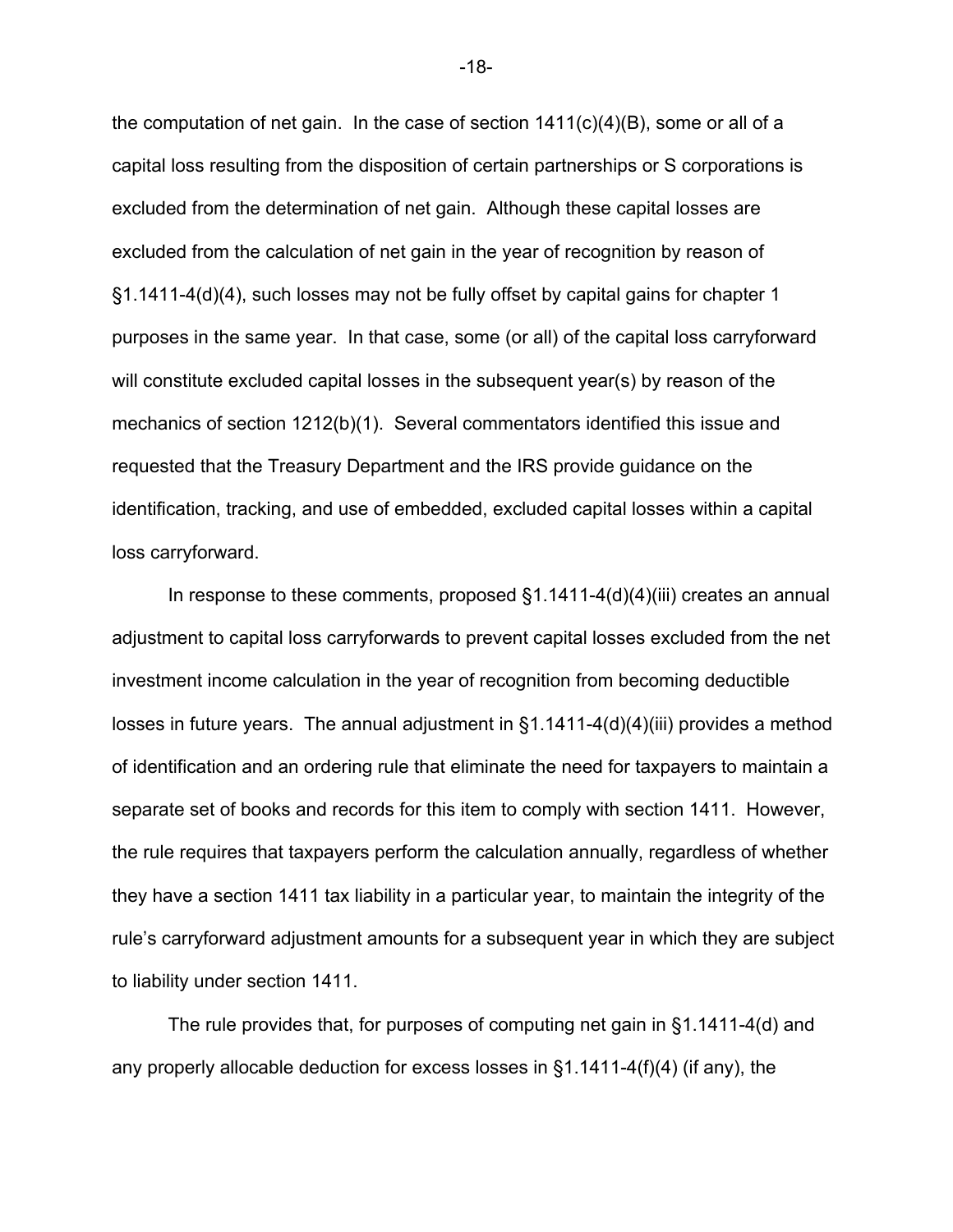taxpayer's capital loss carryforward from the previous year is reduced by the lesser of: (A) the amount of capital loss taken into account in the current year by reason of section 1212(b)(1), or (B) the amount of net capital loss excluded from net investment income in the immediately preceding year. For purposes of (B), the amount of net capital loss excluded from net investment income in the previous year includes amounts excluded by reason of §1.1411-4(d)(4) (amount of capital losses recognized in the preceding year) plus the amount of the previous year's adjustment required by this rule. Section 1.1411-4(d)(4)(iii) provides a multi-year example to illustrate the application of the rule.

The mechanics of the capital loss adjustment accomplishes several objectives. First, the rule causes all capital losses incurred prior to 2013 to be allowable losses for the computation of net gain under §1.1411-4(d) and any properly allocable deduction for excess losses in §1.1411-4(f)(4) (if any). This result is accomplished by the application of part (B) of the rule described in the preceding paragraph. Since the adjustment is based on the lesser of (A) or (B), the amount of excluded capital losses in the year immediately before the effective date of section 1411 is zero, so the loss adjustment in the year following the effective date of section 1411 will also be zero. Second, the rule only requires an adjustment when a taxpayer has excluded losses embedded within a capital loss carryforward. Therefore, taxpayers with no excluded capital losses do not have to make any adjustment. Third, the rule also provides a mechanism for ordering the use of capital losses to offset gains. The rule causes excluded capital gains recognized in the current year to be offset by excluded capital losses that are embedded in the capital loss carryforward from the previous year. This matching is accomplished by the use of the term "net capital loss" in §1.1411-4(d)(4)(iii)(B). If the

-19-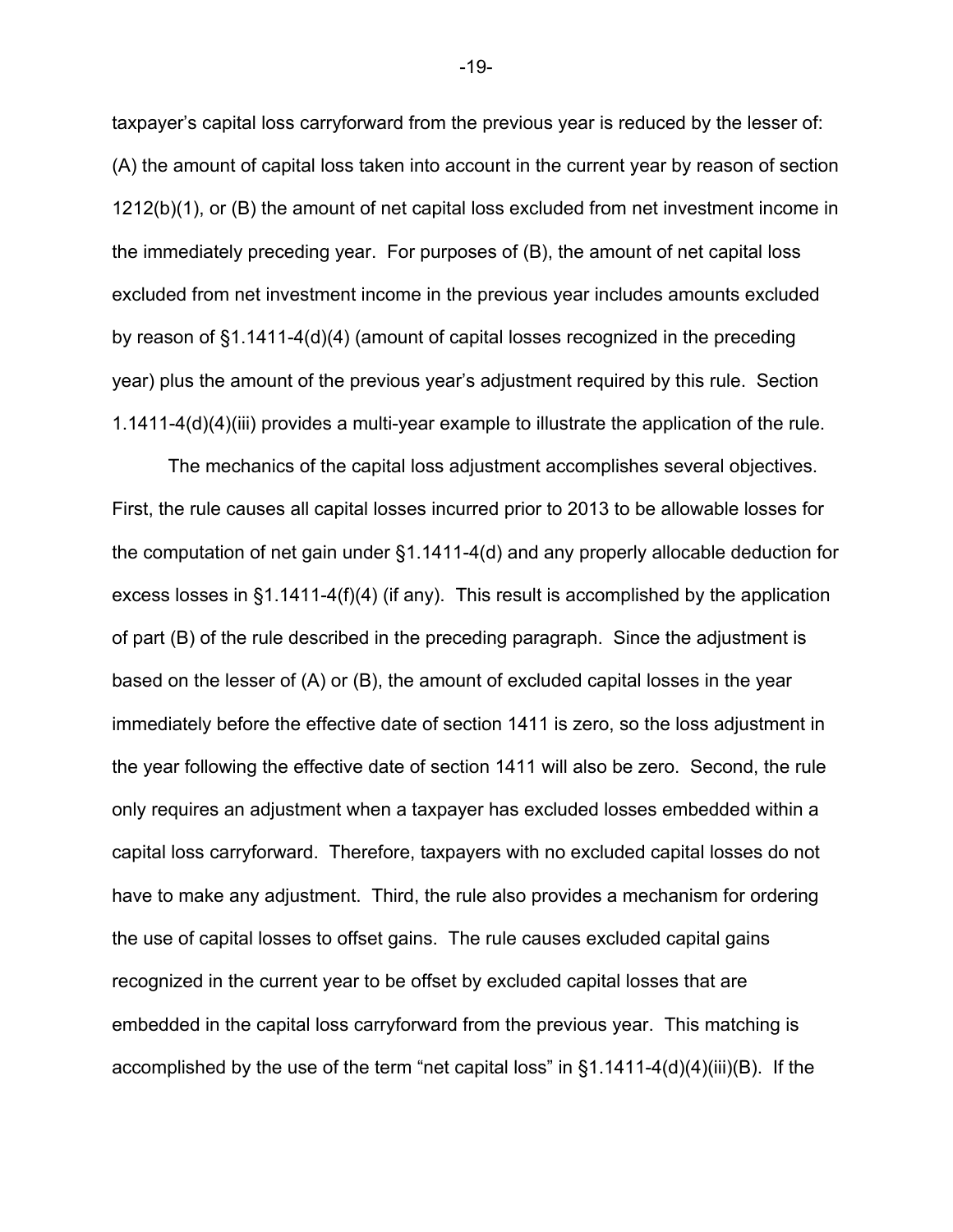excluded gain exceeds the amount of excluded capital loss included in the carryforward amount and any excluded capital loss amounts recognized in the current year, the amount of adjustment will be zero in the subsequent year because there was no "net capital loss" in the preceding year. In this situation, no adjustment is required because the previous year's excluded gains were fully absorbed by the excluded losses. Finally, the rule allows taxpayers to use capital non-excluded losses for purposes of the excess loss deduction in §1.1411-4(f)(4) before subjecting excluded losses to the limitation.

#### 4. Treatment of Income and Deductions from Common Trust Funds (CTFs)

Section 584(c) provides that each participant in a CTF shall include in its taxable income, whether or not distributed and whether or not distributable, its proportionate share of: (1) short-term capital gain or loss, (2) long-term capital gain or loss, and (3) ordinary taxable income or the ordinary net loss of the CTF. The flush language of section 584(c) further provides that "the proportionate share of each participant in the amount of dividends received by the CTF and to which section 1(h)(11) applies shall be considered for purposes of such paragraph as having been received by such participant."

Section 584(d) provides, in relevant part, that "[t]he taxable income of a common trust fund shall be computed in the same manner and on the same basis as in the case of an individual, except …after excluding all items of gain and loss from sales or exchanges of capital assets, there shall be computed (A) an ordinary taxable income which shall consist of the excess of the gross income over deductions; or (B) an ordinary net loss which shall consist of the excess of the deductions over the gross income."

-20-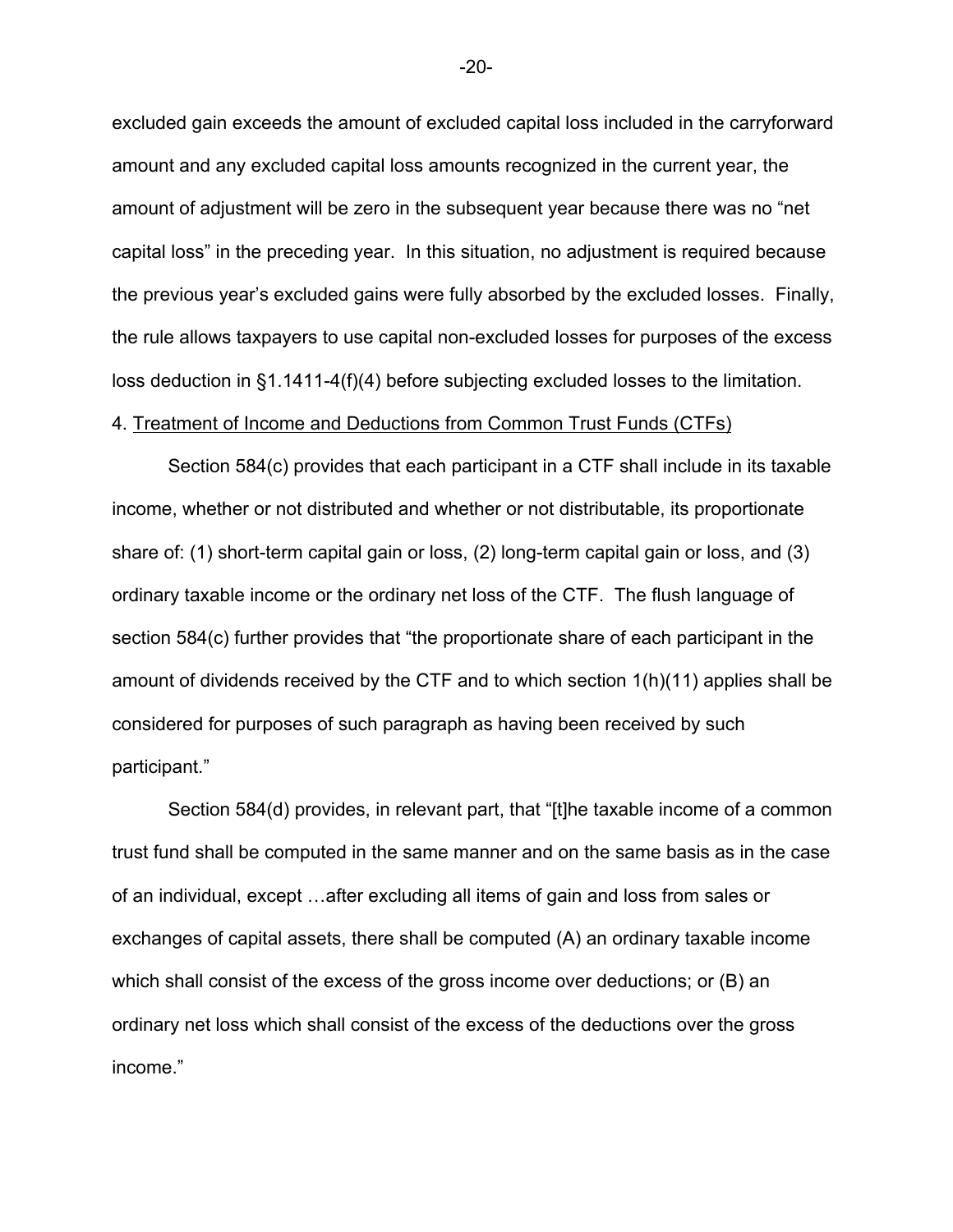The Treasury Department and the IRS have become aware that taxpayers may be considering the use of CTFs to recharacterize income items that otherwise would be includable in net investment income under section 1411. Because section 584(c)(3) simply requires the participant to include in its income its share of "net ordinary income or loss," taxpayers may attempt to claim that section 584(c)(3) ordinary income or loss inclusions are not explicitly section  $1411(c)(1)(A)(i)$  net investment income, and therefore escape taxation under section 1411.

Using a CTF to recharacterize the underlying character of CTF income for section 1411 purposes is closely analogous to the past use of CTFs to cleanse unrelated business taxable income (UBTI) for tax-exempt participants. In 1984, the Treasury Department and the IRS promulgated §1.584-2(c)(3), which created a special look-through rule to prevent taxpayers from using CTFs to recharacterize UBTI. Section 1.584-2(c)(3) provides, in relevant part, that "any amount of income or loss of the common trust fund which is included in the computation of a participant's taxable income for the taxable year shall be treated as income or loss from an unrelated trade or business to the extent that such amount would have been income or loss from an unrelated trade or business if such participant had made directly the investments of the common trust fund."

Similarly, proposed §1.1411-4(e)(3) includes a rule that provides income or loss from a CTF is net investment income or deduction to the extent that such amount would have been net investment income or deduction if the participant had made directly the investments of the CTF.

5. Treatment of Income and Deductions Related to Residual Interests in REMICs

-21-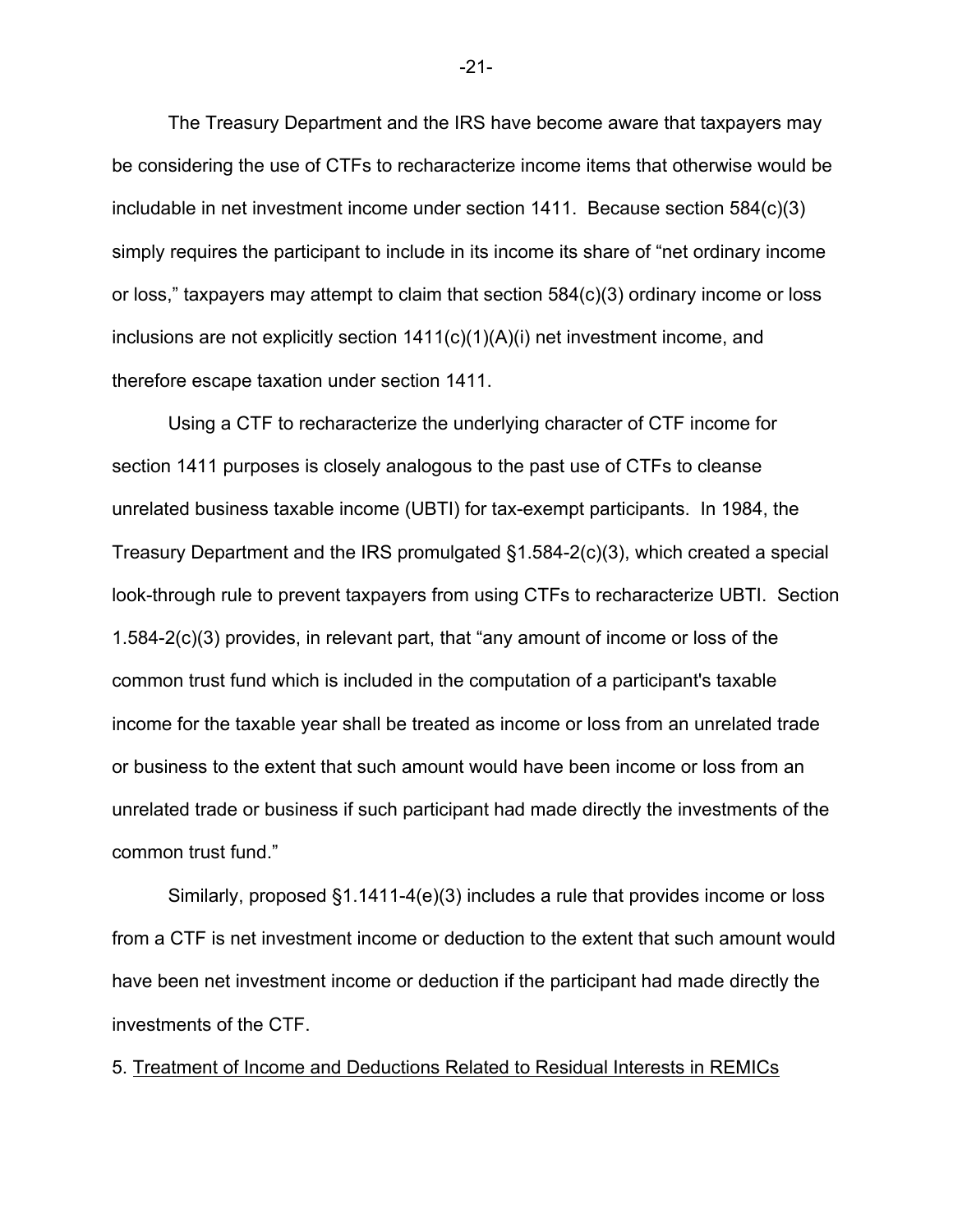The 2012 Proposed Regulations did not explicitly address income and deductions related to residual interests in REMICs. A REMIC residual interest represents an equity-like interest in a REMIC. A REMIC is not treated as carrying on a trade or business for purposes of section 162, and a REMIC's taxable income or net loss generally is derived from dispositions of qualified mortgages or permitted investments, interest income from the mortgages, and interest expense from the regular interests (treated as debt) issued by the REMIC. Section 860C(a)(1) generally requires the holder of a REMIC residual interest to take into account the daily portion of the REMIC's taxable income or net loss. One commentator suggested that the regulations expressly include income from a REMIC residual interest in determining net investment income. The Treasury Department and the IRS agree with this comment because, if a taxpayer directly held the underlying assets of the REMIC, the items of income, gain, loss, and deductions attributable to those assets would be taken income account in computing net investment income. Therefore, the proposed regulations provide that a holder of a residual interest in a REMIC takes into account the daily portion of taxable income (or net loss) under section 860C in determining net investment income.

# 6. Treatment of Income and Deductions from Certain Notional Principal Contracts (NPCs)

Under the 2012 Proposed Regulations (and the 2013 Final Regulations), gain on the disposition of an NPC is included in net investment income, and any other gross income from an NPC (including net income attributable to periodic payments on an NPC) is included in net investment income if it is derived from a trade or business described in §1.1411-5. Several commentators on the 2012 Proposed Regulations suggested that the proper treatment of periodic payments on an NPC should not turn

-22-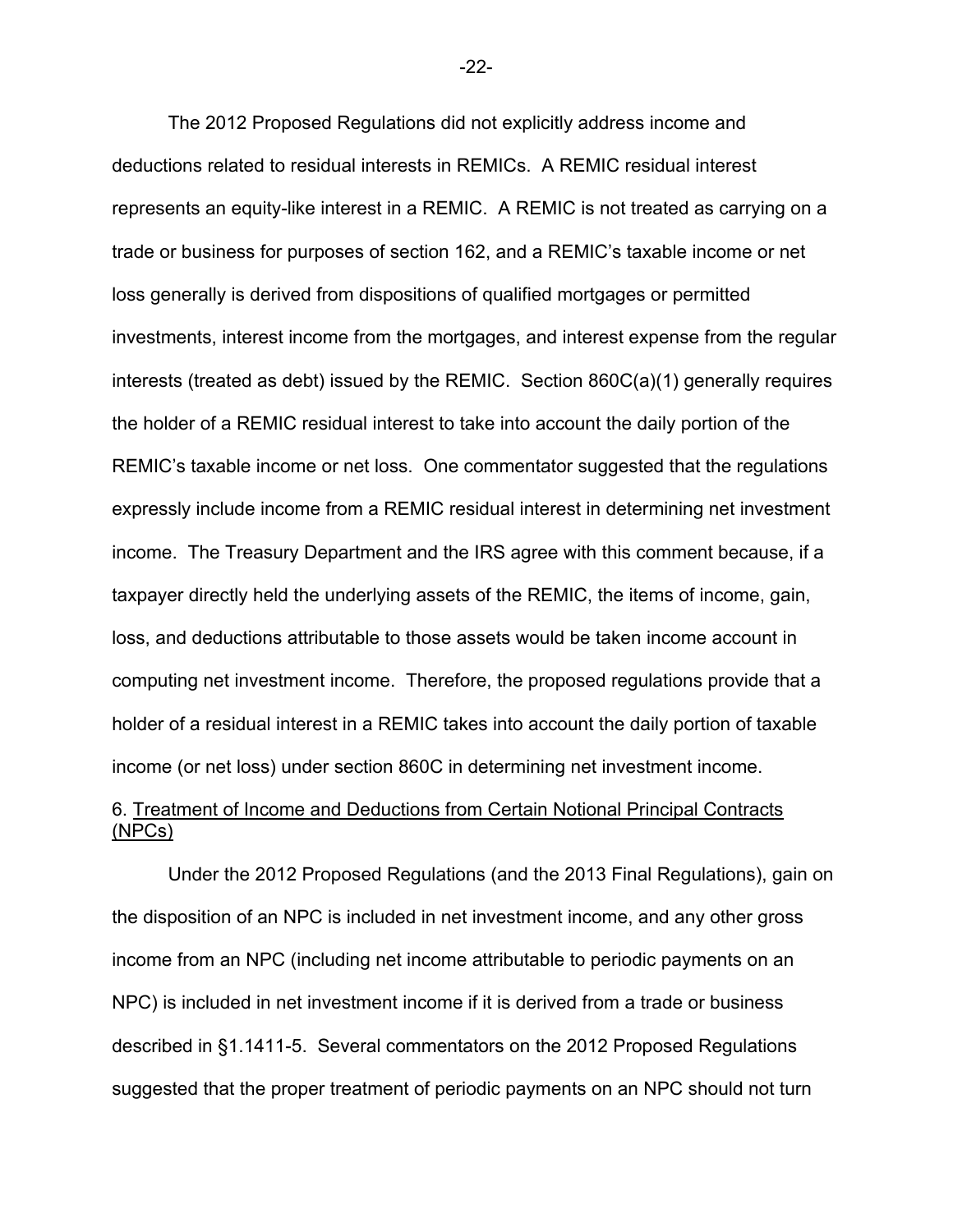solely upon whether the NPC was entered into as part of a trading business and recommended that NPC periodic payments should be included in net investment income. One commentator indicated that the omission of NPC periodic income seems unusual and inconsistent with the portions of the 2012 Proposed Regulations (and 2013 Final Regulations) that provide for the inclusion in net investment income of substitute interest and substitute dividends.

After consideration of the comments, the Treasury Department and the IRS agree that periodic payments on an NPC should be included in net investment income even if the net income from such payments is not derived in a trade or business described in §1.1411-5. As a result, the proposed regulations provide that net income (or net deduction) attributable to periodic and nonperiodic payments on an NPC under §1.446-3(d) is taken into account in determining net investment income. However, the proposed regulations only apply to the net income (or net deduction) on an NPC described in §1.446-3(c)(1) that is referenced to property (including an index) that produces (or would produce if the property were to produce income) interest, dividends, royalties, or rents if the property were held directly by the taxpayer. The proposed regulations would not affect the treatment of net income attributable to periodic and nonperiodic payments on any NPC derived in a trade or business described in §1.1411- 5, that is net investment income under section 1411(c)(1)(A)(ii).

### 7. Charitable Remainder Trusts (CRTs) with Income from Controlled Foreign Corporations (CFCs) or Passive Foreign Investment Companies (PFICs)

Section 1.1411-3(d)(2) of the 2013 Final Regulations provides rules on the categorization and distribution of net investment income from a CRT based on the existing section 664 category and class system. In general, §1.1411-3(d)(2) provides

-23-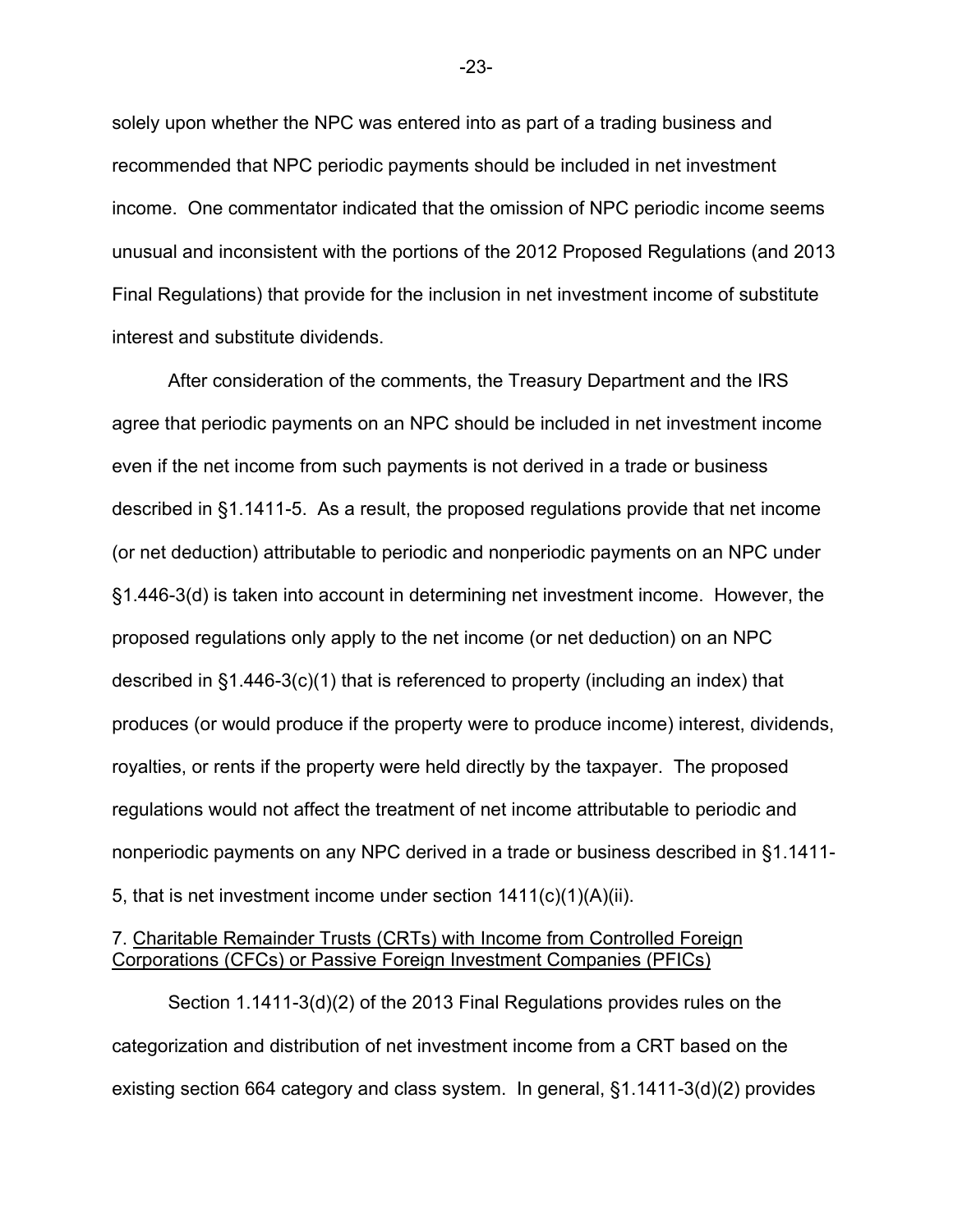that, if a CRT has both excluded income and accumulated net investment income (ANII) in an income category, such excluded income and ANII constitute separate classes of income for purposes of  $\S1.664-1(d)(1)(i)(b)$ . Section 1.1411-10 of the 2013 Final Regulations provides rules for calculating net investment income when a taxpayer owns a direct or indirect interest in a CFC or PFIC.

The 2013 Final Regulations reserve paragraph §1.1411-3(d)(2)(ii) for special rules that the Treasury Department and the IRS believe are necessary to apply the section 664 category and class system contained in §1.664-1(d), and adopted by §1.1411-3(d)(2), to CRTs that own interests in certain CFCs or PFICs. The special rules generally apply to taxpayers that: (i) own CFCs or qualified electing funds (QEFs) with respect to which an election under  $\S1.1411-10(q)$  is not in place; or (ii) are subject to the rules of section 1291 with respect to a PFIC. These proposed regulations provide those special rules and are proposed to apply to taxable years beginning after December 31, 2013. There are no special rules necessary for a United States person that has elected to mark to market its PFIC stock under section 1296. See §1.1411-  $10(c)(2)(ii)$ .

#### A. CFCs and QEFs

For purposes of chapter 1, a United States shareholder (as defined in section 951(b)) of a CFC is required to include certain amounts in income currently under section 951(a) (section 951 inclusions). Similarly, a U.S. person that owns shares of a PFIC also is required to include amounts in income currently under section 1293(a) (section 1293 inclusions) if the person makes a QEF election under section 1295 with respect to the PFIC.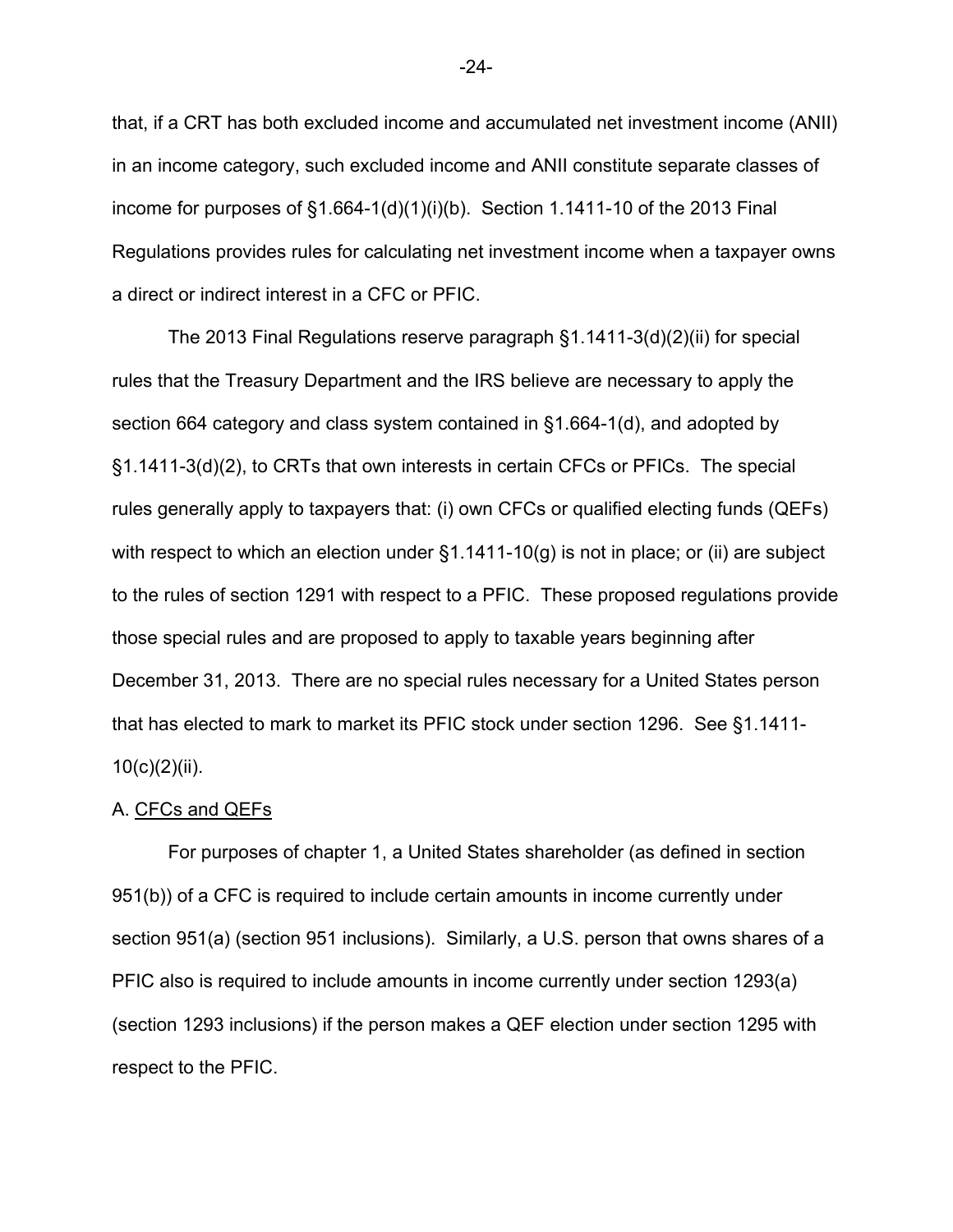For purposes of chapter 1, a CRT's section 951 inclusions and section 1293 inclusions are included in the appropriate section 664 category and class for the year in which those amounts are includable in the CRT's income for purposes of chapter 1. The application of the ordering rules in §1.664-1(d)(1) determines the tax character of the annuity or unitrust distributions to the CRT's income beneficiary. These ordering rules are equally applicable for purposes of section 1411 under the 2013 Final Regulations. In the case of a CRT that directly or indirectly owns an interest in a CFC or QEF, some portion of the annual distribution(s) may consist of current or previous years' section 951 inclusions or section 1293 inclusions.

As discussed in the preamble to the 2013 Final Regulations, §1.1411-10 generally provides that distributions of previously taxed earnings and profits attributable to section 951 inclusions and section 1293 inclusions that are not treated as dividends for purposes of chapter 1 under section 959(d) or section 1293(c) are dividends for purposes of section 1411, absent an election under §1.1411-10(g). Without that election, taxpayers generally do not include section 951 inclusions or section 1293 inclusions in net investment income for purposes of section 1411. As a result, the timing of income derived from an investment in a CFC or QEF may be different for purposes of chapter 1 and section 1411. Thus, §1.1411-10(e) provides adjustments to a taxpayer's modified adjusted gross income (MAGI), or to the adjusted gross income (AGI) of an estate or trust, when the taxpayer owns a CFC or QEF with respect to which an election is not in place to coordinate the rules in §1.1411-10 with calculation of the section 1411 tax, the applicability of which is based, in part, on MAGI or AGI.

B. Section 1291 funds

-25-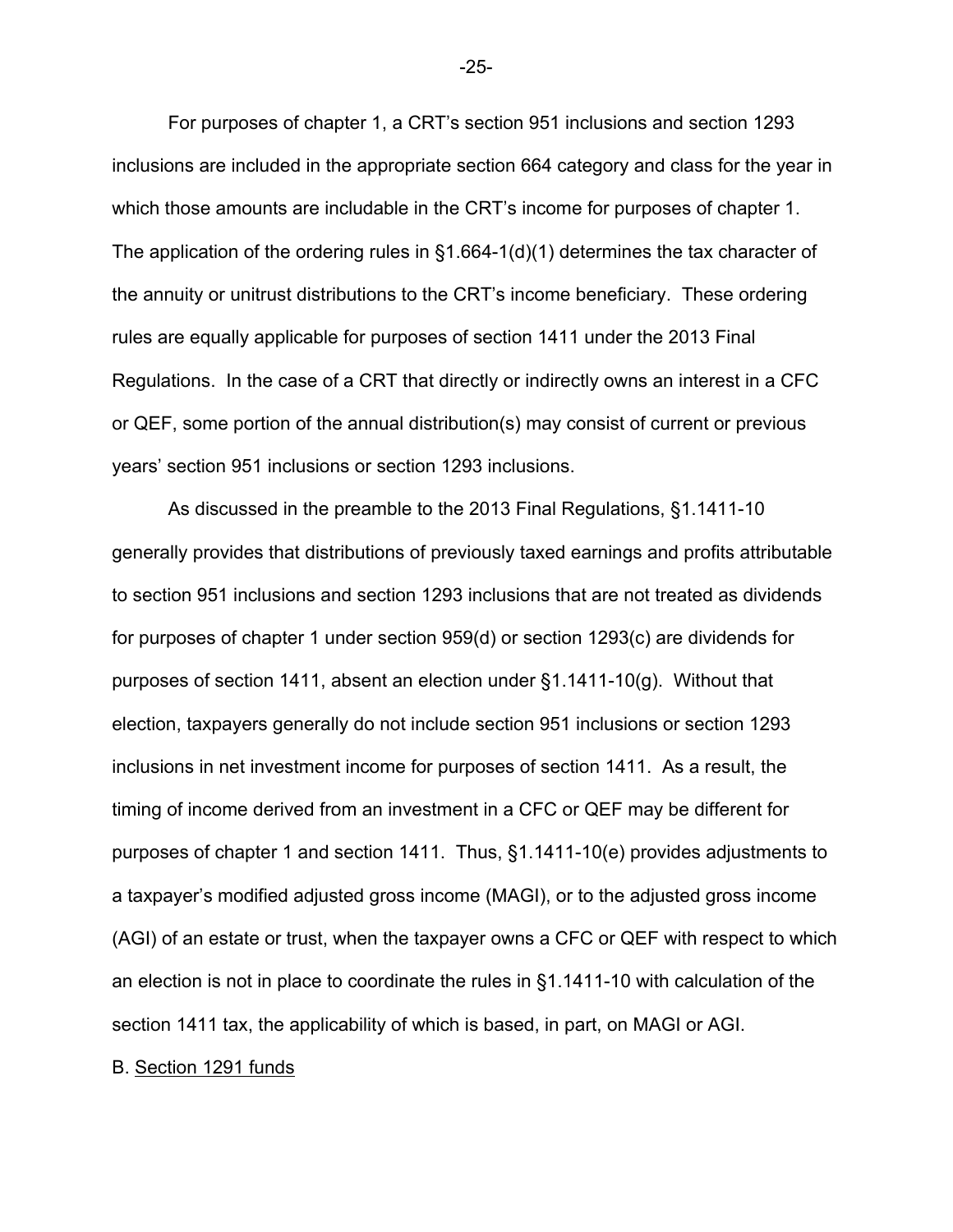The Final 2013 Regulations also provide special rules that apply to a United States shareholder of a PFIC who is subject to the tax and interest charge applicable to excess distributions under section 1291. Accordingly, §1.1411-10(e) also provides adjustments to a taxpayer's MAGI, or to the AGI of an estate or trust, when the taxpayer owns a PFIC and is subject to these special rules. In particular, MAGI (or AGI for an estate or trust) is increased by: (i) the amount of any excess distribution to the extent the distribution is a dividend under section 316(a) and is not otherwise included in income for purposes of chapter 1 under section 1291(a)(1)(B), and (ii) any gain treated as an excess distribution under section 1291(a)(2) to the extent not otherwise included in income for purposes of chapter 1 under section 1291(a)(1)(B).

#### C. Rules in proposed regulation §1.1411-3(d)(2)(ii)

The rules in proposed §1.1411-3(d)(2)(ii) coordinate the rules of §1.1411-10 with the section 664 category and class system. These proposed regulations contain three rules that generally apply when a CRT directly or indirectly owns an interest in a CFC or QEF and a §1.1411-10(g) election is not in effect with respect to the CFC or QEF. First, §1.1411-3(d)(2)(ii)(A) provides that section 951 inclusions and section 1293 inclusions that are included in gross income for purposes of chapter 1 for a calendar year and in one or more categories described in §1.664-1(d)(1) are considered excluded income (within the meaning of §1.1411-1(d)) in the year the amount is included in income for purposes of chapter 1.

Second, proposed §1.1411-3(d)(2)(ii)(B) provides that, when a CRT receives a distribution of previously taxed earnings and profits that is not treated as a dividend for purposes of chapter 1 under section 953(d) and 1293(c) but that is taken into account

-26-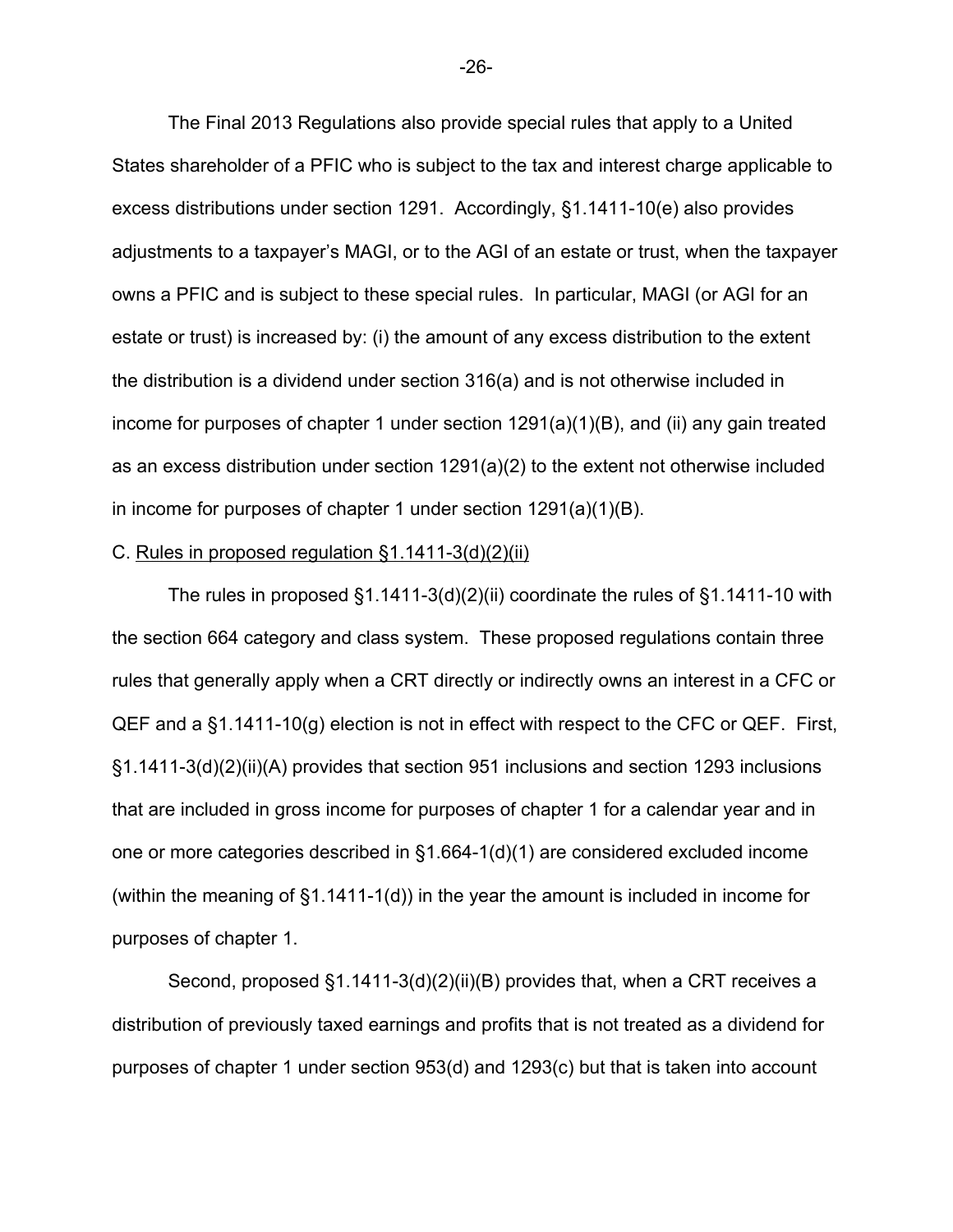as net investment income for purposes of section 1411 (referred to as an NII Inclusion Amount), the CRT must allocate such amounts among the categories described in section 664(b)(1)-(3). For this purpose, the NII Inclusion Amount includes net investment income described in §1.1411-10(c)(1)(i) (certain distributions from a CFC or QEF), §1.1411-10(c)(1)(ii) (certain distributions from a section 1291 fund), §1.1411- 10(c)(2)(i) (gain derived from the disposition of a section 1291 fund), and §1.1411- 10(c)(4) (distributions from an estate or trust attributable to income or gain derived from a CFC or QEF with respect to which an election under §1.1411-10(g) is not in effect). Specifically, proposed §1.1411-3(d)(2)(ii)(B) provides that, to the extent the CRT has amounts of excluded income in the Ordinary Income Category and the Capital Gain Category under §1.664-1(d)(1), the NII Inclusion Amount is allocated to the CRT's classes of excluded income in the Ordinary Income Category, and then to the classes of excluded income in the Capital Gain Category, in turn, until exhaustion of each such class, beginning with the class of excluded income within a category with the highest Federal income tax rate. Any remaining NII Inclusion Amount not so allocated to classes within the Ordinary Income and Capital Gain Categories shall be placed in the category described in section 664(b)(3) (the Other Income Category). To the extent the CRT distributes amounts from this Other Income Category, that distribution shall constitute a distribution described in  $\S1.1411-10(c)(4)$  and thus  $\S1.1411-10(e)(1)$  causes the beneficiary to increase its MAGI (or AGI for an estate or trust) by the same amount.

The third rule in proposed §1.1411-3(d)(2)(ii) addresses the differential in gain or loss associated with tax basis disparities between chapter 1 and section 1411 that are caused by the recognition of income under chapter 1 and of the corresponding net

-27-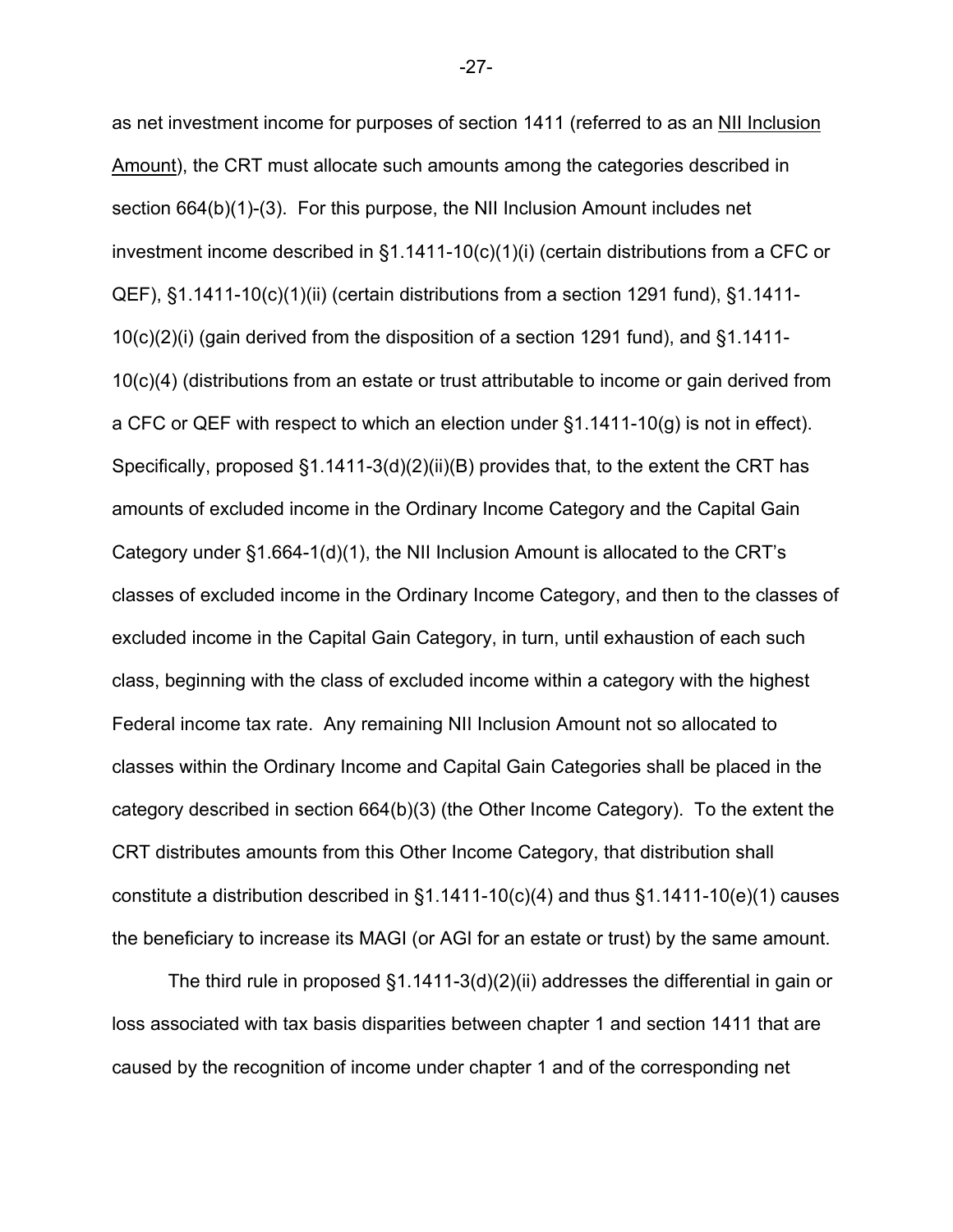investment income in different taxable years. See §1.1411-10(d) for special basis calculation rules for CFC, QEFs, and partnerships and S corporations that own interests in CFCs or QEFs. The proposed rules for the allocation of such gain or loss within the section 664 categories and classes generally are consistent with the allocation rules for NII Inclusions Amounts, except that the Capital Gain Category is the first category to which the gain or loss is to be allocated, and then the Ordinary Income Category. The order of the categories is changed for gains and losses to more closely match the adjustments to the income that produced the net investment income, and to minimize the need for adjustments to MAGI or AGI.

Proposed §1.1411-3(d)(2)(ii)(C)(1) provides rules similar to proposed §1.1411-3(d)(2)(ii)(B) for gains that are higher for section 1411 purposes than they are for chapter 1 purposes. The difference between the rule for gains in proposed §§1.1411-  $3(d)(2)(ii)(C)(1)$  and  $1.1411-3(d)(2)(ii)(B)$  is that proposed  $§1.1411-3(d)(2)(ii)(C)(1)$ requires this additional gain to be allocated within the Capital Gain Category before any allocation within the Ordinary Income Category. The Treasury Department and the IRS believe this difference more accurately reflects the nature of the net investment income within the section 664 category and class system because this NII Inclusion Amount is attributable to a transaction that generated capital gain or loss (rather than ordinary income inclusions and dividends attributable to proposed  $\S1.1411-3(d)(2)(ii)(B)$  items).

Proposed §1.1411-3(d)(2)(ii)(C)(2) provides rules similar to proposed §1.1411- $3(d)(2)(ii)(C)(1)$  for losses (and gains that are lower for section 1411 purposes than they are for chapter 1), but with a different ordering rule. In these cases, the tax basis is higher for section 1411 (generating a smaller gain or larger loss for 1411 purposes).

-28-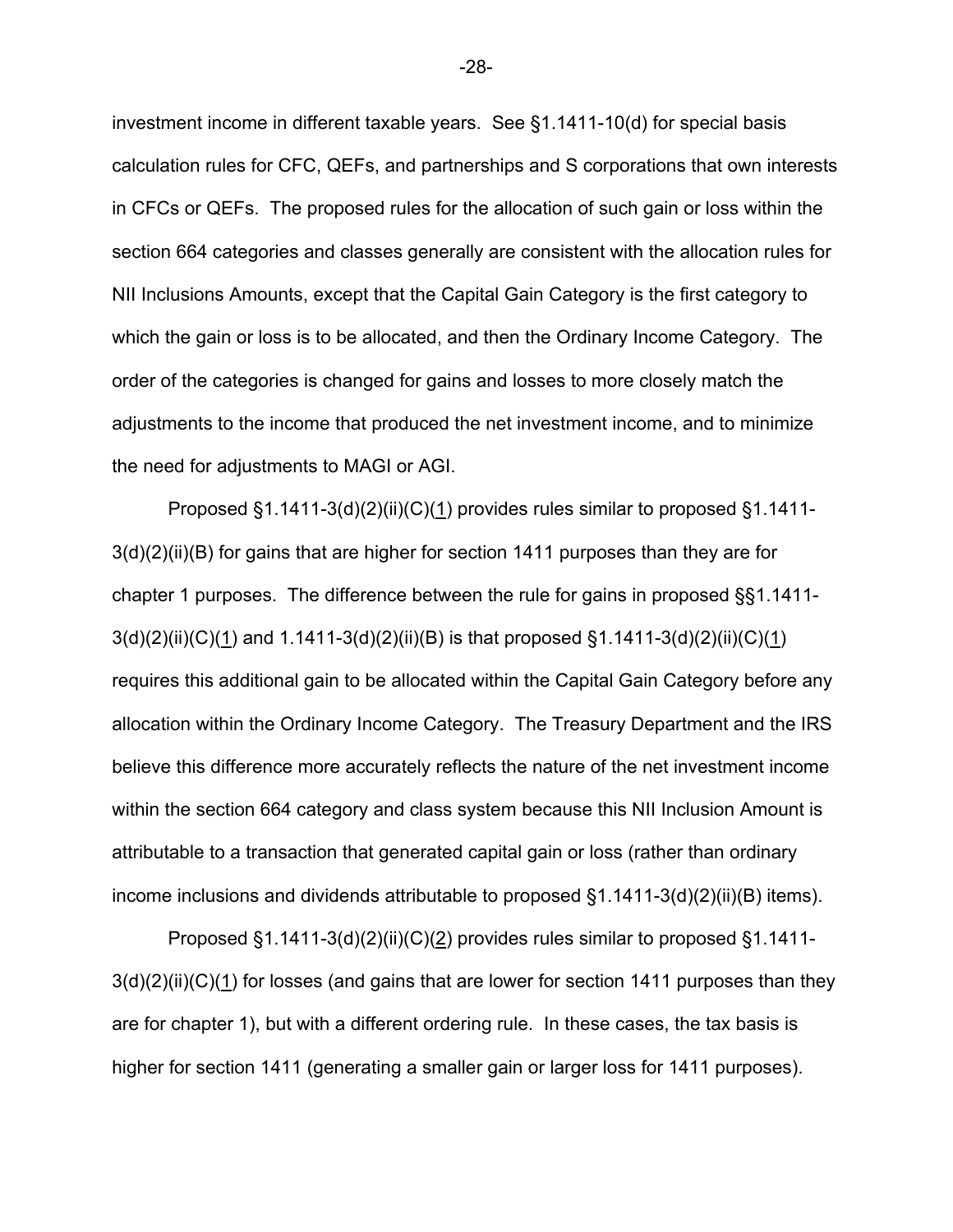However, unlike dividends and gains addressed in proposed §§1.1411-3(d)(2)(ii)(B) and 1.1411-3(d)(2)(ii)(C)(1), respectively, which can require an increase in MAGI (or AGI for an estate or trust), losses are accompanied by a reduction in MAGI (or AGI for an estate or trust) under  $\S1.1411-10(e)$ . Therefore, proposed  $\S1.1411-3(d)(2)(ii)(C)(2)$  generally follows the ordering rule for gains with one exception. The loss ordering rule in proposed  $\S1.1411-3(d)(2)(ii)(C)(2)$  begins with allocating the decrease to the Other Income Category that was created or increased in the current or previous year, presumably due to an allocation under §1.1411-3(d)(2)(ii)(B). The purpose of the different ordering rule is to eliminate the ANII within Other Income Category first in an effort to reduce the incidence of required MAGI (or AGI for an estate or trust) adjustments by the beneficiary. Once this income is eliminated, the CRT or beneficiary will not have to separately account for a MAGI (or AGI for an estate or trust) increase because the timing differences caused by §1.1411-10 may have been corrected within the 664 class and category system before such income is distributed to the beneficiary.

# 8. Simplified Method for Charitable Remainder Trusts

The 2012 Proposed Regulations provided a method for the CRT to track net investment income received after December 31, 2012, and later distributed to the beneficiary. Section 1.1411-3(c)(2)(i) of the 2012 Proposed Regulations provided that distributions from a CRT to a beneficiary for a taxable year consist of net investment income in an amount equal to the lesser of the total amount of the distributions for that year, or the current and accumulated net investment income of the CRT.

As discussed in part 4.C of the preamble to the 2013 Final Regulations, multiple commentators asked that the final regulations follow the existing rules under section

-29-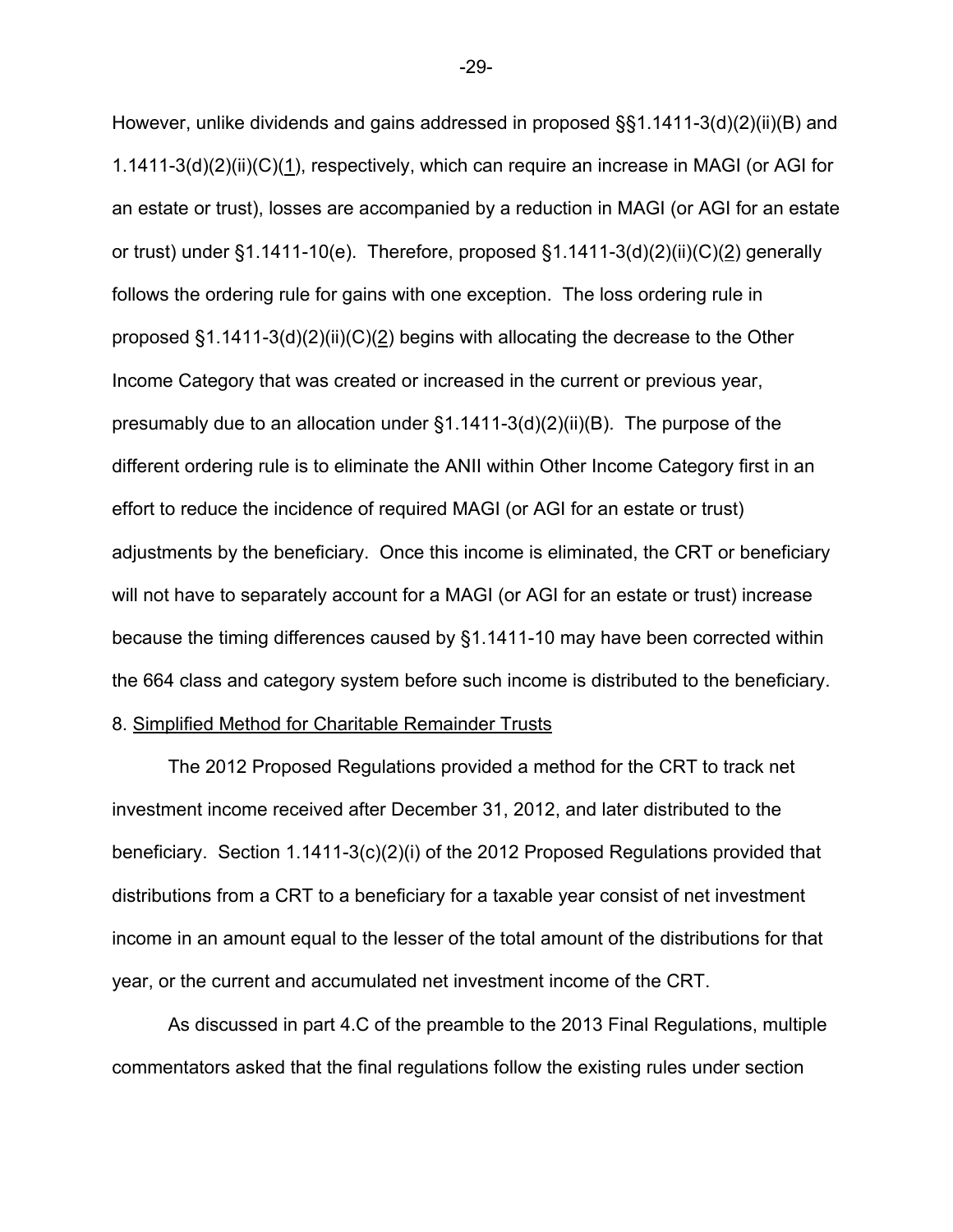664 that create subclasses in each category of income as the tax rates on certain types of income are changed from time to time. However, some of the commentators suggested that the final regulations allow the trustee to elect between the method described in the 2012 Proposed Regulations and the existing rules under section 664.

These proposed regulations provide CRTs with a choice of methods. Section 1.1411-3(d)(2) of the 2013 Final Regulations, along with the proposed additions in these proposed regulations, provide guidance on the application of the section 664 method of tracking net investment income. Proposed §1.1411-3(d)(3) allows the CRT to elect to use the simplified method included in the 2012 Proposed Regulations, with one modification. Proposed §1.1411-3(d)(3)(ii) provides that a CRT that elects to use the simplified method is not limited by the general excess deduction rule in §1.1411-  $4(f)(1)(ii)$ . Section 1.1411-4 $(f)(1)(ii)$  provides that section 1411 $(c)(1)(B)$  deductions in excess of gross income and net gain described in section 1411(c)(1)(A) are not taken into account in determining net investment income in any other taxable year, except as allowed under chapter 1. In the case of CRTs, for chapter 1 purposes, the section 664(d) regulations allow for losses within each income class to be carried forward to offset income earned by the CRT within the same class in a future year. Therefore, this provision of the simplified method retains the chapter 1 principle that a CRT's losses are carried forward and offset income in future years. For example, if a CRT has a longterm capital loss of \$10,000 in year 1 and a \$11,000 long-term capital gain in year 2, the section 664(d) regulations provide that the CRT will have \$1,000 of long-term gain available for distribution in year 2. Proposed §1.1411-3(d)(3)(ii) is intended to provide

-30-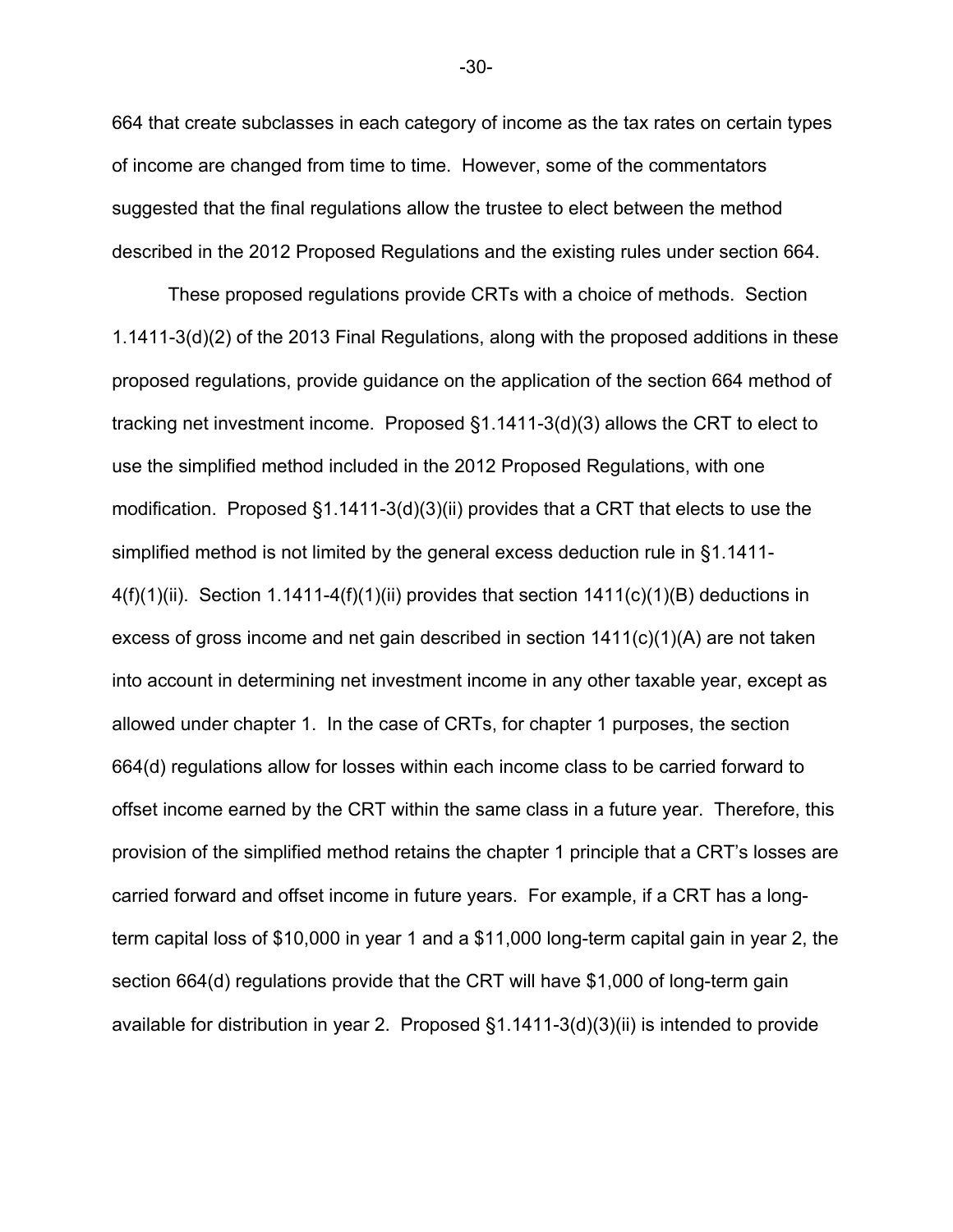the same result such that the CRT would have \$1,000 of accumulated net investment income available for distribution in year 2.

In the case of a CRT established after December 31, 2012, the CRT's election must be made on its income tax return for the taxable year in which the CRT is established. In the case of a CRT established before January 1, 2013, the CRT's election must be made on its income tax return for its first taxable year beginning on or after January 1, 2013. Additionally, the CRT may make the election on an amended return for that year only if neither the taxable year for which the election is made, nor any taxable year that is affected by the election, for both the CRT and its beneficiaries, is closed by the period of limitations on assessments under section 6501. Once made, the election is irrevocable.

If, after consideration of all comments received in response to these proposed regulations, it appears that there is no significant interest among taxpayers in having the option of using the simplified method, the Treasury Department and the IRS may omit this election from the regulations when finalized.

# 9. Calculation of Gain or Loss Attributable to the Disposition of Certain Interests in Partnerships and S Corporations

Section 1411(c)(4)(A) provides that, in the case of a disposition of an interest in a partnership or of stock in an S corporation (either, a "Passthrough Entity"), gain from the disposition shall be taken into account under section 1411(c)(1)(A)(iii) only to the extent of the net gain which would be taken into account by the transferor if the Passthrough Entity sold all of its property for fair market value immediately before the disposition of the interest. Section 1411(c)(4)(B) provides a similar rule for losses from dispositions.

-31-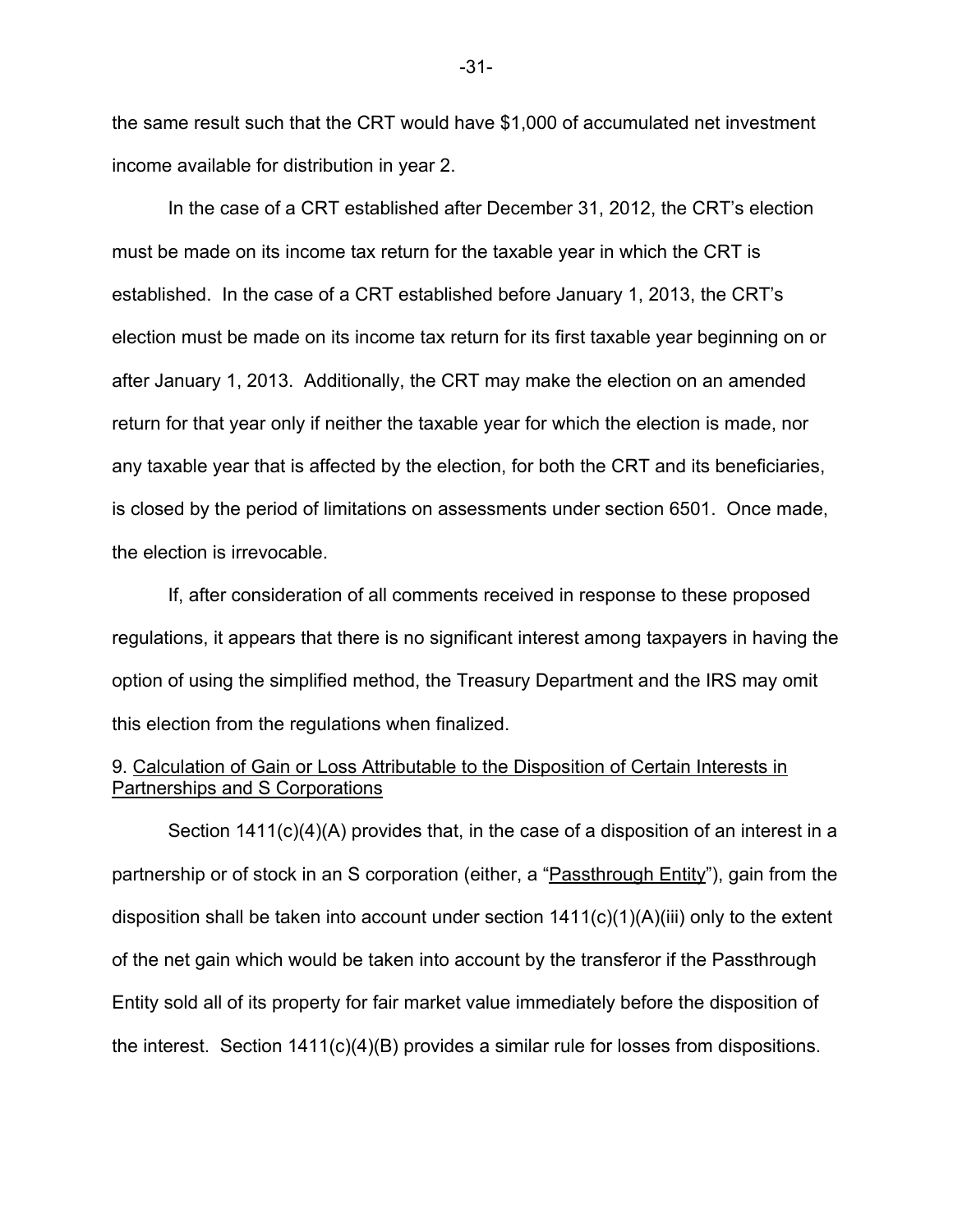The 2012 Proposed Regulations required that a transferor of a partnership interest or S corporation stock first compute its gain (or loss) from the disposition of the interest in the Passthrough Entity to which section 1411(c)(4) may apply, and then reduce that gain (or loss) by the amount of non-passive gain (or loss) that would have been allocated to the transferor upon a hypothetical sale of all of the Passthrough Entity's assets for fair market value immediately before the transfer. The Treasury Department and the IRS received several comments questioning this approach based on the commentators' reading of section 1411(c)(4) to include gain/loss from the disposition of a partnership interest or S corporation stock only to the extent of the transferor's share of gain/loss from the Passthrough Entity's passive assets.

The 2013 Final Regulations do not provide rules regarding the calculation of net gain from the disposition of an interest in a Passthrough Entity to which section 1411(c)(4) may apply. After considering the comments received, the Treasury Department and the IRS have withdrawn the 2012 Proposed Regulations implementing section 1411(c)(4) and are issuing this notice of proposed rulemaking to propose revised rules for the implementation of section  $1411(c)(4)$  adopting the commentators' suggestion. Accordingly, the 2013 Final Regulations reserve on this issue.

Proposed §1.1411-7(b) provides a calculation to determine how much of the gain or loss that is recognized for chapter 1 purposes is attributable to property owned, directly or indirectly, by the Passthrough Entity that, if sold, would give rise to net gain within the meaning of section 1411(c)(1)(A)(iii) ("Section 1411 Property"). Section 1411 Property is any property owned by, or held through, the Passthrough Entity that, if sold, would result in net gain or loss allocable to the partner or shareholder that is includable

-32-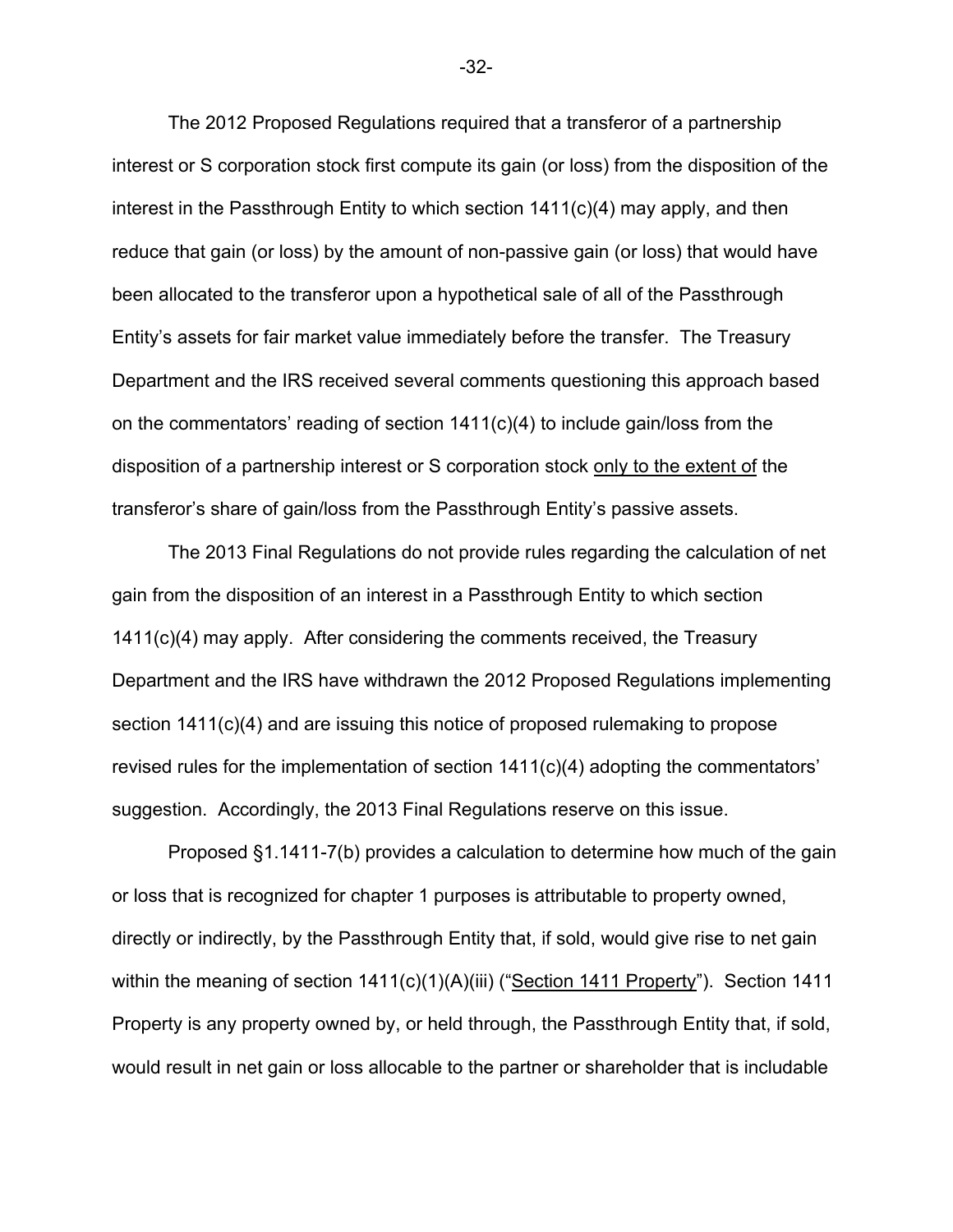in determining the partner or shareholder's net investment income under §1.1411- 4(a)(1)(iii). This definition recognizes that the items of property inside the Passthrough Entity that constitute Section 1411 Property might vary among transferors because a transferor may or may not be "passive" with respect to the property.

Proposed §1.1411-7(c) provides an optional simplified reporting method that qualified transferors may use in lieu of the calculation described in proposed §1.1411- 7(b). Proposed §1.1411-7(d) contains additional rules that apply when a transferor disposes of its interest in the Passthrough Entity in a deferred recognition transaction to which section 1411 applies. Proposed §1.1411-7(f) provides rules for adjusting the amount of gain or loss computed under this paragraph for transferors subject to basis adjustments required by §1.1411-10(d). Proposed §1.1411-7(g) provides rules for information disclosures by a Passthrough Entity to transferors and for information reporting by individuals, trusts, and estates.

#### A. Applicability of section 1411(c)(4)

In the case of an individual, trust, or estate, the proposed regulations provide that section 1411(c)(4) applies to "Section 1411(c)(4) Dispositions." A Section 1411(c)(4) Disposition is the disposition of an interest in a Passthrough Entity by an individual, estate, or trust if: (i) the Passthrough Entity is engaged in one or more trades or businesses, or owns an interest (directly or indirectly) in another Passthrough Entity that is engaged in one or more trades or businesses, other than the business of trading in financial instruments or commodities (within the meaning of  $\S1.1411-5(a)(2)$ ); and (ii) one or more of the trades or businesses of the Passthrough Entity is not a passive activity (within the meaning of §1.1411-5(a)(1)) of the transferor. Thus, if the transferor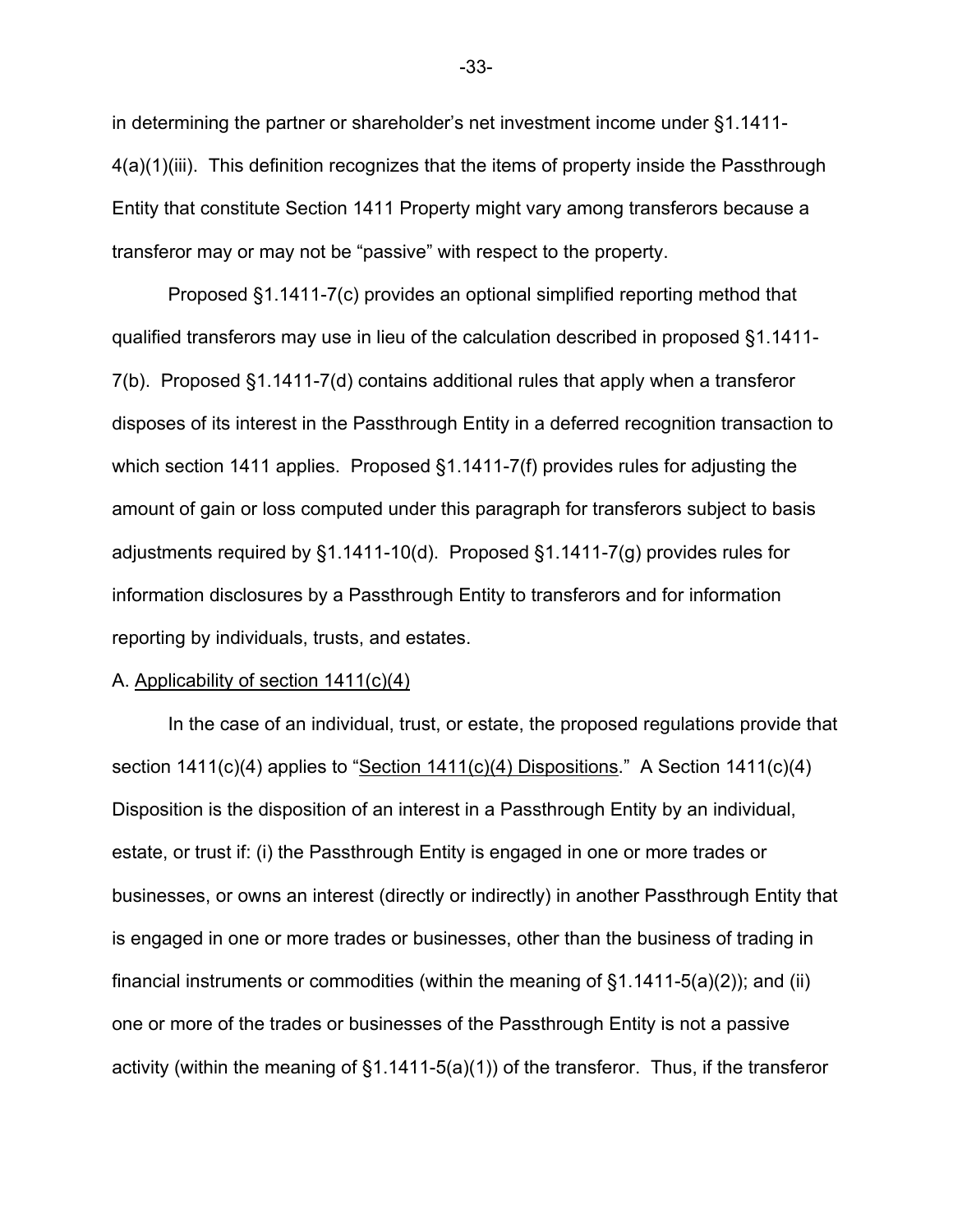materially participates in one or more of the Passthrough Entity's trades or businesses (other than a trade or business of trading in financial instruments or commodities), then the transferor must use section  $1411(c)(4)$  to calculate how much of the chapter 1 gain or loss from the disposition to include under section 1411(c)(1)(A)(iii). Section 1411(c)(4) only applies to dispositions of equity interests in partnerships and stock in S corporations, and does not apply to gain or loss recognized on, for example, indebtedness owed to the taxpayer by a partnership or S corporation.

Proposed §1.1411-7(a)(3) also addresses dispositions by Passthrough Entities of interests in lower-tier Passthrough Entities (a "Subsidiary Passthrough Entity"). Proposed §1.1411-7(a)(3)(ii) provides a "look through rule" that treats a partner or shareholder as owning a proportionate share of any Subsidiary Passthrough Entity, as if the partner or shareholder owned the interest directly. Thus, each partner of the uppertier Passthrough Entity must determine whether the disposition of the Subsidiary Passthrough Entity is a Section 1411(c)(4) Disposition based on whether the disposition would qualify as a Section 1411(c)(4) Disposition if that owner owned its interest in the Subsidiary Passthrough Entity directly.

The Treasury Department and the IRS anticipate that taxpayers who dispose of an interest in a partial recognition transaction or partial disposition transaction will apply the principles of this section by including a pro rata amount of gain or loss from the Passthrough Entity's Section 1411 Property. In addition, the Treasury Department and the IRS believe that the application of section 1411(c)(4) to gain or loss on distributions from a Passthrough Entity is adequately addressed in section 469, which is incorporated into section 1411(c)(4) through the general definition of passive activity

-34-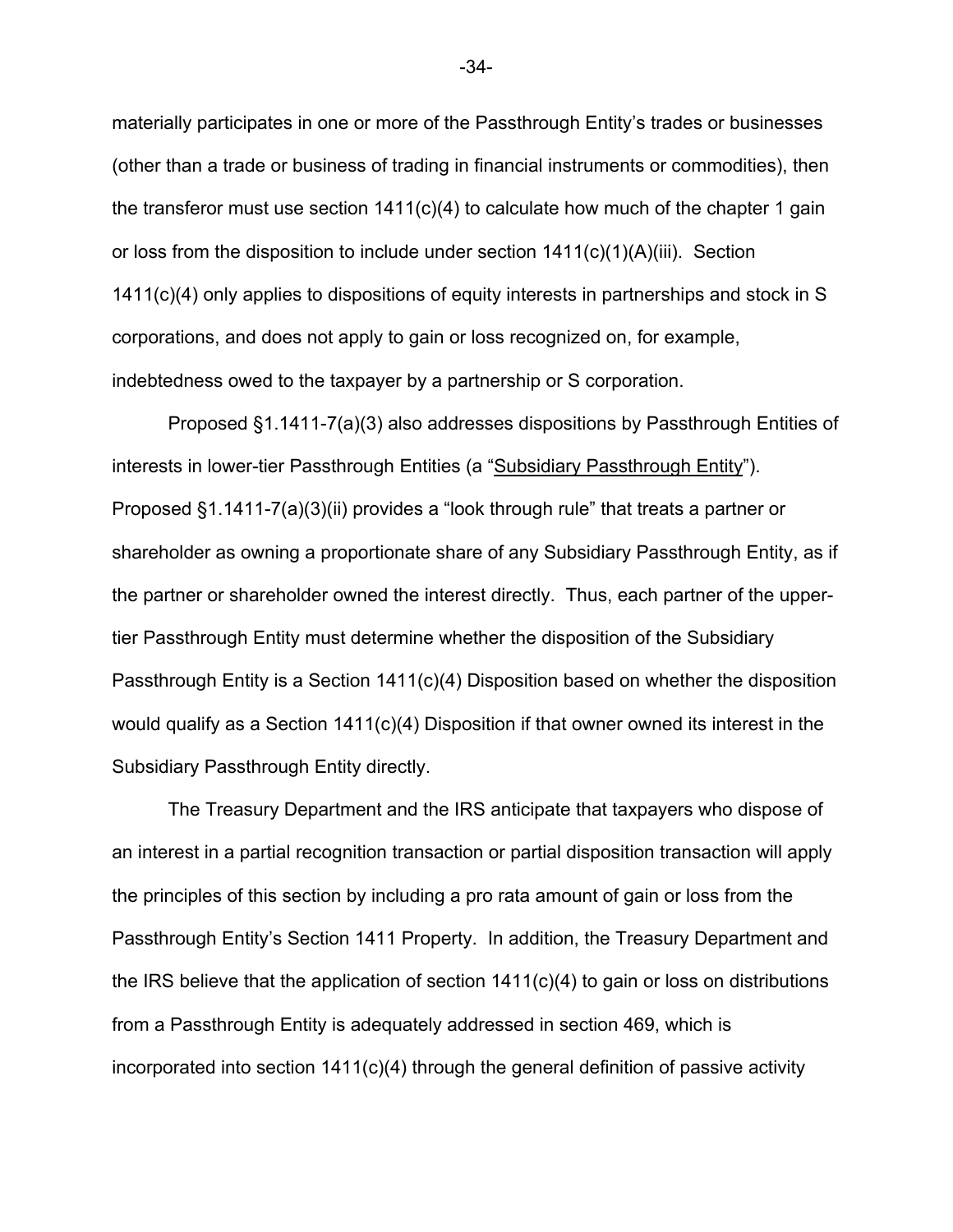contained in section 1411(c)(2)(A). Thus, the proposed regulations do not include special rules on partial recognition, partial disposition, and distribution transactions. However, the Treasury Department and the IRS request comments on whether additional rules on these topics are required.

#### B. Definitions and special rules

 Proposed §1.1411-7(a)(2) contains certain definitions and special rules that are unique to determining gain or loss under section 1411(c)(4) and apply only for purposes of proposed §1.1411-7.

#### i. Definitions

Proposed §1.1411-7 refers to partnerships or S corporations collectively as "Passthrough Entities" and the disposition of an interest in one of these entities is referred to as a "Section  $1411(c)(4)$  Disposition." The purpose of section  $1411(c)(4)$  is to allow gain attributable to non-passive activities to be excluded from the calculation of section 1411 tax upon the disposition of an interest in a Passthrough Entity. To accomplish this, section 1411(c)(4)(A) provides that gain from the disposition of an interest in a Passthrough Entity shall be taken into account in computing net investment income only to the extent of the amount of gain the transferor would have included under section 1411(c)(1)(A)(iii) if the Passthrough Entity sold all of its assets immediately before the Section  $1411(c)(4)$  Disposition. The proposed regulations refer to the property that would generate gain for inclusion in section  $1411(c)(1)(A)(iii)$  as "Section 1411 Property."

ii. Rules for Certain Liquidations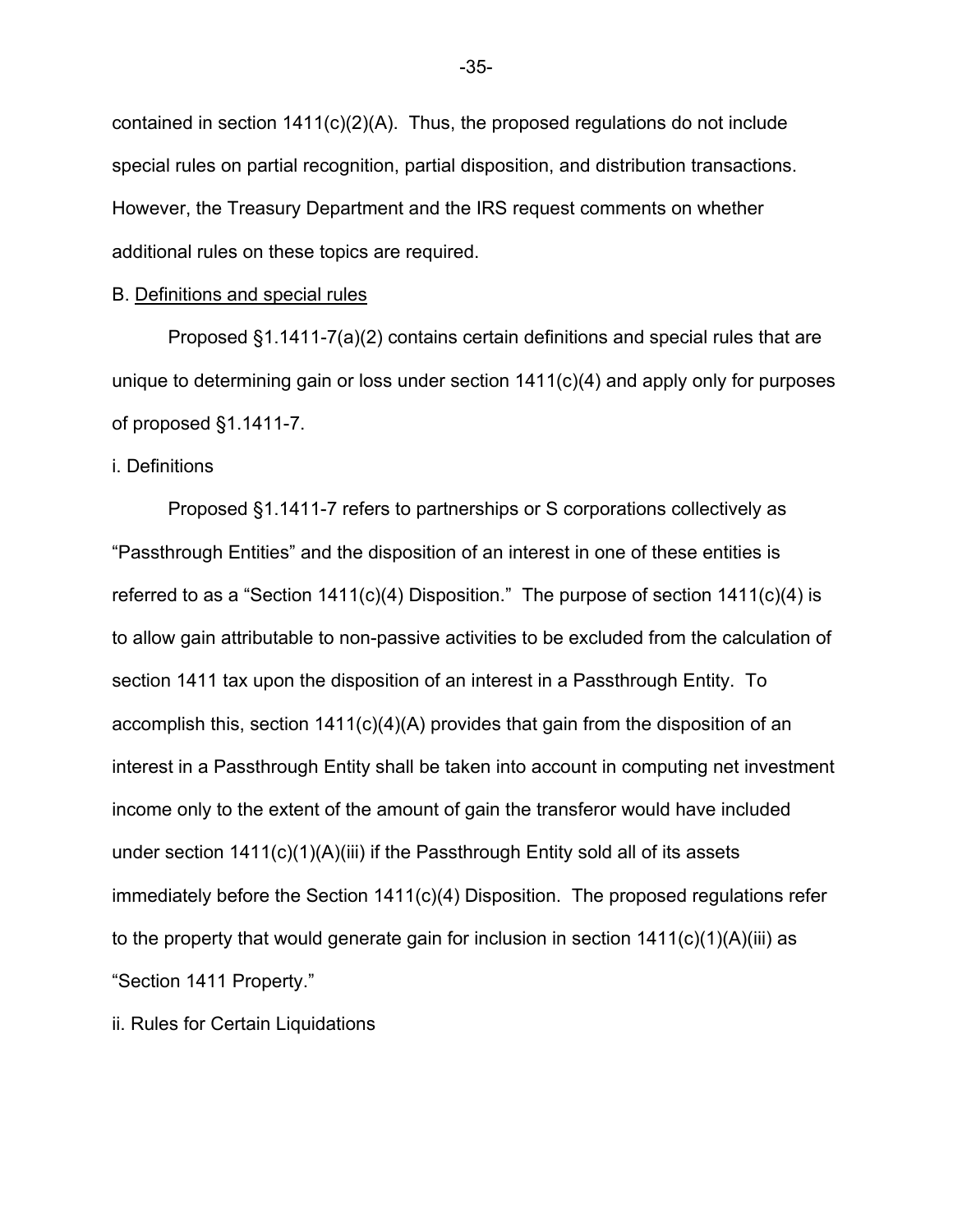Proposed §1.1411-7(a)(4)(i) provides that if a fully taxable disposition of the Passthrough Entity's assets is followed by the liquidation of the Passthrough Entity as part of a single plan, then the disposition will be treated as an asset sale for purposes of section 1411. Thus, no additional gain or loss is included in net investment income under §1.1411-4(a)(1)(iii) on the subsequent liquidation of the Passthrough Entity by any transferor provided that the transferor would have satisfied proposed §1.1411- 7(a)(3) prior to the sale. The proposed regulations also state that, when an S corporation makes a section 336(e) or section 338(h)(10) election on the sale of its stock, the transaction will be treated under section 1411 as a fully taxable asset sale by the Passthrough Entity followed by a liquidation of the entity. Thus, no additional gain or loss is included in net investment income on the subsequent liquidation of the S corporation stock, provided a section 336(e) or section 338(h)(10) election is in effect. iii. Rules for S Corporation Shareholders

Proposed §1.1411-7(a)(4) provides two special rules for S corporation shareholders. First, proposed §1.1411-7(a)(4)(ii) provides that the Passthrough Entity will be considered an S corporation for purposes of section 1411 and proposed §1.1411-7 even though §1.1362-3(a) treats the day of the transfer as the first date of the Passthrough Entity's C corporation short year (as defined therein). Second, proposed §1.1411-7(a)(4)(iii) provides that the calculation under proposed §1.1411-7(b) does not take into account any adjustment resulting from the hypothetical imposition of tax under section 1374 as a result of the proposed §1.1411-7(b) deemed sale. This provision was also included in the 2012 Proposed Regulations. See also part 9.H of this preamble for a discussion of the application of section 1411(c)(4) to Qualified Subchapter S Trusts.

-36-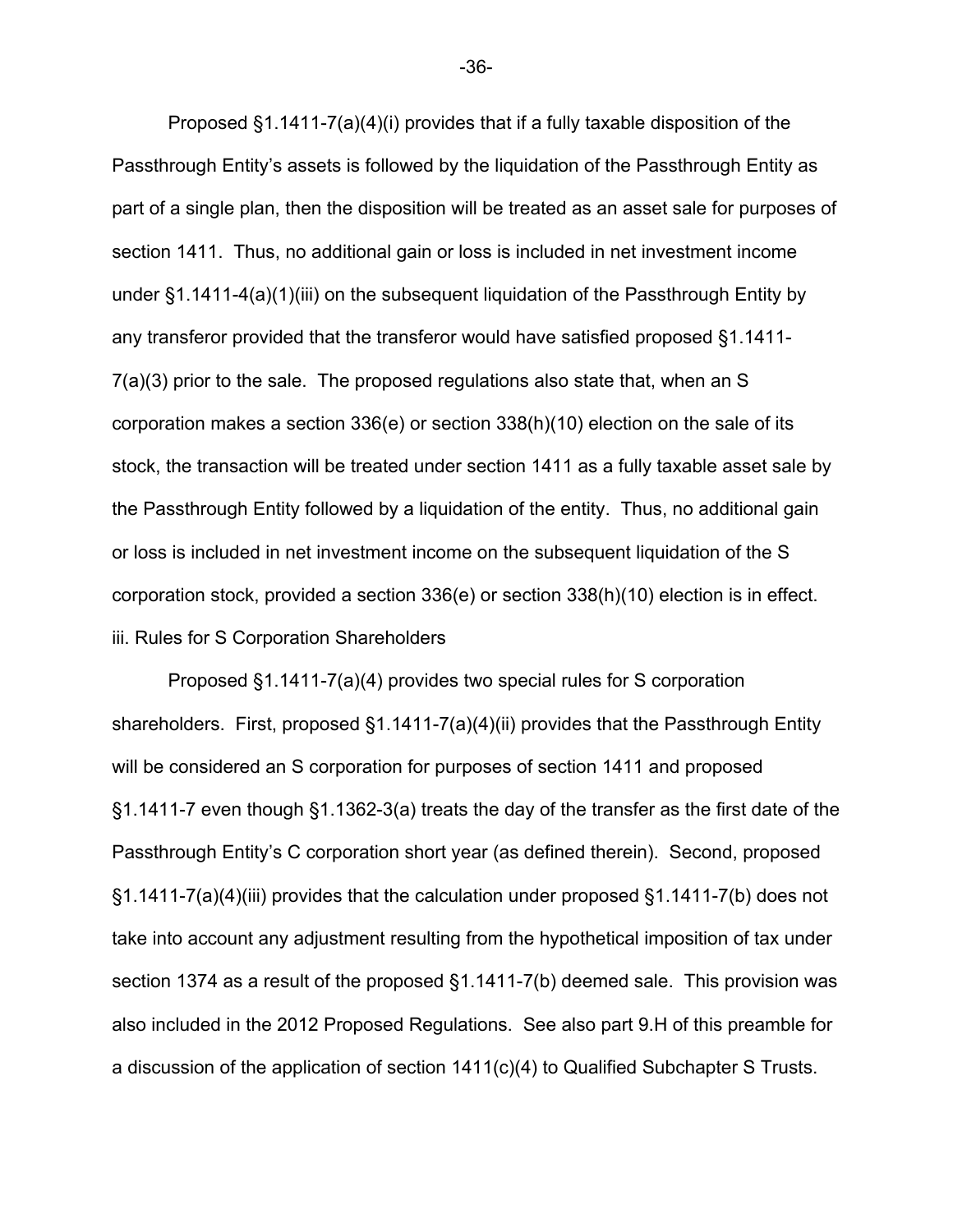## C. Calculation of gain or loss includable in net investment income

i. Primary Method – Proposed §1.1411-7(b)

Proposed §1.1411-7(b) provides the calculation for determining the amount of the transferor's gain or loss under section  $1411(c)(1)(A)(iii)$  from the disposition of an interest in a Passthrough Entity. For dispositions resulting in chapter 1 gain, the transferor's gain equals the lesser of: (i) the amount of gain the transferor recognizes for chapter 1 purposes, or (ii) the transferor's allocable share of net gain from a deemed sale of the Passthrough Entity's Section 1411 Property (in other words, property which, if sold, would give rise to gain or loss that is includable in determining the transferor's net investment income under  $\S1.1411-4(a)(1)(iii)$ . The proposed regulations contain a similar rule when a transferor recognizes a loss for chapter 1 purposes.

The 2012 Proposed Regulations required that a transferor of an interest in a Passthrough Entity in which the transferor materially participated value each asset held by the Passthrough Entity to determine the total amount of gain or loss to include under section 1411(c)(4). Commentators indicated that this valuation requirement imposed undue administrative burdens on the transferor. The Treasury Department and the IRS acknowledge that for transferors of certain active interests in Passthrough Entities this property-by-property valuation requirement could be burdensome. Accordingly, these proposed regulations instead direct the transferor to rely on the valuation requirements under §1.469-2T(e)(3), which the materially participating transferor should already be applying for purposes of chapter 1. These valuation requirements allow the transferor to compute gain or loss activity by activity.

#### -37-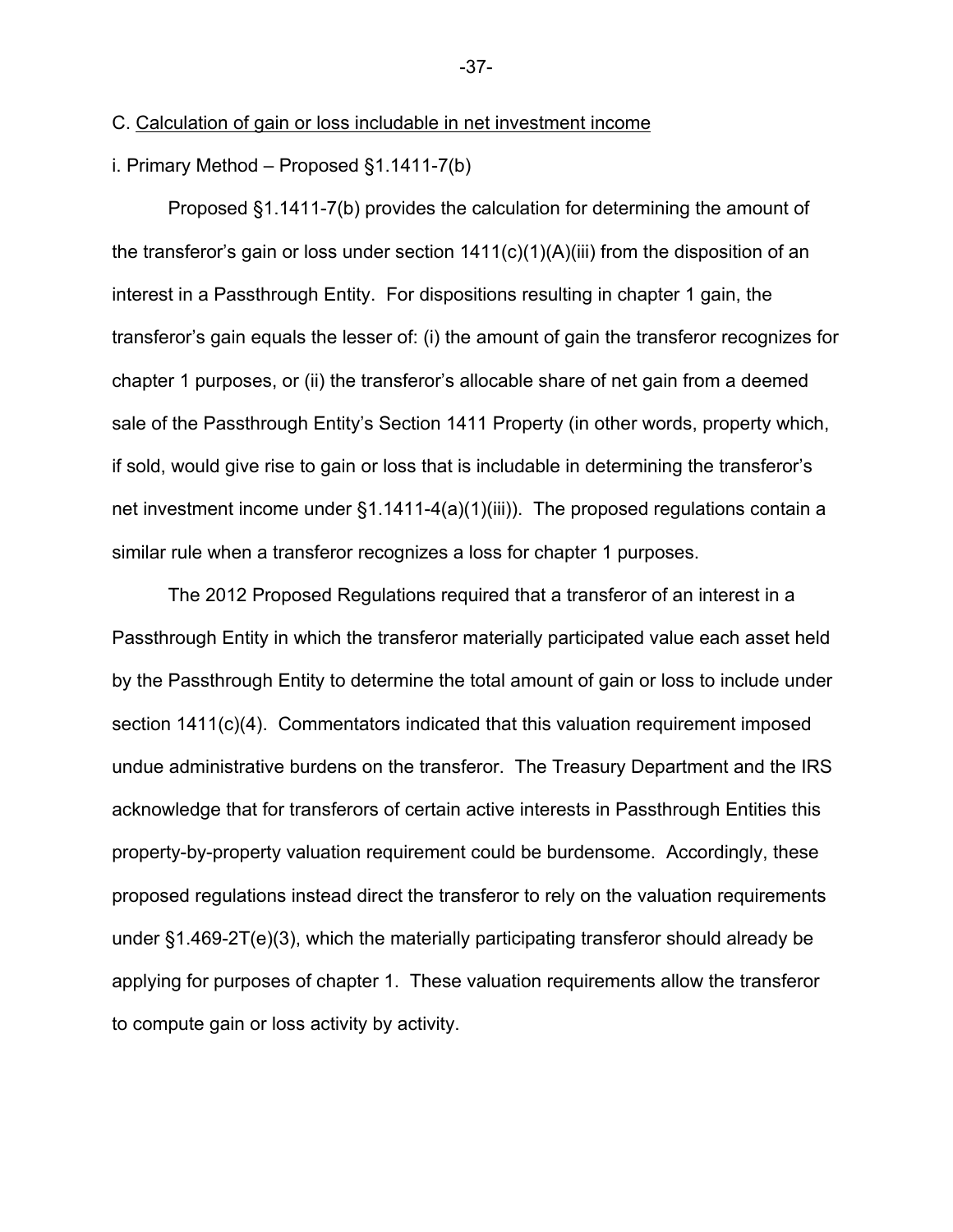Section 1.469-2T(e)(3) addresses dispositions of partnership interests and S corporation stock in the context of the passive activity loss rules for purposes of chapter 1. Section 1.469-2T(e)(3) provides guidance on allocating disposition gains or losses among the activities of the entity. These rules require the taxpayer to determine the overall gain or loss from each activity (regardless of whether or not the taxpayer materially participates in the activity). For this purpose,  $\S$ 1.469-2T(e)(3)(ii)(B)(1)(i) requires the taxpayer to compute for each activity "the amount of net gain. . . that would have been allocated to the holder of such interest with respect thereto if the passthrough entity had sold its entire interest in such activity for its fair market value on the applicable valuation date." Section  $1.469-2T(e)(3)(ii)(B)(2)(i)$  contains a corollary rule for dispositions at a loss.

Thus, the proposed regulations require a materially participating transferor to calculate its section 1411(c)(4) gain or loss by reference to the activity gain and loss amounts computed for chapter 1 purposes under  $\S$ §1.469-2T(e)(3)(ii)(B)(1)(i) and  $(e)(3)(ii)(B)(2)(i)$ . Specifically for purposes of section 1411, the transferor's allocable share of gain or loss from a deemed sale of the Passthrough Entity's Section 1411 Property equals the sum of the transferor's allocable shares of net gains and net losses (as determined under the section 469 principles described above) from a hypothetical deemed sale of the activities in which the transferor does not materially participate.

Because section 1411(c)(4) applies to all activities in which a transferor in a Section 1411(c)(4) Disposition does not materially participate (whether held at a gain or a loss), certain provisions under 469 do not apply for purposes of these rules. Proposed  $\S1.1411$ -7(b)(1)(i)(B) and (b)(1)(ii)(B) both apply  $\S1.469$ -2T(e)(3) without the

-38-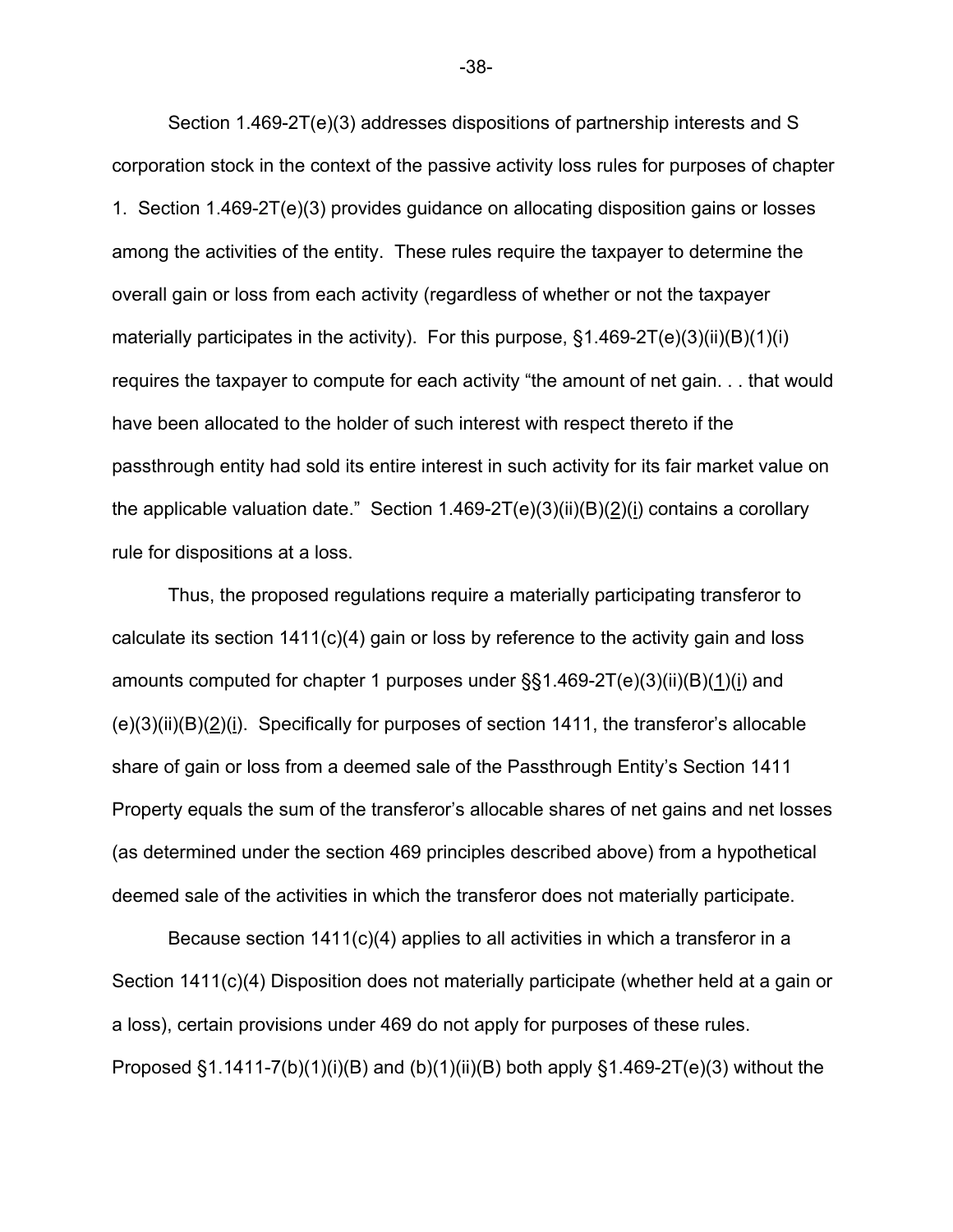recharacterization rule of §1.469-2T(e)(3)(iii) because the recharacterization rule in §1.469-2T(e)(3)(iii) is intended to recharacterize gains in certain circumstances as not being from a passive activity, and is thus not relevant in the context of section 1411.

The Treasury Department and the IRS request comments on other possible methods that would implement section 1411(c)(4) for dispositions described in proposed §1.1411-7(a)(3)(i) (individuals, estates, and trusts) and proposed §1.1411-7(a)(3)(ii) (tiered Passthrough Entity structures) in a manner consistent with the statute while reducing the administrative burden to the transferor and the Passthrough Entity. ii. Optional Simplified Reporting Method – Proposed §1.1411-7(c)

The proposed regulations also allow certain transferors to apply an optional simplified method in proposed §1.1411-7(c) for calculating gain or loss for purposes of §1.1411-4(a)(1)(iii). The Treasury Department and the IRS believe a simplified method is warranted when the amount of gain associated with passive assets owned by the Passthrough Entity is likely to be relatively small. To use the optional simplified reporting method, the transferor must meet certain qualifications under proposed  $\S1.1411$ -7(c)(2) and not be otherwise excluded under proposed  $\S1.1411$ -7(c)(3). Use of this simplified method is not mandatory for qualifying transferors. However, as discussed in part 10.G of this preamble, the Passthrough Entity may not be required under proposed §1.1411-7(g) to provide (but is not precluded from providing) a transferor who qualifies to use the simplified method with information that the transferor would need to report under the primary method described in proposed §1.1411-7(g).

 The simplified reporting method is intended to limit the information sharing burden on Passthrough Entities by allowing transferors to rely on readily available

-39-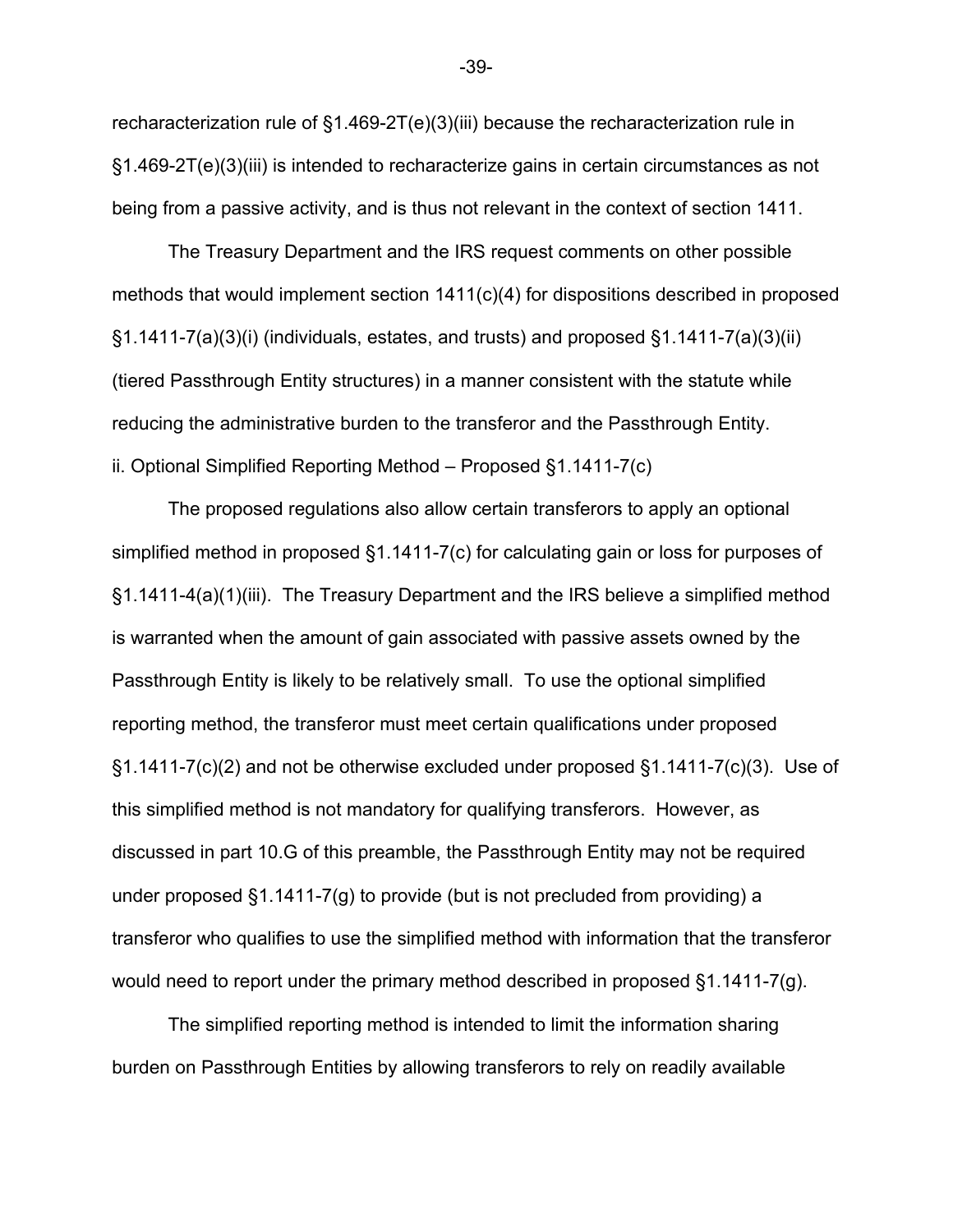information to calculate the amount of gain or loss included in net investment income under section 1411(c)(4). For this purpose, the optional simplified method relies on historic distributive share amounts received by the transferor from the Passthrough Entity to extrapolate a percentage of the assets within the Passthrough Entity that are passive with respect to the transferor for purposes of section  $1411(c)(4)$ . For example, if ten percent of the income reported on the applicable Schedules K-1 is of a type that would be included in net investment income, then the simplified reporting method presumes that ten percent of the chapter 1 gain on the disposition of the transferor's interest relates to Section 1411 Property of the Passthrough Entity for purposes of section 1411(c)(4).

## a. Qualifications

To qualify for the optional simplified reporting method, a transferor in a Section 1411(c)(4) Disposition must meet at least one of two requirements. A transferor satisfies the first requirement if: (i) the sum of the transferor's allocable share during the "Section 1411 Holding Period" (as defined in the following paragraph, but generally the year of the disposition and the preceding two years) of separately stated items of income, gain, loss, and deduction (with any separately stated loss and deduction items included as positive numbers) of a type that the transferor would take into account in calculating net investment income is five percent or less of the sum of all separately stated items of income, gain, loss, and deduction (with any separately stated loss and deduction items included as positive numbers) allocated to the transferor during the Section 1411 Holding Period, and (ii) the gain recognized under chapter 1 by the transferor from the disposition of the Passthrough Entity is \$5 million or less (including

-40-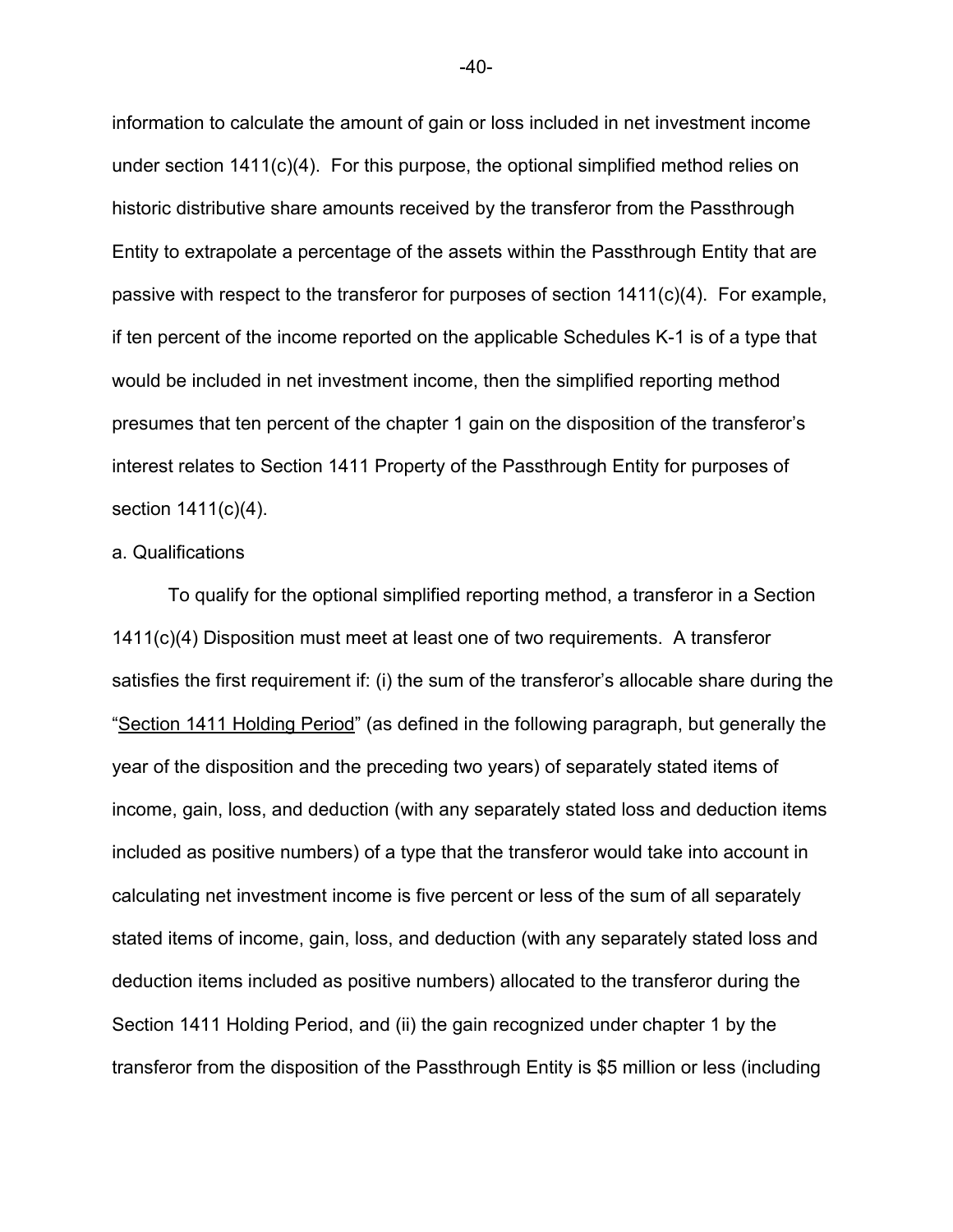gains from multiple dispositions as part of a plan). A transferor satisfies the second alternative requirement if the gain recognized under chapter 1 by the transferor from the disposition of the Passthrough Entity is \$250,000 or less (including gains from multiple dispositions as part of a plan). All dispositions of interests in the Passthrough Entity that occur during the transferor's taxable year will be presumed to be part of a plan.

Section 1411 Holding Period is defined to mean the year of disposition and the transferor's two taxable years preceding the disposition or the time period the transferor held the interest, whichever is less. Where the transferor acquires its interest from another Passthrough Entity in a nonrecognition transaction during the year of disposition or the prior two taxable years, the transferor must include in its Section 1411 Holding Period the period that the previous owner or owners held the interest. Also, where the transferor transferred an interest in a Subsidiary Passthrough Entity to a Passthrough Entity in a nonrecognition transaction during the year of the disposition or the prior two taxable years, the transferor must include in its Section 1411 Holding Period that period that it held the interest in the Subsidiary Passthrough Entity. b. Nonavailability of optional simplified reporting method

Proposed §1.1411-7(c)(4) provides certain exceptions for situations in which a transferor is ineligible to use the optional simplified reporting method. These exceptions include situations in which the transferor's historical distributive share amounts are less likely to reflect the gain in the Passthrough Entity's Section 1411 Property on the date of the transferor's disposition. The proposed regulations provide five exceptions for this purpose: (i) transferors that have held the interest for less than 12 months, (ii) certain contributions and distributions during the Section 1411 Holding Period, (iii) Passthrough

-41-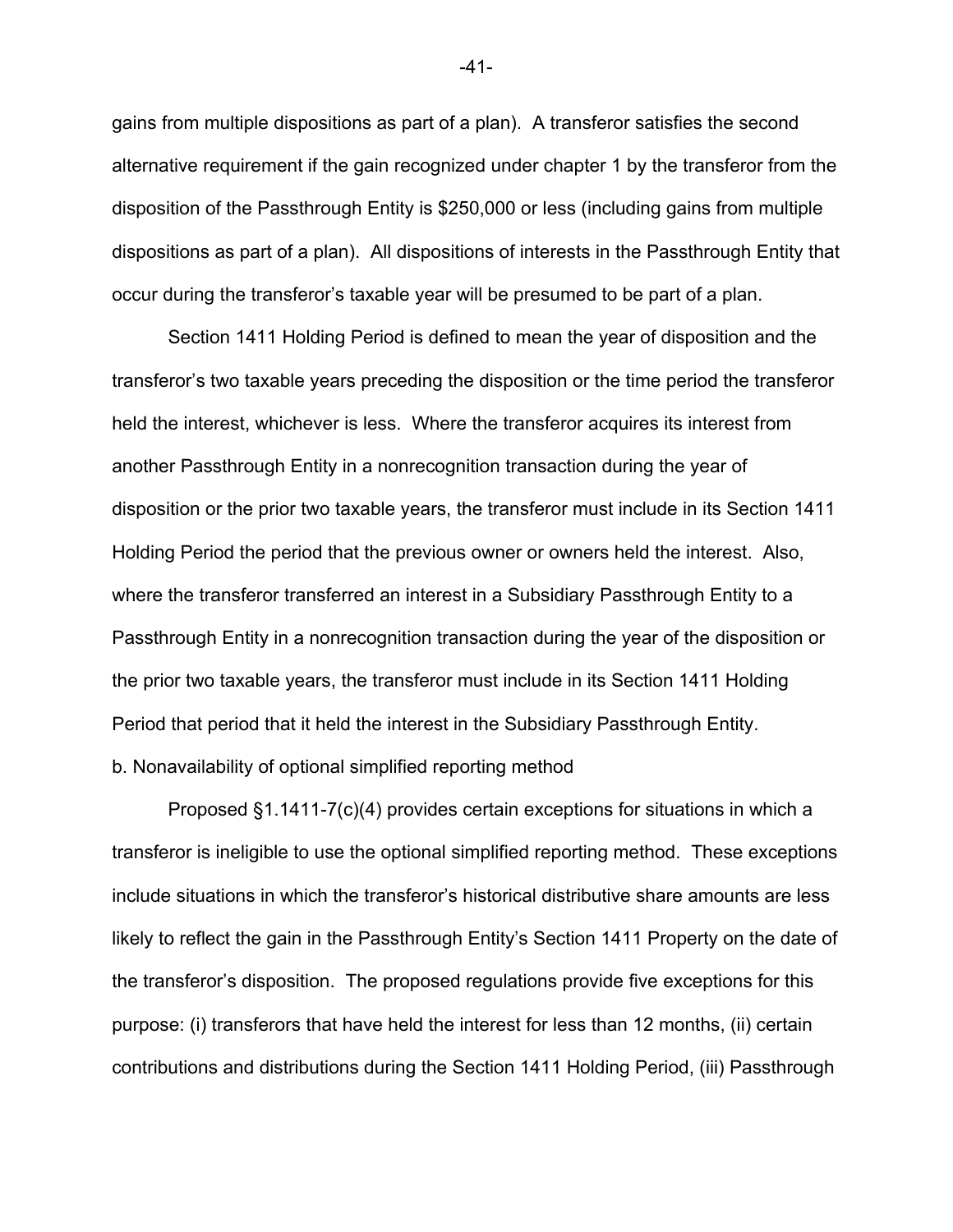Entities that have significantly modified the composition of their assets, (iv) S corporations that have recently converted from C corporations, and (v) partial dispositions.

The first exception requires that the transferor has held directly the interest in the Passthrough Entity (or held the interest indirectly in the case of a Subsidiary Passthrough Entity) for the twelve-month period preceding the Section 1411(c)(4) Disposition.

The second exception provides that a transferor is ineligible to use the optional simplified reporting method if the transferor transferred Section 1411 Property (other than cash or cash equivalents) to the Passthrough Entity, or received a distribution of property (other than Section 1411 property) from the Passthrough Entity, as part of a plan that includes the transfer of the interest in the Passthrough Entity. A transferor who contributes, directly or indirectly, Section 1411 Property (other than cash or cash equivalents) within 120 days of the disposition of the interest in the Passthrough Entity is presumed to have made the contribution as part of a plan that includes the transfer of the interest in the Passthrough Entity.

The third exception focuses on changes to the composition of the Passthrough Entity's assets during the Section 1411 Holding Period. Under this exception, the transferor is ineligible to use the optional simplified reporting method if the transferor knows or has reason to know that the percentage of the Passthrough Entity's gross assets that consists of Section 1411 Property (other than cash or cash equivalents) has increased or decreased by 25 percentage points or more during the transferor's Section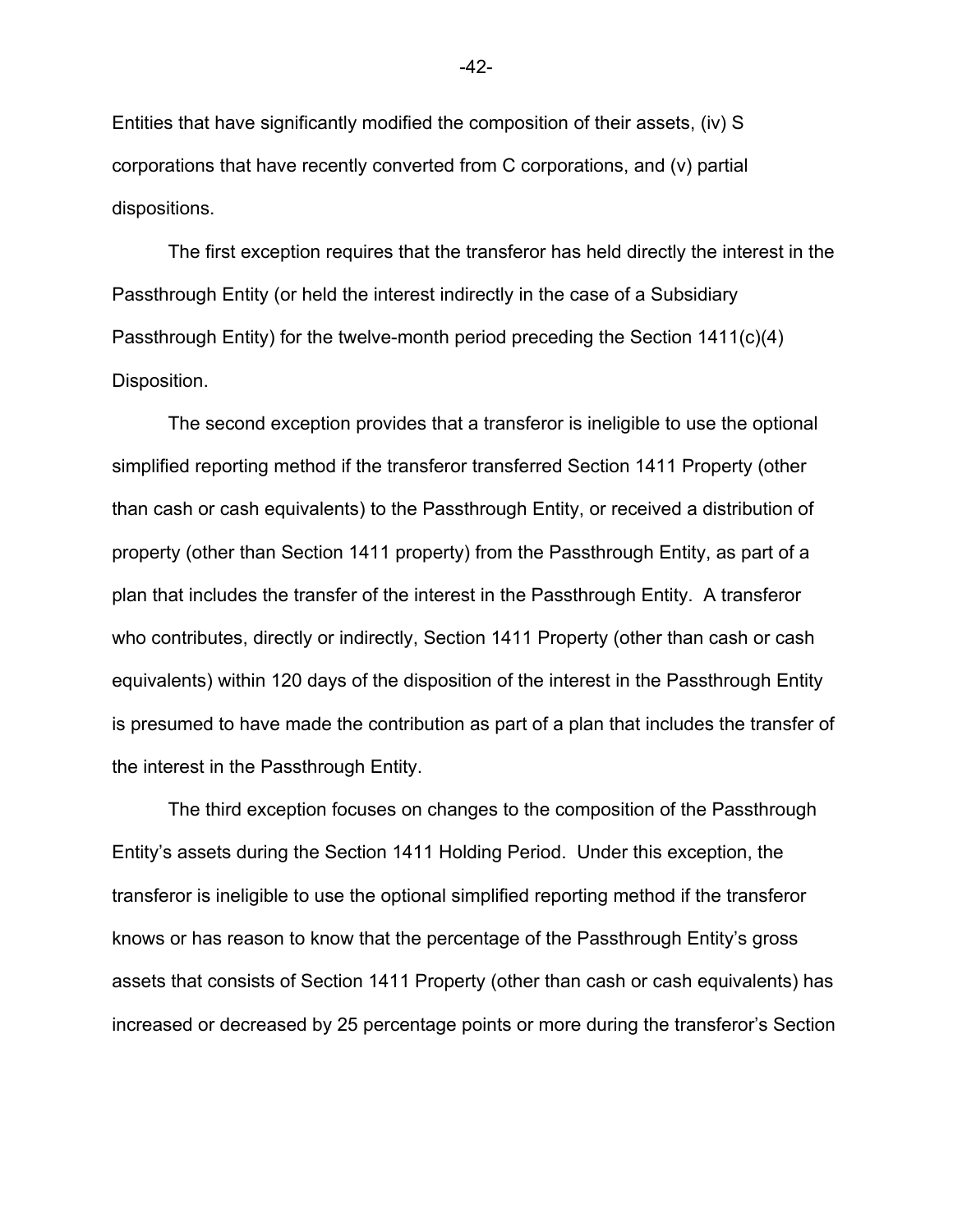1411 Holding Period due to contributions, distributions, or asset acquisitions or dispositions in taxable or nonrecognition transactions.

The fourth exception provides that the optional simplified reporting method is not available if the Passthrough Entity was a C corporation during the Section 1411 Holding Period, and elected under section 1361 during that period to be taxed as an S corporation.

The final exception provides that a transferor partner cannot use the optional simplified reporting method if the transferor transfers only a partial interest that does not represent a proportionate share of all of the partner's economic rights in the partnership. For example, a partner who transfers a preferred interest in a partnership while retaining a common interest in that partnership cannot use the optional simplified reporting method.

## iii. Request for Comments

The Treasury Department and the IRS request comments on the proposed section 1411(c)(4) calculation and on the optional simplified reporting method, including recommendations for other simplified means of calculating the gain or loss under section 1411(c)(4). The Treasury Department and the IRS also request comments regarding all aspects of the provisions relating to eligibility for the simplified method, including whether the 25 percentage point threshold for changes in the asset composition of a Passthrough Entity through is appropriate.

## D. Tiered passthrough dispositions

The Treasury Department and the IRS have reserved proposed §1.1411-7(e) to further consider a simplified method for determining the section 1411(c)(4) gain

-43-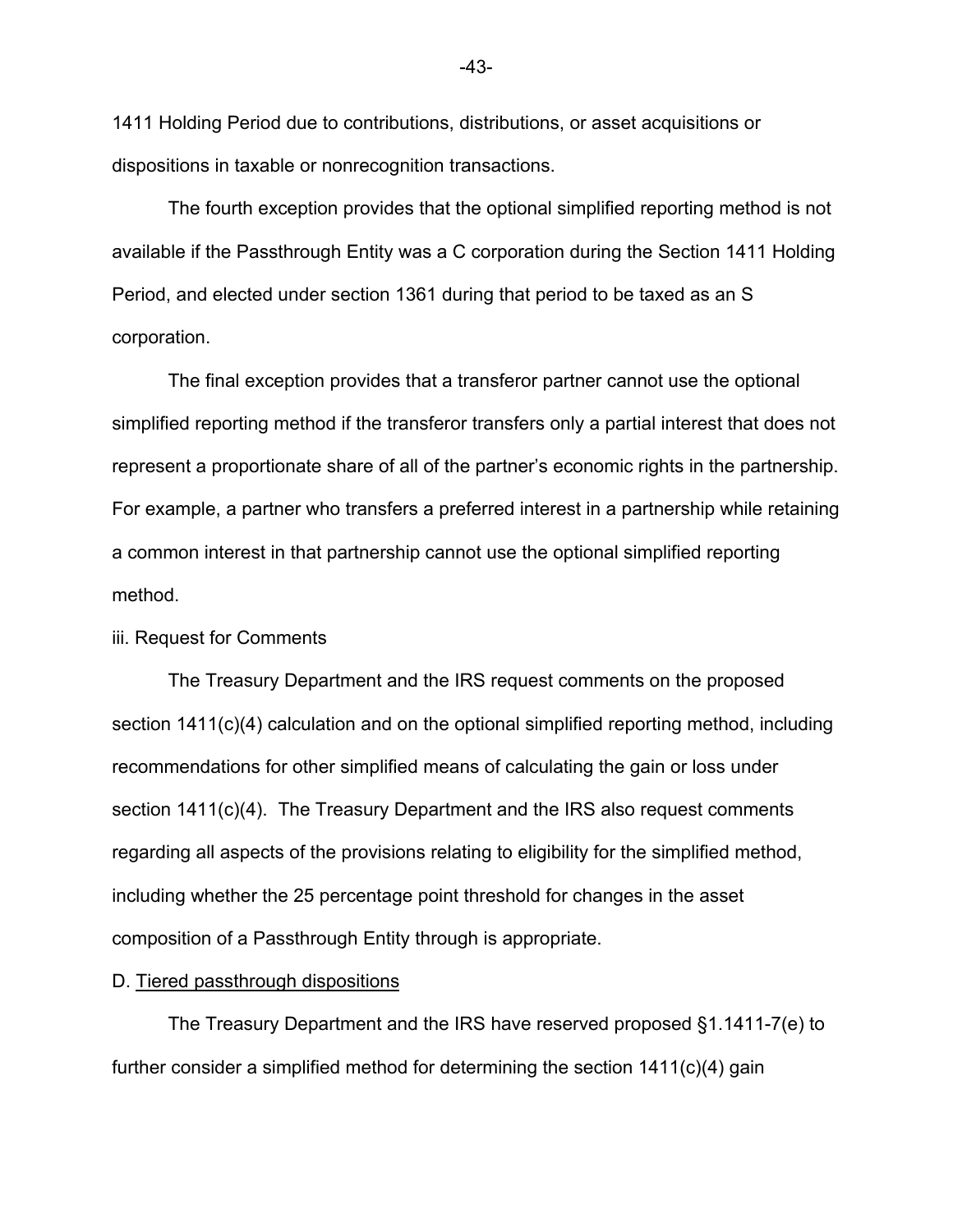resulting from the disposition by a Passthrough Entity of an interest in a Subsidiary Passthrough Entity as illustrated by the following example: A holds an interest in UTP, a Passthrough Entity that owns a 50-percent interest in LTP, a Subsidiary Passthrough Entity that is a real estate development company. A is a real estate developer and elected to group his real estate activities under §1.469-9. When UTP sells its interest in LTP, any gain from the sale of that interest allocable to A through UTP may qualify under proposed §1.1411-7(a)(2). However, A lacks access to the books of LTP that would allow A to compute its section 1411(c)(4) inclusion under the general rule of proposed §1.1411-7(b). Additionally, A receives insufficient information from UTP to allow A to determine whether A qualifies to apply the Optional Simplified Reporting Method of proposed §1.1411-7(c) or to undertake that computation. The Treasury Department and the IRS request comments regarding a simplified method for determining the section 1411(c)(4) gain resulting in such cases, including a detailed technical analysis with examples.

#### E. Deferred recognition transactions

To address the application of proposed §1.1411-7 to deferred recognition transactions, such as installment sales and certain private annuities, the proposed regulations provide that the calculations under proposed §§1.1411-7(b)(1), 1.1411-  $7(c)(2)$  and 1.1411-7 $(c)(4)$  (as applicable) are performed in the year of disposition as though the entire gain was recognized and taken into account in that year. For this purpose, it is assumed that any contingencies potentially affecting consideration to the transferor that are reasonably expected to occur will occur, and in the case of annuities based on the life expectancy of one or more individuals, the present value of the annuity

-44-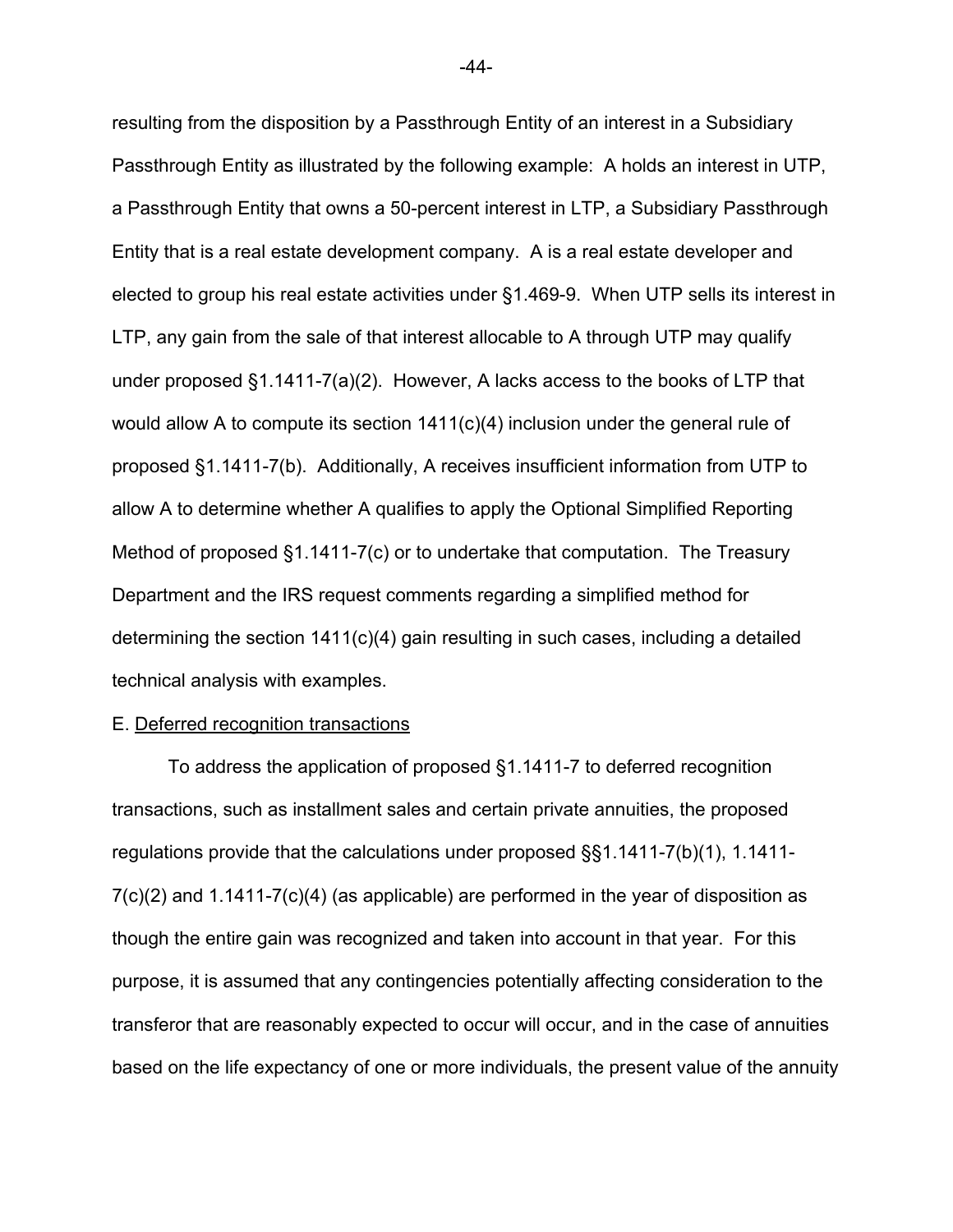(using existing Federal tax valuation methods) is used to determine the estimated gain. This approach allows the transferor to determine its section 1411 inclusion for each future installment. If under this approach no gain or loss from the disposition would be included in net investment income, then the transferor excludes each payment received from the deferred recognition transaction from net investment income. If under this approach only a portion of the chapter 1 gain on the disposition would be included in net investment income, then the difference between the gain recognized for chapter 1 purposes and the gain recognized for section 1411 purposes is considered an addition to basis, and after taking those basis adjustments into account, gain amounts are included in net investment income under §1.1411-4(a)(1)(iii) as payments are received in accordance with the existing rules for installment sales or private annuities.

## F. Adjustment to gain or loss due to section 1411 basis differences

In addition to the calculation of gain or loss included in net investment income by reason of section  $1411(c)(4)$  and proposed  $\S1.1411-7$ , proposed  $\S1.1411-7(f)(2)$  adjusts the gain or loss to take into account any disparities in the transferor's interest in the Passthrough Entity as a result of §1.1411-10(d) (relating to certain income from controlled foreign corporations and passive foreign investment companies where no §1.1411-10(g) election is made). These adjustments apply after applying the calculations set forth in paragraphs (b) through (e) of proposed §1.1411-7. Because the proposed §1.1411-7(f)(2) adjustments operate independently of the rules in paragraphs (b) through (e) of proposed §1.1411-7, they may result in gain for section 1411 purposes that exceeds chapter 1 gain (or a loss that exceeds the chapter 1 loss), or

-45-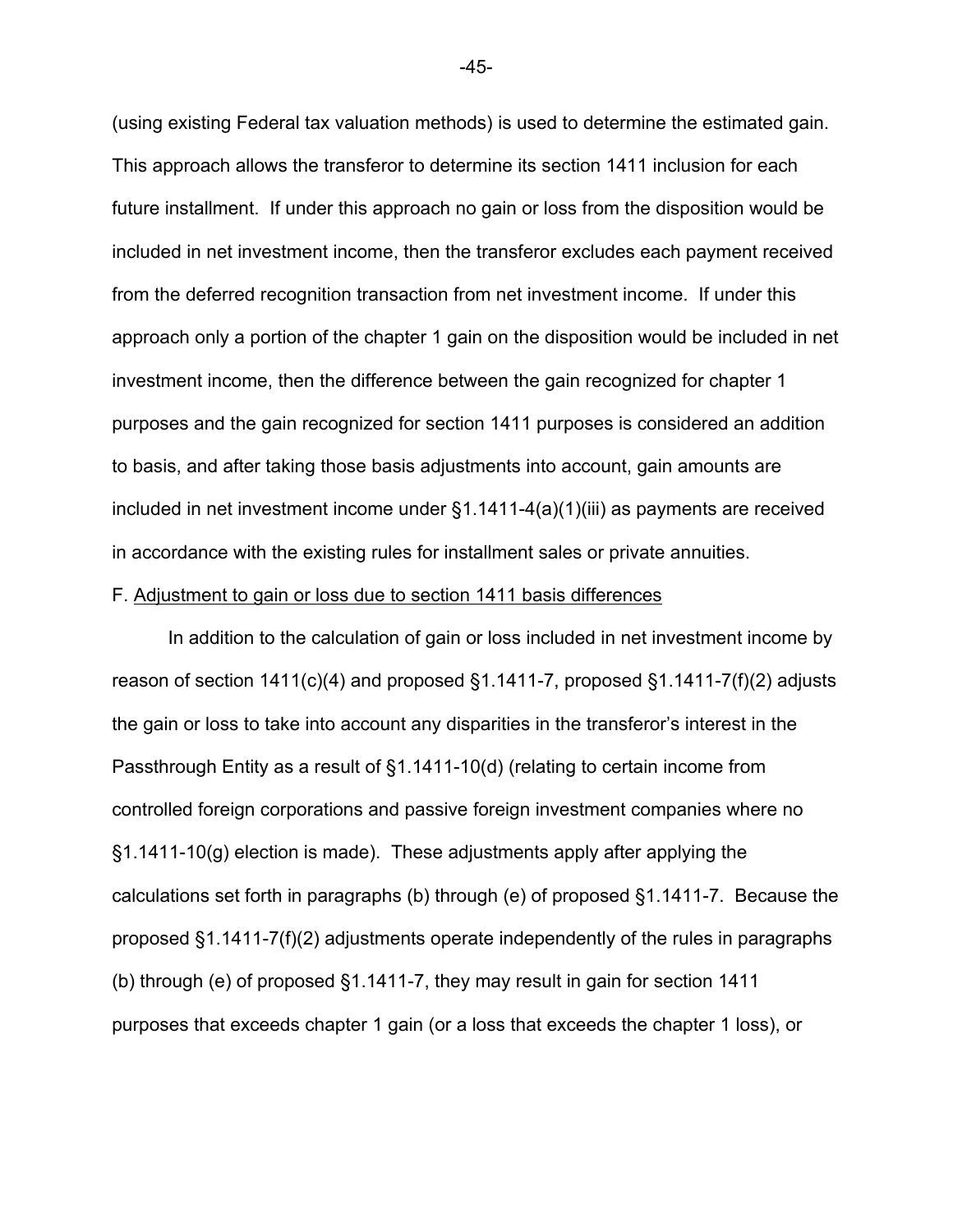may result in a section 1411 loss when the transferor recognizes a chapter 1 gain (or vice versa).

## G. Information reporting

 Several commentators to the 2012 Proposed Regulations requested revisions to the proposed information reporting requirements. Other commentators expressed concern that 2012 Proposed Regulations lacked provisions to compel a Passthrough Entity to provide the transferor with information required to comply with the 2012 Proposed Regulations §1.1411-7. In response, these proposed regulations simplify the information reporting requirements for transferors of interests in Passthrough Entities and impose information reporting requirements on certain Passthrough Entities to ensure that the transferor has sufficient information to comply with the computational requirements of proposed §1.1411-7.

i. Information Reporting by the Passthrough Entity

To compute the amount of gain or loss under proposed §1.1411-7(b), the transferors that compute section 1411(c)(4) gain or loss under the primary computation method of proposed §1.1411-7(b) must generally obtain from the Passthrough Entity the transferor's allocable share of the net gain or loss from the deemed sale of the Passthrough Entity's Section 1411 Property. However, the proposed regulations only require the Passthrough Entity to provide this information to transferors that are ineligible for the optional simplified reporting method in proposed §1.1411-7(c).

If a transferor qualifies to use the optional simplified reporting method in proposed §1.1411-7(c), but prefers to determine net gain or loss under proposed

-46-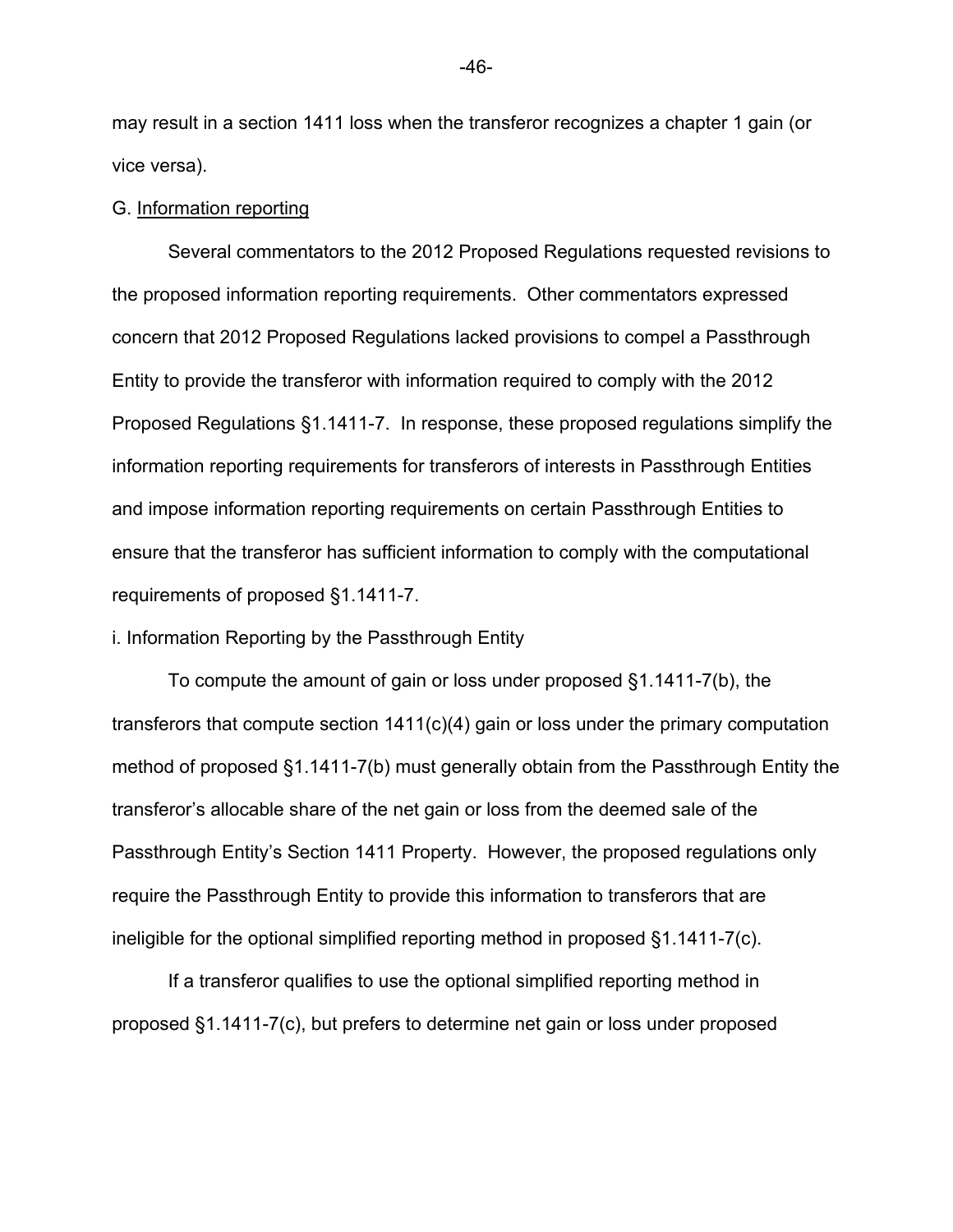§1.1411-7(b), then the transferor must negotiate with the Passthrough Entity the terms under which the information will be supplied.

## ii. Information Reporting by the Seller

Any transferor applying proposed §1.1411-7, including in reliance on the proposed regulations, must attach a statement to the transferor's income tax return for the year of disposition. That statement must include: (1) the taxpayer's name and taxpayer identification number; (2) the name and taxpayer identification number of the Passthrough Entity in which the interest was transferred; (3) the amount of the transferor's gain or loss on the disposition of the interest under chapter 1; and (4) the amount of adjustment to gain or loss by reason of basis differences for chapter 1 and section 1411 purposes. The transferor must also attach a copy of any information provided by the Passthrough Entity to the transferor relating to the transferor's allocable share of gain or loss from the deemed sale of the Passthrough Entity's Section 1411 Property.

## H. Qualified subchapter S trusts (QSSTs)

The preamble to the 2012 Proposed Regulations requested comments on whether special coordination rules are necessary to address dispositions of stock in an S corporation held by a QSST. Specifically, the request for comments deals with the application of section 1411(c)(4) to the existing QSST stock disposition mechanics in  $§1.1361-1(j)(8)$ .

In general, if an income beneficiary of a trust that meets the QSST requirements under section 1361(d)(3) makes a QSST election, the income beneficiary is treated as the section 678 owner with respect to the S corporation stock held by the trust. Section

-47-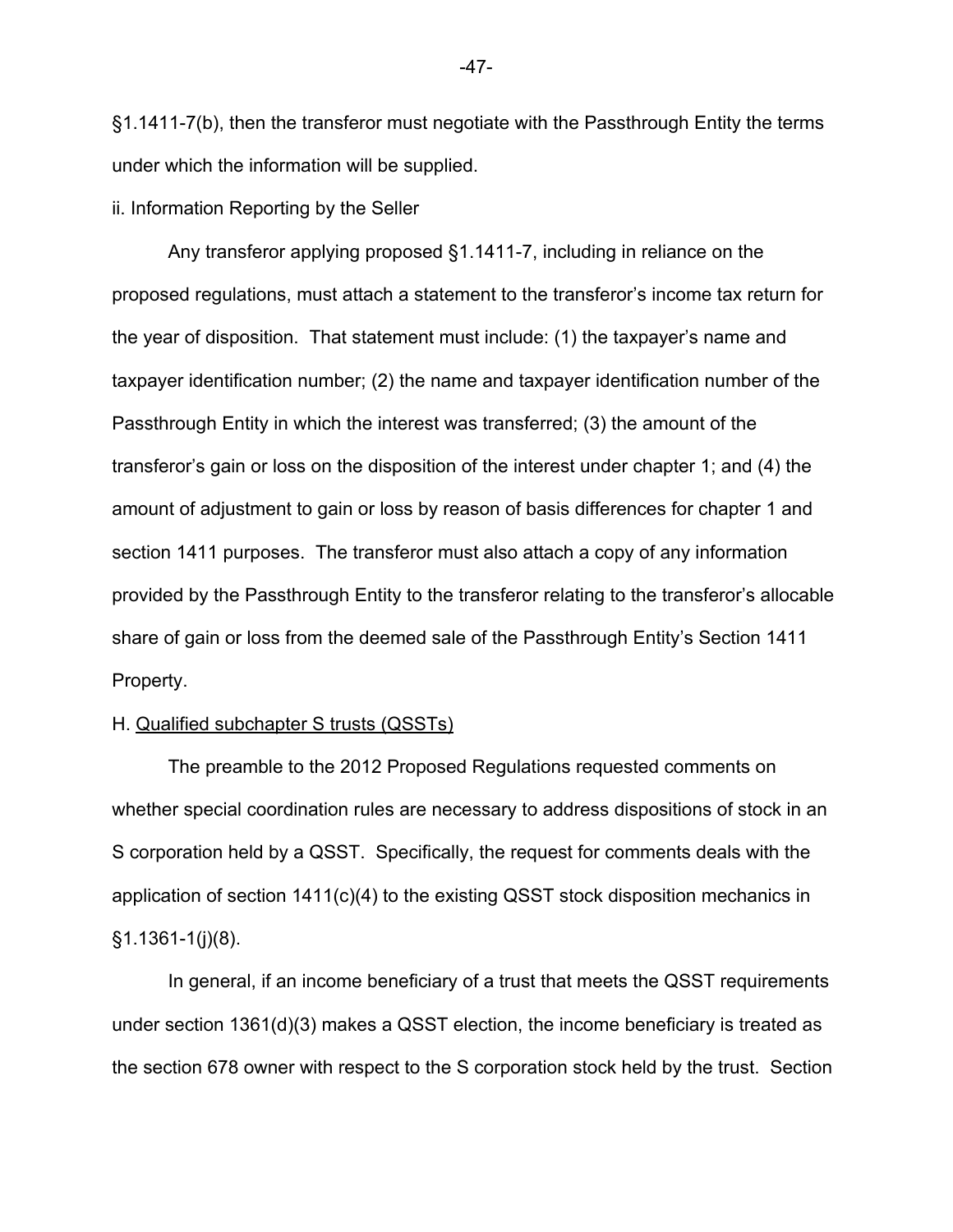1.1361-1(j)(8), however, provides that the trust, rather than the income beneficiary, is treated as the owner of the S corporation stock in determining the income tax consequences of the disposition of the stock by the QSST. Section 1361(d)(1)(C) and the last sentence of §1.1361-1(j)(8) provide that, solely for purposes of applying sections 465 and 469 to the income beneficiary, a disposition of S corporation stock by a QSST is treated as a disposition by the income beneficiary. However, in this special case, the QSST beneficiary, for chapter 1 purposes, does not have any passive activity gain from the disposition. Therefore, the entire suspended loss (to the extent not allowed by reason of the beneficiary's other passive net income in the disposition year) is a section  $469(q)(1)$  loss, and is considered a loss from a nonpassive activity.

For purposes of section 1411, the inclusion of the operating income or loss of an S corporation in the beneficiary's net investment income is determined in a manner consistent with the treatment of a QSST beneficiary in chapter 1 (as explained in the preceding paragraph), which includes the determination of whether the S corporation is a passive activity of the beneficiary under section 469. However, because gain or loss resulting from the sale of S corporation stock by the QSST will be reported by the QSST and taxed to the trust by reason of  $\S1.1361-1(j)(8)$ , it is not clear whether the beneficiary's section 469 status with respect to the S corporation is attributed to the trust.

One commentator recommended that the disposition of S corporation stock by a QSST should be treated as a disposition of the stock by the income beneficiary for purposes of determining material participation for purposes of section 1411. In addition, the commentator recommended that the final regulations confirm that the special rule

-48-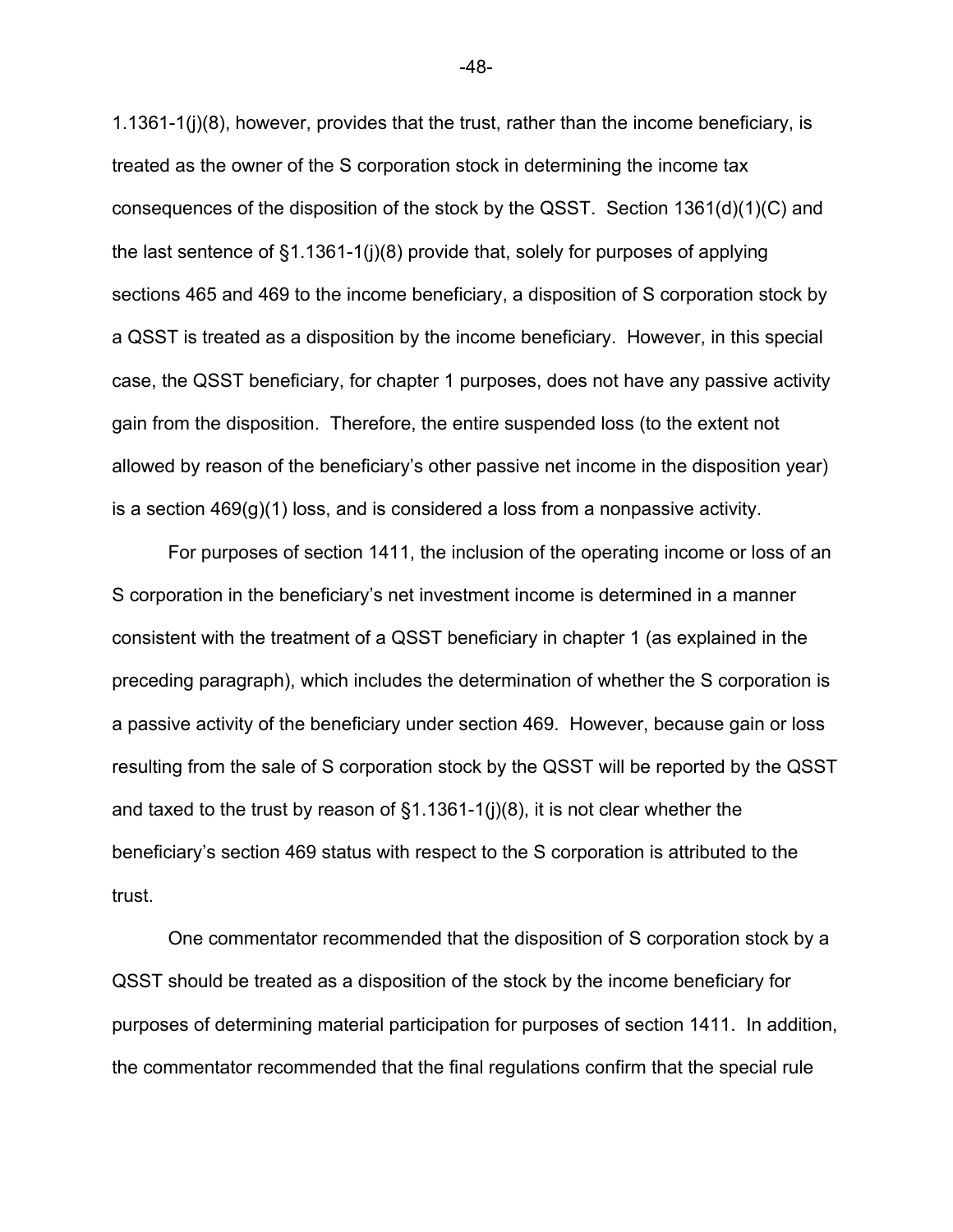stated in the last sentence of §1.1361-1(j)(8) applies for purposes of section 1411 as it does for section 469 and 465.

After consideration of the comments, these proposed regulations provide that, in the case of a QSST, the application of section  $1411(c)(4)$  is made at the trust level. This treatment is consistent with the chapter 1 treatment of the QSST by reason of §1.1361-1(j)(8). However, these proposed regulations do not provide any special computational rules for QSSTs within the context of section 1411(c)(4) for two reasons. First, the treatment of the stock sale as passive or nonpassive income is determined under section 469, which involves the issue of whether there is material participation by the trust. As discussed in part 4.F of the preamble to the 2013 Final Regulations, the Treasury Department and the IRS believe that the issue of material participation by estates and trusts, including QSSTs, is more appropriately addressed under section 469.

Additionally, one commentator noted that the IRS has addressed the treatment of certain asset sales as the functional equivalent of stock sales for purposes of §1.1361- 1(j)(8) in a limited number of private letter rulings. In these cases, the private letter rulings held that gain from the sale of assets, which was followed by a liquidation, would be taxed at the trust level under §1.1361-1(j)(8) rather than being taxed at the beneficiary level. The commentator recommended that an asset sale followed by a liquidation, within the context of §1.1361-1(j)(8), should have a similar result under section 1411(c)(4). Similar to the issue of material participation by QSSTs discussed in the preceding paragraph, the Treasury Department and the IRS believe that the issue of whether an asset sale (deemed or actual) is the equivalent of a stock sale for purpose

-49-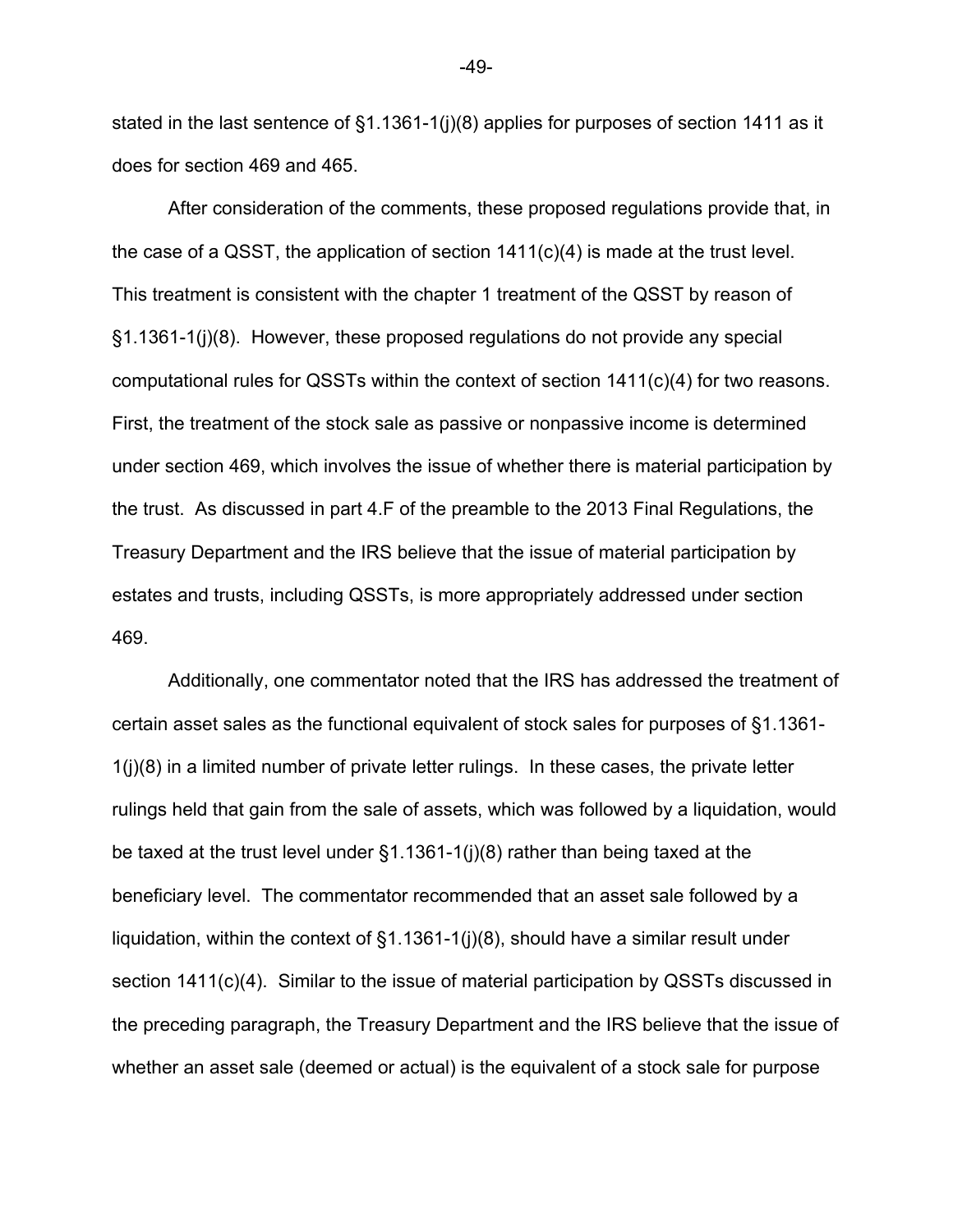of the QSST rules should be addressed under the §1.1361-1(j) QSST regulations, rather than in §1.1411-7. However, the Treasury Department and the IRS believe that proposed §1.1411-7(a)(4)(i), which provides that asset sales followed by a liquidation is a disposition of S corporation stock for purposes of section 1411(c)(4), address the commentator's QSST issue.

Second, with respect to the section 1411 treatment of the disposition by the beneficiary by reason of section 1361(d)(1)(C) and the last sentence of §1.1361-1(j)(8), the Treasury Department and the IRS believe that the general administrative principles enumerated in §1.1411-1(a), when combined with the general treatment of section 469(g) losses within §1.1411-4, provide an adequate framework for the treatment of QSSTs beneficiaries without the need for a special computational rule within §1.1411-7.

## **Proposed Applicability Date**

These regulations are proposed to apply for taxable years beginning after December 31, 2013, except that §1.1411-3(d)(3) is proposed to apply to taxable years beginning after December 31, 2012.

## **Special Analyses**

It has been determined that this notice of proposed rulemaking is not a significant regulatory action as defined in Executive Order 12866, as supplemented by Executive Order 13563. Therefore, a regulatory assessment is not required. It also has been determined that section 553(b) of the Administrative Procedure Act (5 U.S.C. chapter 5) does not apply to the proposed regulations. Pursuant to the Regulatory Flexibility Act (RFA) (5 U.S.C. chapter 6), it is hereby certified that the proposed regulations will not have a significant economic impact on a substantial number of small entities. The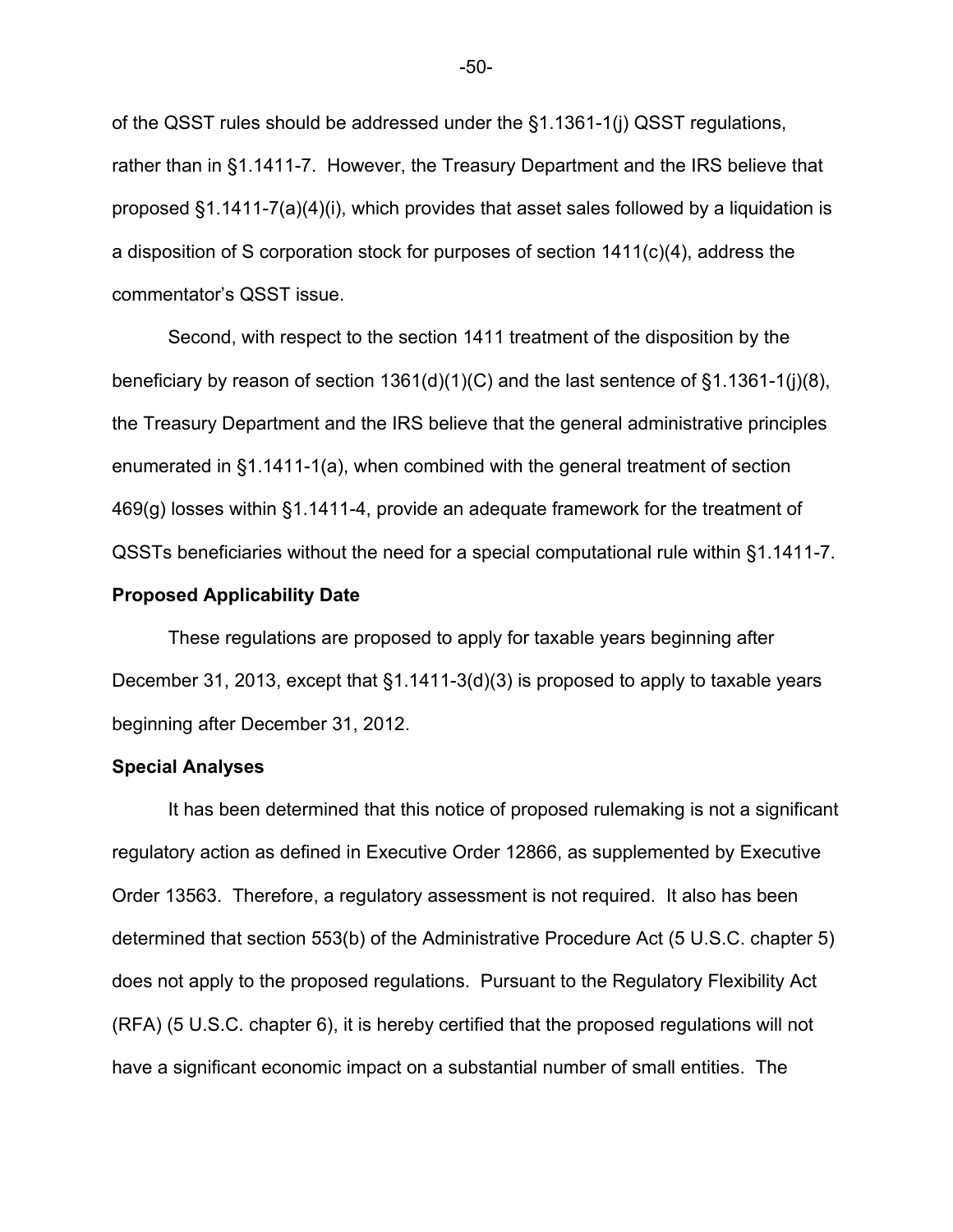applicability of the proposed regulations are limited to individuals, estates, and trusts, that are not small entities as defined by the RFA (5 U.S.C. 601). Accordingly, the RFA does not apply. Therefore, a regulatory flexibility analysis is not required. Pursuant to section 7805(f) of the Code, the proposed regulations have been submitted to the Chief Counsel for Advocacy of the Small Business Administration for comment on its impact on small business.

## **Comments and Requests for a Public Hearing**

Before these proposed regulations are adopted as final regulations, consideration will be given to any comments that are submitted timely to the IRS as prescribed in this preamble under the "Addresses" heading. The Treasury Department and the IRS specifically request comments on all aspects of the proposed rules. All comments will be available at www.regulations.gov or upon request. A public hearing will be scheduled if requested in writing by any person that timely submits written comments. If a public hearing is scheduled, notice of the date, time, and place for the public hearing will be published in the **Federal Register**.

## **Drafting Information**

The principal authors of the proposed regulations are David H. Kirk and Adrienne M. Mikolashek, IRS Office of the Associate Chief Counsel (Passthroughs and Special Industries). However, other personnel from the Treasury Department and the IRS participated in their development.

## **List of Subjects in 26 CFR Part 1**

Income taxes, Reporting and recordkeeping requirements.

## **Partial Withdrawal of Notice of Proposed Rulemaking**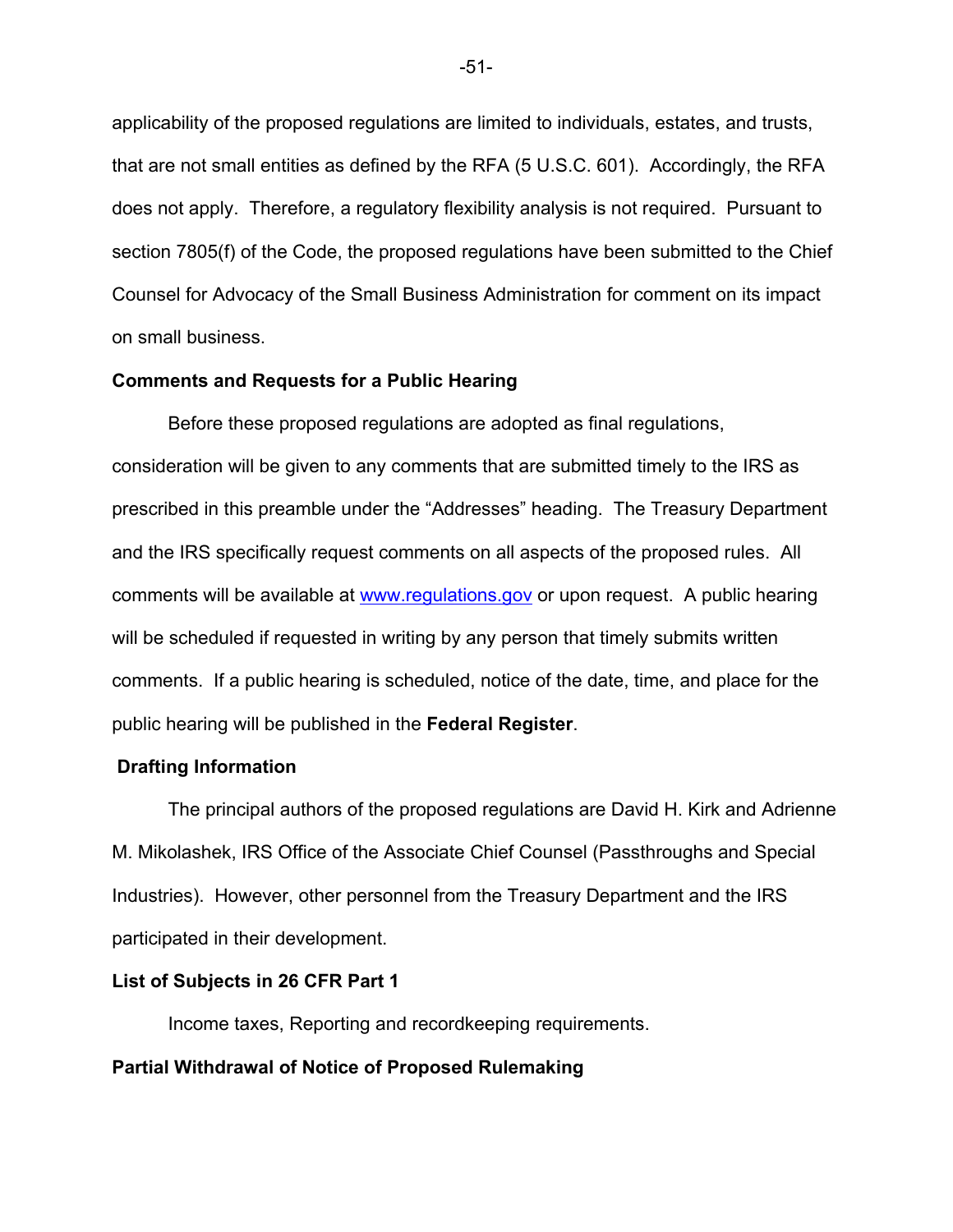Accordingly, under the authority of 26 U.S.C. 7805, §1.1411-7 of the notice of proposed rulemaking (REG-130507-11) that was published in the **Federal Register** on December 5, 2012 (77 FR 72612) is withdrawn.

# **Proposed Amendments to the Regulations**

Accordingly, 26 CFR part 1 is proposed to be amended as follows:

PART 1--INCOME TAXES

Paragraph 1. The authority citation for part 1 continues to read in part as follows:

Authority: 26 U.S.C. 7805 \* \* \*

Par. 2. Section 1.1411-0 is amended by:

1. Revising the entries under §1.1411-3 for paragraphs (d)(2)(ii), (d)(3) and

adding entries (d)(3)(i) through (iii).

2. Revising the entries under §1.1411-4 for paragraphs (d)(4)(iii), (e)(3), and

(g)(10) through (13).

3. Adding entries to §1.1411-7.

The revisions and additions to read as follows:

§1.1411-0 Table of contents.

- \* \* \* \* \* §1.1411-3 Application to estates and trusts.
- \* \* \* \* \*

 $(d)$  \* \* \*  $(2)$  \* \* \*

(ii) Special rules for CRTs with income from certain CFCs or PFICs.

(3) Elective simplified method.

- (i) Treatment of annuity or unitrust distributions.
- (ii) Properly allocable deductions in excess of gross income.
- (iii) Procedural requirements for making election.

\* \* \* \* \*

§1.1411-4 Definition of net investment income. \* \* \* \* \*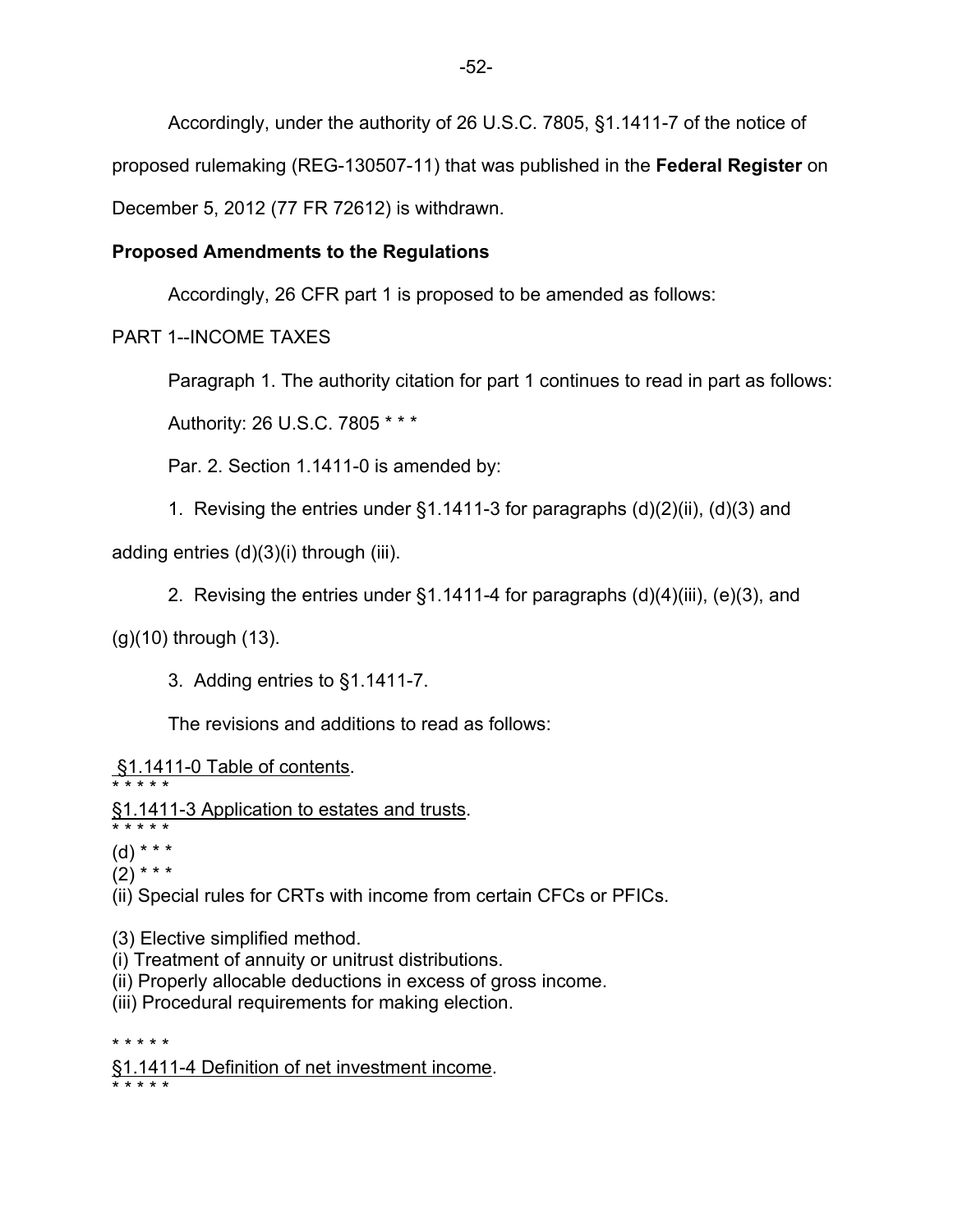- $(d)$  \* \* \*
- $(4)^{***}$

(iii) Adjustment for capital loss carryforwards for previously excluded income \* \* \* \*

(e) \* \* \*

(3) Treatment of income from common trust funds. \* \* \* \* \*

(g) \* \* \*

(10) Treatment of section 707(c) guaranteed payments.

(11) Treatment of section 736 payments.

(i) In general.

(ii) Treatment of section 736(a)(1) payments.

(A) General rule.

(B) Examples.

(iii) Treatment of section 736(a)(2) payments.

(A) Payments for unrealized receivables and goodwill.

(B) Payments not for unrealized receivables or goodwill.

(iv) Treatment of section 736(b) payments.

(v) Application of section 1411(c)(4) to section 736 payments.

(12) Income and deductions from certain notional principal contracts.

(i) In general.

(ii) Notional principal contracts.

(13) Treatment of income or loss from REMIC residual interests.

\* \* \* \* \*

## §1.1411-7 Exception for dispositions of certain active interests in partnerships and S **corporations**

(a) In general.

- (1) General application.
- (2) Definitions.
- (3) Section 1411(c)(4) dispositions.
- (i) Transfers by individuals, estates, and trusts.
- (ii) Transfers by passthrough entities.
- (4) Special rules.
- (i) Certain liquidations.
- (ii) Excluded gain or loss.
- (iii) Rules applicable to S corporation shareholders.
- (A) Certain S corporation dispositions.
- (B) S corporations subject to section 1374.
- (C) Treatment of Qualified Subchapter S Trusts (QSSTs).
- (b) Calculation.
- (1) In general.
- (i) Gain on disposition of interest.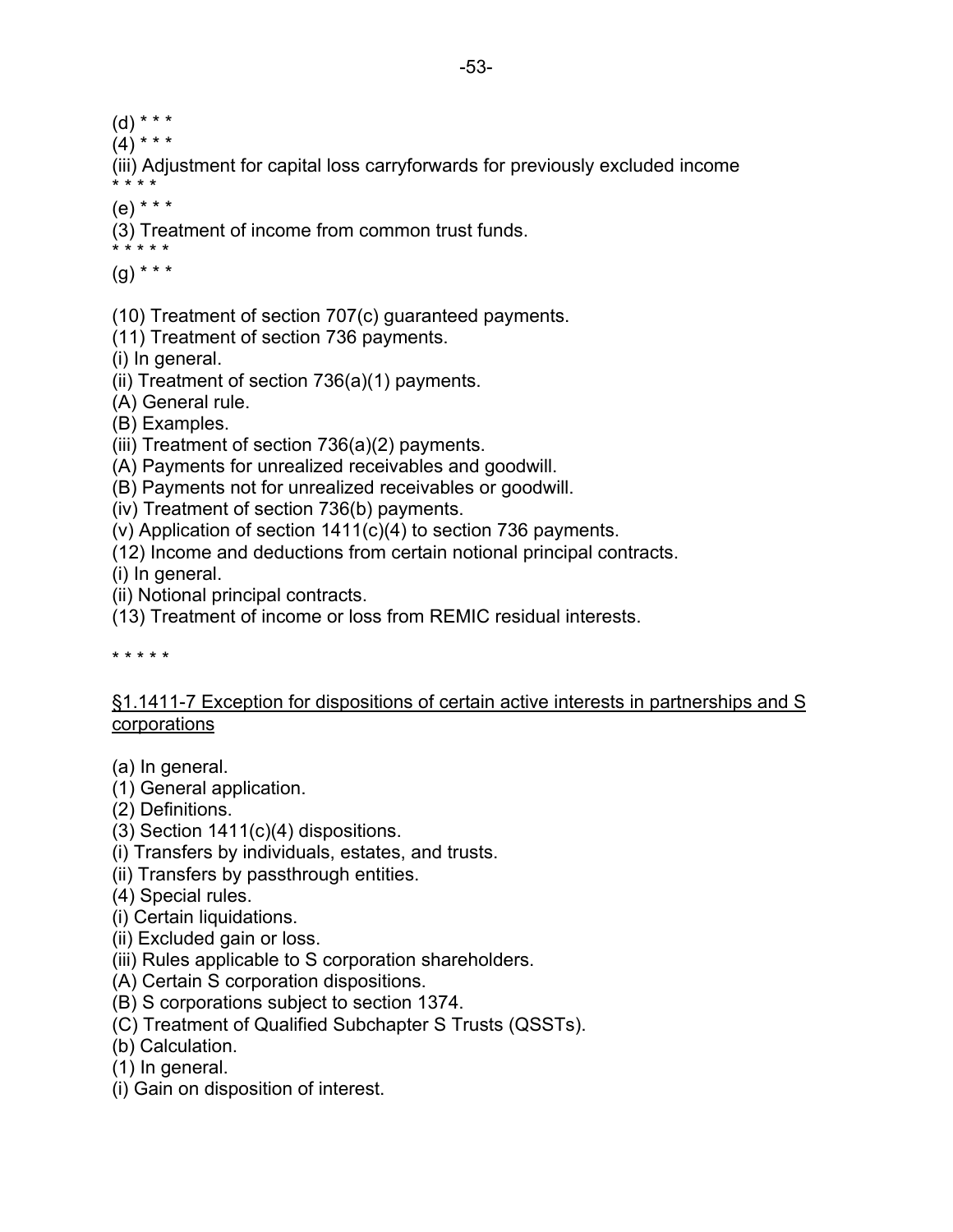- (2) Examples.
- (c) Optional simplified reporting.
- (1) In general.
- (2) Qualifications.
- (i) Minimal section 1411 property.
- (ii) Minimal gain or loss.
- (3) Nonapplicability.
- (4) Optional simplified reporting calculation.
- (5) Examples.
- (d) Deferred recognition transactions.
- (e) Tiered passthrough disposition. [Reserved]
- (f) Adjustment to net gain or loss.
- (g) Information reporting.
- (1) Information to be provided by passthrough entity to transferor.
- (2) Information reporting by transferors.
- (h) Effective/applicability date.

Par 3. Section 1.1411-3 is amended by:

- 1. Revising paragraph (d)(2)(ii).
- 2. Revising paragraph (d)(2)(iii) by adding **Example 2** through **Example 5.**
- 3. Revising paragraph (d)(3).
- 4. Revising paragraph (f).

The revisions and additions read as follows:

# §1.1411-3 Application to estates and trusts.

\* \* \* \* \*

 $(d)$  \* \* \*

 $(2)$  \* \* \*

(ii) Special rules for CRTs with income from certain CFCs or PFICs. If a CRT is a trust described in §1.1411-10(a), and the CRT includes an amount in gross income under section 951(a) or section 1293(a) from a CFC or QEF that is not also income derived from a trade or business described in section 1411(c)(2) and §1.1411-5 (except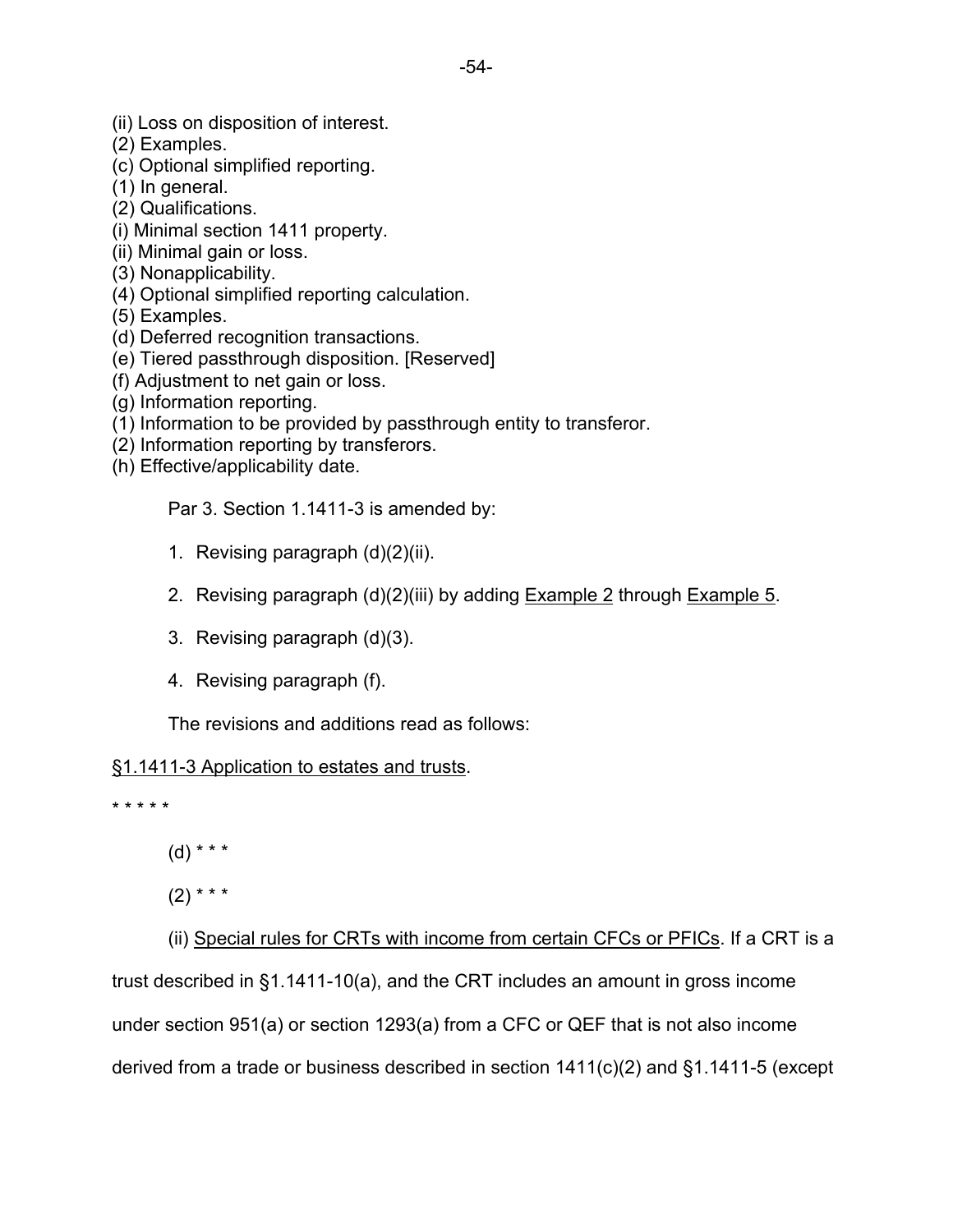as provided in  $\S1.1411-10(b)(2)$  and an election under  $\S1.1411-10(g)$  is not in effect with respect to the CFC or QEF, or the CRT is treated as receiving an excess distribution within the meaning of section 1291(b) or recognizing gain treated as an excess distribution under section 1291(a)(2), then the following rules apply for purposes of section 1411 with regard to income derived from the CFC, QEF, or PFIC--

(A) Amounts included in gross income for chapter 1 purposes under section 951(a) or section 1293(a) in a calendar year with respect to the CFC or QEF, and in one or more categories described in §1.664-1(d)(1) are considered excluded income in that calendar year;

(B) For the year in which the CRT is treated as receiving any of the items of net investment income described in paragraphs  $(c)(1)(i)$ ,  $(c)(1)(ii)$ ,  $(c)(2)(i)$ , and  $(c)(4)$  of §1.1411-10 that otherwise are not included in gross income for purposes of chapter 1 for that year ("NII Inclusion Amount") with respect to the CFC, QEF, or PFIC, the rules of this paragraph (d)(2)(ii)(B) apply; and

(1) For purposes of determining the character under section 664 of a distribution to the unitrust or annuity recipient of a CRT, the NII Inclusion Amount treated as received by the CRT shall be allocated among the categories described in section 664(b)(1) through (b)(3), and among the classes within each category as described in §1.664-1(d)(1), in the manner described in this paragraph (d)(2)(ii)(B). Specifically, to the extent the CRT has amounts of excluded income in the categories described in section 664(b)(1) (the Ordinary Income Category) or section 664(b)(2) (the Capital Gain Category), the NII Inclusion Amount shall be allocated to the CRT's classes of excluded income in the Ordinary Income Category, and then to the classes of excluded income in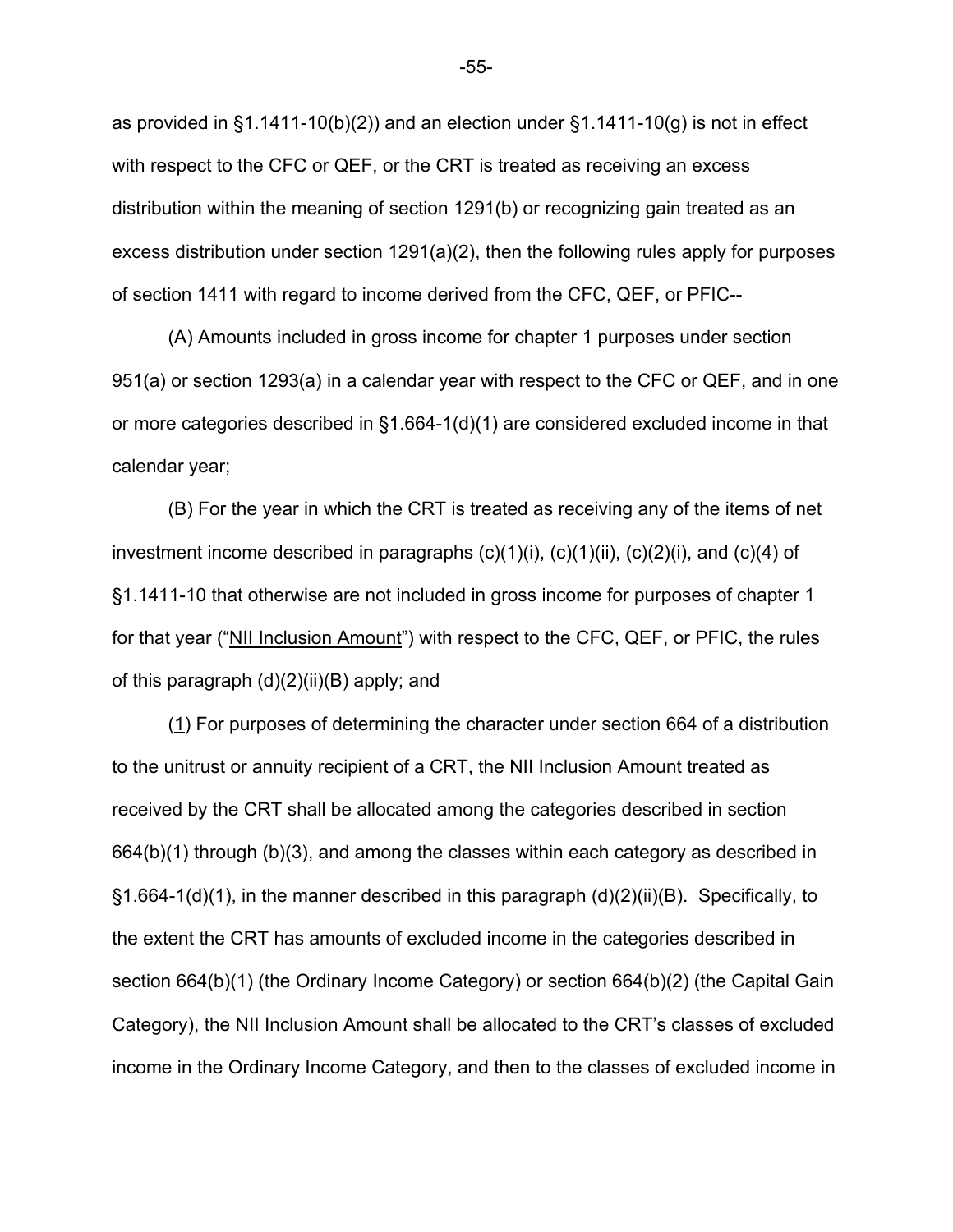the Capital Gain Category, in turn, until exhaustion of each such class, beginning with the class of excluded income within a category with the highest Federal income tax rate.

(2) Any remaining NII Inclusion Amount not so allocated to classes within the Ordinary Income and Capital Gain Categories shall be placed in the category described in section 664(b)(3) (the Other Income Category). To the extent the CRT distributes amounts from this Other Income Category, that distribution shall constitute a distribution described in §1.1411-10(c)(4).

(3) A distribution by the CRT of excluded income first is deemed to carry out net investment income to the extent of the NII Inclusion Amount that has been allocated to excluded income in that class.

(4) As a result, a distribution of excluded income will carry out to the unitrust or annuity recipient net investment income attributable to the items described in this paragraph (d)(2)(ii)(B).

(C) In the case of a difference between the amount calculated with respect to a disposition under paragraph  $(c)(2)(iii)$  or  $(c)(2)(iv)$  of  $§1.1411-10$  and the amount attributable to the relevant disposition for purposes of chapter 1, the following rules apply--

 (1) If the amount of the gain from the disposition for purposes of section 1411 is higher (or the loss smaller) than the amount of the gain (or loss) calculated for purposes of chapter 1, such difference shall be considered an NII Inclusion Amount and shall be allocated as described in paragraph (d)(2)(ii)(B) of this section. However, in applying paragraph (d)(2)(ii)(B) of this section to this increase, the order of the classes and categories to which the allocation is made shall be changed as follows: the increase

-56-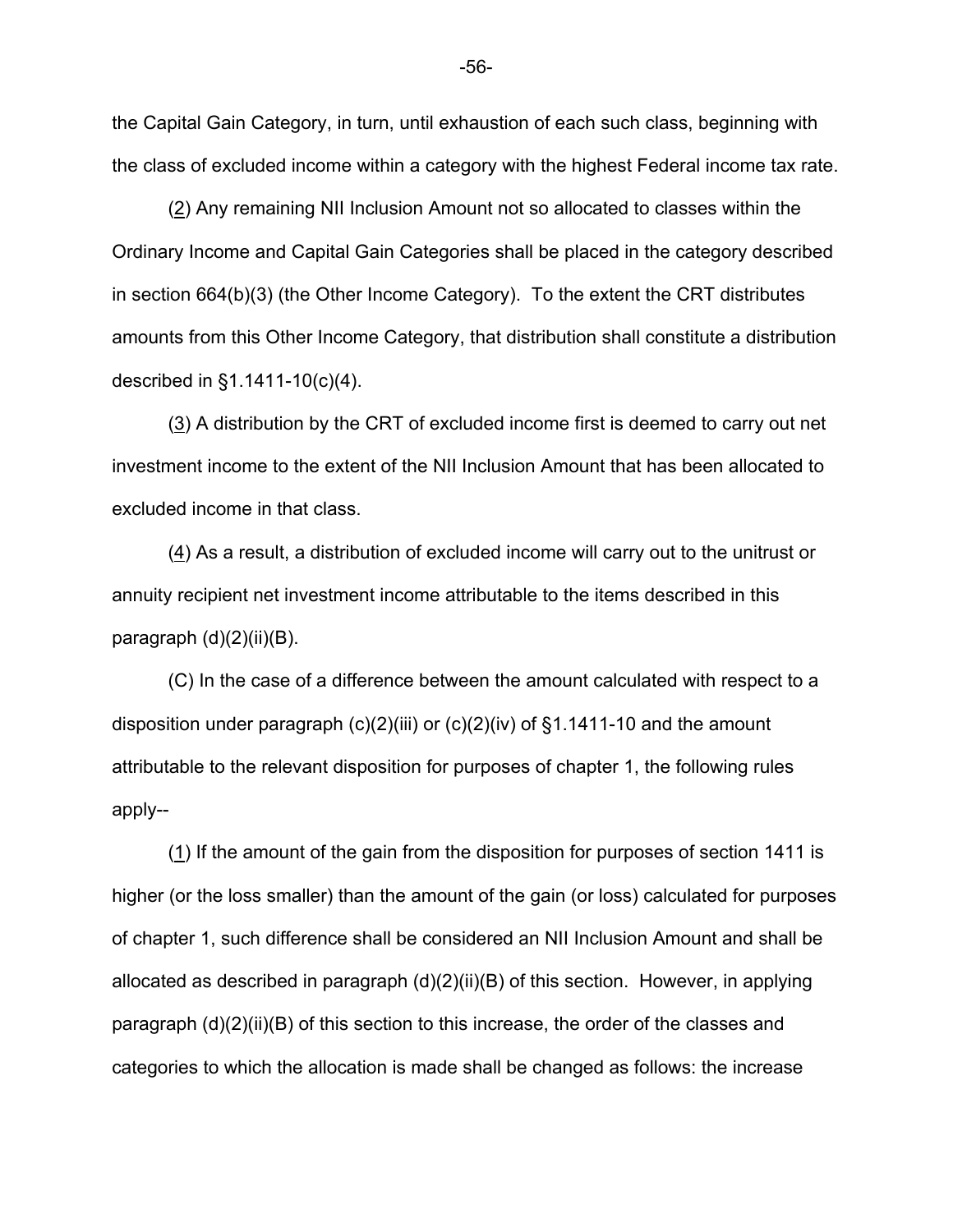shall be allocated first to the class in the Capital Gain Category that reflects the nature of the increase (short-term or long-term), then to other classes in that category, in turn until exhausted, then to the classes in the Ordinary Income Category, and finally to the Other Income Category.

 (2) If the amount of the gain from the disposition for purposes of section 1411 is smaller (or the loss higher) than the amount of the gain (or loss) calculated for purposes of chapter 1, such difference shall reduce accumulated net investment income in the CRT's categories and their respective classes as follows--

(i) To the extent that the CRT has amounts in the Other Income Category by

reason of the application of paragraph  $(d)(2)(ii)(B)$  or  $(d)(2)(ii)(C)(1)$  of this section for

the current or prior years, to the Other Income Category; and

 $(i)$  Any excess difference in the same order as specified in paragraph

 $(d)(2)(ii)(C)(1)$  of this section.

 $(iii)$  \* \* \*

Example 2. (i) In 2010, A creates a net income with makeup CRT (NIMCRUT). A is the sole income beneficiary of the NIMCRUT for 15 years. As of December 31, 2012, the NIMCRUT had \$2,000 of dividend income and \$180,000 of long-term capital gain within the Ordinary Income and Capital Gain Categories, respectively. Because both of these amounts were received by the NIMCRUT during a taxable year beginning before 2013, both constitute excluded income within the meaning of §1.1411-1(d). In Year 1, the NIMCRUT acquires an interest in a CFC. The NIMCRUT does not make the §1.1411-10(g) election with respect to the CFC. In Year 1, the NIMCRUT receives a section 951(a) inclusion of \$5,000 and makes no distributions to A. For all years, income derived with respect to the CFC is not income derived in a trade or business described in section 1411(c)(2) and §1.1411-5.

(ii) In Year 1,  $\S1.1411-3(d)(2)(ii)(A)$  treats the section 951 inclusion as excluded income and allocates it to the class of non-NII with a 39.6% tax rate in the Ordinary Income Category under §1.664-1(d)(1).

Year 1 ending Category and Class Balances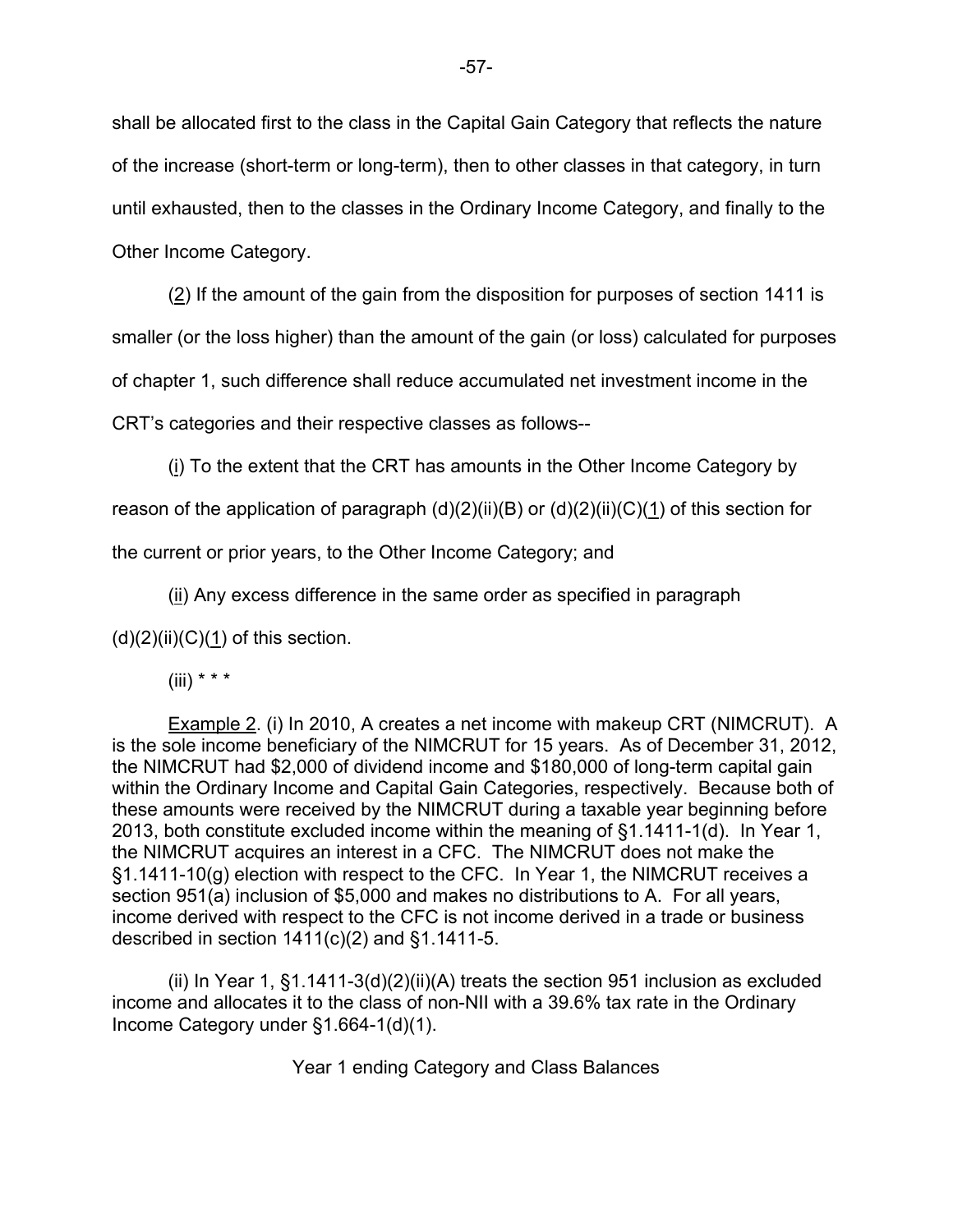| Category        | Class                                 | Excluded / NII Tax Rate |       | Amount    |
|-----------------|---------------------------------------|-------------------------|-------|-----------|
| Ordinary Income |                                       |                         |       |           |
|                 | Interest and Other Income             |                         |       |           |
|                 | (including section 951<br>Inclusions) | Excluded                | 39.6% | \$5,000   |
|                 | <b>Qualified Dividends</b>            | Excluded                | 20.0% | \$2,000   |
| Capital Gain    |                                       |                         |       |           |
|                 | Long-Term                             | <b>NII</b>              | 23.8% | \$0       |
|                 | Long-Term                             | Excluded                | 20.0% | \$180,000 |
| Other Income    |                                       |                         |       | None      |

(iii) The NIMCRUT makes no distributions to its sole income beneficiary in Year 2. In Year 3, the CFC distributes \$4,000 to the NIMCRUT (which constitutes net investment income under §1.1411-10(c)(1)(i)), the NIMCRUT has a total of \$800 of post-2012 interest, and the NIMCRUT distributes \$4,000 to the beneficiary.

> Category and Class Balances immediately before both the CFC distribution and the NIMCRUT's Year 3 distribution to A

| Category            | Class                                  | Excluded / NII Tax Rate |       | Amount    |
|---------------------|----------------------------------------|-------------------------|-------|-----------|
| Ordinary Income     |                                        |                         |       |           |
|                     | Interest (post-2012)                   | <b>NII</b>              | 43.4% | \$800     |
|                     | Interest and Other Income              |                         |       |           |
|                     | (including section 951)<br>Inclusions) | Excluded                | 39.6% | \$5,000   |
|                     | <b>Qualified Dividends</b>             | Excluded                | 20.0% | \$2,000   |
| <b>Capital Gain</b> |                                        |                         |       |           |
|                     | Long-Term                              | <b>NII</b>              | 23.8% | \$0       |
|                     | Long-Term                              | Excluded                | 20.0% | \$180,000 |
| Other Income        |                                        |                         |       | None      |

Section 1.1411-3(d)(2)(ii)(B) will cause the \$4,000 distribution from the CFC to be allocated first to the class of excluded income within the Ordinary Income Category with the highest Federal tax rate (the Interest and Other Income class). The distribution to A consists of \$800 of post-2012 interest (subject to section 1411) and \$3,200 from the Interest and Other Income class, of which all \$3,200 constitutes NII by reason of the allocation under §1.1411-3(d)(2)(ii)(B). Of the \$1,800 remaining in that category after the distribution to A, \$800 will carry out NII to A, and will be includable in A's net investment income, when it is distributed to A in the future. Because the \$3,200 distributed to A from this class is subject to both income tax and tax under section 1411 for Year 3, the timing differential attributable to the rules in §1.1411-10 has been corrected within the NIMCRUT before the income is distributed to A.

> Year 3 ending Category and Class Balances (immediately following the distribution to A)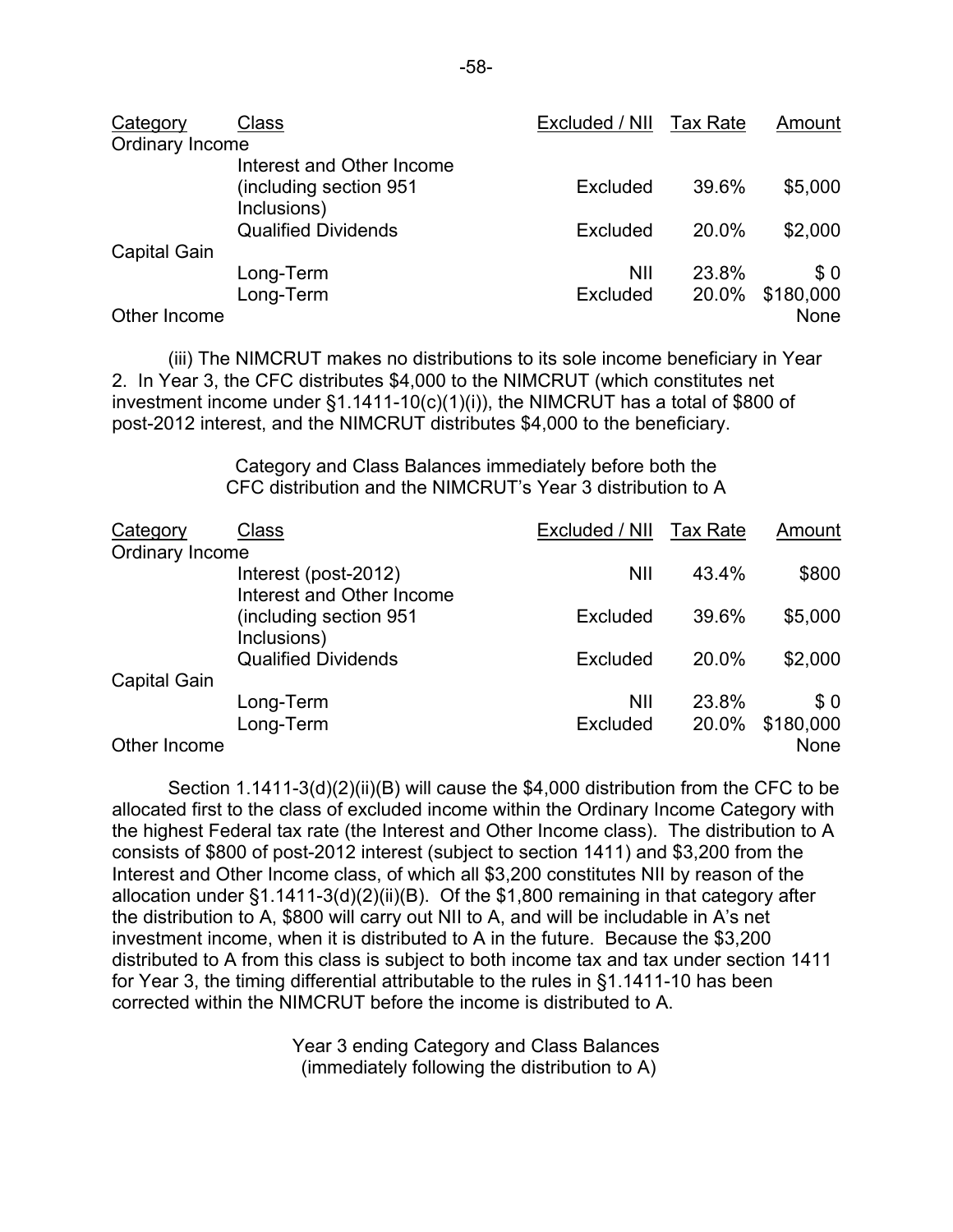| Category            | Class                                 | Excluded / NII | <b>Tax Rate</b> | Amount    |
|---------------------|---------------------------------------|----------------|-----------------|-----------|
| Ordinary Income     |                                       |                |                 |           |
|                     | Interest (post-2012)                  | <b>NII</b>     | 43.4%           | \$0       |
|                     | Interest & Other Income               |                |                 |           |
|                     | including section 951)<br>Inclusions) | Excluded       | 39.6%           | \$1,800*  |
|                     | <b>Qualified Dividends</b>            | Excluded       | 20.0%           | \$2,000   |
| <b>Capital Gain</b> |                                       |                |                 |           |
|                     | Long-Term                             | <b>NII</b>     | 23.8%           | \$0       |
|                     | Long-Term                             | Excluded       | 20.0%           | \$180,000 |
| Other Income        |                                       |                |                 | None      |

\*Of which \$800 will carry out NII to A when distributed

Example 3. (i) Assume the same facts as in Example 2, except that, in Year 2, the NIMCRUT has a section 951 inclusion in the amount of \$4,000, taxable interest income of \$800, tax exempt interest of \$4,000. Assume the CRT has \$1,100 undistributed capital gain from a taxable year ending before December 31, 2012.

Category and Class Balances immediately before the Year 2 distribution to A

| Category            | <b>Class</b>                                      | Excluded / NII Tax Rate |       | Amount  |
|---------------------|---------------------------------------------------|-------------------------|-------|---------|
| Ordinary Income     |                                                   |                         |       |         |
|                     | Interest (post-2012)<br>Interest and Other Income | <b>NII</b>              | 43.4% | \$800   |
|                     | (including section 951)<br>Inclusions)            | Excluded                | 39.6% | \$9,000 |
|                     | <b>Qualified Dividends</b>                        | Excluded                | 20.0% | \$2,000 |
| <b>Capital Gain</b> |                                                   |                         |       |         |
|                     | Long-Term                                         | <b>NII</b>              | 23.8% | \$0     |
|                     | Long-Term                                         | Excluded                | 20.0% | \$1,100 |
| Other Income        |                                                   | Excluded                |       | \$4,000 |

(ii) In Year 2, the NIMCRUT made a \$4,800 distribution to A in that same year (leaving a net balance in the Interest and Other Income class of \$5,000 at the end of Year 2).

> Category and Class Balances as of December 31, Year 2 (immediately following the distribution to A)

| Category        | Class                                                | Excluded / NII | Tax Rate | Amount  |
|-----------------|------------------------------------------------------|----------------|----------|---------|
| Ordinary Income |                                                      |                |          |         |
|                 | Interest (post-2012)                                 | NII            | 43.4%    | \$0     |
|                 | Interest and Other Income<br>(including section 951) | Excluded       | 39.6%    | \$5,000 |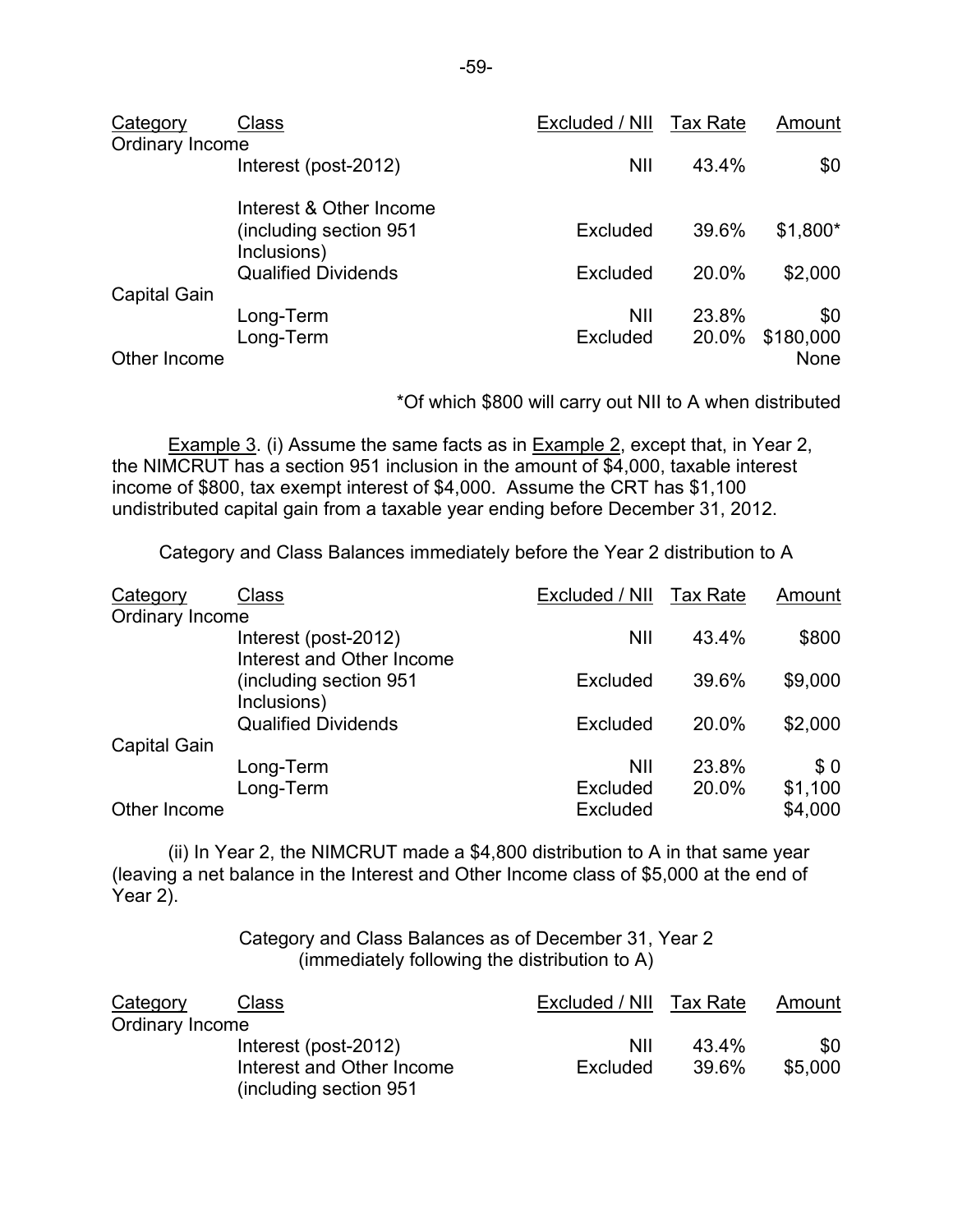| <b>Capital Gain</b> | Inclusions)<br><b>Qualified Dividends</b> | Excluded | 20.0% | \$2,000 |
|---------------------|-------------------------------------------|----------|-------|---------|
|                     | Long-Term                                 | NII      | 23.8% | \$0     |
|                     | Long-Term                                 | Excluded | 20.0% | \$1,100 |
| Other Income        |                                           | Excluded |       | \$4,000 |

 A's net investment income in Year 2 will include \$800 of taxable interest income, but will not include the \$4,000 of other ordinary income.

(iii) In Year 3, the NIMCRUT received a distribution from the CFC of \$9,000, and assume, for purposes of this example, that the NIMCRUT distributes \$6,000 to A. Section 1.1411-3(d)(2)(ii)(B) will cause the \$9,000 distribution from the CFC to be allocated first to the class of excluded income within the Ordinary Income Category with the highest Federal tax rate (thus, \$5,000 to the Other Income class and \$2,000 to Qualified Dividends). The \$2,000 balance of the Year 3 distribution from the CFC is allocated under §1.1411-3(d)(2)(ii)(B) as follows: \$1,100 to the Long-Term Capital Gain class of non-NII (so the distribution to A from this class in the future will carry out \$1,100 of NII to A), and the remaining \$900 to the Other Income Category (so the distribution to A from this class in the future will carry out \$900 of NII to A).

The distribution to A consists of \$5,000 of Interest and Other Income class and \$1,000 of Qualified Dividends, all of which constitutes NII by reason of the allocation under §1.1411-3(d)(2)(ii)(B).

> Category and Class Balances as of December 31, Year 3 (immediately following the distribution to A)

| Category            | Class                                              | Excluded / NII  | Tax Rate | Amount    |
|---------------------|----------------------------------------------------|-----------------|----------|-----------|
| Ordinary Income     |                                                    |                 |          |           |
|                     | Interest (post-2012)                               | <b>NII</b>      | 43.4%    | \$0       |
|                     | Interest & Other Income (section<br>951 inclusion) | <b>Excluded</b> | 39.6%    | \$0       |
|                     | <b>Qualified Dividends</b>                         | Excluded        | 20.0%    | $$1,000*$ |
| <b>Capital Gain</b> |                                                    |                 |          |           |
|                     | Long-Term                                          | <b>NII</b>      | 23.8%    | \$0       |
|                     | Long-Term                                          | Excluded        | 20.0%    | $$1,100*$ |
| Other Income        |                                                    | NII             | 3.8%     | \$900     |
| Other Income        |                                                    | Excluded        | 0.0%     | \$3,100   |

\* All of which will carry out NII to A when distributed in the future

 A's net investment income in Year 3 will include \$5,000 of other ordinary income and \$1,000 of qualified dividend income.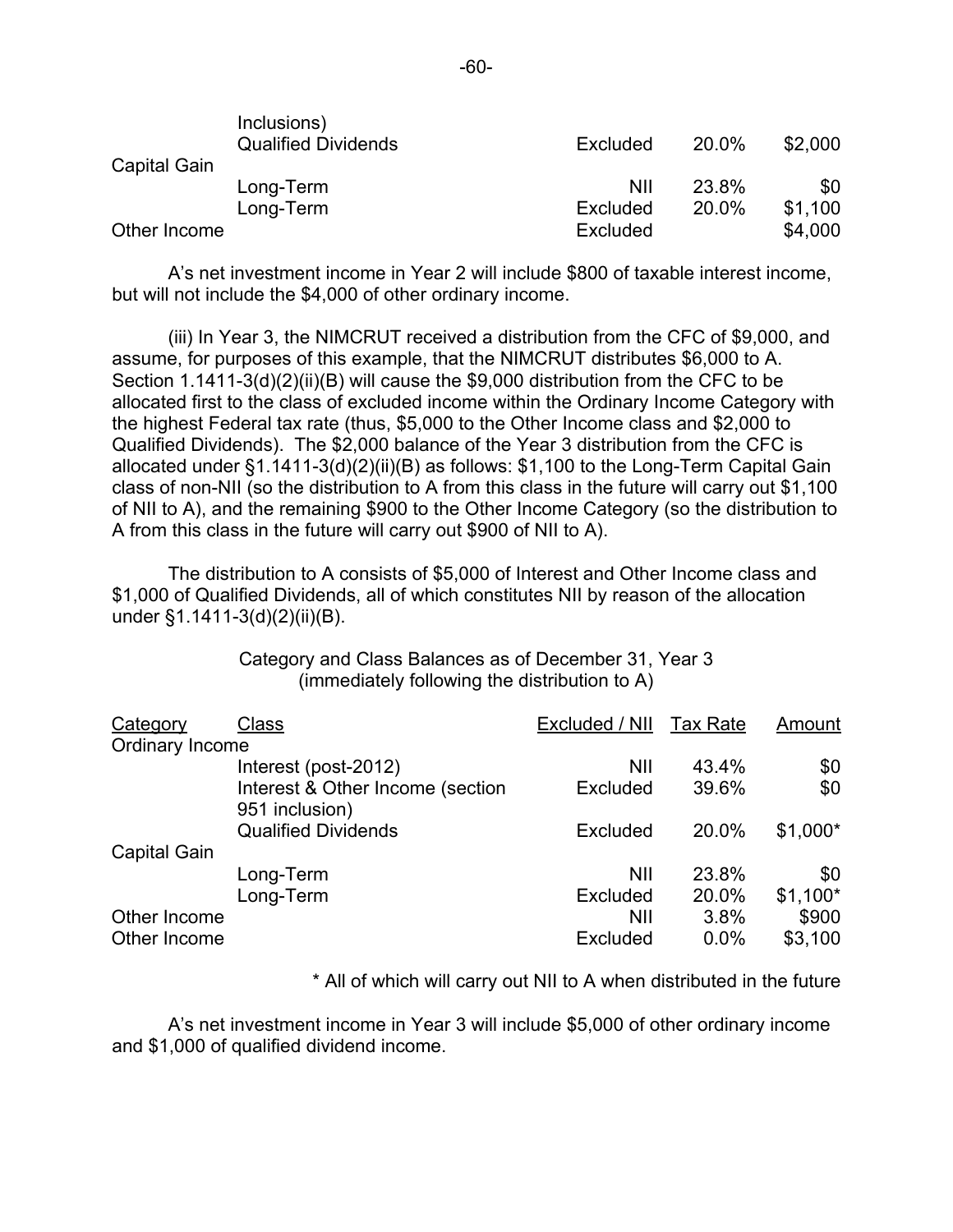**Example 4.** (i) Same facts as in **Example 2, except that the NIMCRUT distributes** \$7,000 to A in Year 2. This distribution consists of the section 951 inclusion and the accumulated qualified dividends.

(ii) In Year 2, the NIMCRUT will report \$5,000 of ordinary income and \$2,000 of qualified dividends to A. Both amounts will constitute excluded income to A. In this case, A does not have to adjust MAGI because the section 951 inclusion is treated in the same way as any other type of excluded income within the Ordinary Income Category.

> Year 2 ending Category and Class Balances (immediately following the distribution to A)

| Category            | Class                      | Excluded / NII Tax Rate |       | Amount      |
|---------------------|----------------------------|-------------------------|-------|-------------|
| Ordinary Income     |                            |                         |       |             |
|                     | Interest and Other Income  |                         |       |             |
|                     | including section 951)     | Excluded                | 39.6% | \$0         |
|                     | Inclusions)                |                         |       |             |
|                     | <b>Qualified Dividends</b> | Excluded                | 20.0% | \$0         |
| <b>Capital Gain</b> |                            |                         |       |             |
|                     | Long-Term                  | <b>NII</b>              | 23.8% | \$0         |
|                     | Long-Term                  | Excluded                | 20.0% | \$180,000   |
| Other Income        |                            |                         |       | <b>None</b> |

(iii) When the CFC distributes \$4,000 to the NIMCRUT in Year 3, §1.1411- 3(d)(2)(ii)(B)(1) requires the NIMCRUT to allocate that \$4,000 to the NIMCRUT's accumulated balance of long-term capital gains recognized by the NIMCRUT prior to December 31, 2012, so that the first \$4,000 of the NIMCRUT's long-term capital gains distributed to A in the future will carry out NII to A.

Category and Class Balances immediately before the Year 3 distribution to A

| Category            | Class                                  | Excluded / NII | <b>Tax Rate</b> | Amount                    |
|---------------------|----------------------------------------|----------------|-----------------|---------------------------|
| Ordinary Income     |                                        |                |                 |                           |
|                     | Interest and Other Income              |                |                 |                           |
|                     | (including section 951)<br>Inclusions) | Excluded       | 39.6%           | \$0                       |
|                     | <b>Qualified Dividends</b>             | Excluded       | 20.0%           | \$0                       |
| <b>Capital Gain</b> |                                        |                |                 |                           |
| Other Income        | Long-Term                              | Excluded       | 20.0%           | \$180,000*<br><b>None</b> |

\*Of which \$4,000 will carry out NII to A when distributed in the future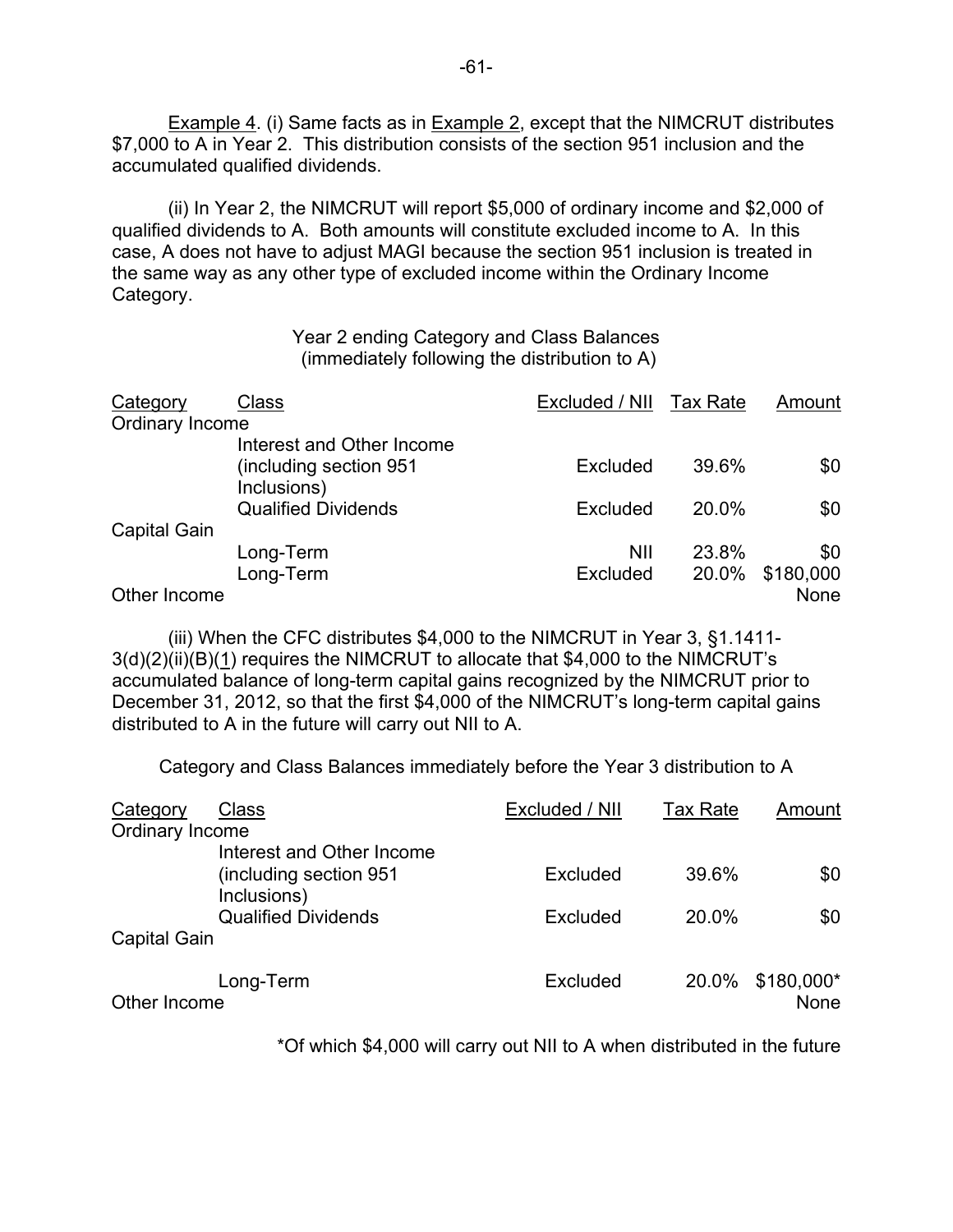When the NIMCRUT distributes the \$4,000 to A in the future, the NIMCRUT will report \$4,000 of long-term capital gain to A that also constitutes net investment income. No MAGI adjustments associated with that distribution will be required by A.

> Year 3 ending Category and Class Balances (immediately following the distribution to A)

| <b>Category</b>     | <b>Class</b>                                                        | Excluded / NII Tax Rate |       | Amount                  |
|---------------------|---------------------------------------------------------------------|-------------------------|-------|-------------------------|
| Ordinary Income     |                                                                     |                         |       |                         |
|                     | Interest and Other Income<br>(including section 951)<br>Inclusions) | Excluded                | 39.6% | \$0                     |
| <b>Capital Gain</b> | <b>Qualified Dividends</b>                                          | Excluded                | 20.0% | \$0                     |
| Other Income        | Long-Term                                                           | Excluded                |       | 20.0% \$176,000<br>None |

Example 5. (i) Same facts as in Example 4, except that the NIMCRUT's entire balance of accumulated long-term capital gain was received after 2012 and thus is ANII.

(ii) When the CFC distributes \$4,000 to the NIMCRUT in Year 3, §1.1411- 3(d)(2)(ii)(B)(1) requires the NIMCRUT to allocate that \$4,000 to excluded income within the Ordinary Income or Capital Gain Categories. In this case, the NIMCRUT does not have any excluded income remaining within those categories. As a result, §1.1411- 3(d)(2)(ii)(B)(2) requires the excess portion of the CFC distribution not allocable to excluded income in the Ordinary Income or Capital Gain Categories (\$4,000 in this case) to be allocated to the Other Income Category.

Category and Class Balances immediately before the Year 3 distribution to A

| Category            | Class                                  | Excluded / NII Tax Rate |       | Amount    |
|---------------------|----------------------------------------|-------------------------|-------|-----------|
| Ordinary Income     |                                        |                         |       |           |
|                     | Interest and Other Income              |                         |       |           |
|                     | (including section 951)<br>Inclusions) | Excluded                | 39.6% | \$0       |
|                     | <b>Qualified Dividends</b>             | Excluded                | 20.0% | \$0       |
| <b>Capital Gain</b> |                                        |                         |       |           |
|                     | Long-Term                              | <b>NII</b>              | 23.8% | \$180,000 |
|                     | Long-Term                              | <b>Excluded</b>         | 20.0% | \$0       |
| Other Income        |                                        | NII                     | 3.8%  | \$4,000   |

When the NIMCRUT distributes the \$4,000 to A, the NIMCRUT will report \$4,000 of long-term capital gains to A that also constitute net investment income. No MAGI adjustments associated with the distribution are required by A.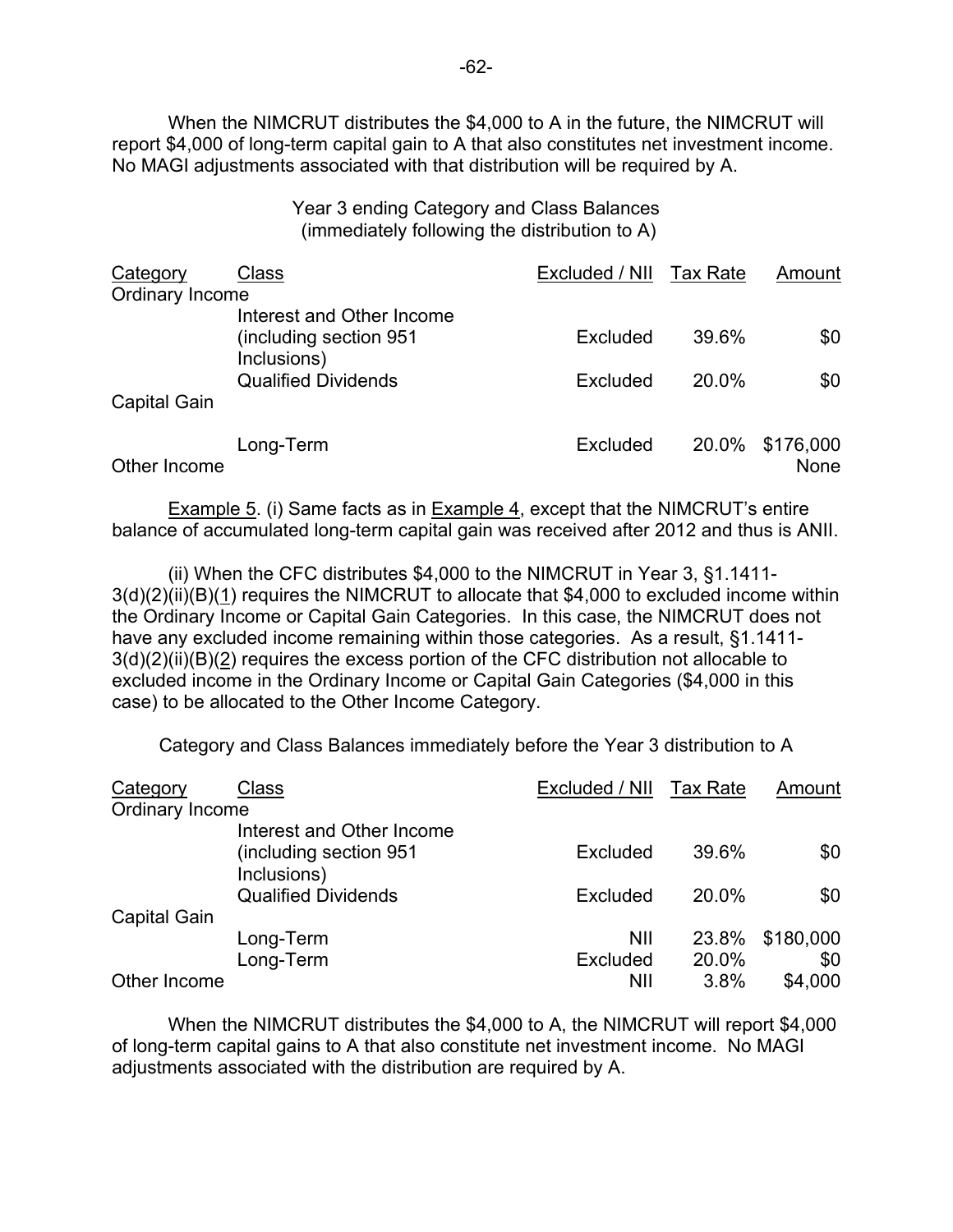Year 3 ending Category and Class Balances (immediately following the distribution to A)

| Category            | Class                                     | Excluded / NII Tax Rate |       | Amount    |
|---------------------|-------------------------------------------|-------------------------|-------|-----------|
| Ordinary Income     |                                           |                         |       |           |
|                     | Interest and Other Income                 |                         |       |           |
|                     | (including section 951)                   | Excluded                | 39.6% | \$0       |
|                     | Inclusions)<br><b>Qualified Dividends</b> | Excluded                | 20.0% | \$0       |
| <b>Capital Gain</b> |                                           |                         |       |           |
|                     | Long-Term                                 | <b>NII</b>              | 23.8% | \$176,000 |
|                     | Long-Term                                 | <b>Excluded</b>         | 20.0% | \$0       |
| Other Income        |                                           | NII                     | 3.8%  | \$4,000   |

After the NIMCRUT distributes all income within the Ordinary and Capital Gain categories, the NIMCRUT will distribute the \$4,000 of Other Income to A. Such income will have a zero percent tax rate for chapter 1 purposes but will constitute net investment income. In this case, §1.1411-3(d)(2)(ii)(B)(2) provides that the future distribution will be considered a distribution of net investment income from a trust within the meaning of  $\S1.1411-10(c)(4)$ . As a result,  $\S1.1411-10(e)$  requires A to increase MAGI for the year of that distribution.

(3) Elective simplified method--(i) Treatment of annuity or unitrust distributions. If

a CRT makes a valid election under this paragraph (d)(3), the rules of paragraph (d)(2)

of this section shall not apply, and the net investment income of the beneficiary

attributable to the beneficiary's annuity or unitrust distribution from the CRT shall include

an amount equal to the lesser of--

(A) The beneficiary's share of the total amount of the distributions for that year; or

(B) The beneficiary's same share of the accumulated net investment income (as

defined in paragraph (d)(1)(iii) of this section) of the CRT.

(ii) Properly allocable deductions in excess of gross income. In computing the

amount described in paragraph (d)(3)(i)(B) of this section, notwithstanding §1.1411-

 $4(f)(1)(ii)$  (limitations on deductions in excess of income), if in a taxable year a CRT's

properly allocable deductions described in section 1411(c)(1)(B) and the regulations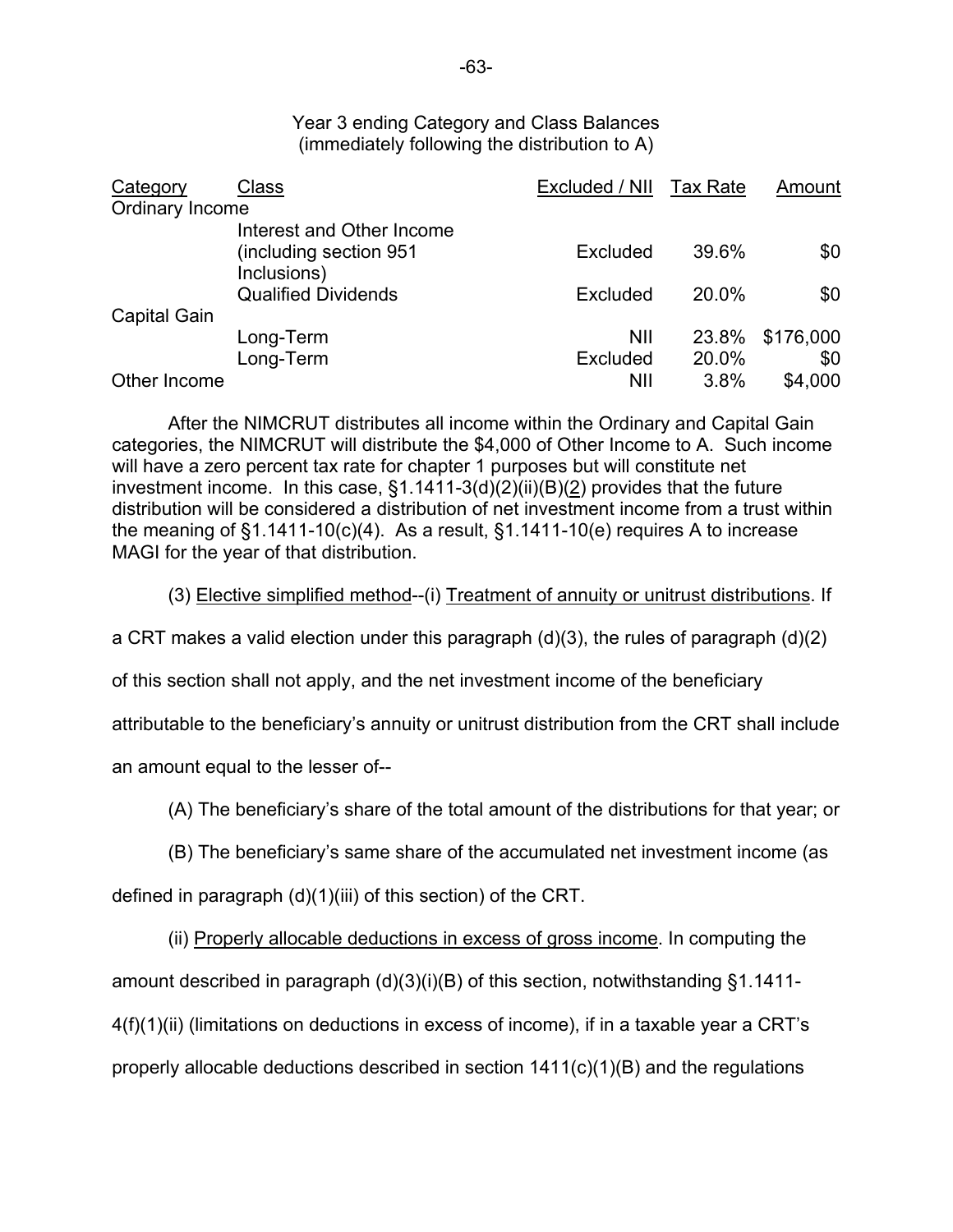thereunder exceed the gross investment income and net gain described in section 1411(c)(1)(A) and the regulations thereunder, then such excess deductions shall reduce the amount described in paragraph (d)(3)(i)(B) of this section for that taxable year and, to the extent of any remaining excess deductions, for subsequent taxable years of the CRT.

(iii) Procedural requirements for making election. In the case of a CRT established after December 31, 2012, a CRT wanting to make the election under paragraph (d)(3) of this section must do so on its income tax return for the taxable year in which the CRT is established. In the case of a CRT established before January 1, 2013, the CRT wanting to make the election under paragraph (d)(3) of this section must do so on the return for its first taxable year beginning on or after January 1, 2013. Once made, the election is irrevocable. In lieu of the relief provisions under §301.9100-3, the CRT may make the election on an amended return for that year only if the taxable year for which the election is made, and all taxable years that are affected by the election, for both the CRT and its beneficiaries, are not closed by the period of limitations on assessments under section 6501.

\* \* \* \* \*

(f) Effective/applicability date. This section applies to taxable years beginning after December 31, 2013, except that paragraphs (d)(1), (d)(2)(i), Example 1 of  $(d)(2)(iii)$ , and  $(d)(3)$  of this section applies to taxable years of CRTs that begin after December 31, 2012. However, taxpayers may apply this section to taxable years beginning after December 31, 2012, in accordance with §1.1411-1(f).

\* \* \* \* \*

-64-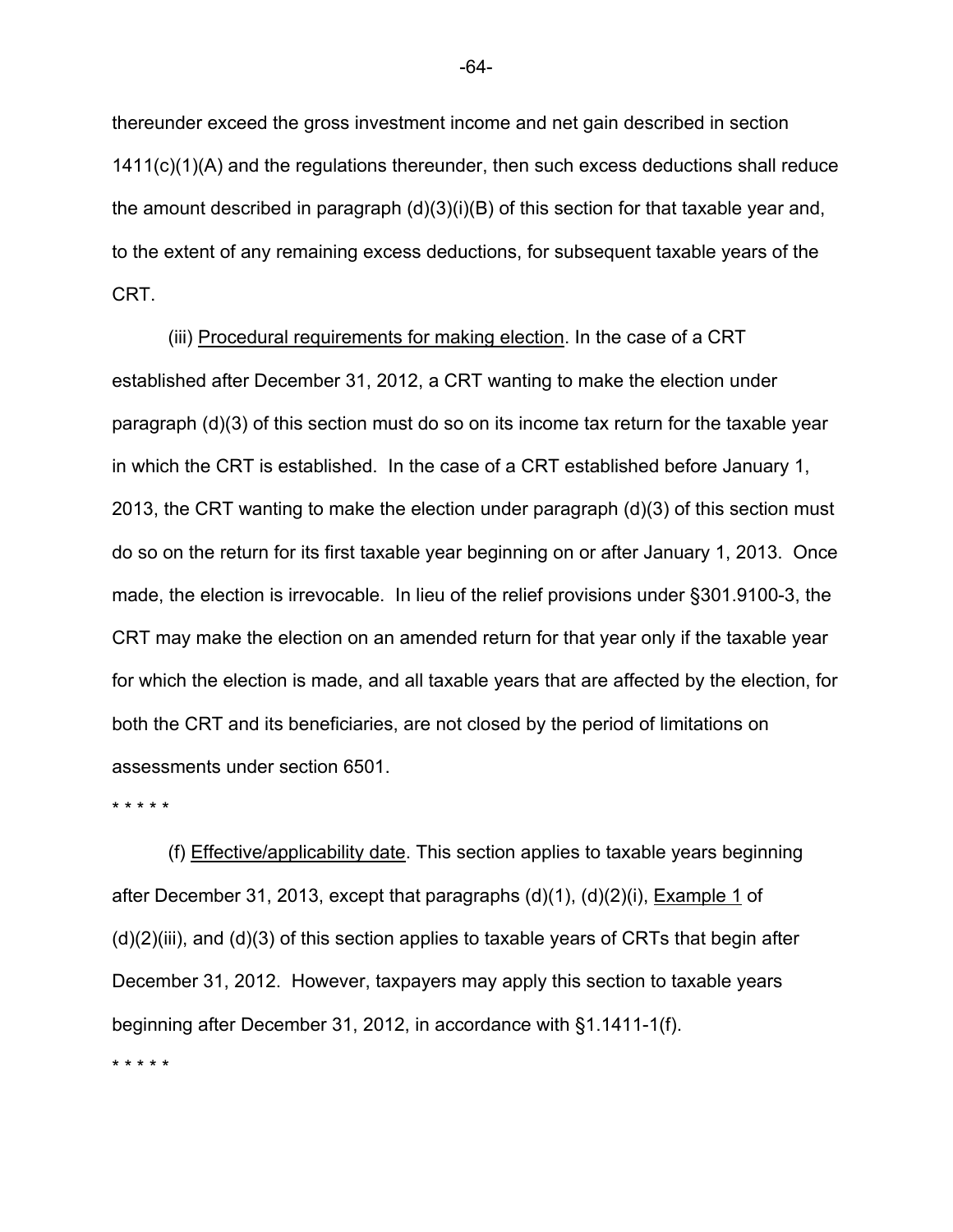Par 4. Section 1.1411-4 is amended by revising paragraphs (d)(4)(iii), (e)(3), and  $(g)(10)$  through  $(13)$  to read as follows:

§1.1411-4 Definition of net investment income.

\* \* \* \* \*

 $(d)$  \* \* \*

 $(4)$  \* \* \*

(iii) Adjustment for capital loss carryforwards for previously excluded income--(A) General rule. For purposes of calculating net gain in paragraph (d) of this section (and any allowable loss described in paragraph (f)(4) of this section, if applicable), capital losses are reduced by the lesser of--

(1) The amount of capital loss taken into account in the current year by reason of section 1212(b)(1); or

(2) The amount of net capital loss excluded from net investment income in the

preceding year by reason of paragraph (d)(4) of this section.

(B) Example. The following example illustrates the provisions of this paragraph  $(d)(4)(iii)$ . For purposes of this example, assume the taxpayer is a United States citizen, uses a calendar taxable year, and Year 1 and all subsequent years are taxable years in which section 1411 is in effect:

Example. (i)(A) In Year 1, A, an unmarried individual, disposes of 100 shares of publicly traded stock for a short-term capital gain of \$4,000. In addition, A disposes of a partnership interest and recognizes a long-term capital loss of \$19,000. Assume that the entire amount of \$19,000 loss is not allowed against net investment income pursuant to section 1411(c)(4)(B), §1.1411-7, and paragraph (d)(4)(ii) of this section. A has no capital loss carryovers from the year preceding Year 1.

(B) For purposes of chapter 1, A reports net capital loss of \$15,000, of which \$3,000 is allowed as a deduction in computing taxable income under section 1211(b)(1),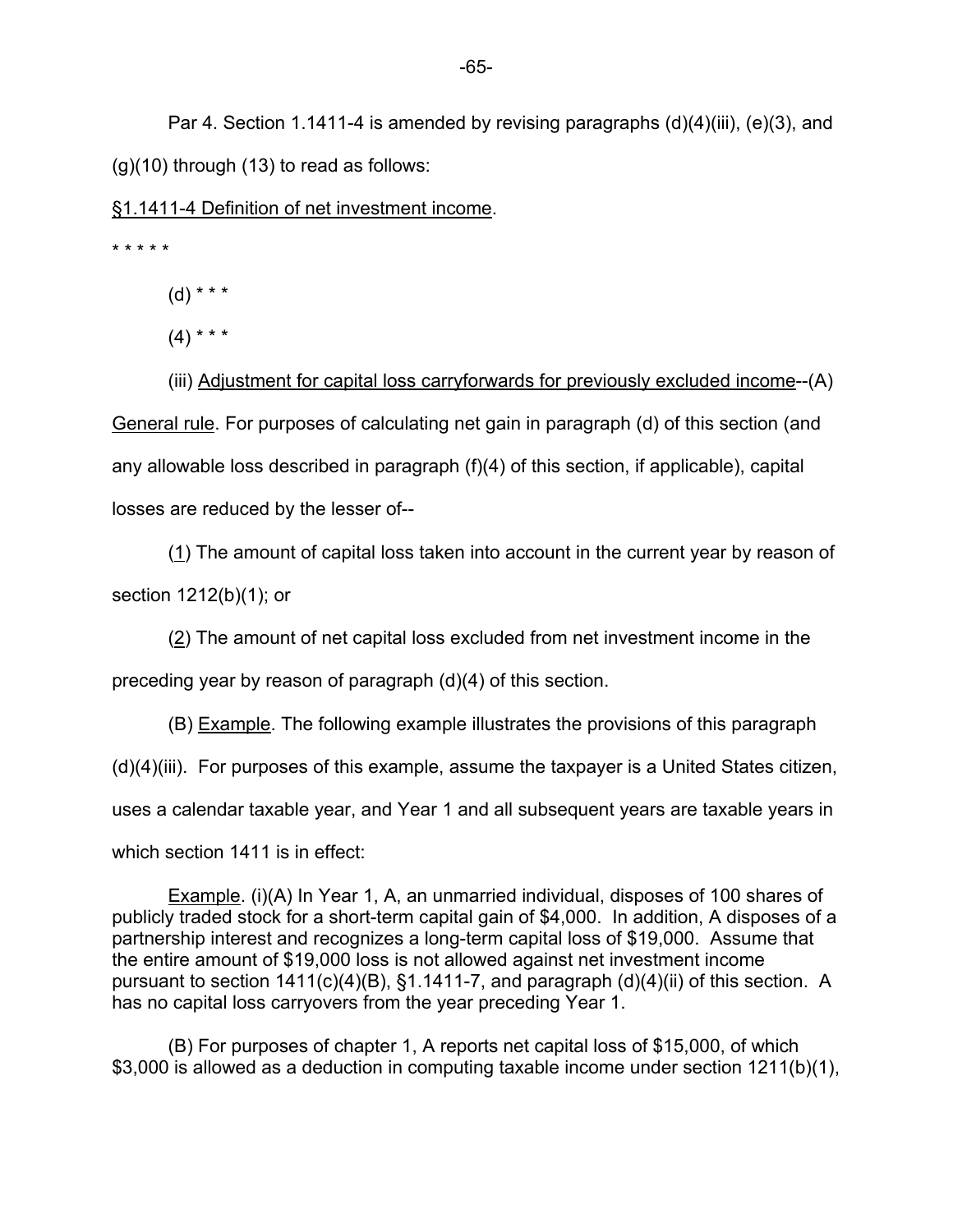and the remaining \$12,000 is carried forward into Year 2 as a long-term capital loss pursuant to section 1212(b)(1).

(C) For purposes of calculating net investment income, A reports \$4,000 of net gain. The \$19,000 loss taken into account in computing A's taxable income in Year 1 is not taken into account in computing net gain. Therefore, there are no losses in excess of gains in Year 1 for which a deduction is allowed under paragraph (f)(4) of this section.

(ii)(A) In Year 2, A has no capital gain or loss transactions.

(B) For purposes of chapter 1, A reports net capital loss of \$12,000, of which \$3,000 is allowed as a deduction in computing taxable income under section 1211(b)(1), and the remaining \$9,000 is carried forward into Year 3 as a long-term capital loss pursuant to section 1212(b)(1).

(C) For purposes of calculating net investment income, A must adjust the \$12,000 capital loss carryover from Year 1 pursuant to paragraph (d)(4)(iii) of this section. The amount of the adjustment is the lesser of--

(1) The amount of capital loss taken into account in the current year by reason of section 1212(b)(1) (\$12,000), or

(2) The amount of net capital loss excluded from net investment income in Year 1 by reason of paragraph (d)(4) of this section (\$19,000). The \$19,000 loss was the amount disallowed by reason of paragraph (d)(4)(ii) of this section, and there were no other adjustments under paragraphs  $(d)(4)(i)$  or  $(d)(4)(iii)$  of this section in Year 1.

(D) The amount of capital loss carryover that is taken into account by A in computing net investment income in Year 2 is \$0 (\$12,000 carryover amount less the adjustment of \$12,000). Accordingly, when calculating net investment income, A has no losses in excess of gains, and no deduction is available to A under paragraph (f)(4) of this section.

(iii)(A) In Year 3, A recognizes a \$5,000 short-term capital gain from the disposition of property described in paragraph (d)(4)(i) of this section, and a \$1,000 short-term capital loss from the disposition of publicly traded stock.

(B) For purposes of chapter 1, A reports net capital loss carryover from Year 2 of \$9,000. In addition, the short-term capital gain of \$5,000 and \$1,000 short-term capital loss net to produce \$4,000 of short-term capital gain. A reports a net capital loss of \$5,000 (\$5,000 - \$1,000 - \$9,000), of which \$3,000 is allowed as a deduction in computing taxable income under section 1211(b)(1), and the remaining \$2,000 is carried forward into Year 4 as a long-term capital loss pursuant to section 1212(b)(1).

(C) For purposes of calculating net investment income, A may exclude the \$5,000 capital gain from the calculation of net gain pursuant to paragraph (d)(4)(i) of this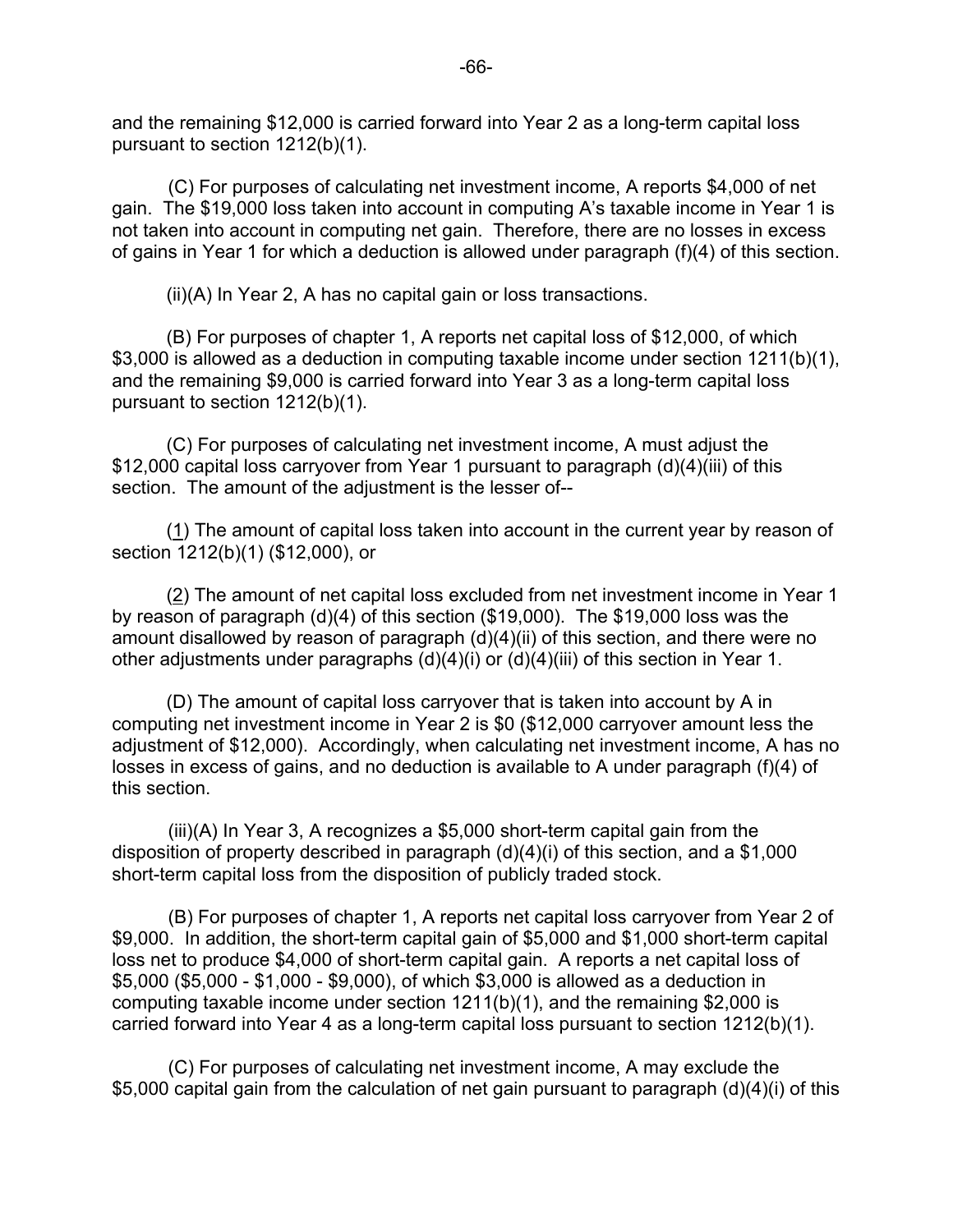section. In addition, A must adjust the \$9,000 capital loss carryover from Year 2 pursuant to paragraph (d)(4)(iii) of this section. The amount of the adjustment is the lesser of--

(1) The amount of capital loss taken into account in the current year by reason of section 1212(b)(1) (\$9,000); or

(2) The amount of net capital loss excluded from net investment income in Year 2 by reason of paragraph (d)(4) of this section (\$12,000). The \$12,000 loss was the amount disallowed by reason of paragraph (d)(4)(iii) of this section, and there were no other adjustments under paragraphs (d)(4)(i) or (d)(4)(ii) of this section in Year 2.

(D) The amount of capital loss carryover that is taken into account by A in computing net investment income in Year 3 is \$0 (\$9,000 carryover amount less the adjustment of \$9,000). Accordingly, when calculating net investment income, A excludes \$5,000 of gain under paragraph (d)(4)(i) of this section and the \$9,000 capital loss carryover under paragraph (d)(4)(iii) of this section. The amount of losses taken into account for purposes of computing net gain is \$1,000 (attributable to the \$1,000 short-term capital loss from the disposition of publicly traded stock). Pursuant to paragraph (f)(4) of this section, A is entitled to a deduction of \$1,000 because the \$1,000 capital loss exceeds the gains, and the loss is less than the amount of allowable loss for chapter 1 purposes (\$3,000).

(iv)(A) In Year 4, A recognizes a \$8,000 long-term capital loss on the disposition of raw land to which paragraph (d)(4)(i) of this section does not apply.

(B) For purposes of chapter 1, A reports net capital loss carryover from Year 3 of \$2,000. The \$8,000 long-term capital loss is added to the \$2,000 capital loss carryforward to produce a \$10,000 long-term capital loss, of which \$3,000 is allowed as a deduction in computing taxable income under section 1211(b)(1), and the remaining \$7,000 is carried forward into Year 5 as a long-term capital loss pursuant to section 1212(b)(1).

(C) For purposes of calculating net investment income, A takes into account the \$8,000 capital loss from the sale of the land. In addition, A must adjust the \$2,000 capital loss carryover from Year 3 pursuant to paragraph (d)(4)(iii) of this section. The amount of the adjustment is the lesser of--

(1) The amount of capital loss taken into account in the current year by reason of section 1212(b)(1) (\$2,000); or

(2) The amount of net capital loss excluded from net investment income in Year 3 by reason of paragraph (d)(4) of this section (\$4,000). The \$4,000 loss is the sum of the \$5,000 gain disallowed by reason of paragraph (d)(4)(i) of this section and the \$9,000 loss disallowed by reason of paragraph (d)(4)(iii) of this section, and there were no other adjustments under paragraph (d)(4)(ii) of this section in Year 3.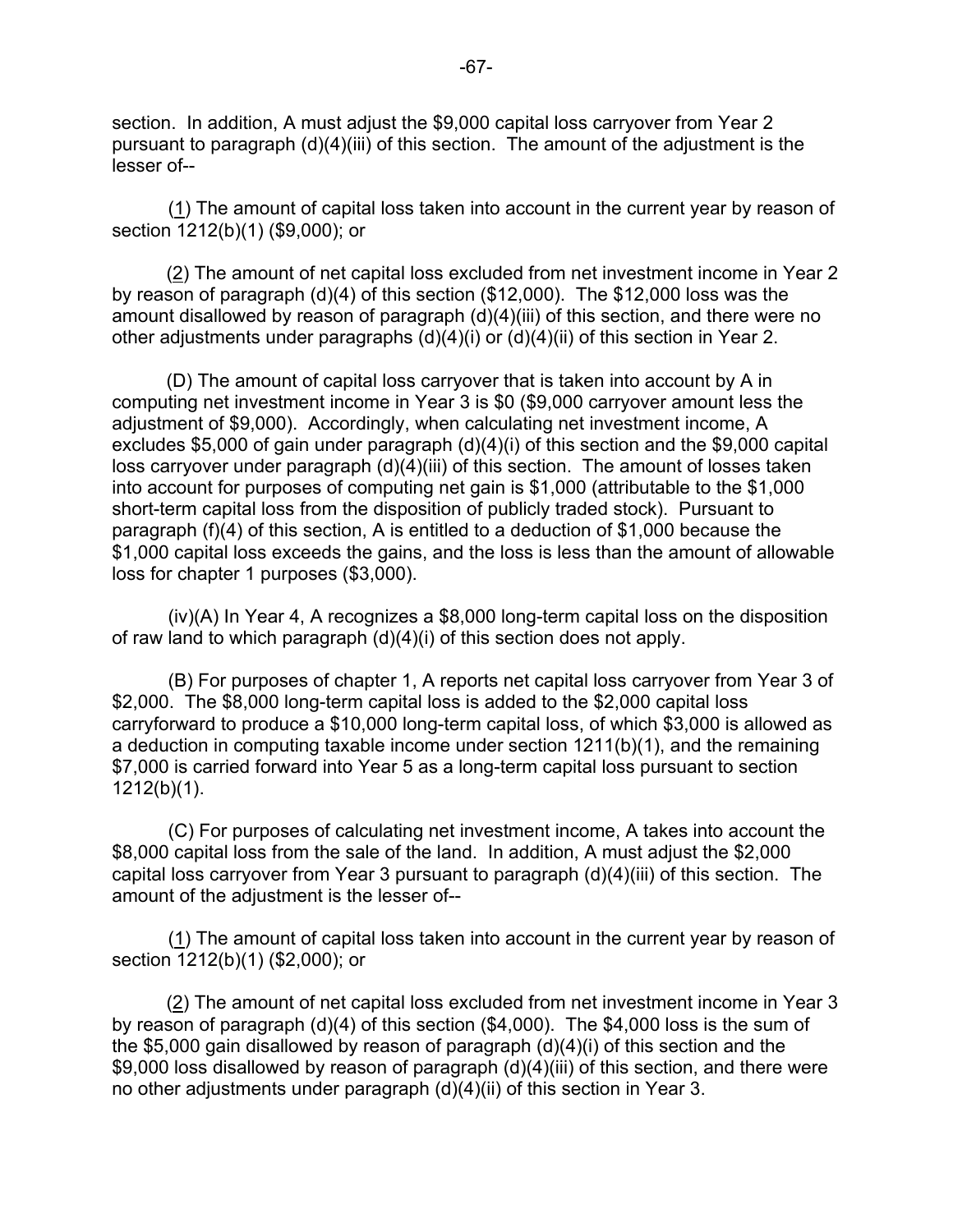(D) The amount of capital loss carryover that is taken into account by A in computing net investment income in Year 3 is \$0 (\$2,000 carryover amount less the adjustment of \$2,000). The amount of losses taken into account for purposes of computing net gain is \$8,000 (attributable to the \$8,000 capital loss from the disposition of raw land). Pursuant to paragraph (f)(4) of this section, A is entitled to a deduction of \$3,000 because the \$8,000 capital loss exceeds the gains, and only \$3,000 of the loss is allowable for chapter 1 purposes under section 1211(b)(1).

(v)(A) In Year 5, A has no capital gain or loss transactions.

(B) For purposes of chapter 1, A reports net capital loss carryover from Year 4 of \$7,000: \$3,000 is allowed as a deduction in computing taxable income under section 1211(b)(1), and the remaining \$4,000 is carried forward into Year 6 as a long-term capital loss pursuant to section 1212(b)(1).

(C) For purposes of calculating net investment income, A must adjust the \$7,000 capital loss carryover from Year 4 pursuant to paragraph (d)(4)(iii) of this section. The amount of the adjustment is the lesser of--

(1) The amount of capital loss taken into account in the current year by reason of section 1212(b)(1) (\$7,000); or

(2) The amount of net capital loss excluded from net investment income in Year 4 by reason of paragraph (d)(4) of this section (\$2,000). The \$2,000 loss was the amount disallowed by reason of paragraph  $(d)(4)(iii)$  of this section, and there were no other adjustments under paragraphs (d)(4)(i) or (d)(4)(ii) of this section in Year 4.

(D) The amount of capital loss carryover that is taken into account by A in computing net investment income in Year 5 is \$5,000 (\$7,000 carryover amount less the adjustment of \$2,000). The amount of losses taken into account for purposes of computing net gain is \$5,000 carried over from Year 4. Pursuant to paragraph (f)(4) of this section, A is entitled to a deduction of \$3,000 because the \$5,000 capital loss exceeds the gains, and only \$3,000 of the loss is allowable for chapter 1 purposes under section 1211(b)(1).

(vi)(A) In Year 6, A has no capital gain or loss transactions.

(B) For purposes of chapter 1, A reports net capital loss carryover from Year 5 of \$4,000: \$3,000 is allowed as a deduction in computing taxable income under section 1211(b)(1), and the remaining \$1,000 is carried forward into Year 7 as a long-term capital loss pursuant to section 1212(b)(1).

(C) For purposes of calculating net investment income, A must adjust the \$4,000 capital loss carryover from Year 5 pursuant to paragraph (d)(4)(iii) of this section. The amount of the adjustment is the lesser of--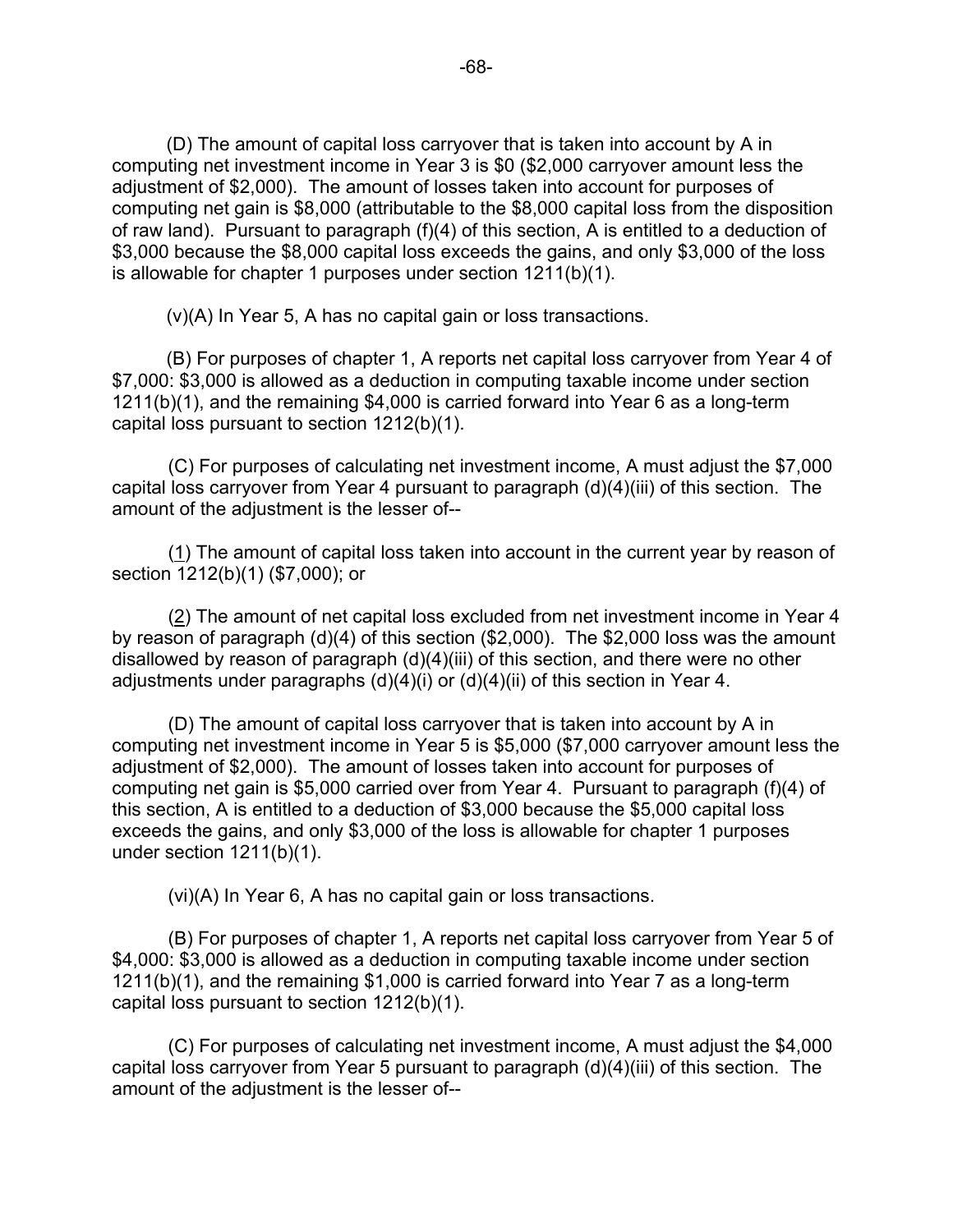(1) The amount of capital loss taken into account in the current year by reason of section 1212(b)(1) (\$4,000); or

(2) The amount of net capital loss excluded from net investment income in Year 5 by reason of paragraph (d)(4) of this section (\$2,000). The \$2,000 loss was the amount disallowed by reason of paragraph (d)(4)(iii) of this section, and there were no other adjustments under paragraphs (d)(4)(i) or (d)(4)(ii) of this section in Year 5.

(D) The amount of capital loss carryover that is taken into account by A in computing net investment income in Year 6 is \$2,000 (\$4,000 carryover amount less the adjustment of \$2,000). The amount of losses taken into account for purposes of computing net gain is \$2,000 carried over from Year 5. Pursuant to paragraph (f)(4) of this section, A is entitled to a deduction of \$2,000 because the \$2,000 capital loss exceeds the gains, and the loss is less than the amount of allowable loss for chapter 1 purposes (\$3,000). As a result, the entire \$8,000 loss from the raw land has been taken into account in computing A's net investment income (\$3,000 in Years 4 and 5, and \$2,000 in Year 6).

(vii)(A) In Year 7, A has no capital gain or loss transactions.

(B) For purposes of chapter 1, A reports net capital loss carryover from Year 6 of \$1,000. The entire \$1,000 is allowed as a deduction in computing taxable income under section 1211(b)(1). A has no capital losses to carry over to Year 8.

(C) For purposes of calculating net investment income, A must adjust the \$1,000 capital loss carryover from Year 6 pursuant to paragraph (d)(4)(iii) of this section. The amount of the adjustment is the lesser of--

(1) The amount of capital loss taken into account in the current year by reason of section 1212(b)(1) (\$1,000); or

(2) The amount of net capital loss excluded from net investment income in Year 6 by reason of paragraph (d)(4) of this section (\$2,000). The \$2,000 loss was the amount disallowed by reason of paragraph (d)(4)(iii) of this section, and there were no other adjustments under paragraphs (d)(4)(i) or (d)(4)(ii) of this section in Year 6.

(D) The amount of capital loss carryover that is taken into account by A in computing net investment income in Year 6 is \$0 (\$1,000 carryover amount less the adjustment of \$1,000). Therefore, when calculating net investment income, A has no losses in excess of gains, and no deduction is available to A under paragraph (f)(4) of this section.

(e) \* \* \*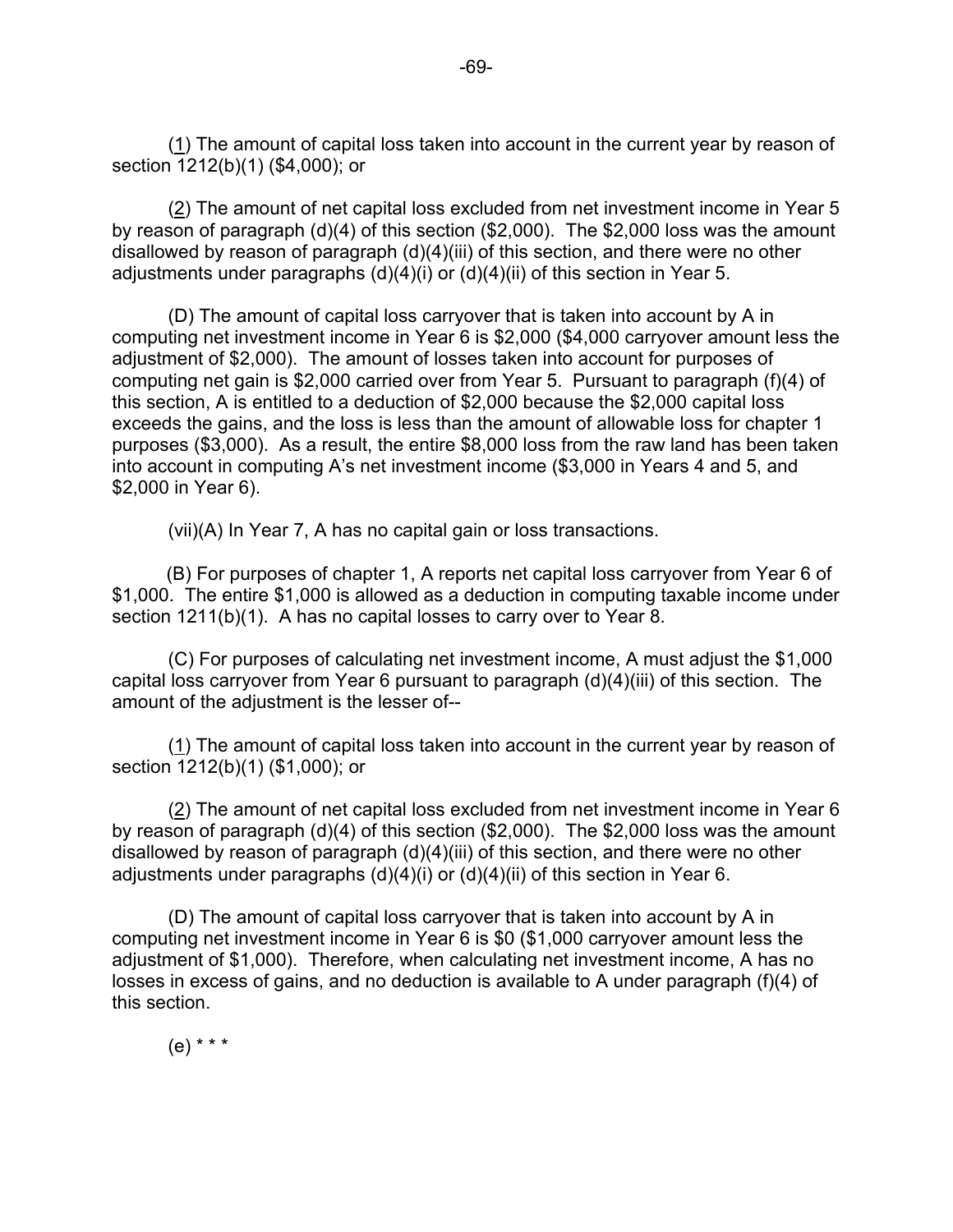(3) Treatment of income from common trust funds. If a taxpayer is a participant in a common trust fund and the taxpayer includes under section 584 any item of income, deduction, gain, or loss, then section 1411 and the regulations thereunder apply to that item to the same extent as if the participant had made directly the investments of the common trust fund to which the items are attributable.

\* \* \* \* \*

 $(g)$  \* \* \*

(10) Treatment of section 707(c) guaranteed payments. Net investment income does not include section 707(c) payments received for services. Except to the extent provided in paragraph (g)(11)(iii)(A) of this section, section 707(c) payments received for the use of capital are net investment income within the meaning of section  $1411(c)(1)(A)(i)$  and paragraph  $(a)(1)(i)$  of this section.

(11) Treatment of section 736 payments--(i) In general. The treatment of payments received by a retiring partner or a deceased partner's successor in interest described in section 736 is determined under the rules of this paragraph (g)(11). Section 736 payments are not distributions from a plan or arrangement described in section 1411(c)(5) and §1.1411-8. To the extent that any portion of a section 736 payment is taken into account in computing a taxpayer's net earnings from selfemployment (within the meaning of §1.1411-9), then such amount is not taken into account in computing net investment income by reason of section 1411(c)(6) and §1.1411-9.

(ii) Treatment of section  $736(a)(1)$  payments--(A) General rule. In the case of a payment described in section 736(a)(1) as a distributive share of partnership income,

-70-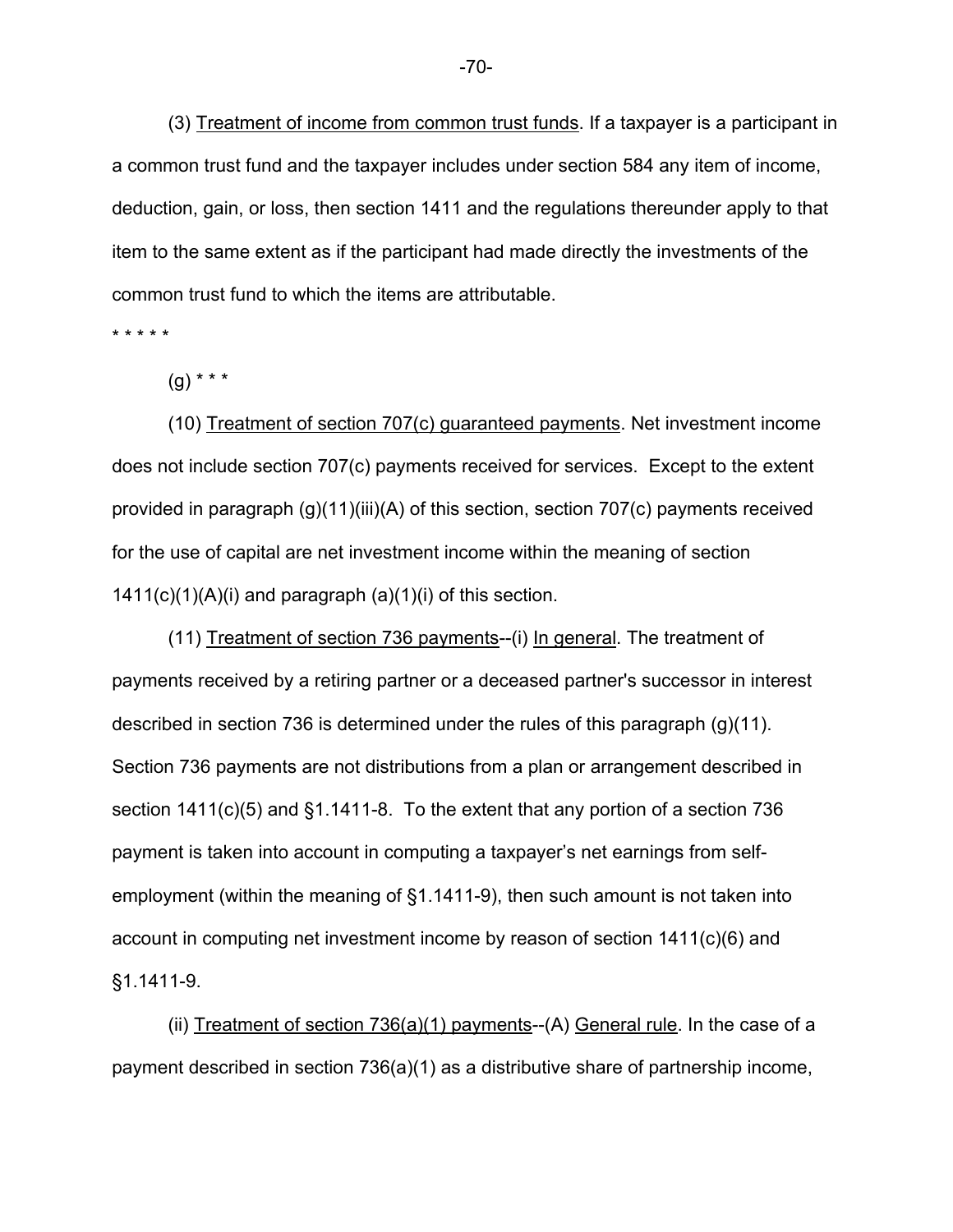the items of income, gain, loss, and deduction attributable to such distributive share are

taken into account in computing net investment income in section 1411(c) in a manner

consistent with the item's character and treatment for chapter 1 purposes. See §1.469-

2(e)(2)(iii) for rules concerning the item's character and treatment for chapter 1.

(B) Examples. The following examples illustrate the provisions of this paragraph

(g)(11)(ii). For purposes of these examples, assume the taxpayer is a United States

citizen, uses a calendar taxable year, and Year 1 and all subsequent years are taxable

years in which section 1411 is in effect:

Example 1. Distributive share for goodwill. (i) A retires from PRS, a business entity classified as a partnership for Federal income tax purposes, and is entitled, pursuant to the partnership agreement, to receive 10% of PRS's net income for 60 months commencing immediately following A's retirement in exchange for A's fair market value share of PRS's unrealized receivables. PRS is not engaged in a trade or business described in section 1411(c)(2)(B) (a trading business). A will provide no services to PRS for the 60-month period following A's retirement. Prior to A's retirement, A materially participated in PRS's trade or business within the meaning of §1.469-5T. As a result, PRS is characterized by A as a nonpassive activity for section 469 purposes. For purposes of section 1411, PRS was not a trade or business described in section 1411(c)(2)(A) prior to A's retirement.

(ii) In Year 3, pursuant to the partnership agreement, A received a cash payment of \$20,000. A's distributive share of PRS income in Year 3 included \$70,000 of gross income from operations and \$50,000 of deductions from operations. PRS's status as a passive or nonpassive activity is determined under §1.469-2(e)(2)(iii) at the time the liquidation of A's partnership interest commenced, and remains fixed for the duration of A's liquidation payments. Therefore, PRS is a nonpassive activity with respect to A in Year 3 pursuant to §1.469-2(e)(2)(iii). As a result, the gross income is not attributable to a trade or business described in section 1411(c)(2)(A) or §1.1411-5(a)(1). Accordingly, A's distributive share of \$70,000 of gross income and \$50,000 of associated deductions are not includable in A's net investment income in Year 3.

(iii) If PRS's distributive share of operational income and deductions was attributable to a trade or business described in section 1411(c)(2)(B) or §1.1411-5(a)(2), the \$70,000 of gross income amounts would be included in A's net investment income under section 1411(c)(1)(A)(ii) and paragraph (c) of this section and the \$50,000 of associated deductions would be properly allocable to such income under section 1411(c)(1)(B) and §1.1411-4(f)(2)(ii).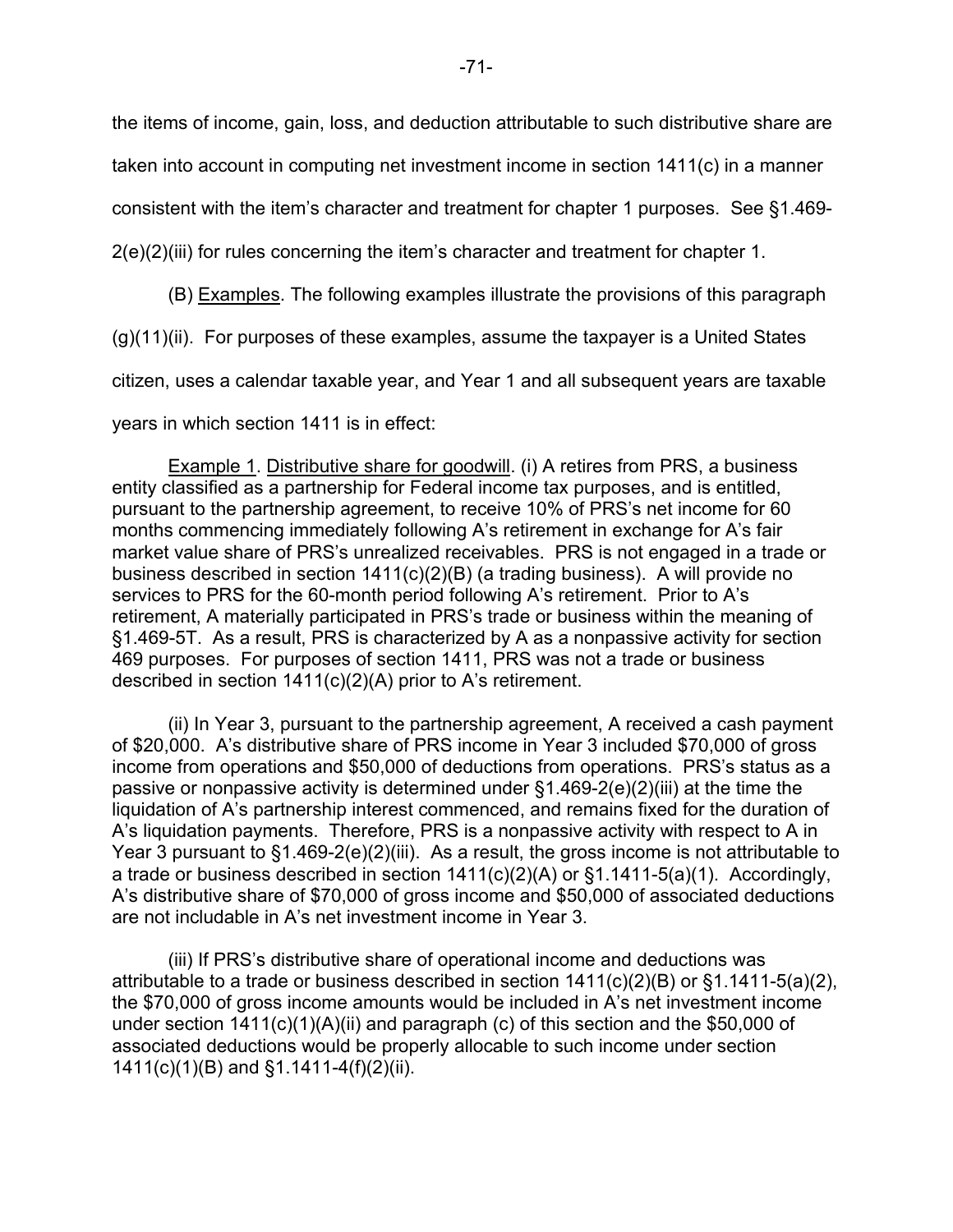Example 2. Excess distributive share payments. Assume the same facts as in Example 1 except that PRS provides A an additional 2% of PRS's net income for 48 months commencing immediately following A's retirement as an incentive for A to retire earlier than planned. In the case of the additional 2% distributive share, the section 736(a) income characterization rule in §1.469-2(e)(2)(iii) does not apply because the payment exceeds the value of PRS's unrealized receivables (which was established to equal 10% of PRS's income for 60 months in Example 1). As a result, A must determine whether PRS is a trade of business described in section 1411(c)(2)(A) and §1.1411-5(a)(1) in Year 3 in order to determine whether the distributive share of operating income and deductions is includable in net investment income. If PRS is engaged in a trade or business described in section 1411(c)(2)(A) and §1.1411-5(a)(1) with respect to A in Year 3, then the distributive share will be taken into account in computing A's net investment income.

## (iii) Treatment of section 736(a)(2) payments--(A) Payments for unrealized

receivables and goodwill. In the case of a payment described in section 736(a)(2), the portion (if any) of the payment that is allocable to the unrealized receivables (within the meaning of section 751(c)) and goodwill of the partnership (as described and calculated in §1.469-2(e)(2)(iii)(B)) is included in net investment income under section  $1411(c)(1)(A)(iii)$  and paragraphs  $(a)(1)(iii)$  and  $(d)$  of this section as gain from the disposition of a partnership interest.

(B) Payments not for unrealized receivables or goodwill. In the case of a section 736(a)(2) payment not described in paragraph (g)(11)(iii)(A) of this section, the payment is characterized as a payment for services or as the payment of interest in a manner consistent with the payment's characterization under §1.469-2(e)(2)(ii). See paragraph (g)(9) of this section.

(iv) Treatment of section 736(b) payments. Gain or loss attributable to section 736(b) payments is included in net investment income under section 1411(c)(1)(A)(iii) and paragraphs (a)(1)(iii) and (d) of this section as gain or loss from the disposition of a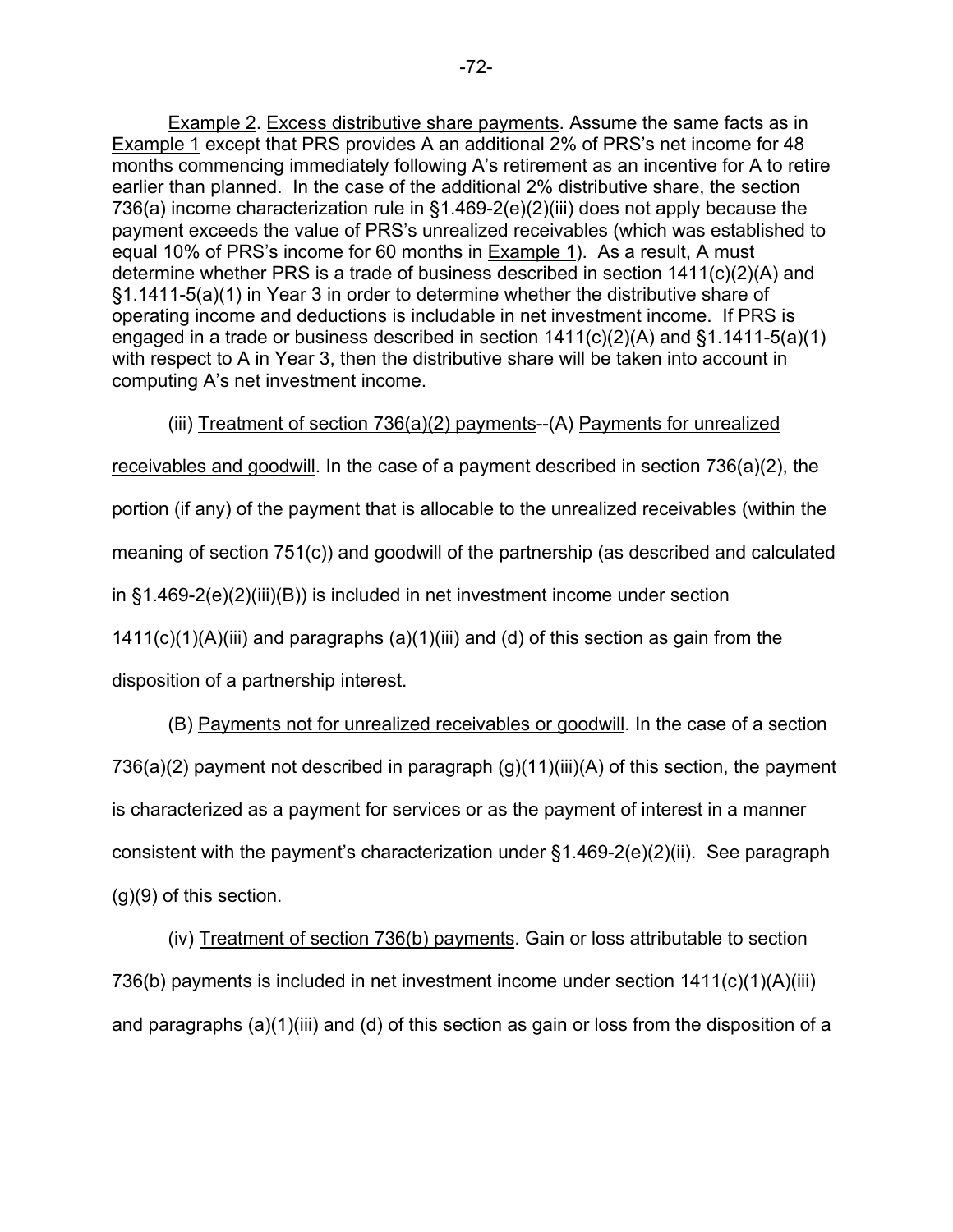partnership interest. A taxpayer who elects under §1.736-1(b)(6) must apply the principles that are applied to installment sales in §1.1411-7(d).

(v) Application of section  $1411(c)(4)$  to section 736 payments. Section  $1411(c)(4)$ and §1.1411-7 apply to gain or loss attributable to section 736 payments described in paragraphs  $(q)(11)(iii)(A)$  and  $(q)(11)(iv)$  of this section. In the case of section 736 payments that are received in more than one taxable year, the rules for calculating gain or loss under section 1411(c)(4) and §1.1411-7 are applied at the time the liquidation of the partner's interest commenced. The principles that are applied to installment sales in §1.1411-7(d) also apply for purposes of this section.

(12) Income and deductions from certain notional principal contracts--(i) In general. Net income for a taxable year taken into account by a taxpayer under §1.446- 3(d) that is attributable to a notional principal contract described in paragraph (g)(12)(ii) of this section is net investment income described in section 1411(c)(1)(A) and paragraph (a)(1) of this section. A net deduction for a taxable year taken into account by a taxpayer under §1.446-3(d) that is attributable to a notional principal contract described in paragraph (g)(12)(ii) of this section is a properly allocable deduction described in section 1411(c)(1)(B) and paragraph (f) of this section.

(ii) Notional principal contracts. For purposes of paragraph (g)(12)(i) of this section, a notional principal contract is any notional principal contract described in §1.446-3(c)(1) that is referenced to property (including an index) that produces (or would produce if the property were to produce income) interest, dividends, royalties, or rents if the property were held directly by the taxpayer. For purposes of the preceding

-73-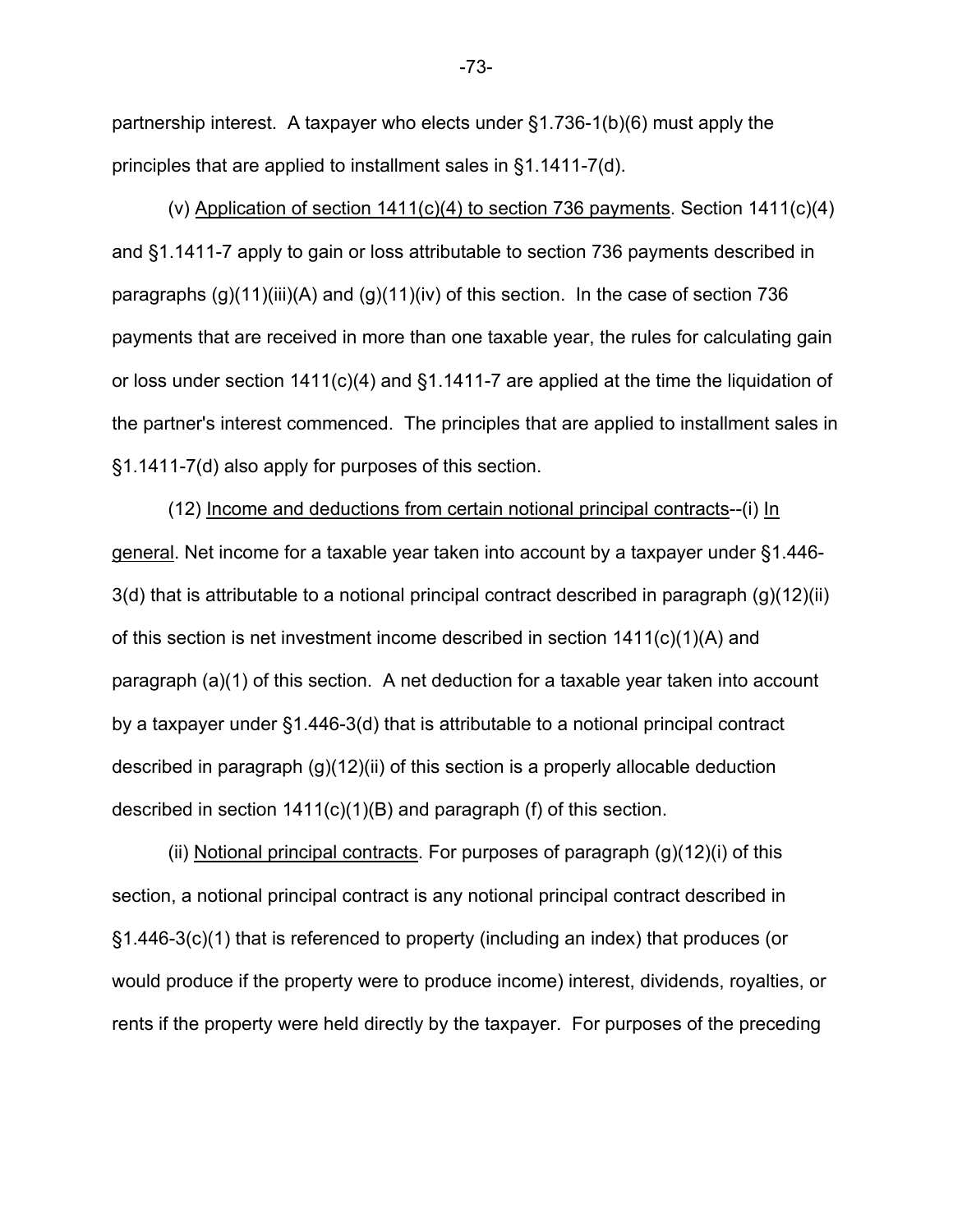sentence, an interest rate swap, cap, or floor is treated as a notional principal contract that is referenced to a debt instrument.

(13) Treatment of income or loss from REMIC residual interests. The daily portion of taxable income determined under section 860C(a)(2) taken into account in determining tax under chapter 1 by the holder of a residual interest in a REMIC and any inducement fee included in income under §1.446-6(a) are treated as net investment income under section  $1411(c)(1)(A)$  and paragraph (a)(1) of this section. The daily portion of net loss determined under section 860C(a)(2) taken into account in determining tax under Chapter 1 by the holder of a residual interest in a REMIC is a properly allocable deduction described in section  $1411(c)(1)(B)$  and paragraph (f) of this section.

\* \* \* \* \*

Par. 5. Section 1.1411-7 is added to read as follows:

## §1.1411-7 Exception for dispositions of certain active interests in partnerships and S **corporations**

(a) In general--(1) General application. In the case of a transferor that disposes of an interest in a partnership or S corporation described in paragraph (a)(3) of this section (transferor), the gain or loss from the disposition recognized under chapter 1 that is taken into account under  $\S1.1411-4(a)(1)(iii)$  shall be calculated in accordance with this section. The calculation in paragraph (b) of this section reflects the net gain or net loss that the transferor would take into account if the partnership or S corporation sold all of its Section 1411 Property (as defined in paragraph (a)(2)(iv) of this section) for fair market value immediately before the disposition of such interest. In certain instances,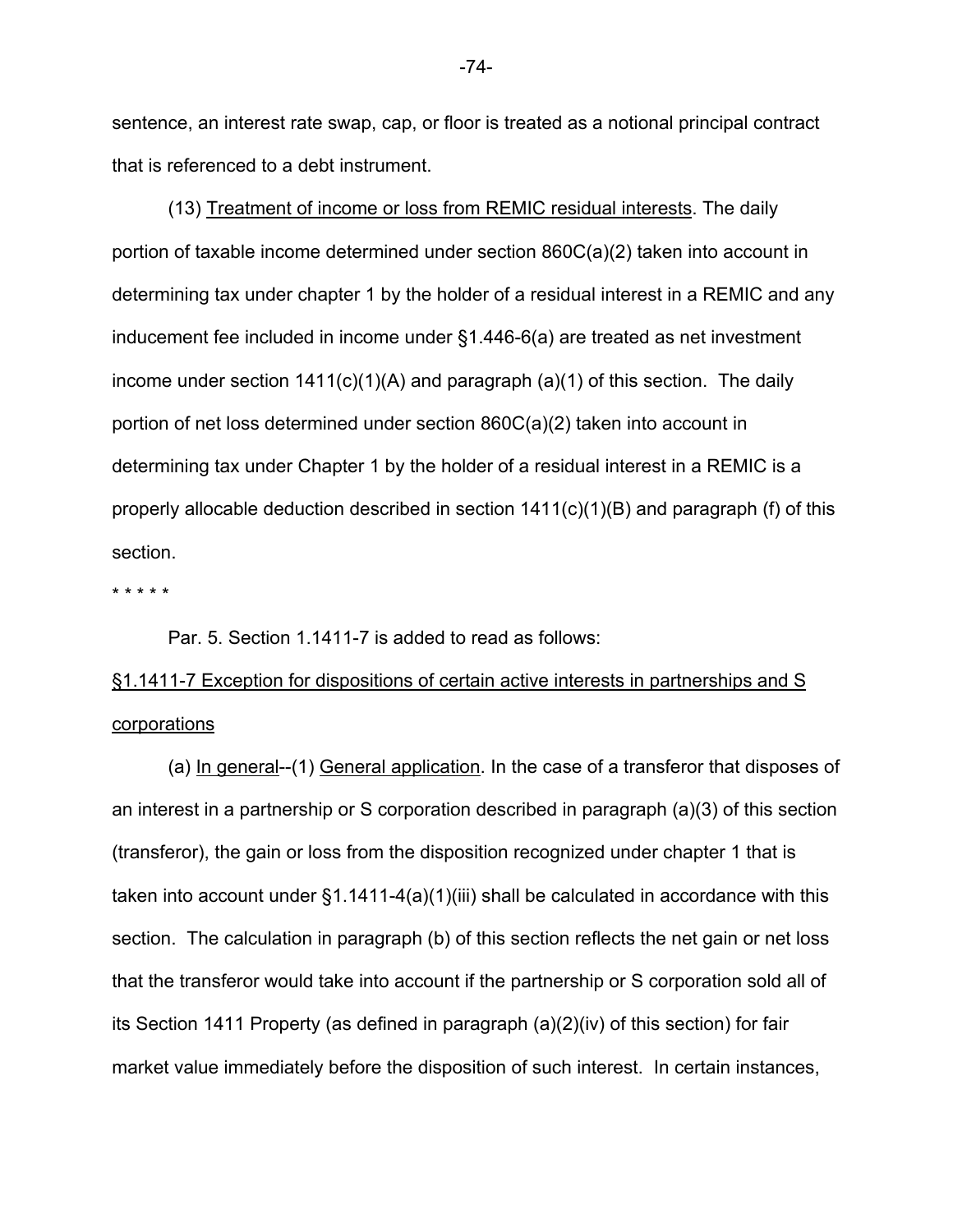transferors may qualify to use an alternative calculation described in paragraph (c) of this section in lieu of the calculation described in paragraph (b) of this section. Paragraph (d) of this section contains additional rules for Section 1411(c)(4) Dispositions (as defined in paragraph (a)(2)(ii) of this section) in deferred recognition transactions. Paragraph (f) of this section provides rules for adjusting the amount of gain or loss computed under this paragraph (a)(1) for transferors subject to basis adjustments required by §1.1411-10(d). Paragraph (g) of this section provides rules for information disclosures by a partnership or S corporation to transferors and for information reporting by individuals, trusts, and estates. If a transferor disposes of an interest in a partnership or S corporation not described in paragraph (a)(3) of this section, then this section does not apply and the full amount of the gain or loss, as computed under chapter 1 and adjusted by §1.1411-10(d) (if applicable), is taken into account in computing the transferor's net investment income.

(2) Definitions. For purposes of this section--

 (i) The term Passthrough Entity means an entity taxed as a partnership or an S corporation. For purposes of this section, a reference to an interest in any S corporation shall mean a reference to stock in such S corporation.

 (ii) The term Section 1411(c)(4) Disposition means a disposition of an interest in a Passthrough Entity described in paragraph (a)(3) of this section.

(iii) The term Section 1411 Holding Period means the year of disposition and the transferor's two taxable years preceding the disposition or the time period the transferor held the interest, whichever is less; provided, however, that for purposes of applying this paragraph (a)(2)(iii), the transferor will--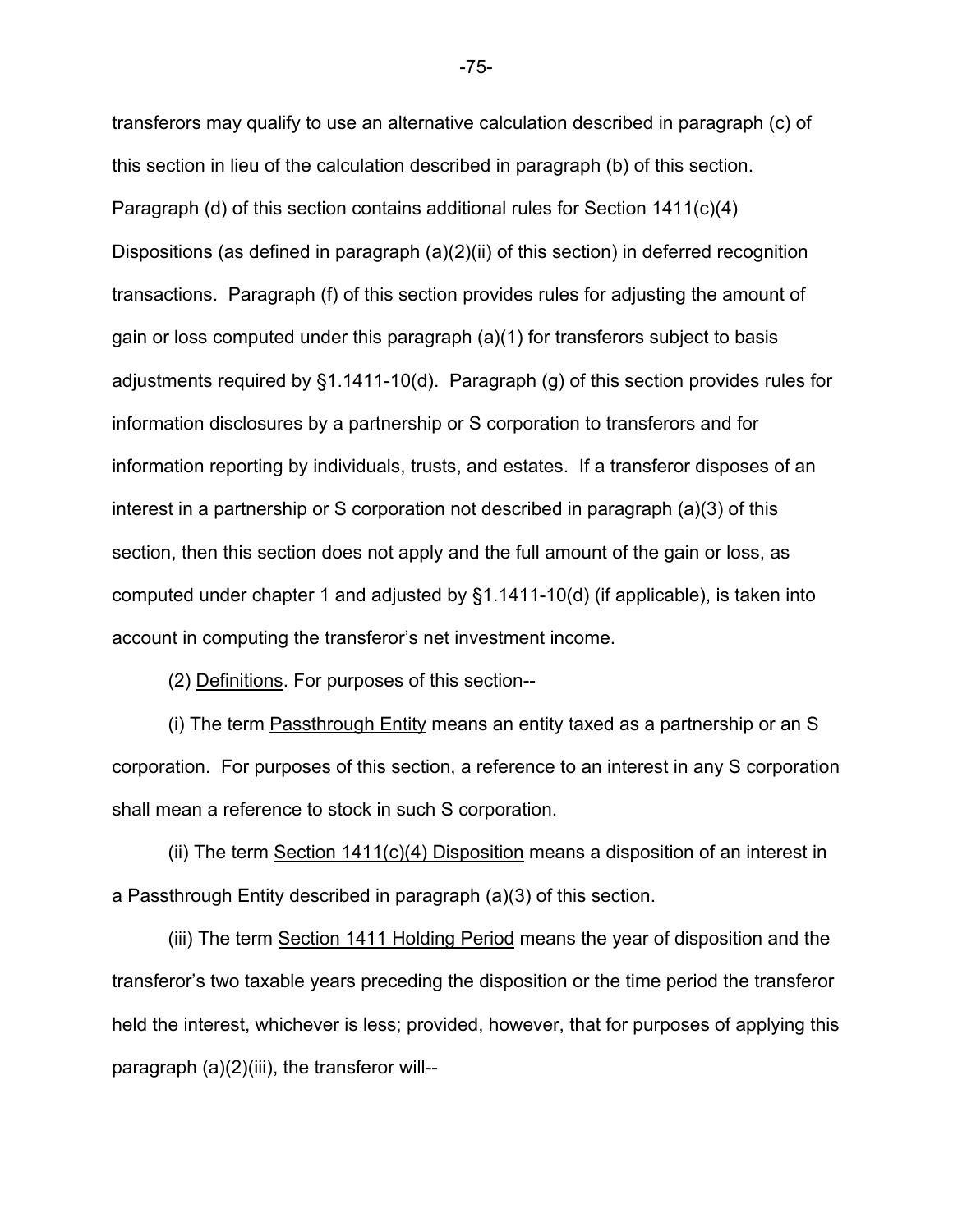(A) Include the period that a previous owner or owners held the interest transferred if the transferor acquired its interest from another Passthrough Entity in a nonrecognition transaction during the year of disposition or the prior two taxable years;

(B) Include the period that the transferor held an interest in a Subsidiary Passthrough Entity if the transferor transferred that interest to a Passthrough Entity in a nonrecognition transaction during the year of disposition or the prior two taxable years; and

(C) Include the period that a previous owner or owners held the interest transferred if the transferor acquired its interest by gift.

(iv) The term Section 1411 Property means property owned by or held through the Passthrough Entity that, if disposed of by the entity, would result in net gain or loss allocable to the transferor of a type that is includable in determining net investment income of the transferor under  $\S1.1411-4(a)(1)(iii)$ .

(v) The term Subsidiary Passthrough Entity means an interest in a Passthrough Entity owned, directly or indirectly, by another Passthrough Entity.

(3) Section 1411(c)(4) Dispositions--(i) Transfers by individuals, estates, and trusts. The disposition by a transferor of an interest in a Passthrough Entity is a Section 1411(c)(4) Disposition only if--

(A) The Passthrough Entity is engaged in one or more trades or businesses (within the meaning of section 162), or owns an interest (directly or indirectly) in a Subsidiary Passthrough Entity that is engaged in one or more trades or businesses (within the meaning of section 162), that is not described in  $\S$ 1.1411-5(a)(2) (trading in financial instruments or commodities); and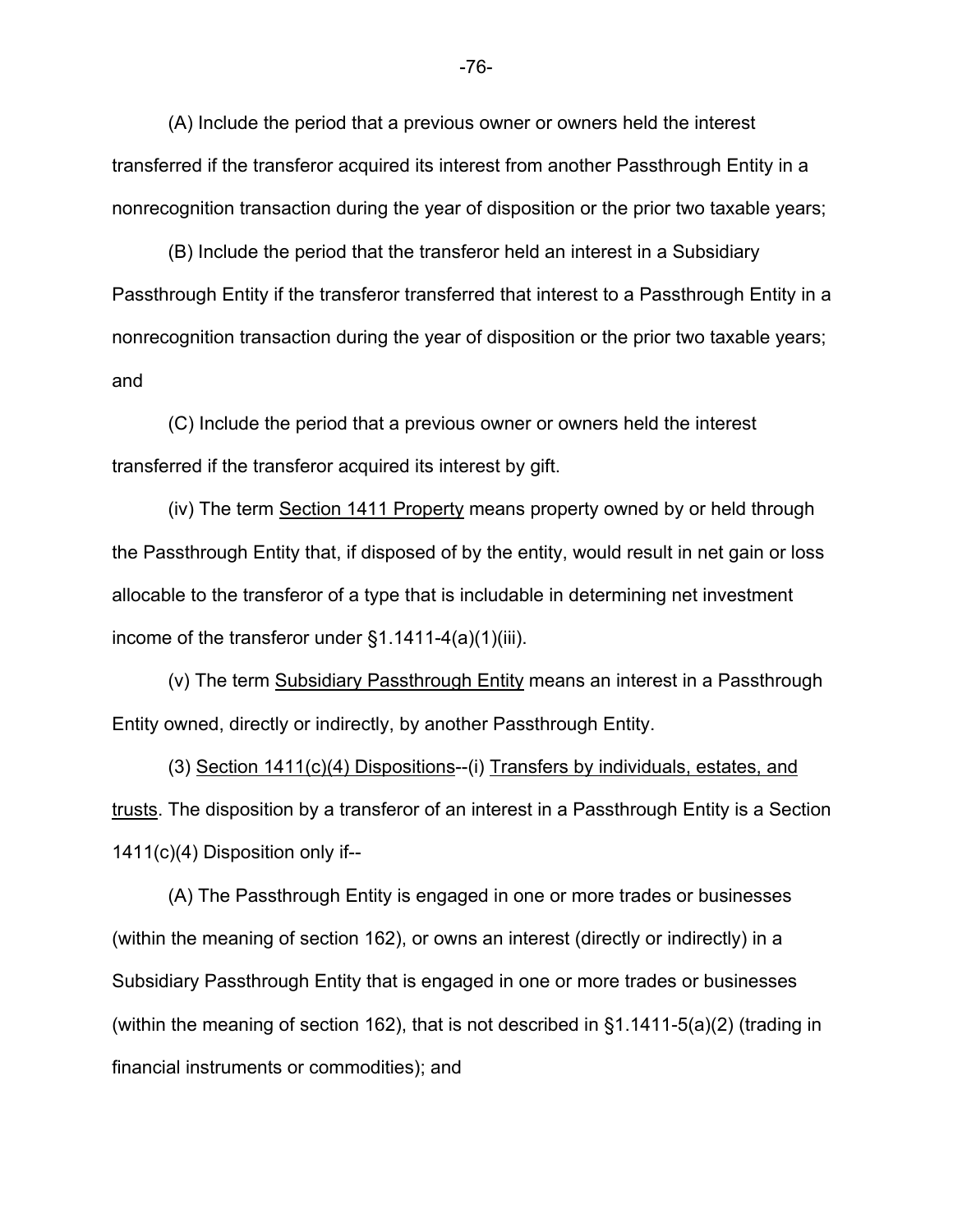(B) One or more of the trades or businesses of the Passthrough Entity described in paragraph  $(a)(3)(i)(A)$  of this section is not a  $§1.1411-5(a)(1)$  (passive activity) trade or business of the transferor.

(ii) Transfers by Passthrough Entities. Where a Passthrough Entity (the "holder") disposes of an interest in a Subsidiary Passthrough Entity, that disposition qualifies as a Section 1411(c)(4) Disposition with respect to a partner or shareholder of the Passthrough Entity if the partner or shareholder would satisfy the requirements of paragraph (a)(3)(i) of this section if it held the interest in the Subsidiary Passthrough Entity directly. For this purpose, the partner or shareholder shall be treated as owning a proportionate share of any Subsidiary Passthrough Entity in which the partner or shareholder owns an indirect interest through one or more tiers of Passthrough Entities.

(4) Special rules--(i) Certain liquidations. If a fully taxable disposition of all of the Passthrough Entity's assets is followed by the complete liquidation of the Passthrough Entity as part of a single plan, then the disposition will be treated as an asset sale for purposes of section 1411, and no additional gain or loss will be included in net investment income under §1.1411-4(a)(1)(iii) on the subsequent liquidation of the Passthrough Entity by any transferor who would have satisfied paragraph (a)(3) of this section prior to the sale. A sale of stock in an S corporation with respect to which an election under section 336(e) or section 338(h)(10) is made shall be treated as a fully taxable disposition of the Passthrough Entity's assets followed by the liquidation of the Passthrough Entity for purposes of this paragraph (a)(4)(i).

(ii) Excluded gain or loss. The difference between the amount of gain or loss taken into account in computing taxable income for purposes of chapter 1 and the

-77-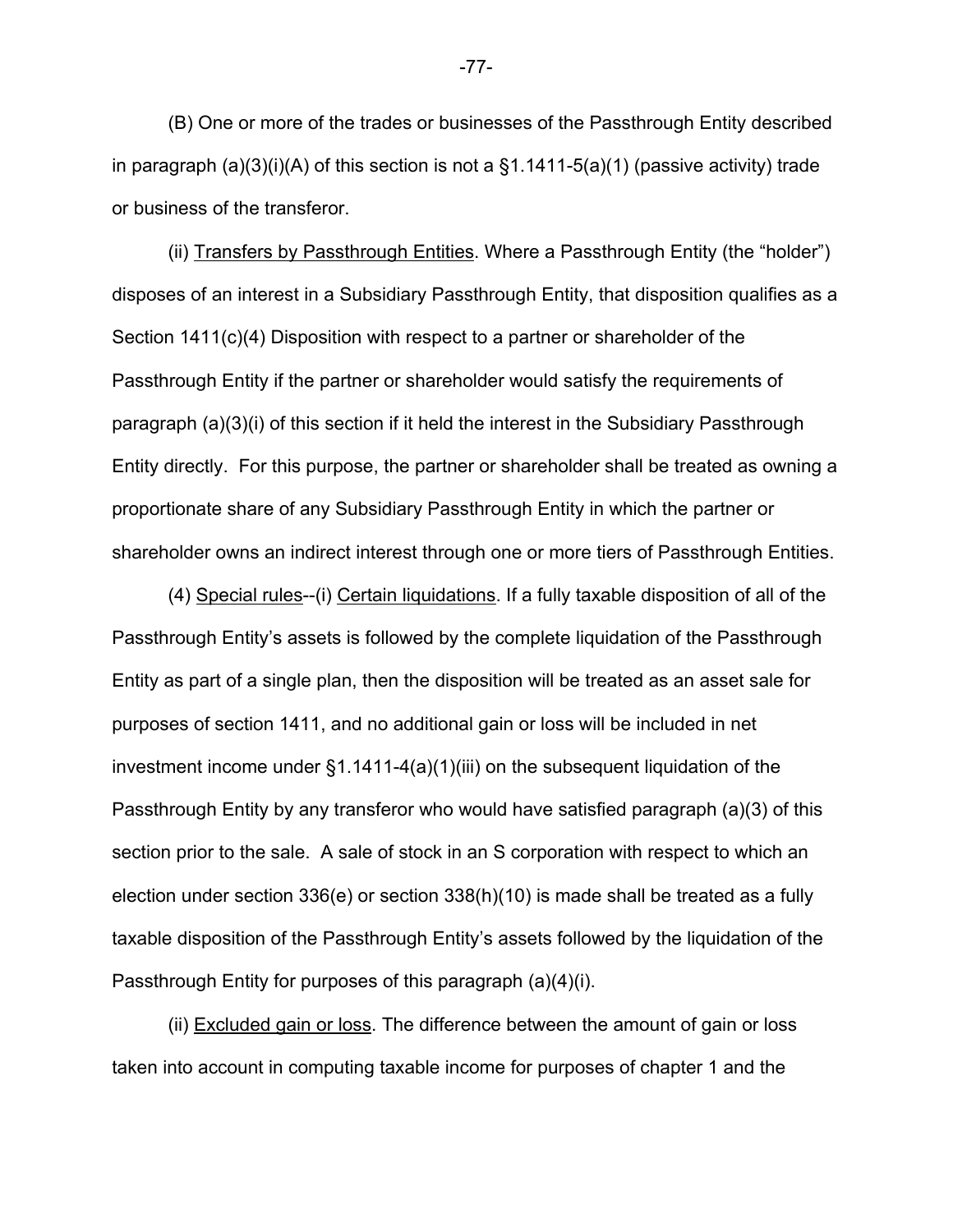amount of gain or loss taken into account after the application of this section shall constitute excluded income or excluded loss, as applicable, for purposes of §1.1411-  $4(d)(4)(ii)$ .

(iii) Rules applicable to S corporation shareholders--(A) Certain S corporation dispositions. If the transfer of an interest in an S corporation causes the S election to terminate on the day of the transfer, then the corporation shall continue to be treated as an S corporation for purposes of applying the rules of this section to the transferor notwithstanding that §1.1362-3(a) treats the day of the transfer as the first day of the corporation's C corporation short year (as defined therein).

(B) S corporations subject to section 1374. For purposes of the calculation under paragraph (b) of this section, the amount of gain or loss allocated to the transferor is determined under section 1366(a), and the allocation does not take into account any reduction in the transferor's pro rata share of gains under section 1366(f)(2) resulting from the hypothetical imposition of tax under section 1374 as a result of the deemed sale.

(C) Treatment of Qualified Subchapter S Trusts (QSSTs). In the case of a disposition of S corporation stock by a QSST, the rules of this section are applied by treating the QSST as the owner of the S corporation stock.

(b) Calculation--(1) In general. A transferor of an interest in a Passthrough Entity who disposes of that interest in a Section 1411(c)(4) Disposition may use the simplified calculation in paragraph (c) of this section if it meets the eligibility requirements set forth in paragraph (c)(2) of this section. Any other transferor who disposes of an interest in a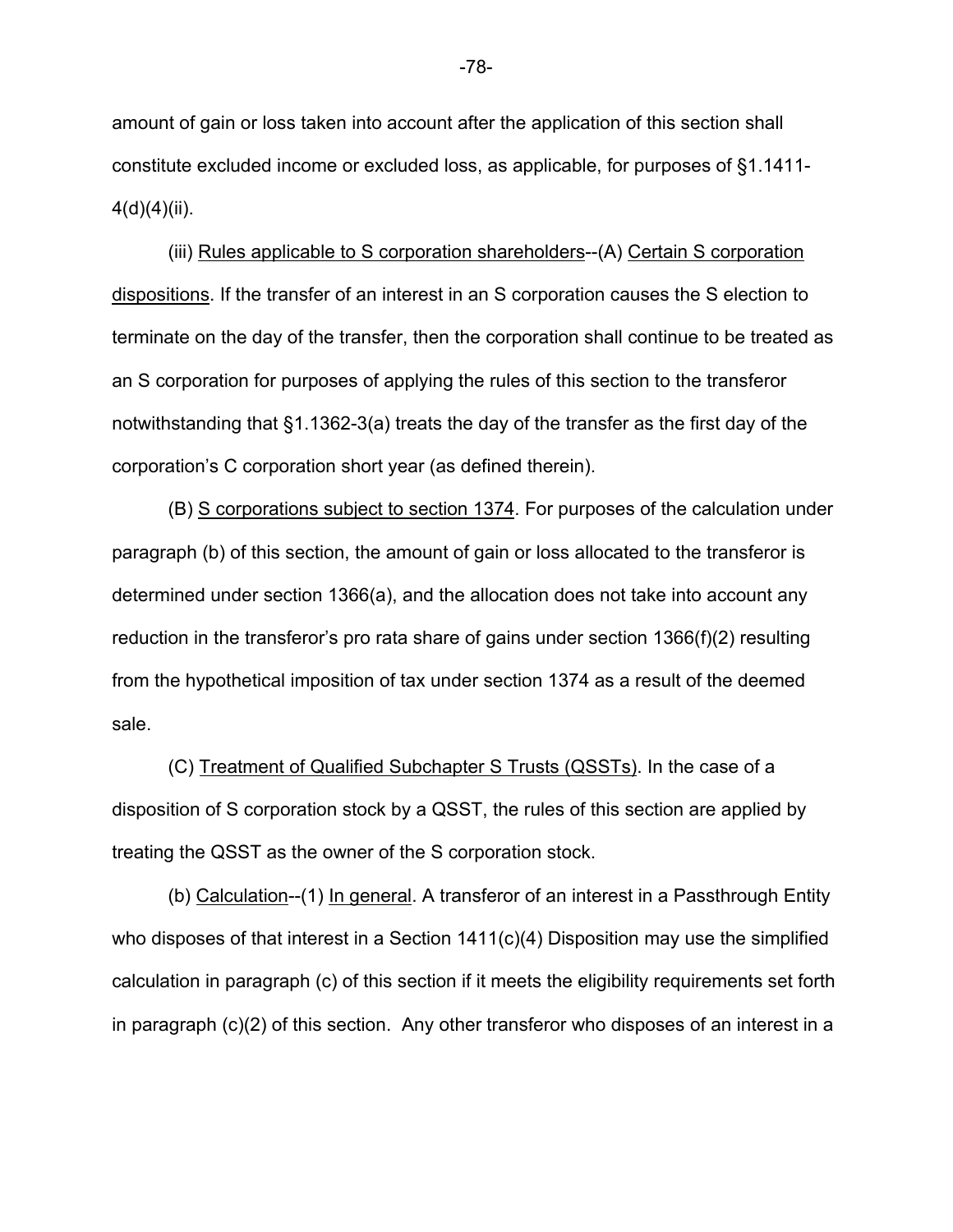Passthrough Entity in a Section 1411(c)(4) Disposition must include gain or loss under §1.1411-4(a)(1)(iii) determined in accordance with this paragraph (b).

(i) Gain on disposition of interest. If the transferor recognized a gain from the disposition, the amount of the net gain included in §1.1411-4(a)(1)(iii) is the lesser of--

(A) the transferor's gain on the disposition of the interest in the Passthrough Entity as determined in accordance with chapter 1; or

(B) the transferor's allocable share of the chapter 1 net gain from a deemed sale of the Passthrough Entity's Section 1411 Property as determined using the principles of §1.469-2T(e)(3) (allocation of gain or loss to activities of the Passthrough Entity) where the net gain is the sum of the amounts of net gain and net loss allocable to the transferor as determined under  $\S$ §1.469-2T(e)(3)(ii)(B)(1)(i) and 1.469-

 $2T(e)(3)(ii)(B)(2)(i)$  that would constitute income to the transferor for purposes of section 1411 if sold by the Passthrough Entity. The general rules of §1.469-2T(e)(3) apply in calculating the transferor's allocable share of the net gain under this section; however, the gain recharacterization rule of §1.469-2T(e)(3)(iii) shall not apply in any case. The calculation of net gain in this paragraph  $(b)(1)(i)$  shall not be less than zero.

 (ii) Loss on disposition of interest. If the transferor recognizes a loss from the disposition, the amount of the net loss included in  $\S1.1411-4(a)(1)(iii)$  is the lesser of--

 (A) The transferor's loss (expressed as a positive number) on the disposition of the interest in the Passthrough Entity as determined in accordance with chapter 1; or

(B) The transferor's allocable share of the chapter 1 net loss (expressed as a positive number) from the deemed sale of the entity's Section 1411 Property as determined in accordance with §1.469-2T(e)(3) (allocation of gain or loss to activities of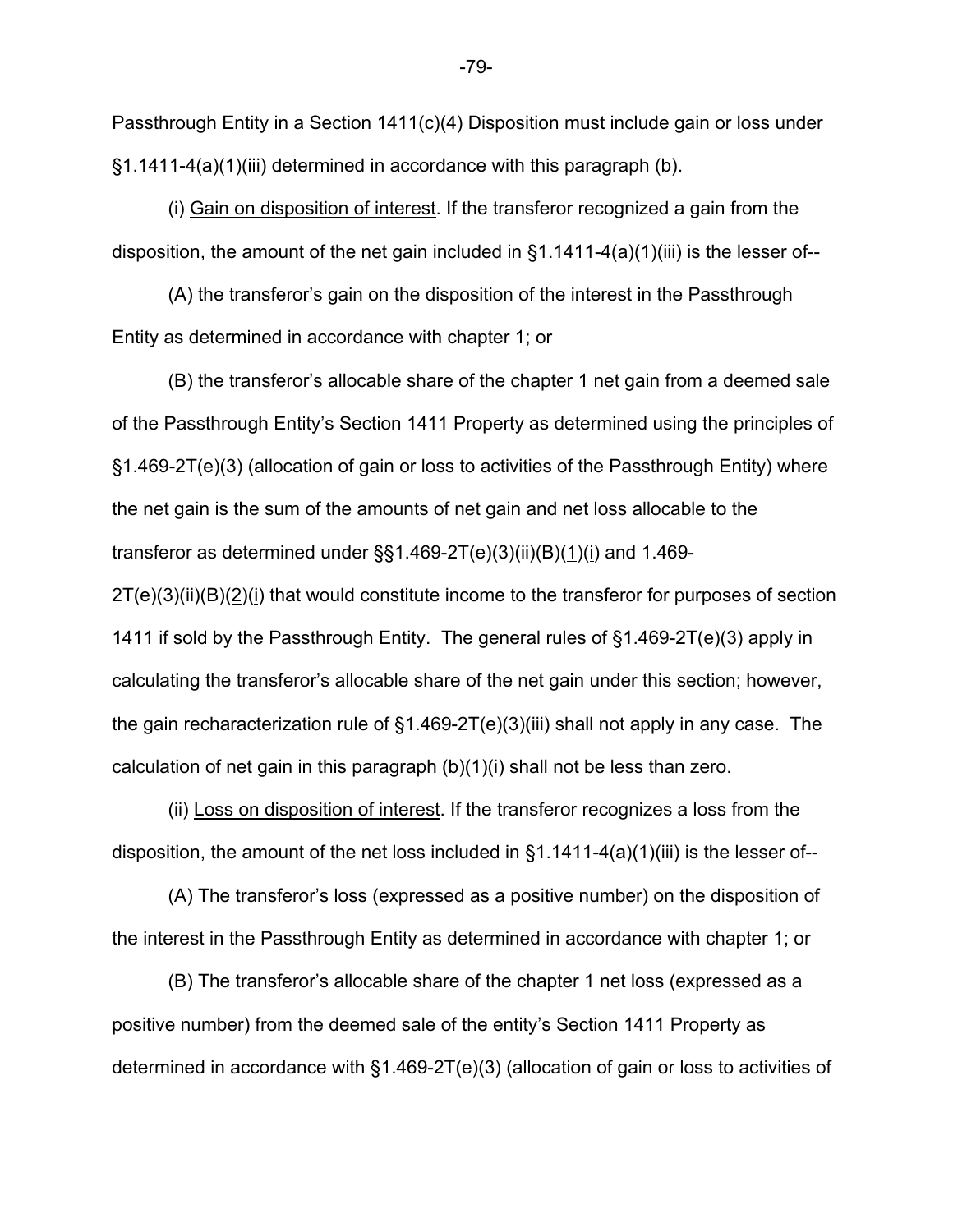the Passthrough Entity) where the net loss is the sum of the amounts of net gain and net loss allocable to the transferor as determined under §§1.469-2T(e)(3)(ii)(B)(1)(i) and 1.469-2T(e)(3)(ii)(B)(2)(i) that would constitute income or loss to the transferor for purposes of section 1411 if sold by the Passthrough Entity. The general rules of §1.469-2T(e)(3) apply in calculating the transferor's allocable share of the net gain under this section; however, the gain recharacterization rule of §1.469-2T(e)(3)(iii) shall not apply in any case. The calculation of net gain in this paragraph (b)(1)(ii) shall not be less than zero. For purposes of this paragraph (b)(1)(ii), the loss limitation provisions imposed by sections 704(d) and 1366(d) shall not apply.

(2) Examples. The following examples illustrate the principles of paragraph (b)(1) of this section. For purposes of these examples, assume that the taxpayer is a United States citizen, uses a calendar taxable year, and Year 1 and all subsequent years are taxable years in which section 1411 is in effect:

Example 1. (i) Facts. A owns a one-half interest in P, a calendar year partnership. In Year 1, A sells its interest for \$200,000. A's adjusted basis for the interest sold is \$120,000. Thus, A recognizes \$80,000 of gain from the sale (chapter 1 gain). P is engaged in three trade or business activities, X, Y, and Z, none of which are §1.1411-5(a)(2) (trading in financial instruments or commodities) trades or businesses. P also owns marketable securities. For Year 1, A materially participates in activity Z, thus it is not a §1.1411-5(a)(1) (passive activity) trade or business of A. A, however, does not materially participate in activities X and Y, so these activities are §1.1411- 5(a)(1) trades or businesses of A. Because P is engaged in at least one trade or business and at least one of those trades or businesses is not passive to the transferor A, A determines its amount of §1.1411-4(a)(1)(iii) gain or loss from net investment income under §1.1411-7. Assume for purposes of this example, A is not eligible to compute its §1.1411-4(a)(1)(iii) gain or loss under the optional simplified reporting method discussed in paragraph (c) of this section. The fair market value and adjusted basis of the gross assets used in P's activities are as follows:

|                       | Adjusted<br>basis | Fair market Gain/Loss<br>value |           | A's Share<br>Gain/Loss |
|-----------------------|-------------------|--------------------------------|-----------|------------------------|
| $X$ (Passive as to A) | \$136,000         | \$96,000                       | (S40,000) | $(\$20,000)$           |
| Y (Passive as to A)   | 60,000            | 124,000                        | 64.000    | 32,000                 |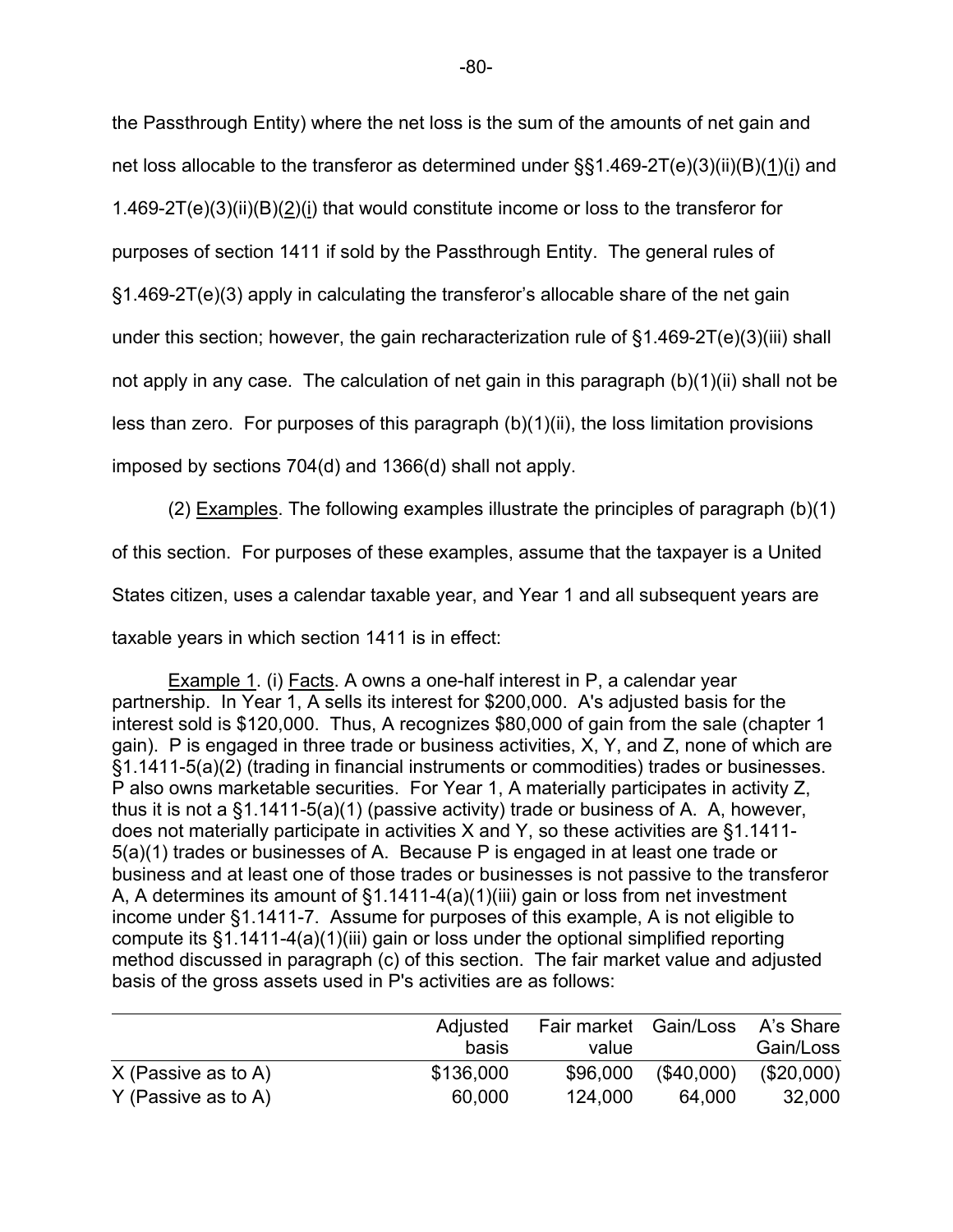| Total                     | 240,000 | 400,000 | 160,000 | 80,000 |
|---------------------------|---------|---------|---------|--------|
| Marketable securities     | 4.000   | 20,000  | 16.000  | 8,000  |
| $Z$ (Non-passive as to A) | 40,000  | 160,000 | 120,000 | 60,000 |

(ii) Analysis. Under paragraph (b)(1) of this section, A must determine the portion of gain or loss from the sale of P's Section 1411 Property allocable to A. Under paragraph (b)(1)(ii) of this section, A's allocable share of gain from P's Section 1411 Property is \$20,000 ((\$20,000) from  $X + $32,000$  from  $Y + $8,000$  from the marketable securities). Because the \$20,000 allocable to A from a deemed sale of P's Section 1411 Property is less than A's \$80,000 chapter 1 gain, A will include \$20,000 under §1.1411-4(a)(1)(iii).

Example 2. Assume the same facts as Example 1, but A materially participates in activities Y and Z and does not materially participate in activity X. Under paragraph (b)(1)(i) of this section, A's allocable share of P's Section 1411 Property is (\$12,000) ( $($20,000)$  from  $X + $8,000$  from the marketable securities). Because A sold its interest for a chapter 1 gain, the amount allocable to A from a deemed sale of P's Section 1411 Property cannot be less than zero. Accordingly, A includes no gain or loss under §1.1411-4(a)(1)(iii).

(c) Optional simplified reporting--(1) In general. A transferor of an interest in a

Passthrough Entity in a Section  $1411(c)(4)$  Disposition may use the simplified reporting

rules of paragraph (c)(4) of this section if it satisfies the eligibility requirements set forth

in paragraph  $(c)(2)$  of this section and is not described in paragraph  $(c)(3)$  of this

section. All other transferors of interests in Passthrough Entities in Section 1411(c)(4)

Dispositions must use the calculation set forth in paragraph (b) of this section.

Paragraph (d) of this section contains additional rules for Section 1411(c)(4)

Dispositions in deferred recognition transactions.

(2) Qualifications. Unless described in paragraph (c)(3) of this section, a

transferor of an interest in a Passthrough Entity in a Section 1411(c)(4) Disposition may

determine the amount of net gain or net loss that is taken into account under §1.1411-

 $4(a)(1)(iii)$  in accordance with paragraph  $(c)(4)$  of this section if either or both of the

requirements in paragraph  $(c)(2)(i)$  or  $(c)(2)(ii)$  of this section are satisfied: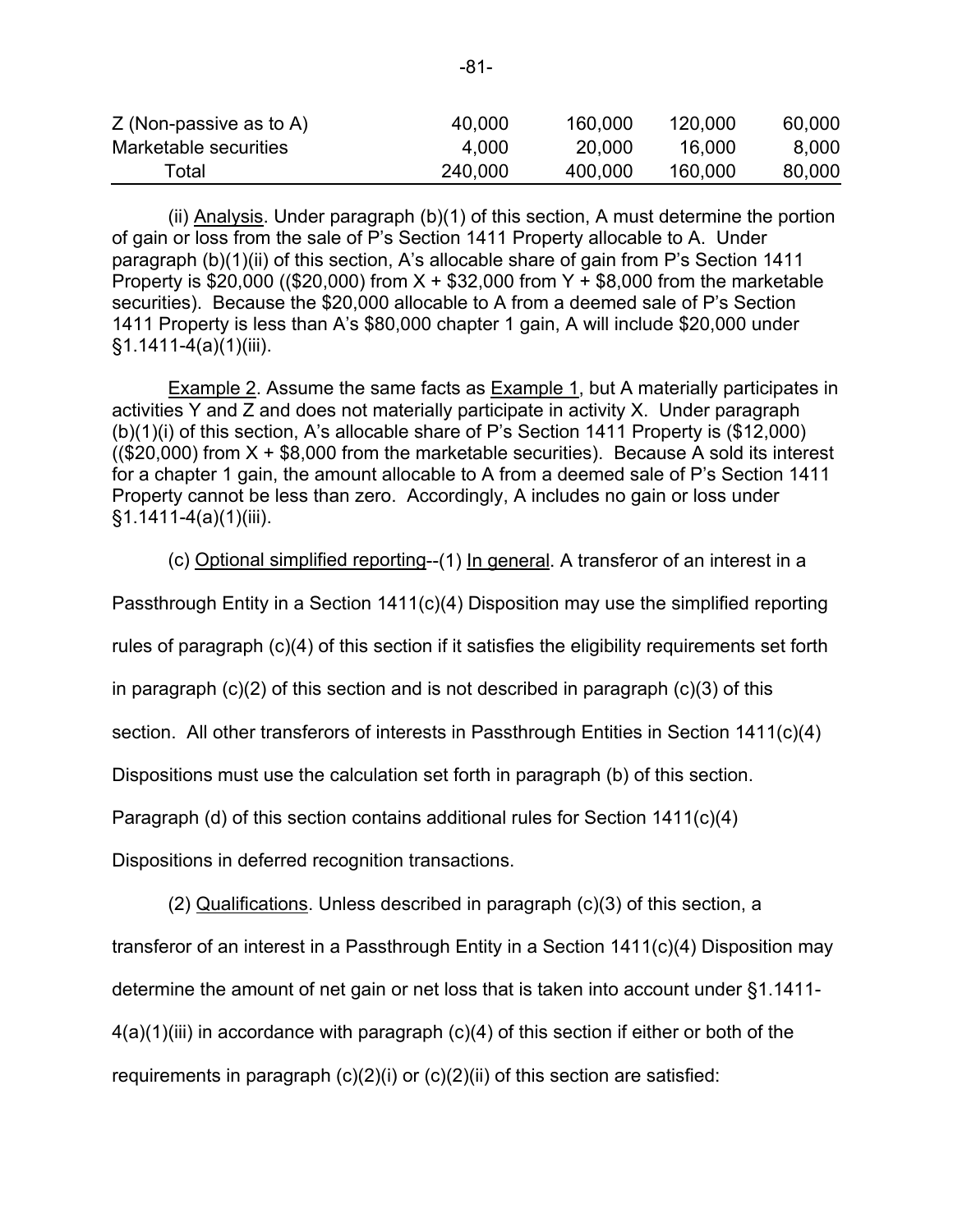(i) Five percent threshold. The sum of separately stated income, gain, loss, and deduction items (with any separately stated loss and deduction items included as positive numbers) of a type the transferor would take into account in calculating net investment income (as defined in §1.1411-1(d)) that are allocated to the transferor in respect of the transferred interest is five percent or less of the sum of all separately stated items of income, gain, loss, and deduction (with any separately stated loss and deduction items included as positive numbers) allocated to the transferor in respect of the transferred interest during the Section 1411 Holding Period, and the total amount of chapter 1 gain or loss recognized by the transferor from the disposition of interests in the Passthrough Entity does not exceed \$5 million (including gains or losses from multiple dispositions as part of a plan). All dispositions of interests in the Passthrough Entity that occur during the taxable year will be presumed to be part of a plan. In calculating the percentage described in the first sentence of this paragraph (c)(2)(i), if the transferor acquired the transferred interest in a transaction described in paragraph  $(a)(2)(iii)(A)$  or  $(a)(2)(iii)(C)$  of this section, then items of income, gain, loss, or deduction allocated to the transferor include any such items allocated to the transferor's predecessor (or predecessors) in interest during the Section 1411 Holding Period. If the transferor transferred an interest in a Subsidiary Passthrough Entity to the Passthrough Entity in a transaction described in paragraph (a)(2)(iii)(B) of this section, then items of income, gain, loss or deduction allocated to the transferor include any items allocated to the transferor during the Section 1411 Holding Period in respect of the interest in the Subsidiary Passthrough Entity.

-82-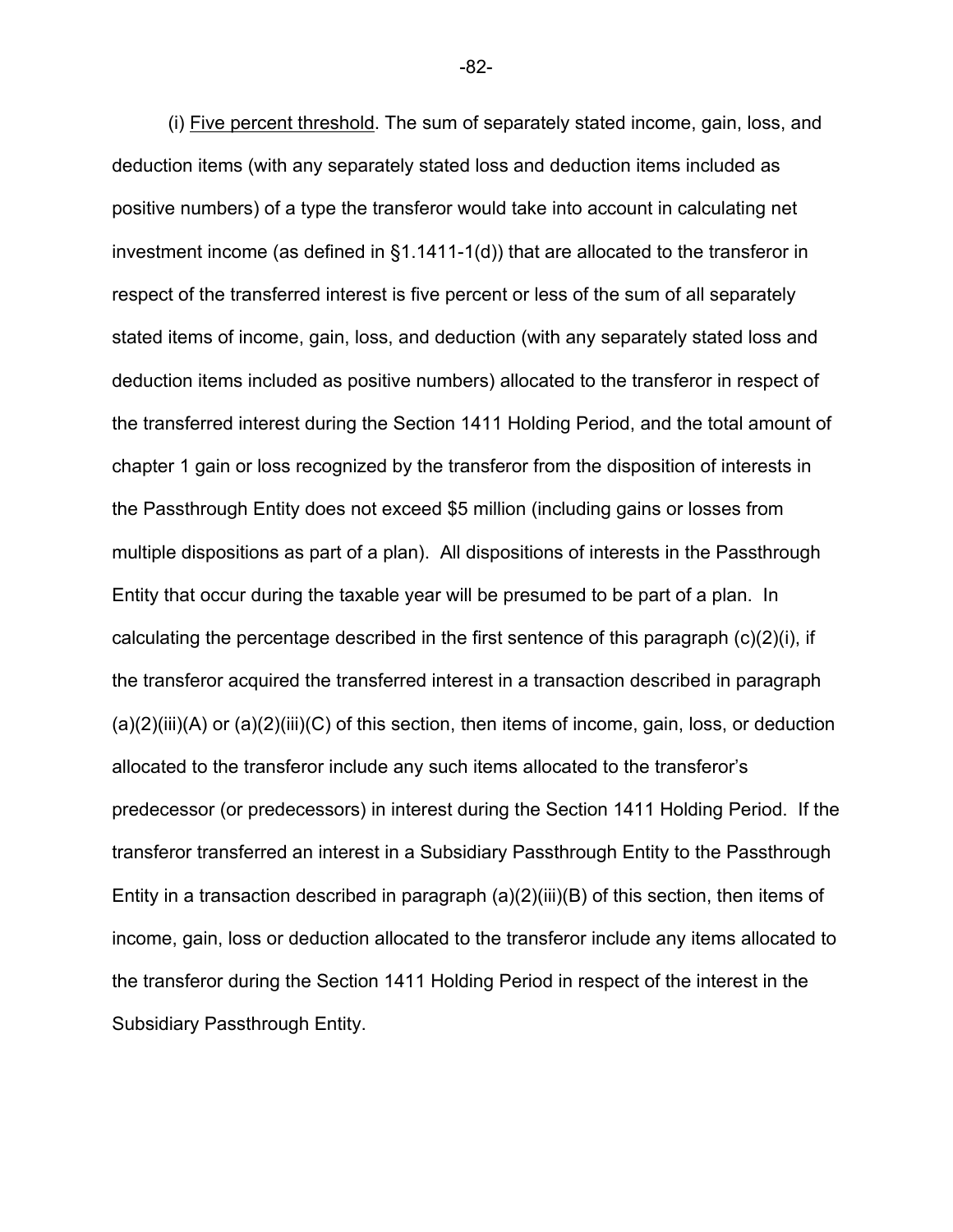(ii) \$250,000 gain or loss threshold. The total amount of chapter 1 gain or loss recognized by the transferor from the disposition of interests in the Passthrough Entity does not exceed \$250,000 (including gains or losses from multiple dispositions as part of a plan). All dispositions of interests in the Passthrough Entity that occur during the taxable year will be presumed to be part of a plan.

(3) Nonapplicability. A transferor is not eligible to use the simplified reporting method of paragraph (c)(4) of this section if any of the following conditions are met:

(i) The transferor has held directly the interest in the Passthrough Entity (or held the interest indirectly in the case of a Subsidiary Passthrough Entity) for less than twelve months preceding the Section 1411(c)(4) Disposition.

(ii) The transferor transferred, directly or indirectly, Section 1411 Property (other than cash or cash equivalents) to the Passthrough Entity (or a Subsidiary Passthrough Entity described in paragraph  $(a)(2)(v)$  of this section), or received a distribution of property (other than Section 1411 property) from the Passthrough Entity (or a Subsidiary Passthrough Entity described in paragraph (a)(2)(v) of this section), during the Section 1411 Holding Period as part of a plan that includes the transfer of the transferor's interest in the Passthrough Entity. A transferor who contributed, directly or indirectly, Section 1411 Property (other than cash or cash equivalents) within 120 days of the disposition of the interest in the Passthrough Entity is presumed to have made the contribution as part of a plan that includes the transfer of the interest in the Passthrough Entity.

-83-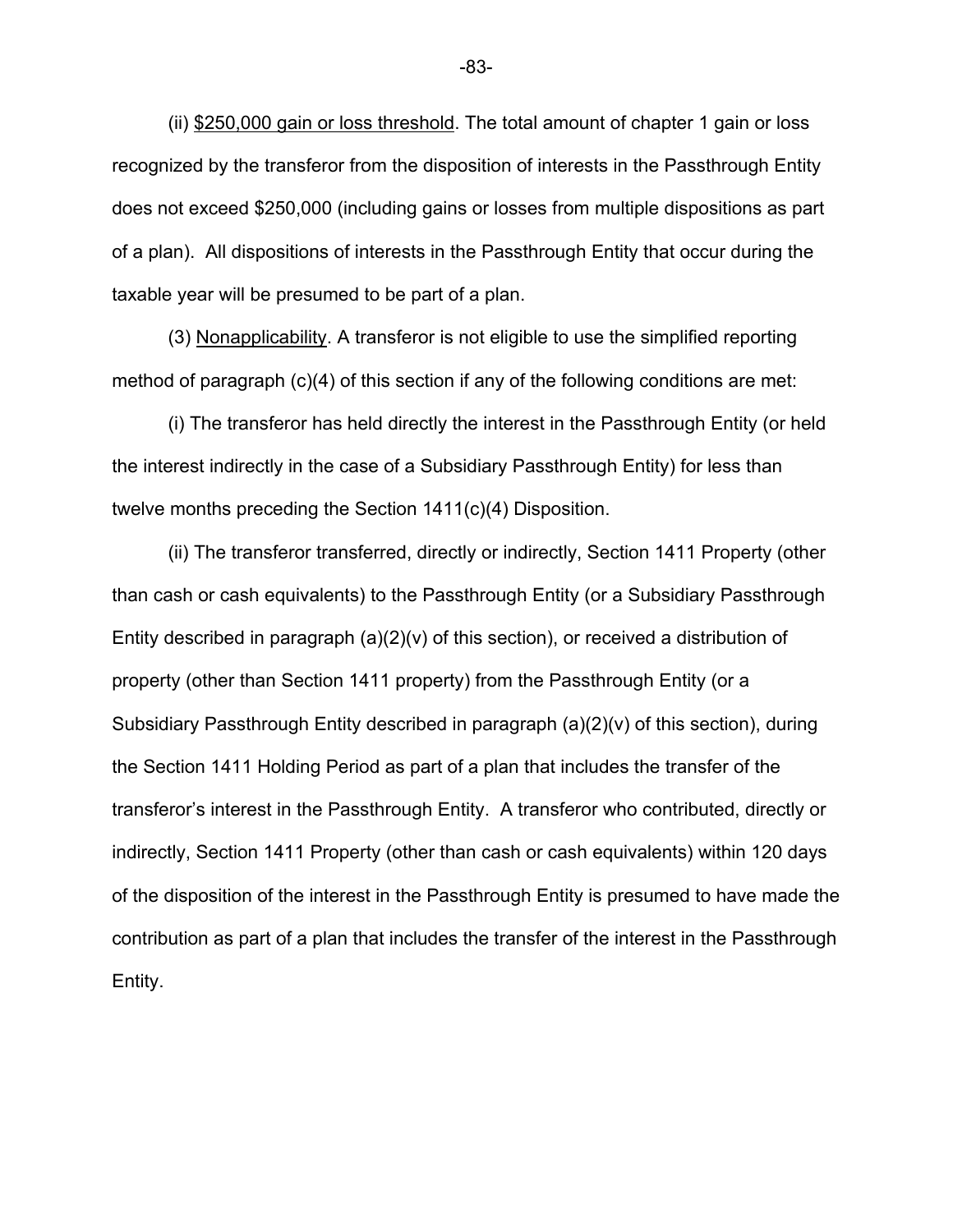(iii) The Passthrough Entity is a partnership, and the transferor transfers a partial interest that represents other than a proportionate share of all of the transferring partner's economic rights in the partnership.

(iv) The transferor knows or has reason to know that the percentage of the Passthrough Entity's gross assets that consist of Section 1411 Property has increased or decreased by 25 percentage points or more during the transferor's Section 1411 Holding Period due to contributions, distributions, or asset acquisitions or dispositions in taxable or nonrecognition transactions.

(v) The Passthrough Entity, which is the subject of the Section 1411(c)(4) Disposition, was taxable as a C corporation during the Section 1411 Holding Period, but during that period elects under section 1362 to be taxable as an S corporation under section 1361.

(4) Optional simplified reporting calculation. The amount of net gain or loss from the transferor's Section 1411(c)(4) Disposition that is includable in §1.1411-4(a)(1)(iii) is determined by multiplying the transferor's chapter 1 gain on the disposition by a fraction, the numerator of which is the sum of income, gain, loss, and deduction items (with any separately stated loss and deduction items netted as negative numbers) of a type that are taken into account in the calculation of net investment income (as defined in §1.1411-1(d)) that are allocated to the transferor during the Section 1411 Holding Period and the denominator of which is the sum of all items of income, gain, loss, and deduction allocated to the transferor during the Section 1411 Holding Period (with any separately stated loss and deduction items netted as negative numbers). If the quotient of the fraction is either greater than one or less than zero, then the fraction shall be one;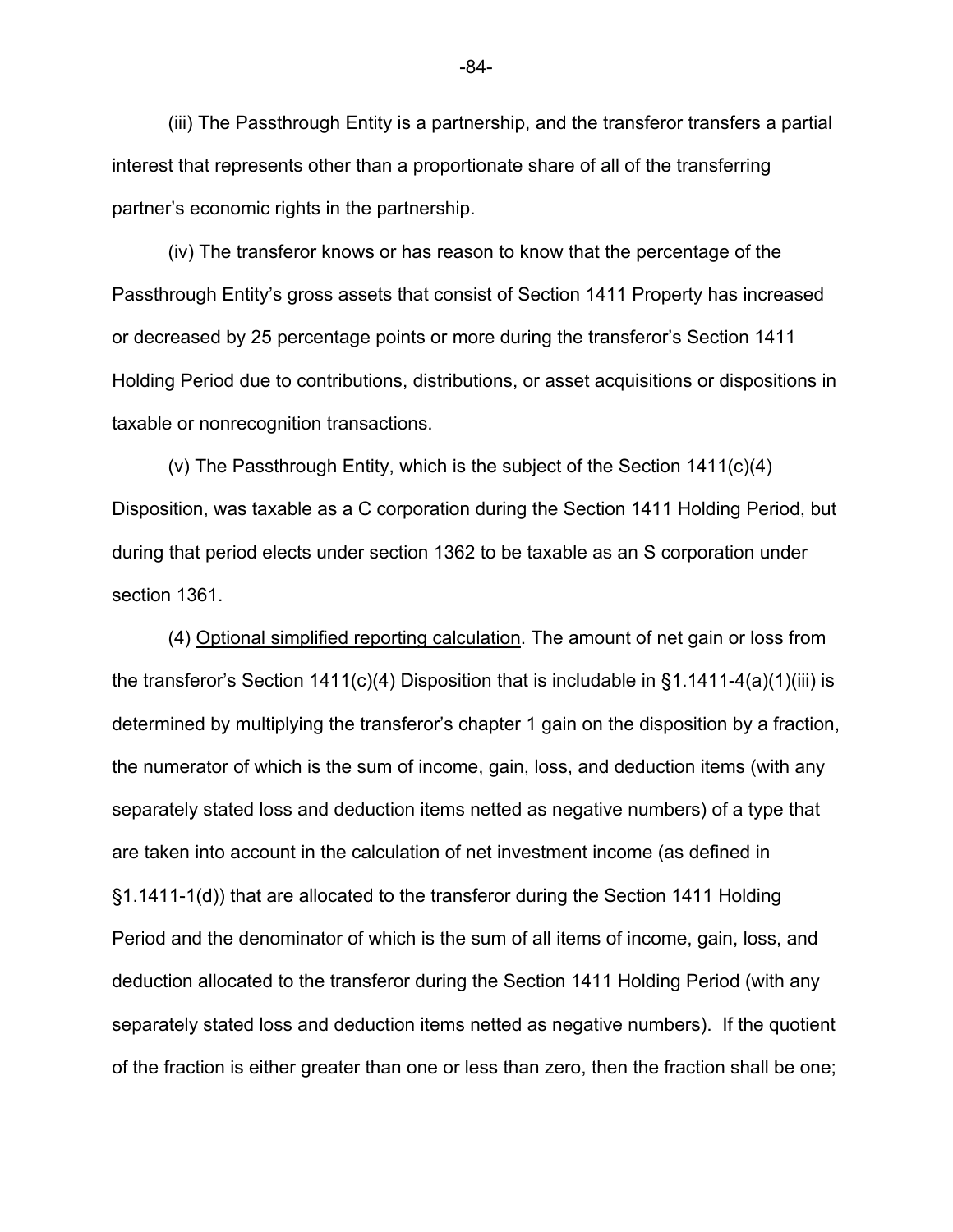provided, however, that if the numerator is a negative amount in connection with a computation of overall chapter 1 gain on the sale or a positive amount in connection with a computation of overall chapter 1 loss on the sale, then the fraction shall be zero. In calculating the fraction described in the first sentence of this paragraph (c)(4), if the transferor acquired the transferred interest in a transaction described in paragraph  $(a)(2)(iii)(A)$  or  $(C)$  of this section, then items of income, gain, loss, or deduction allocated to the transferor include any such items allocated to the transferor's predecessor (or predecessors) in interest during the Section 1411 Holding Period. If the transferor transferred an interest in a Subsidiary Passthrough Entity to the Passthrough Entity in a transaction described in paragraph (a)(2)(iii)(B) of this section, then items of income, gain, loss or deduction allocated to the transferor include any items allocated to the transferor during the Section 1411 Holding Period in respect of the interest in the Subsidiary Passthrough Entity.

(5) Examples. The following examples illustrate the principles of paragraph (c)(4) of this section. For purposes of these examples, assume that the taxpayer is a United States citizen, uses a calendar taxable year, and Year 1 and all subsequent years are taxable years in which section 1411 is in effect:

Example 1. Facts. A owns a one-half interest in P, a partnership. In Year 1, A sells the interest for \$2,000,000. A's adjusted basis for the interest sold is \$1,100,000. Because P is engaged in at least one trade or business and at least one of those trades or businesses is not passive to the transferor A, A determines its amount of §1.1411- 4(a)(1)(iii) gain or loss from net investment income under §1.1411-7. None of the nonapplicability conditions set forth in section 1.1411-7(c)(3) apply. The aggregate net income from P's activities allocable to A for the year of disposition and the two preceding tax years are as follows:

| Aggregate |
|-----------|
| Income/   |
| (loss)    |
|           |

-85-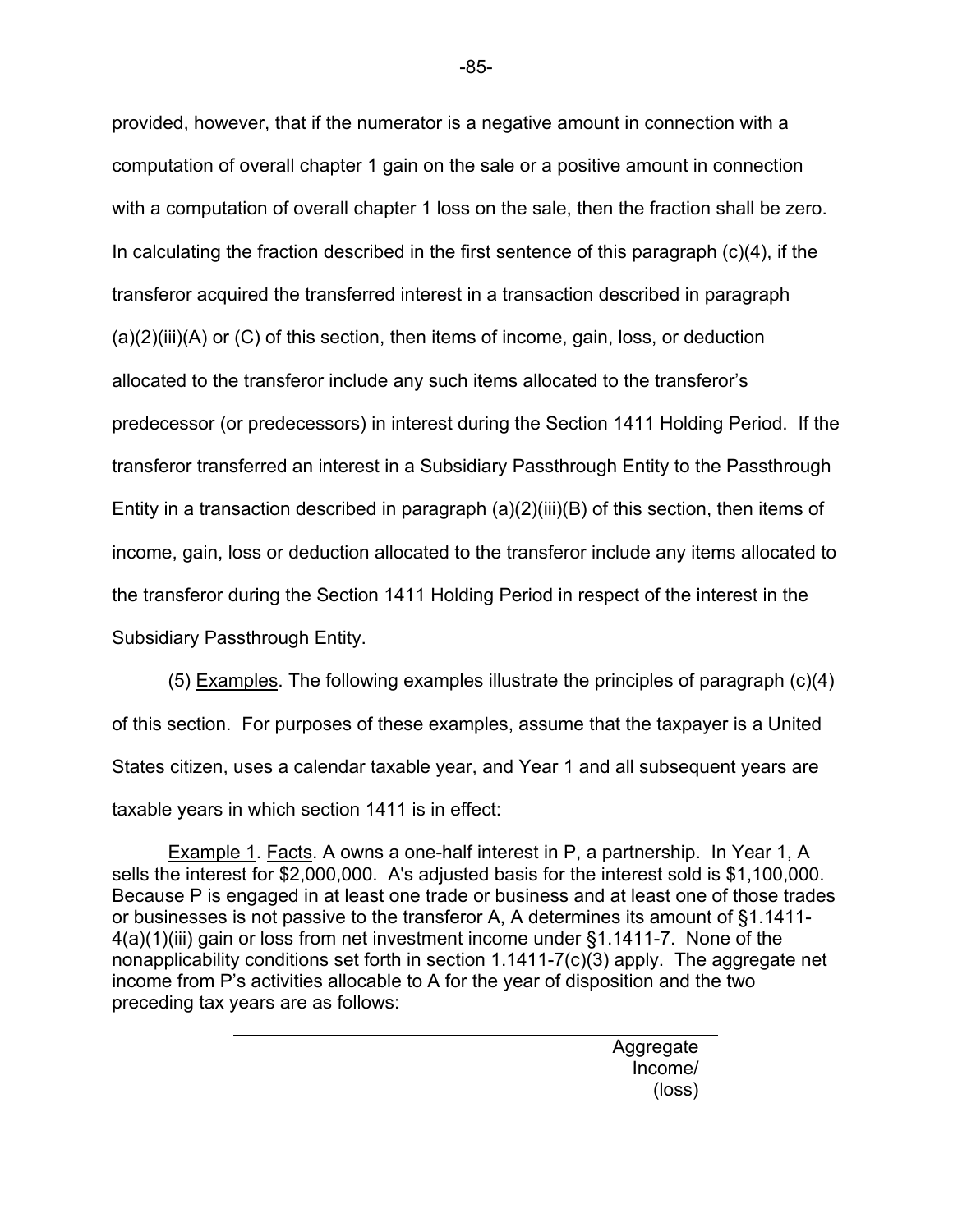| $X$ (Non-Passive as to A) | \$1,800,000 |
|---------------------------|-------------|
| Y (Passive as to A)       | (10,000)    |
| Marketable securities     | 20,000      |

(ii) Analysis. During A's Section 1411 Holding Period, A was allocated \$30,000 of gross items of a type taken into account in the calculation of net investment income (\$10,000 of loss from activity Y and \$20,000 of income from marketable securities). The total amount of A's allocated net items during the Section 1411 Holding Period equals \$1,810,000 (\$1,800,000 income from activity X, \$10,000 loss from activity Y, and \$20,000 income from marketable securities). Thus, less than 5% (\$30,000/1,810,000) of A's allocations during the Section 1411 Holding Period are of a type that are taken into account in the computation of net investment income, and because A's chapter 1 gain recognized of \$2,000,000 is less than \$5,000,000, A qualifies under §1.1411-  $7(c)(2)(ii)$  to use the optional simplified method.

(iii) Under paragraph (c)(4) of this section, A's percentage of Section 1411 Property is determined by dividing A's allocable shares of income and loss of a type that are taken into account in the calculation of net investment income (as defined in §1.1411-1(d)) that are allocated to the transferor by the Passthrough Entity during the Section 1411 Holding Period is \$10,000 (\$10,000 loss from Y + \$20,000 income from marketable securities) by \$1,810,000, which is the sum of A's share of income and loss from all of P's activities (\$1,800,000 + (\$10,000) + 20,000). Thus, A's gain for purposes of §1.1411-4(a)(1)(iii) is \$4,972.32 (\$900,000 chapter 1 gain multiplied by the fraction 10,000/1,810,000).

Example 2. Assume the same facts as Example 1, but A sells the interest in P for \$900,000. Under paragraph (c)(3) of this section, A's percentage of Section 1411 Property is determined by dividing A's allocable share of income and loss of a type that are taken into account in the calculation of net investment income (as defined in §1.1411-1(d)) that are allocated to the transferor by the Passthrough Entity during the Section 1411 Holding Period is \$10,000 (\$10,000 loss from Y + \$20,000 income from marketable securities) by \$1,810,000, which is the sum of A's share of income and loss from all of P's activities (\$1,800,000 + (\$10,000) + 20,000). Because A's allocable share during the Section 1411 Holding Period of income and loss of a type that is taken into account in calculating net investment income was a positive amount, and A sells its interest for an overall chapter 1 loss, A uses a fraction of 0 to compute its net investment income under paragraph (c)(4) of this section. Thus, A has no gain or loss for purposes of §1.1411-4(a)(1)(iii) (\$200,000 chapter 1 loss multiplied by a fraction of 0).

(d) Deferred recognition transactions. In the case of a disposition of a

Passthrough Entity in an installment sale under section 453 (or in exchange for an

annuity contract), the calculations described in paragraphs (b) and (c) of this section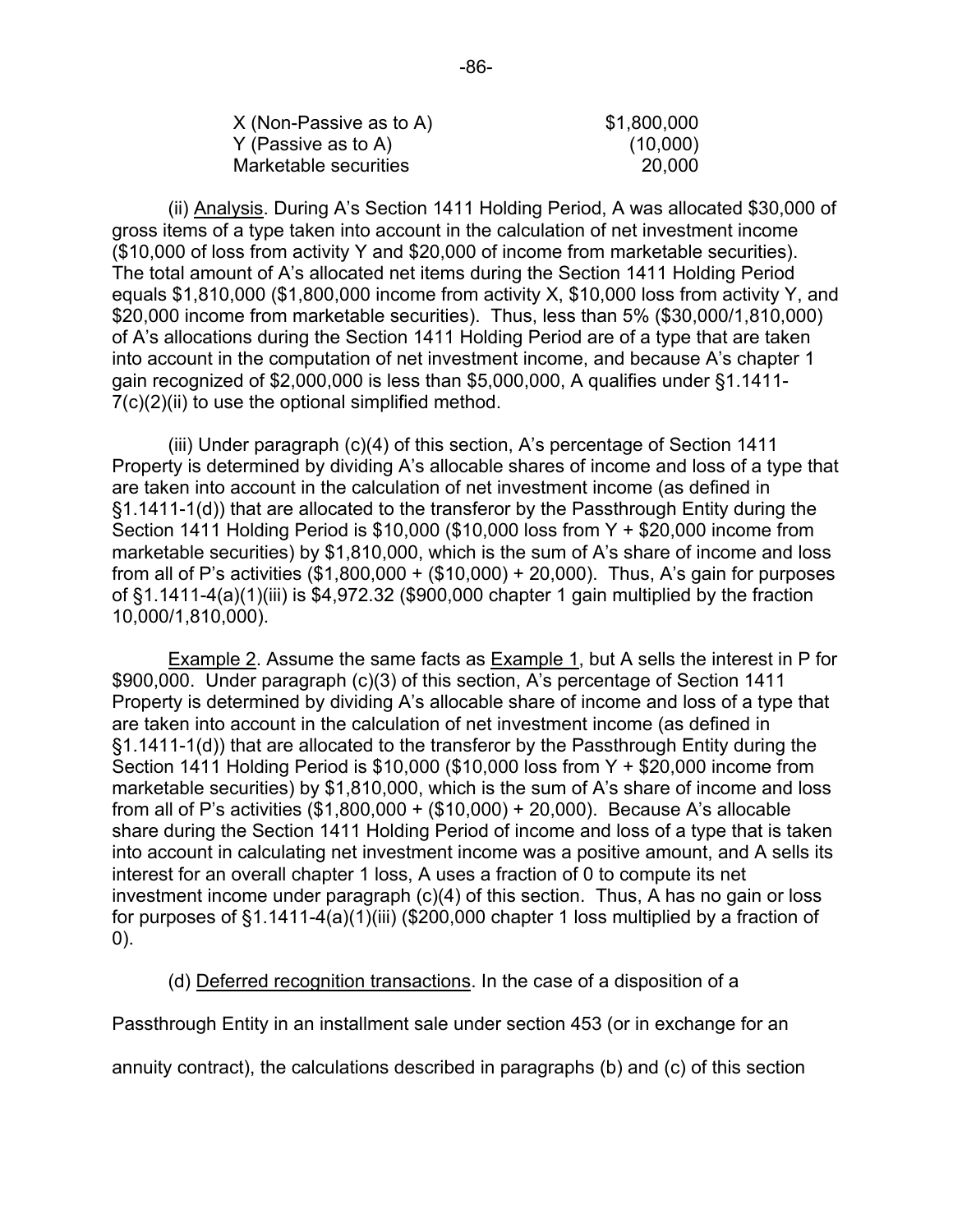shall be applied in the year of the disposition as if the entire amount of gain recognized for chapter 1 is taken into account by the transferor in the year of the disposition. For this purpose, it is assumed that any contingencies potentially affecting consideration to the transferor that are reasonably expected to occur will occur, and in the case of annuities based on the life expectancy of one or more individuals, the present value of the annuity (using existing Federal tax valuation methods) is used to determine the estimated gain. If the calculations in this section result in a transferor excluding only a portion of the chapter 1 gain from net investment income, the amount of excluded gain will constitute an addition to basis for purposes of applying section 453 to determine the amount of gain is includable in net investment income under §1.1411-4(a)(1)(iii) as payments are received.

## (e) Disposition of tiered Passthrough Entities. [Reserved]

(f) Adjustment to net gain or loss. In the case of a disposition of an interest in a Passthrough Entity where the transferor's basis in the interest for section 1411 purposes does not equal the transferor's basis for chapter 1 purposes due to basis adjustments required by §1.1411-10(d), then the following rules apply:

(i) If the transferor's basis for section 1411 purposes is higher than the transferor's basis for chapter 1 purposes, then the difference reduces the amount of gain or increases the amount of loss, as applicable, that is includable in net investment income under this section.

(ii) If the transferor's basis for section 1411 purposes is lower than the transferor's basis for chapter 1 purposes, then the difference increases the amount of

-87-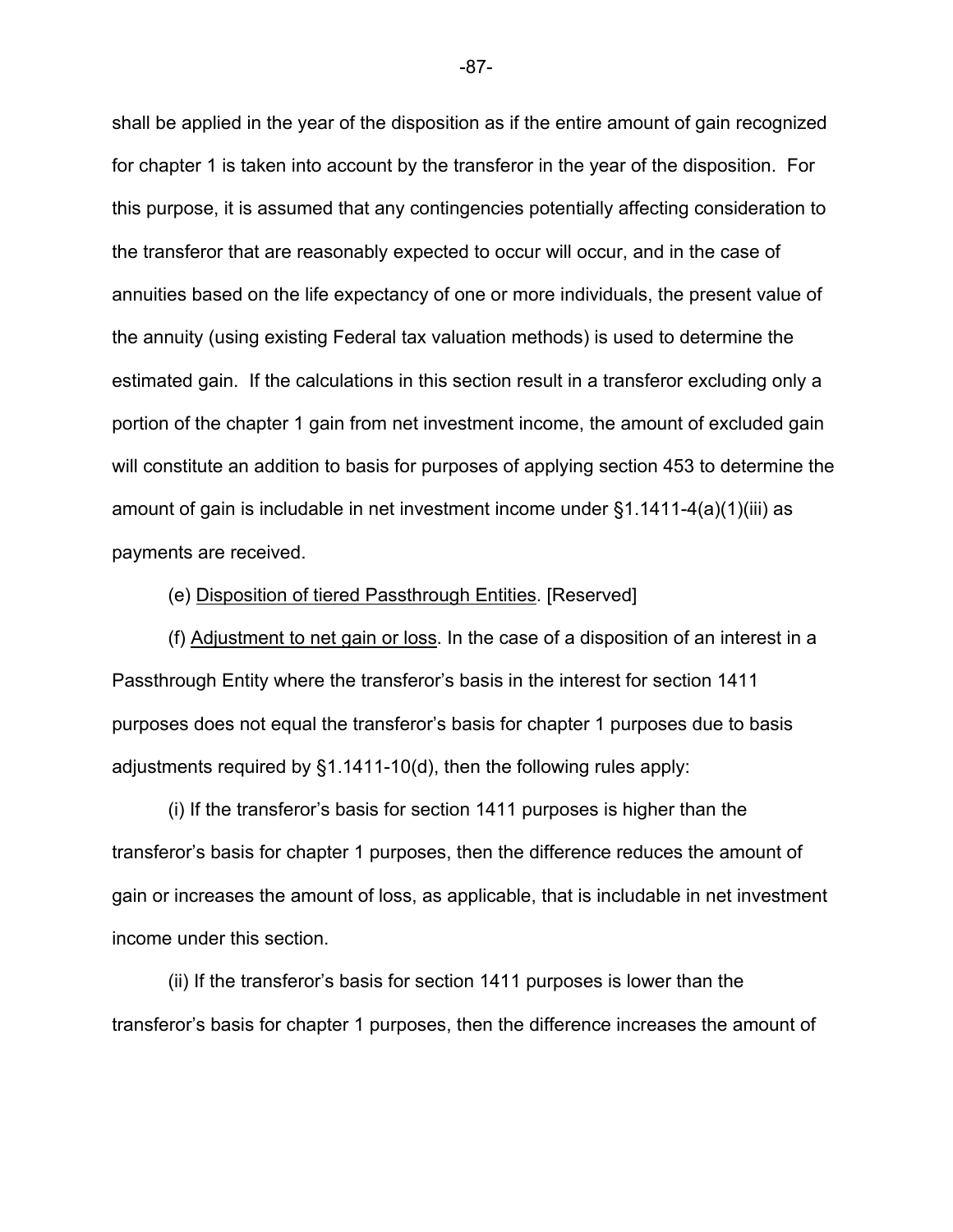gain or reduces the amount of loss, as applicable, that is includable in net investment income under this section.

(iii) The adjustments to gain or loss includable in net investment income under this paragraph (f) are taken into account by the transferor immediately following the calculation of gain or loss under paragraphs  $(a)(4)(i)$ ,  $(b)(1)$  or  $(c)(4)$  of this section, as applicable.

(g) Information reporting--(1) Information to be provided by passthrough entity to transferor. Where the Passthrough Entity knows, or has reason to know, that the transferor satisfies paragraph (a)(3)(i) of this section but does not satisfy paragraph (c) of this section, then the Passthrough Entity shall provide the transferor with information as to the transferor's allocable share of the net gain or loss from the deemed sale of the Passthrough Entity's Section 1411 Property as described in paragraph (b)(1) of this section and such other information as may be required by forms, instructions, or in other guidance to allow the transferor to compute gain or loss under this section.

(2) Information reporting by transferors. Any transferor making a calculation under this section must attach a statement to the transferor's return for the year of disposition containing certain information as required by this paragraph (g)(2) and any other information required by guidance and applicable forms and instructions issued by the Commissioner to allow the transferor to compute gain or loss under this section. In the case of a disposition in a transaction described in paragraph (d) of this section, the information required by this paragraph (g)(2) shall apply in the year of the disposition, or in the first year the taxpayer is subject to section 1411 (determined without regard to the effect of this section), whichever is later. The statement must include--

-88-